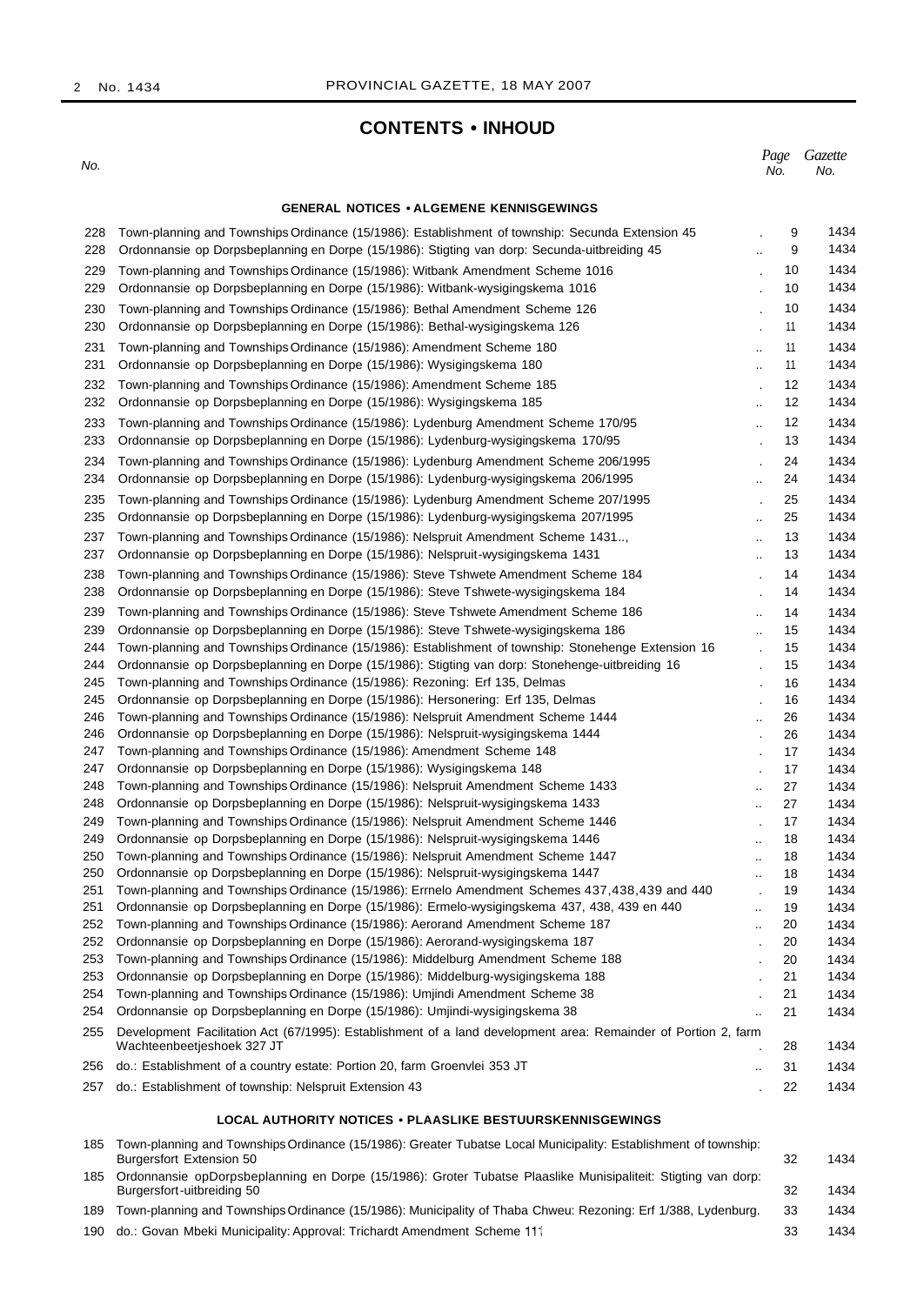## PROVINSIALE KOERANT, 18 MEI 2007 NO.1434 3

| No. |                                                                                                                                                                 | Page<br>No.          | <i>Gazette</i><br>No. |
|-----|-----------------------------------------------------------------------------------------------------------------------------------------------------------------|----------------------|-----------------------|
| 191 | Town-planning and Townships Ordinance (15/1986): Nkomazi Local Municipality: Malelane Amendment Scheme                                                          |                      |                       |
|     | 62                                                                                                                                                              | 34<br>$\blacksquare$ | 1434                  |
| 192 | do.: do.: Komatipoort Amendment Scheme 37                                                                                                                       | 34                   | 1434                  |
| 193 | Local Authorities Rating Ordinance (11/1977): Govan Mbeki Municipality: Supplementary valuation roll for the finan-<br>cial year 2005/2006                      | 34                   | 1434                  |
| 194 | Local Government Ordinance (17/1939): Umjindi Local Municipality: Closure of public open space: Portion of Park<br>Erf 1972, Emjindini Extension 3              | 34                   | 1434                  |
| 194 | Ordonnansie op Plaaslike Bestuur (17/1939): Unjindi Plaaslike Munisipaliteit: Sluiting van openbare park: Gedeelte<br>van Parkerf 1972, Emjindini-uitbreiding 3 | 35                   | 1434                  |
| 195 | Local Government Municipal Systems Act (32/2000): Thaba Chweu Municipality: Electricity Supply By-law                                                           | 36<br>               | 1434                  |
| 196 | do.: do.: Water Supply By-laws                                                                                                                                  | 58                   | 1434                  |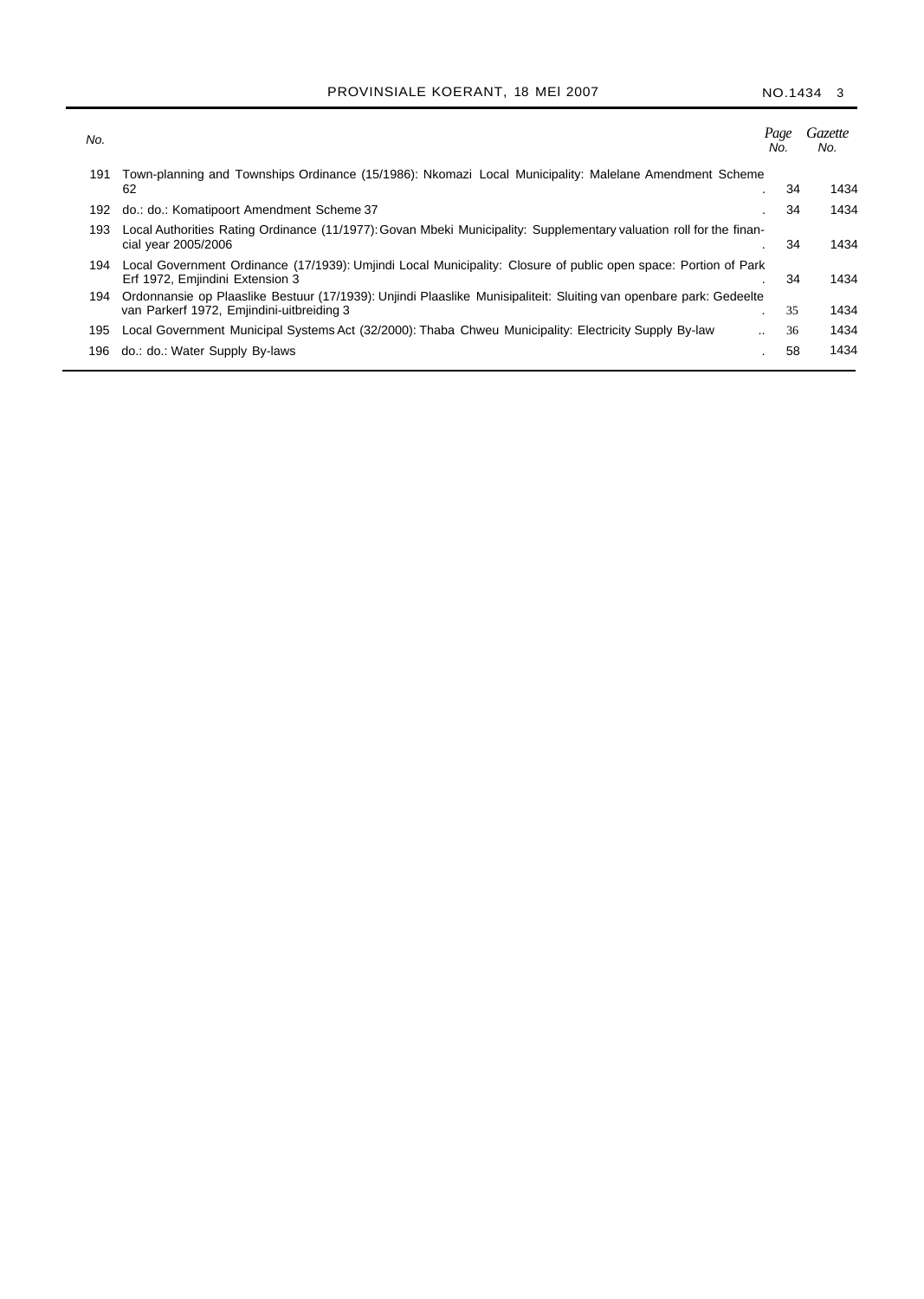I

| The                                                                                                                                                                |                                    |
|--------------------------------------------------------------------------------------------------------------------------------------------------------------------|------------------------------------|
| <b>Mpumalanga Province Provincial Gazette Function</b>                                                                                                             |                                    |
|                                                                                                                                                                    |                                    |
| will be transferred to the                                                                                                                                         |                                    |
| Government Printer In Pretoria                                                                                                                                     |                                    |
| as from 1 Apnl 2005                                                                                                                                                |                                    |
| <b>NEW PARTICULARS ARE AS FOLLOWS:</b>                                                                                                                             |                                    |
| Physical address:                                                                                                                                                  | Postal address:                    |
| <b>Government Printing Works</b><br>149 Bosman Street                                                                                                              | Private Bag X85<br>Pretoria        |
| Pretoria                                                                                                                                                           | 0001                               |
| New contact persons: Louise Fourie Tel (012) 334-4686                                                                                                              |                                    |
|                                                                                                                                                                    | Mrs H Wolmarans Tel (012) 334-4591 |
| Fax number: (012) 323-8805                                                                                                                                         |                                    |
| E-mail address:hester.wolmarans@gpw.gov.za                                                                                                                         |                                    |
| louise.fourie@gpw.gov.za                                                                                                                                           |                                    |
| Contact persons for subscribers:                                                                                                                                   |                                    |
|                                                                                                                                                                    | Mrs S M Milanzi Tel (012) 334-4734 |
|                                                                                                                                                                    | Mrs J Wehmeyer Tel (012) 334-4753  |
|                                                                                                                                                                    | Fax. (012) 323-9574                |
| This phase-in period is to commence from 18 March 2005 (suggest date of advert)<br>and notice comes into operation as from 1 April 2005.                           |                                    |
| Subscribers and all other stakeholders are advised to send their advertisements<br>directly to the Government Printing Works, two weeks before the 1st April 2005. |                                    |
| In future, adverts have to be paid in advance<br>before being published in the Gazette.                                                                            |                                    |
| <b>AWIE VAN ZYL</b>                                                                                                                                                |                                    |
| <b>Advertising Manager</b>                                                                                                                                         |                                    |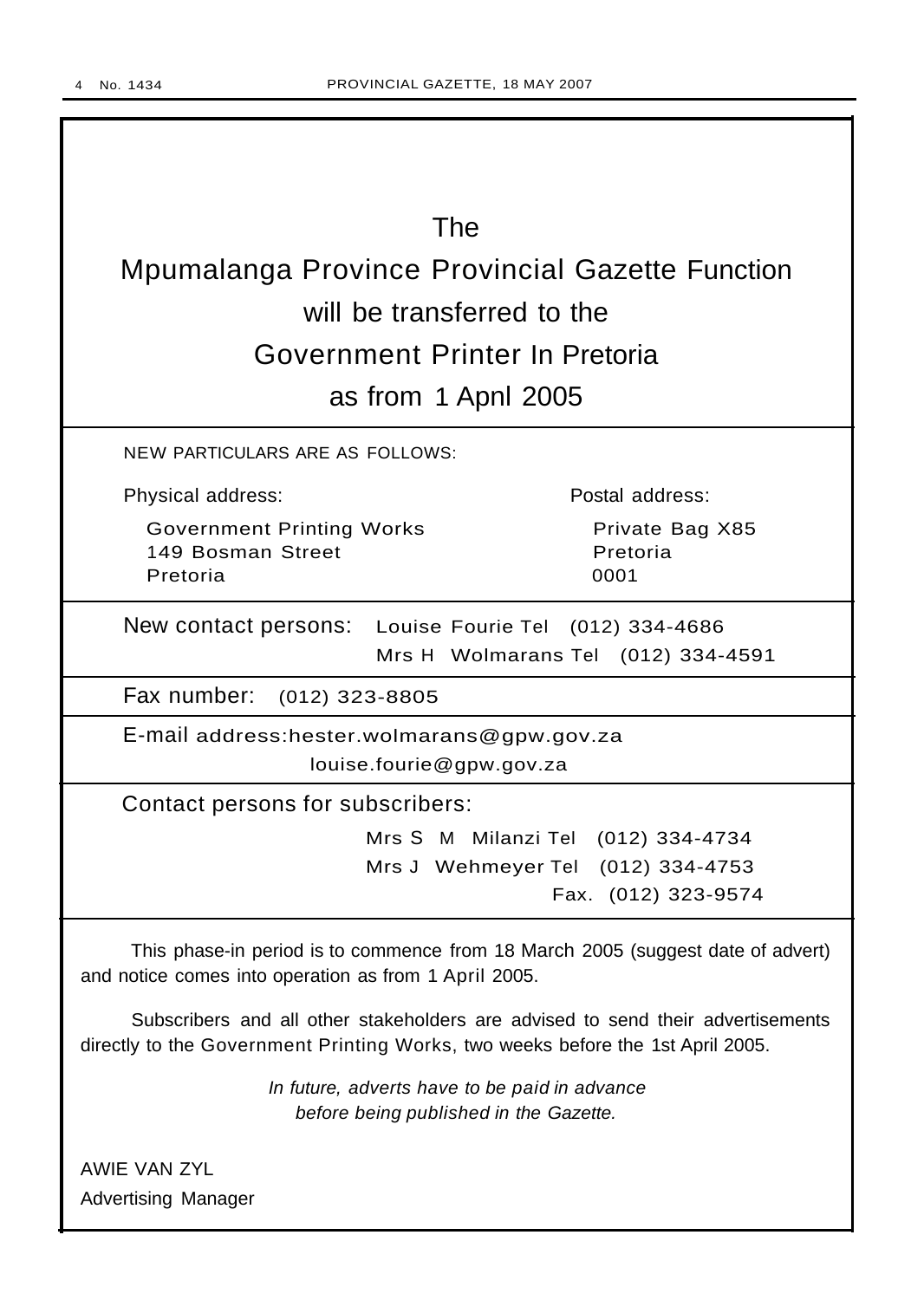| IT IS THE CLIENTS RESPONSIBILITY TO ENSURE THAT THE CORRECT AMOUNT IS<br>PAID AT THE CASHIER OR DEPOSITED INTO THE GOVERNMENT PRINTING WORKS<br>BANK ACCOUNT (REFER TO PAGE WITH BANKING DETAILS) AND ALSO THAT THE<br>REQUISITION/COVERING LETTER TOGETHER WITH THE ADVERTISEMENTS AND THE<br>PROOF OF DEPOSIT REACHES THE GOVERNMENT PRINTING WORKS IN TIME FOR<br>INSERTION IN THE PROVINCIAL GAZETTE. |                                                                                                     |  |  |
|-----------------------------------------------------------------------------------------------------------------------------------------------------------------------------------------------------------------------------------------------------------------------------------------------------------------------------------------------------------------------------------------------------------|-----------------------------------------------------------------------------------------------------|--|--|
|                                                                                                                                                                                                                                                                                                                                                                                                           | NO ADVERTISEMENTS WILL BE PLACED WITHOUT PRIOR PROOF OF PRE-PAYMENT.                                |  |  |
|                                                                                                                                                                                                                                                                                                                                                                                                           | $_{1/4}$ page R 172.70                                                                              |  |  |
|                                                                                                                                                                                                                                                                                                                                                                                                           | Letter Type: Arial<br>Size: 10<br>Line Spacing:<br>At:                                              |  |  |
|                                                                                                                                                                                                                                                                                                                                                                                                           | Exactly<br>11pt                                                                                     |  |  |
| A price increase of<br>8,5% will be<br>effective on all<br>tariffs from                                                                                                                                                                                                                                                                                                                                   |                                                                                                     |  |  |
|                                                                                                                                                                                                                                                                                                                                                                                                           | $_{1/2}$ page R 345.40<br>Size: 10<br>Letter Type: Arial                                            |  |  |
| 1 April 2007                                                                                                                                                                                                                                                                                                                                                                                              | Line Spacing: At:<br>Exactly<br>11 pt                                                               |  |  |
|                                                                                                                                                                                                                                                                                                                                                                                                           | $3/4$ page R 51 8.10<br>Letter Type: Arial<br>Size: 10<br>Line Spacing: At:<br>Exactly<br>11 pt     |  |  |
|                                                                                                                                                                                                                                                                                                                                                                                                           | R 690.80<br>Full page<br>Letter Type: Arial<br>Size: 10<br>Line Spacing:<br>At:<br>Exactly<br>11 pt |  |  |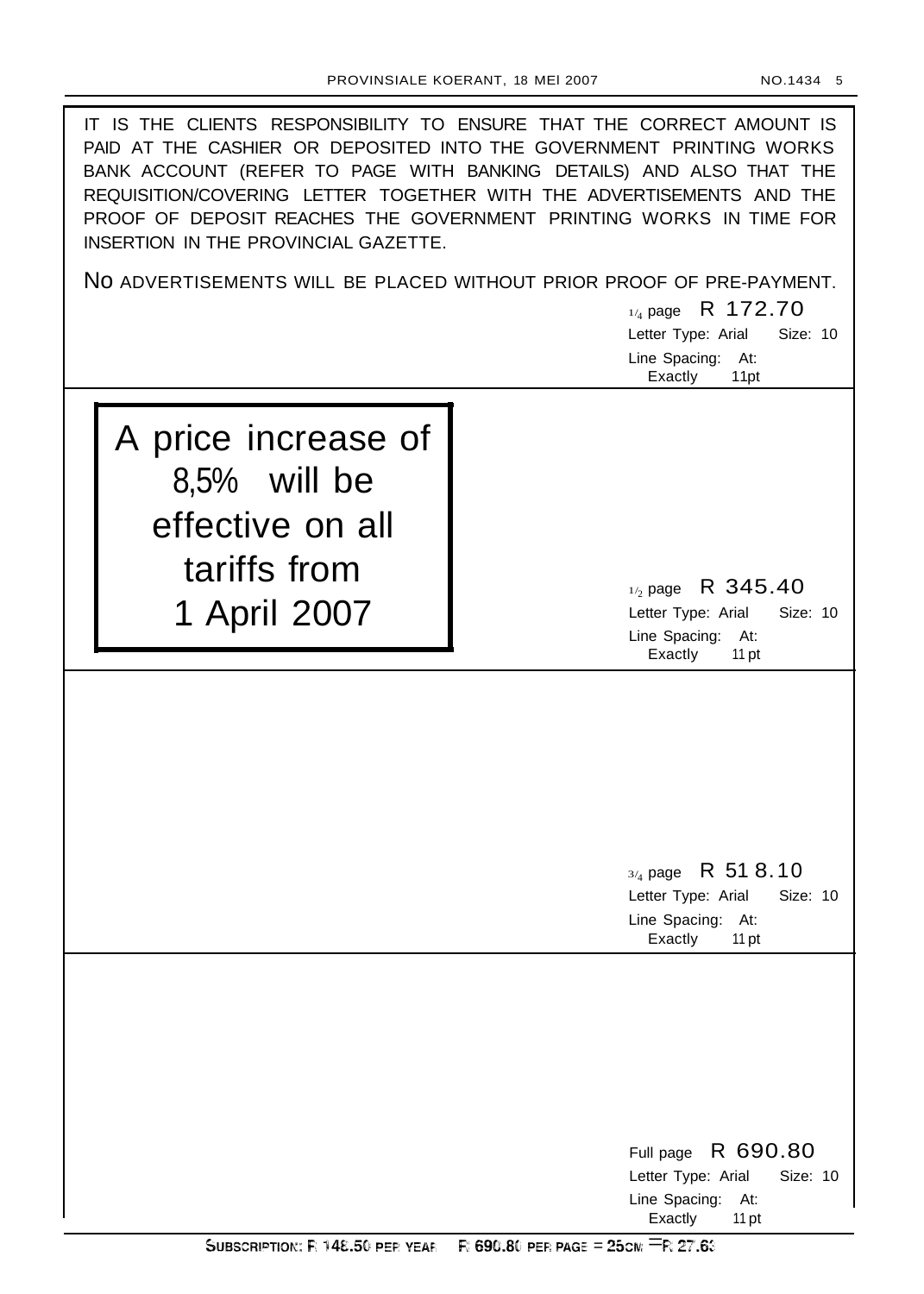

the advertiser;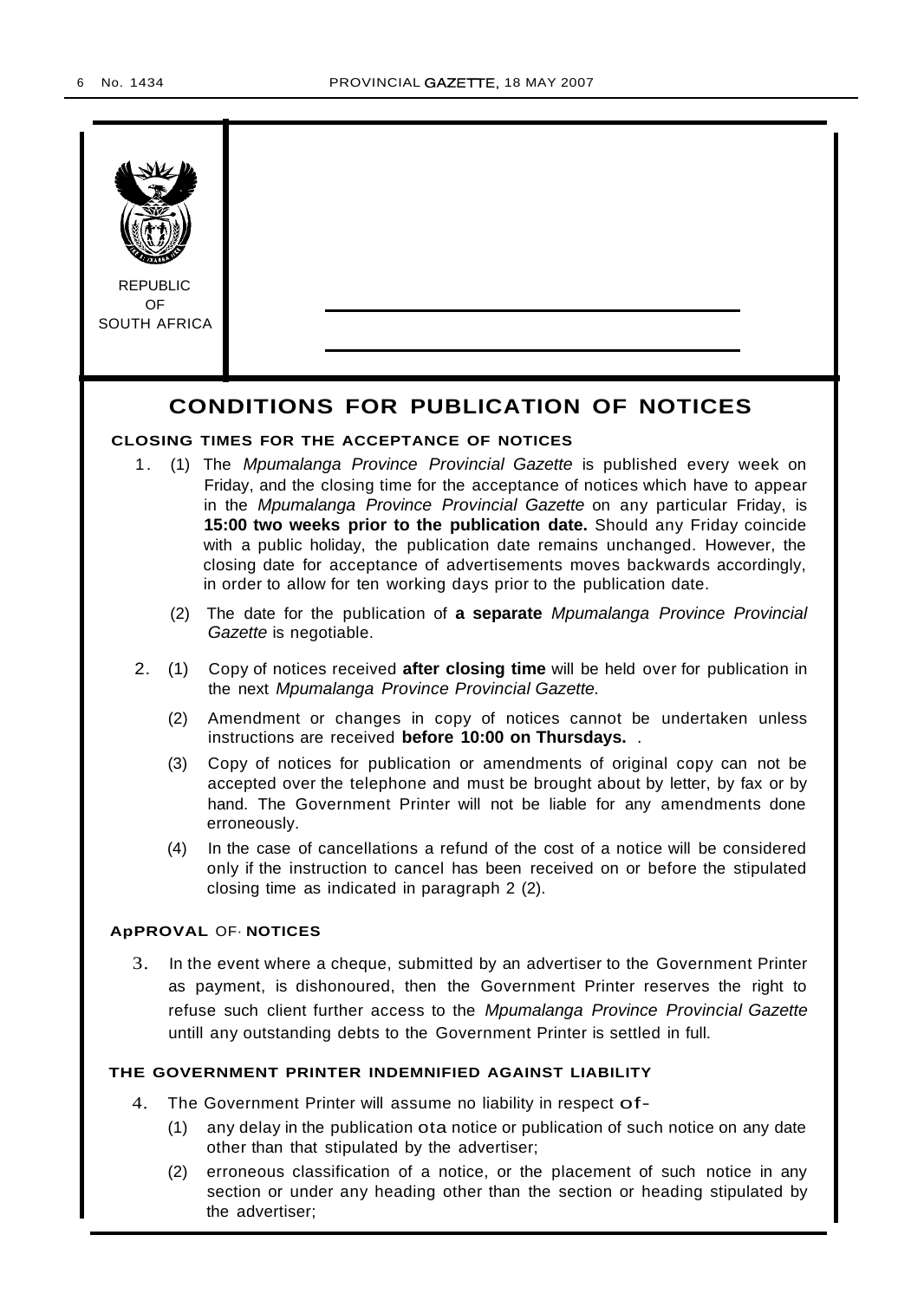(3) any editing, revision, omission, typographical errors or errors resulting from faint or indistinct copy.

## LIABILITY OF ADVERTISER

5. Advertisers will be held liable for any compensation and costs arising from any action which may be instituted against the Government Printer in consequence of the publication of any notice.

## COpy

- 6. Copy of notices must be typed on one side of the paper only and may not constitute part of any covering letter or document.
- 7. At the top of any copy, and set well apart from the notice, the following must be stated:

Where applicable

- (1) The heading under which the notice is to appear.
- (2) The cost of publication applicable to the notice, in accordance with the "Word Count Table".

## PAYMENT OF COST

- 9. With effect from 1 April 2005 no notice will be accepted for publication unless the cost of the insertion(s) is prepaid in CASH or by CHEQUE or POSTAL ORDERS. It can be arranged that money can be paid into the banking account of the Government Printer, in which case the deposit slip accompanies the advertisement before publication thereof.
- 10. (1) The cost ofa notice must be calculated by the advertiser in accordance with the word count table.
	- (2) Where there is any doubt about the cost of publication of a notice, and in the case of copy, an enquiry, accompanied by the relevant copy, should be addressed to the Advertising Section, Government Printing Works, Private Bag X85, Pretoria, 0001 [Fax: (012) 323-8805], before publication.
- 11 . Overpayment resulting from miscalculation on the part of the advertiser of the cost of publication of a notice will not be refunded, unless the advertiser furnishes adequate reasons why such miscalculation occurred. In the event of underpayments, the difference will be recovered from the advertiser, and the notice(s) will not be published until such time as the full cost of such publication has been duly paid in cash or by cheque or postal orders, or into the banking account.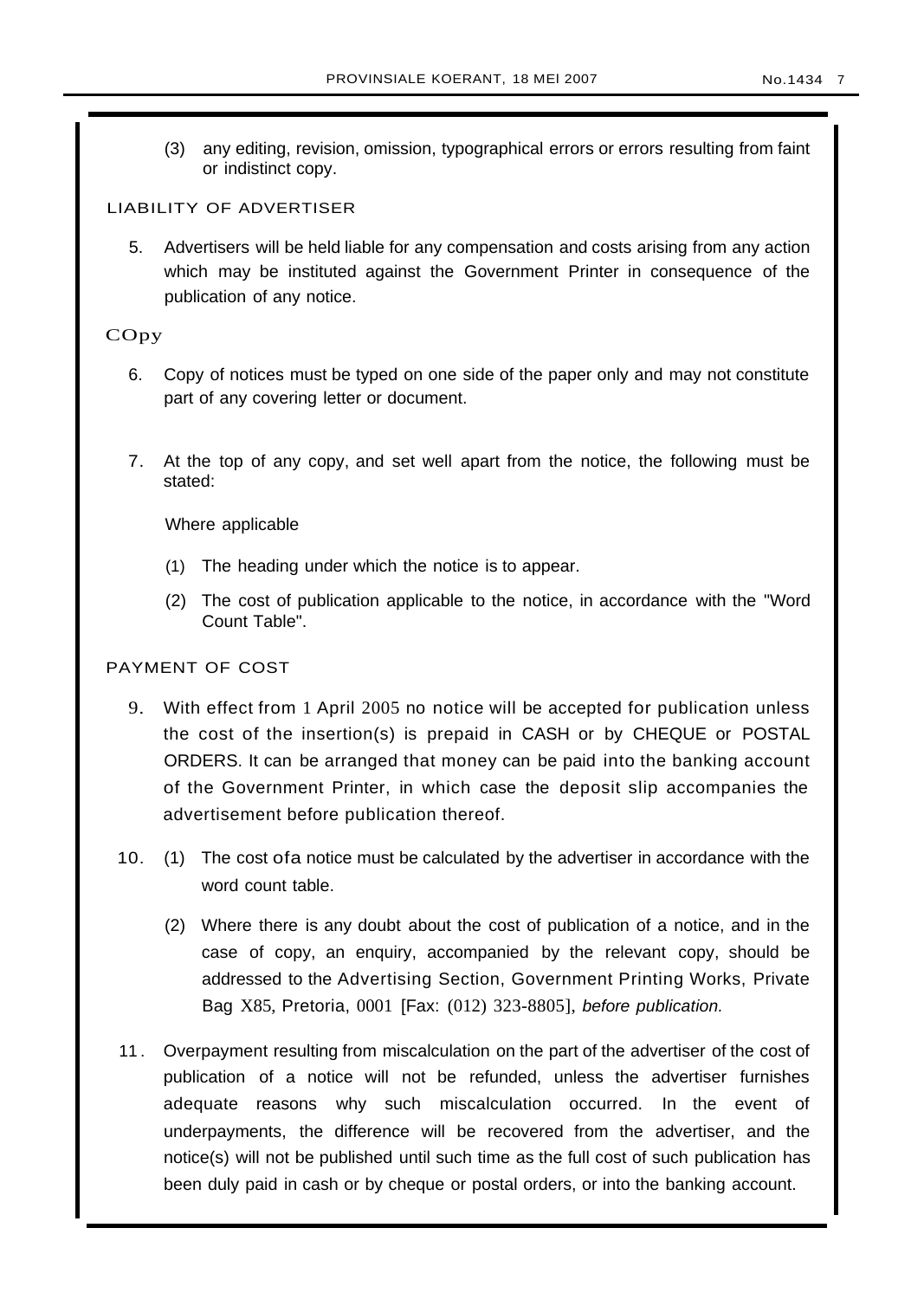- 12. In the event of a notice being cancelled, a refund will be made only if no cost regarding the placing of the notice has been incurred by the Government Printing Works.
- 13. The Government Printer reserves the right to levy an additional charge in cases where notices, the cost of which has been calculated in accordance with the Word Count Table, are subsequently found to be excessively lengthy or to contain overmuch or complicated tabulation.

PROOF OF PUBLICATION

14. Copies of the Mpumalanga Province Provincial Gazette which may be required as proof of publication, may be ordered from the Government Printer at the ruling price. The Government Printer will assume no liability for any failure to post such Mpumalanga Province Provincial Gazette(s) or for any delay in despatching it/them.

# GOVERNMENT PRINTERS BANK ACCOUNT PARTICULARS

Bank: ABSA

BOSMAN STREET

Account No.: 4057114016

Branch code: 632005

Reference No.: 00000047

Fax No.: (012) 323 8805

Enquiries:

| Mrs. L. Fourie    | Tel.: (012) 334-4686 |
|-------------------|----------------------|
| Mrs. H. Wolmarans | Tel.: (012) 334-4591 |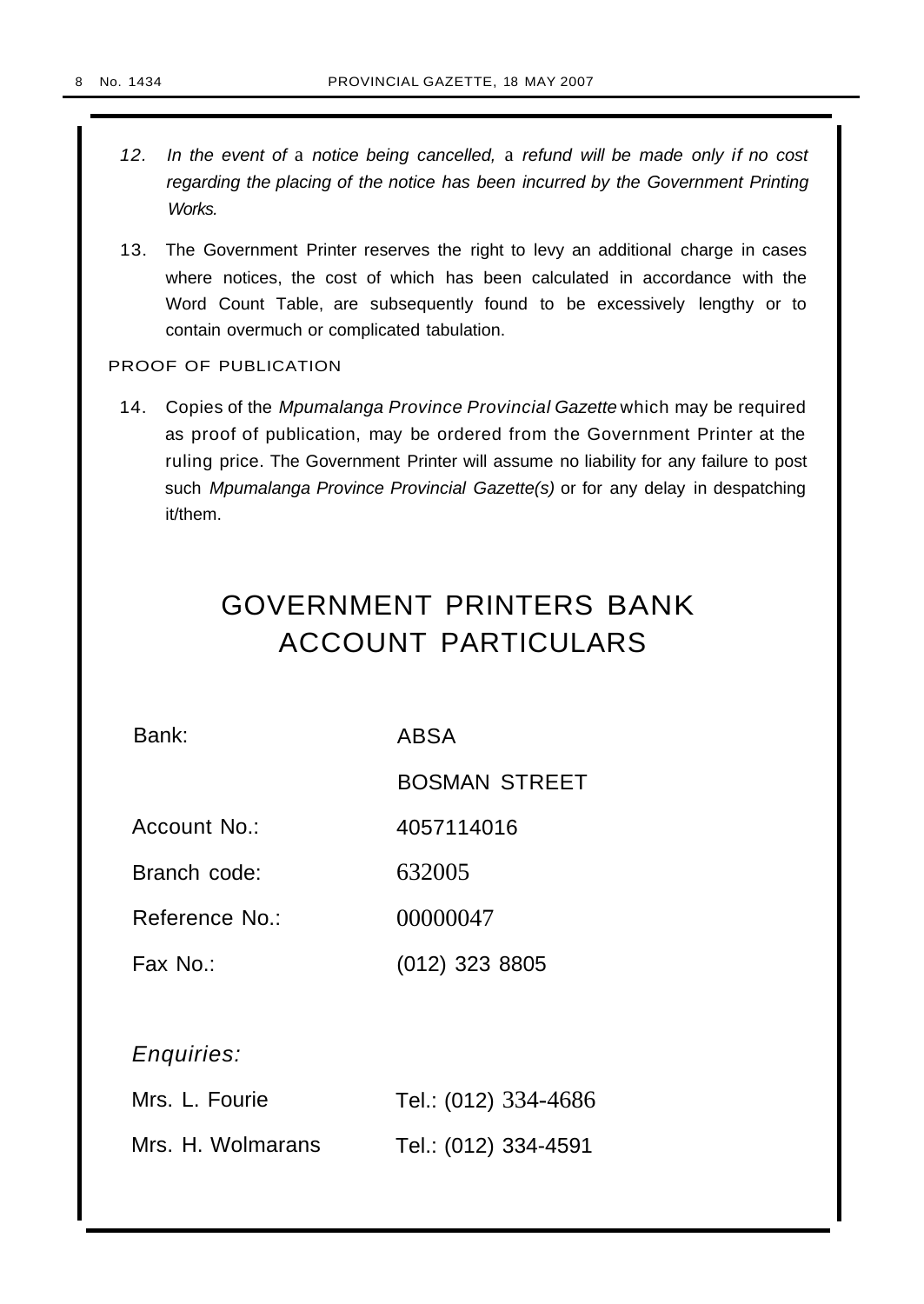## GENERAL NOTICES • ALGEMENE KENNISGEWINGS

#### NOTICE 228 OF 2007

#### NOTICE OF APPLICATION FOR THE ESTABLISHMENT OF A TOWNSHIP

#### SECUNDA EXTENSION 45

The Govan Mbeki Municipality hereby gives notice in terms of section 69 (6) (a) read with section 96 (3) of the Town-planning and Townships Ordinance, 1986 (Ordinance 15 of 1986), that an application to establish the township referred to in the Annexure, has been received by it.

The application together with the plans, documents and information concerned, will lie for inspection during normal office hours at the office of the Municipal Manager: Municipal Offices, Civic Centre, Central Business District Secunda, for a period of 28 days from 11th May 2007.

Objections to or representations in respect of the application must be lodged with or made in writing to the Municipal Manager at the above address or at Private Bag X1017, Secunda, 2302, within a period of 28 days from 11th May 2007.

Date of first publication: 11th May 2007.

Municipal Manager: Town-planning Division

11 and 18 May 2007

## ANNEXURE

Name of proposed township: Secunda Extension 45.

Full name of applicant: JFK Consultants (Pty) Ltd, on behalf of Sasol Synfuels (Pty) Limited.

Number of erven and summary of proposed zonings: Erven 1 & 2: Zoning; "Industrial 1" and Erf 3; "Special" for access purposes to the erven in the township, security control of vehicles and pedestrians entering the township.

Description of land on which the township is to be established: Part of Portion 7 of the farm Twisdraai 285-IS, Mpumalanga (Secunda).

Locality of the proposed township:

The portion concerned is located to the south and adjacent to Secunda Extension 35 (Sasol 2 and 3 Plants). The land was previously used for the housing of contract workers in the establishment of the plants .



#### KENNISGEWING 228 VAN 2007

## KENNISGEWING VAN AANSOEK OM STIGTING VAN 'N DORP

#### SECUNDA-UITBREIDING 45

Die Govan Mbeki Munisipaliteit gee hiermee, ingevolge artikel 69 (6) (a), gelees met artikel 96 (3) van die Ordonnansie op Dorpsbeplanning en Dorpe, 1986 (Ordonnansie 15 van 1986), kennis dat 'n aansoek om die stigting van 'n dorp in die Bylae hierby genoem, te stig deur hom ontvang is.

Die aansoek tesame met planne, dokumente en tersaaklike inligting lê ter insae gedurende normale kantoorure by die kantoor van die Munisipale Bestuurder: Munisipale Kantore, Secunda Besigheid Sentrum, vir 'n tydperk van 28 dae vanaf 11 Mei 2007.

Besware teen of vertos ten opsigte van die aansoek moet binne 'n tydperk van 28 dae vanaf 11 Mei 2007 skriftelik en in duplikaat aan die Munisipale Bestuurder by bogenoemde adres of by Privaatsak X1017, Secunda, 2302, gerig word.

Datum van eerste kennisgewing: 11 Mei 2007.

Munisipale Bestuurder: Stadsbeplanning Afdeling

11 en 18 Mei 2007

#### BYLAE

Naam van voorgestelde dorp: Secunda Uitbreiding 45.

Volle naam van aansoeker: JFK Consultants (Pty) Ltd, namens Sasol Synfuels (Pty) Ltd.

Aantal erwe en opsomming van voorgestelde sonerings: Erwe 1 & 2: Sonering; "Nywerheid 1" en Erf 3; "Spesiaal" vir toegangsbeheer na die erwe in die dorp, sekuriteitsbeheer vir voertuie en voetgangers wat die dorp binnegaan.

Beskrywing van die grond waarop die dorp gestig gaan word: 'n Deel van Gedeelte 7 van die plaas Twistdraai 285-18, Moumaianga (Secunda).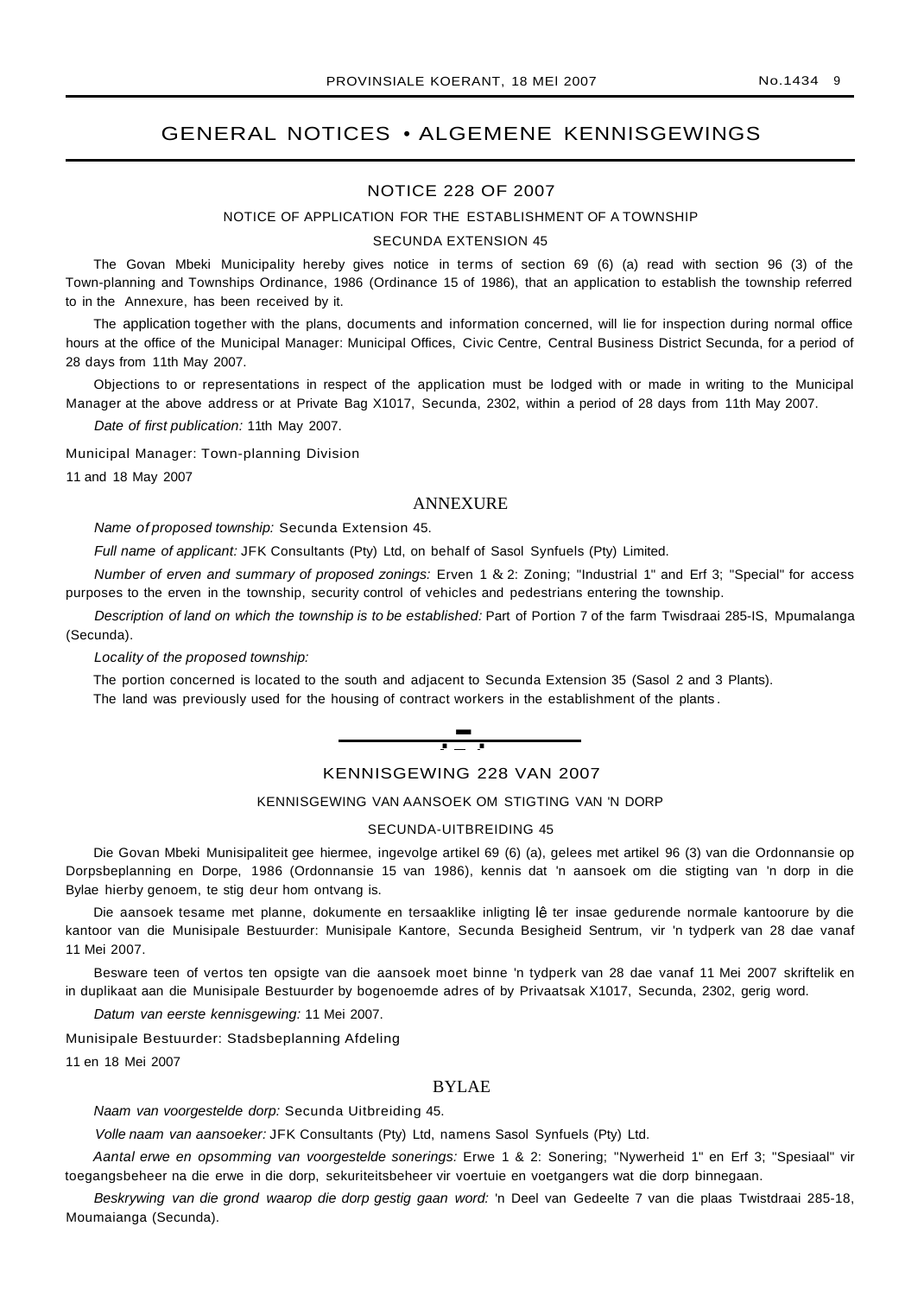#### Ligging van die voorgestelde dorp:

Die betrokke gedeelte is geleë ten suide en aanliggend aan Secunda Uitbreiding 35 (Sasol 2 en 3 aanlegte). Die terrein was voorheen gebruik vir die huisvesting van die kontrakwerkers met die oprigting van die aanlegte.

11-18

#### NOTICE 229 OF 2007

#### WITBANK AMENDMENT SCHEME, 1991

NOTICE OF APPLICATION FOR AMENDMENT OF TOWN-PLANNING SCHEME IN TERMS OF SECTION 56 (1) (b) (i) OF THE TOWN-PLANNING AND TOWNSHIPS ORDINANCE, 1986 (ORDINANCE 15 OF 1986)

#### AMENDMENT SCHEME 1016

I, Vivienne Smith TRP (SA), of the firm Korsman van Wyk Town and Regional Planners, being the authorized agent of the owner of Portion 2 of Erf 4841, Witbank Extension 47, hereby give notice in terms of section 56 (1) (b) (i) of the Town-planning and Townships Ordinance, 1986 (Ordinance 15 of 1986), that I have applied to eMalahleni Local Municipality for the amendment of the town-planning scheme in operation known as Witbank Town-planning Scheme, 1991, by the rezoning of the property described above, situated at 42 Opperman Street in the Township of Witbank from "Residential 3" to "Industrial 3".

Particulars of the application are open for inspection during normal office hours by the office of the Municipal Manager: City Planning Division, Third Floor, Civic Centre, President Avenue, Witbank, for a period of 28 days from 11 May 2007 (the date of first publication of this notice).

Objections to or representations in respect of the application must be lodged in writing and in duplicate with the Municipal Manager at the above office or posted to him at P.O. Box 3, Witbank, 1035, within a period of 28 days from 11 May 2007.

Address of authorised agent: Korsman van Wyk Town and Regional Planners, Suite 295, Private Bag X7294, Witbank, 1035. Telephone: (013) 653-6325. Fax: 086 663 6325. E-mail: admin@korsman.co.za



## KENNISGEWING 229 VAN 2007

## WITBANK-WYSIGINGSKEMA, 1991

KENNISGEWINGVAN AANSOEK OM WYSIGING VAN DORPSBEPLANNINGSKEMA INGEVOLGE ARTIKEL 56 (1) (b) (i) VAN DIE ORDONNANSIE OP DORPSBEPLANNING EN DORPE, 1986 (ORDONNANSIE 15 VAN 1986)

#### WYSIGINGSKEMA 1016

Ek, Vivienne Smith, TRP (SA) van die firma Korsman Van Wyk Stads- en Streekbeplanners, synde die gemagtigde agent van die geregistreerde eienaar van Gedeelte 2 van Erf 4841, Witbank Uitbreiding 47, gee hiermee ingevolge artikel 56 (1) (b) (i) van die Ordonnansie op Dorpsbeplanning en Dorpe, 1986 (Ordonnansie 15 van 1986), kennis dat ek by eMalahleni Plaaslike Munisipaliteit aansoek gedoen het am die wysiging van die dorpsbeplanningskema in werking bekend as Witbank-dorpsbeplanningskema, 1991, deur die hersonering van die eiendom hierbo beskryf, gelee te Oppermanstraat 42, in die dorpsgebied Witbank, van "Residensieel 3" tot "Industrieel 3".

Besonderhede van die aansoek lê gedurende kantoorure by die kantoor van die Munisipale Bestuurder: Stadsbeplannings Afdeling, Derde Vloer, Burgersentrum, Presidentstraat, Witbank, vir 'n tydperk van 28 dae vanaf 11Mei 2007 (die datum van eerste publikasie van hierdie kennisgewing) ter insae.

Besware teen of vertoe ten opsigte van die aansoek moet binne 'n tydperk van 28 dae vanaf 11 Mei 2007 skriftelik en in tweevoud by die Munisipale Bestuurder by bovermelde kantoor ingedien of aan hom by Posbus 3, Witbank, 1035, gepos word.

Adres van gemagtigde agent: Korsman van Wyk Stads- en Streekbeplanners, Suite 295, Privaatsak X7294, Witbank, 1035. Telefoon: (013) 653-6325. Faks: 086 663 6326. E-pos: admin@korsman.co.za

11-18

#### NOTICE 230 OF 2007

#### NOTICE OF APPLICATION FOR AMENDMENT OF THE BETHAL TOWN-PLANNING SCHEME IN TERMS OF SECTION 56 (1) (b) (i) OF THE TOWN-PLANNING AND TOWNSHIPS ORDINANCE, 1986 (ORDINANCE 15 OF 1986)

#### BETHAL AMENDMENT SCHEME 126

I, Willem Johannes Gouws, being the authorized agent of Portion 3 of Erf 670, Bethal, situated in the Township of Bethal, Registration Division 1.8., Province of Mpumalanga, hereby give notice in terms of section 56 (1) (b) (i) of the Town-planning and Townships Ordinance, 1986 (Ordinance 15 of 1986), that I have applied to the Govan Mbeki Municipality for the amendment of the town-planning scheme known as the Bethal Town-planning Scheme, 1980, by the rezoning of the property described above, situated at Van Heerden Avenue, Bethal, from "Agriculture" to "Residential 2".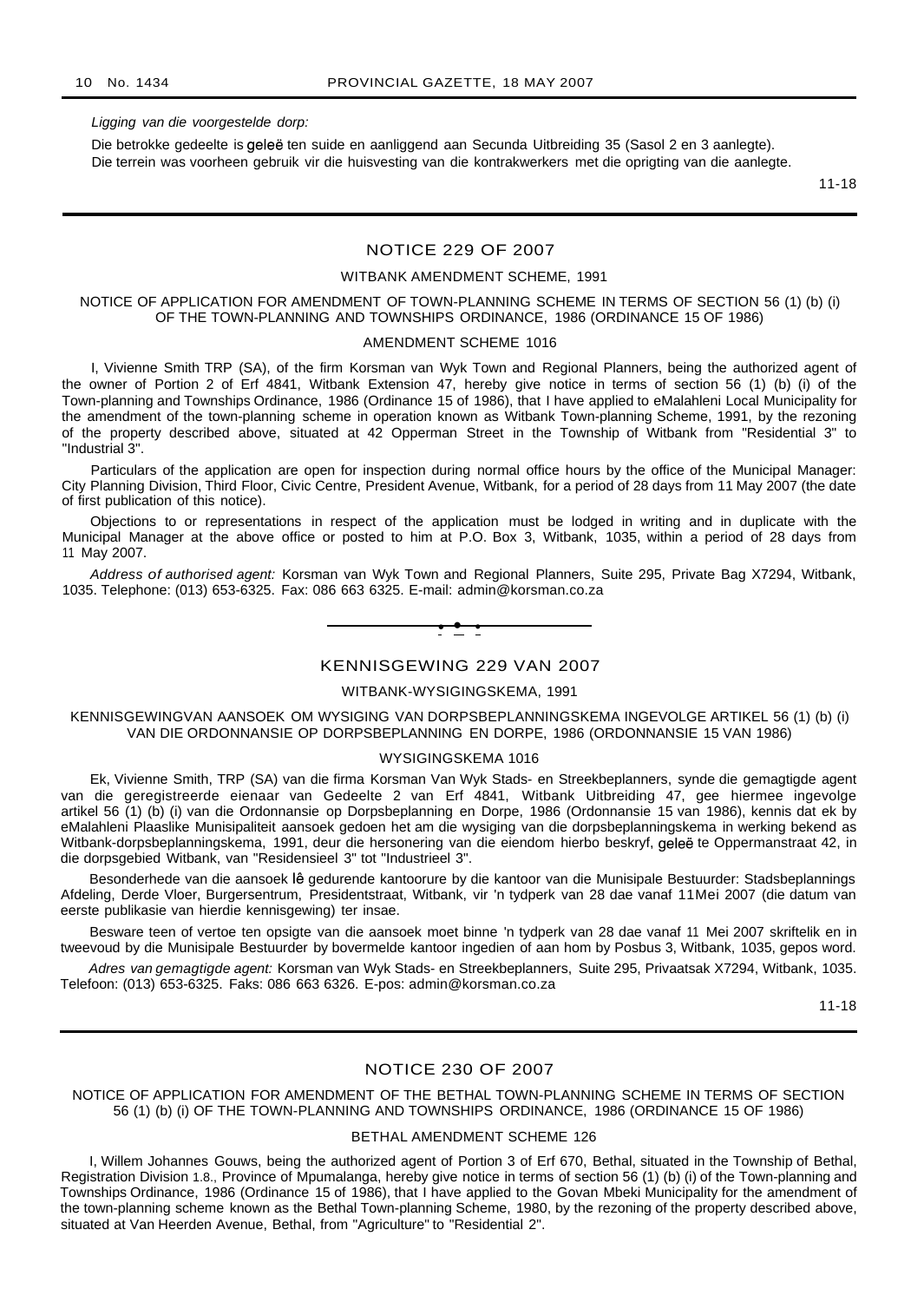Particulars of the application will lie for inspection during normal office hours at the Municipal Manager: Govan Mbeki Municipality, Civic Centre, Secunda, 2302, for a period of 28 days from 11 May 2007.

Objections to or representations in respect of the application must be lodged with or made in writing to the Municipal Manager: Govan Mbeki Municipality, Private Bag X1017, Secunda, 2302, within a period of 28 days from 11 May 2007.

Address of agent: Mr W. J. Gouws, P.O. Box 1259, Bethal, 2310.



## KENNISGEWING 230 VAN 2007

KENNISGEWING VAN AANSOEK OM WYSIGING VAN DIE BETHAL-DORPSBEPLANNINGSKEMA INGEVOLGE ARTIKEL 56 (1) (b) (i) VAN DIE ORDONNANSIE OP DORPSBEPLANNING EN DORPE, 1986 (ORDONNANSIE 15 VAN 1986)

#### BETHAL-WYSIGINGSKEMA 126

Ek, Willem Johannes Gouws, synde die gemagtigde agent van die eienaar van Gedeelte 3 van Erf 670, Bethal, geleë in die dorp Bethal, Registrasieafdeling IS, provinsie Mpumalanga, gee hiermee ingevolge artikel 56 (1) (b) (i) van die Ordonnansie op Dorpsbeplanning en Dorpe, 1986, kennis dat ek by Govan Mbeki Munisipaliteit aansoek gedoen het om die wysiging van die dorpsbeplanningskema bekend as Bethal-dorpsbeplanningskema, 1980, deur die hersonering van die eiendom hierbo beskryf, geleë te Van Heerden Avenue, Bethal, van "Landbou" tot "Residensieel 2".

Besonderhede van die aansoek lê ter insae gedurende gewone kantoorure by die kantoor van die Munisipale Bestuurder: Govan Mbeki Munisipaliteit, Burgersentrum, Secunda, 2302, vanaf 11 Mei 2007.

Besware teen of vertoe ten opsigte van die aansoek moet binne 'n tydperk van 28 dae vanaf 11 Mei 2007 skriftelik by of tot die Munisipale Bestuurder: Govan Mbeki Munisipaliteit, Private Bag X1017, Secunda, 2302, gerig word.

Adres van die agent: Mnr. W. J. Gouws, Posbus 1259, Bethal, 2310. Tel: 082940 5314.

11-18

## NOTICE 231 OF 2007

#### SCHEDULE 8

#### REGULATION 11 (2)

NOTICE OF APPLICATION FOR AMENDMENT OF TOWN-PLANNING SCHEME IN TERMS OF SECTION 56 (1) (b) (i) OF THE TOWN-PLANNING AND TOWNSHIPS ORDINANCE 1986 (ORDINANCE 15 OF 1986)

#### AMENDMENT SCHEME 180

I, Hannah Coetzee, being the authorized agent of the owner of Erf 3579, Middelburg, hereby give notice in terms of section 56 (1) (b) (i) of the Town-planning and Townships Ordinance, that I have applied to the Steve Tshwete Local Municipality for the amendment of the Town-planning scheme known as Steve Tshwete Town-planning Scheme 2004, by the rezoning of the properties described above from "Residential 1" to "Residential 2".

Particulars of the application will lie for inspection during normal office hours at the office of the Town Secretary, Room C314, Municipal Building, Wanderers Avenue, Middelburg, for a period of 28 days from 27 April 2007.

Objections to or representations in respect of the application must be lodged with or made in writing to the Secretary at the above address or at P.O. Box 14, Middelburg, 1050, within a period of 28 days from 27 April 2007.

Address of agent: Hannah Coetzee, Suite MW 56, Private Bag X1838, Middelburg, 1050.



## KENNISGEWING 231 VAN 2007

#### BYLAE 8

#### REGULASIE 11 (2)

KENNISGEWING VAN AANSOEK OM WYSIGING VAN DORPSBEPLANNINGSKEMA INGEVOLGE ARTIKEL 56 (1) (b) (i) VAN DIE ORDONNANSIE OP DORPSBEPLANNING EN DORPE 1986 (ORDONNANSIE 15 VAN 1986)

#### WYSIGINGSKEMA 180

Ek, Hannah Coetzee, synde die gemagtigde agent van die eienaar van Erf 3579, Middelburg, gee hiermee ingevolge artikel 56 (1) (b) (i) van die Ordonnansie op Dorpsbeplanning en Dorpe, kennis dat ek by die Steve Tshwete Plaaslike Munisipaliteit aansoek gedoen het om die wysiging van die dorpsbeplanningskema bekend as Steve Tshwete-dorpsbeplanningskema 2004, deur die hersonering van die eiendom hierbo beskryf van "Residensieel 1" na "Residensieel 2".

Besonderhede van die aansoek lê ter insae gedurende gewone kantoorure by die kantoor van die Stadsekretaris, Kamer C314, Munisipaie Gebou, Wanderersiaan, Middelburg, vir in tydperk van 28 dae vanaf 27 April 2007.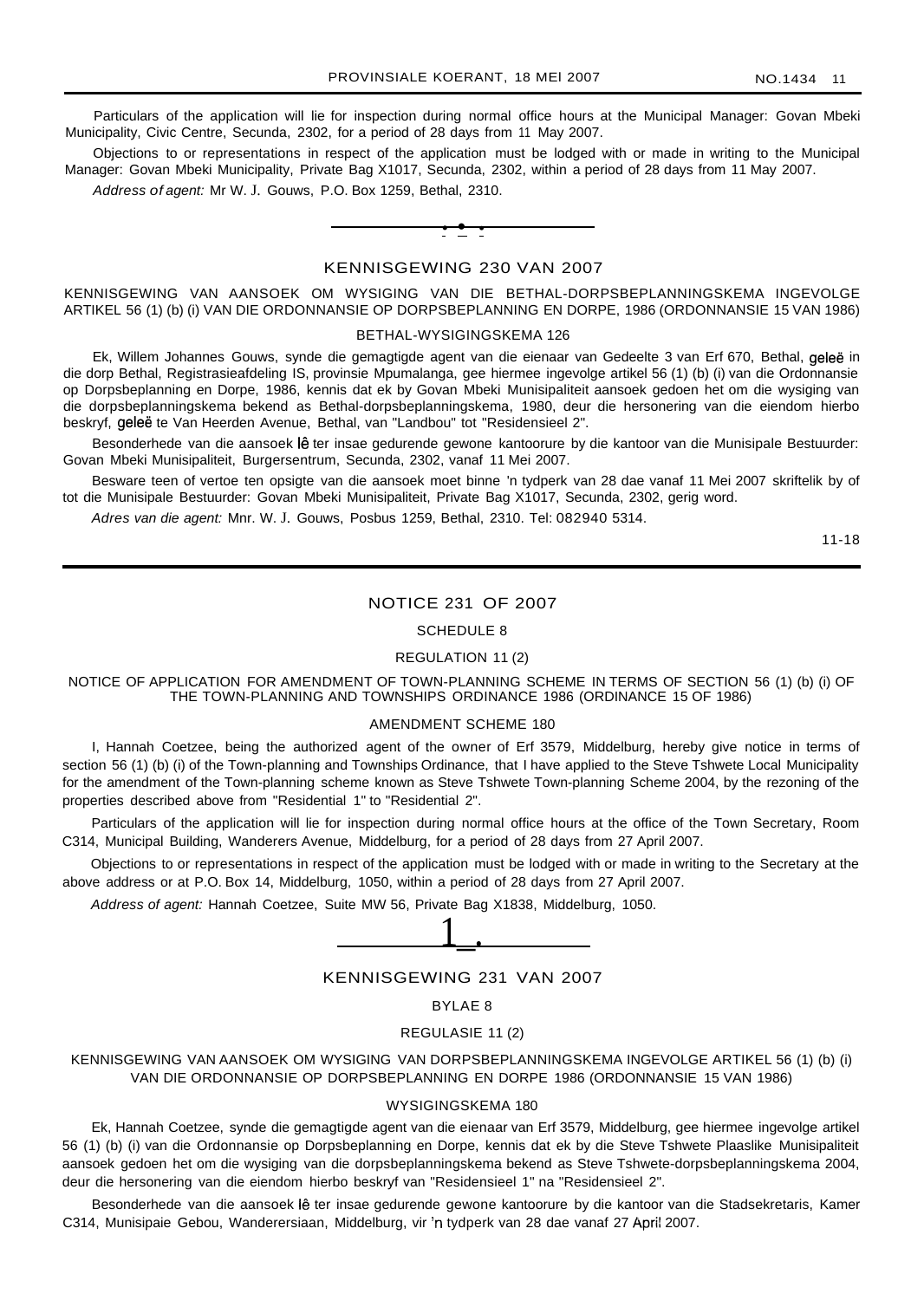Besware teen of vertoe ten opsigte van die aansoek moet binne 'n tydperk van 28 dae vanaf 27 April 2007, skriftelik by of tot die Sekretaris by bovermelde adres of by Posbus 14, Middelburg,'1050, ingedien word.

Adres van agent: Hannah Coetzee, Suite MW 56, Privaat Sak X1838, Middelburg, 1050.

11-18

#### NOTICE 232 OF 2007

#### SCHEDULE 8

Regulation 11 (2)

NOTICE OF APPLICATION FOR AMENDMENT OF TOWN-PLANNING SCHEME IN TERMS OF SECTION 56 (1) (b) (i) OF THE TOWN-PLANNING AND TOWNSHIPS ORDINANCE 1986 (ORDINANCE 15 OF 1986)

#### AMENDMENT SCHEME 185

I, Hannah Coetzee, being the authorized agent of the owner of Erf 366, Portion 1, Middelburg, hereby give notice in terms of section 56 (1) (b) (i) of the Town-planning and Townships Ordinance, that I have applied to the Steve Tshwete Local Municipality for the amendment of the Town-planning scheme known as Steve Tshwete Town-planning Scheme 2004, by the rezoning of the properties described above from "Residential 1" to "Business 4".

Particulars of the application will lie for inspection during normal office hours at the office of the Town Secretary, Room C314, Municipal Building, Wanderers Avenue, Middelburg, for a period of 28 days from 11 May 2007.

Objections to or representations in respect of the application must be lodged with or made in writing to the Secretary at the above address or at P.O. Box 14, Middelburg, 1050, within a period of 28 days from 11 May 2007.

Address of agent: Hannah Coetzee (0836687526), Suite MW 56, Private Bag X1838, Middelburg, 1050, hannahc@ lantic.net.



## KENNISGEWING 232 VAN 2007

BYLAE 8

#### Regulasie 11 (2)

KENNISGEWING VAN AANSOEK OM WYSIGING VAN DORPSBEPLANNINGSKEMA INGEVOLGE ARTIKEL 56 (1) (b) (i) VAN DIE ORDONNANSIE OP DORPSBEPLANNING EN DORPE 1986 (ORDONNANSIE 15 VAN 1986)

#### WVSIGINGSKEMA 185

Ek, Hannah Coetzee, synde die gemagtigde agent van die eienaar van Erf 366, Gedeelte 1, Middelburg, gee hiermee ingevolge artikel 56 (1) (b) (i) van die Ordonnansie op Dorpsbeplanning en Dorpe, kennis dat ek by die Steve Tshwete Plaaslike Munisipaliteit aansoek gedoen het om die wysiging van die dorpsbeplanningskema bekend as Steve Tshwete-dorpsbeplanningskema 2004, deur die hersonering van die eiendom hierbo beskryf van "Residensieel 1" na "Besigheid 4".

Besonderhede van die aansoek lê ter insae gedurende gewone kantoorure by die kantoor van die Stadsekretaris, Kamer C314, Munisipale Gebou, Wandererslaan, Middelburg, vir 'n tydperk van 28 dae vanaf 11 Mei 2007.

Besware teen of vertoe ten opsigte van die aansoek moet binne 'n tydperk van 28 dae vanaf 11 Mei 2007, skriftelik by of tot die Sekretaris by bovermelde adres of by Posbus 14, Middelburg, 1050, ingedien word.

Adres van agent: Hannah Coetzee (0836687526), Suite MW 56, Privaat Sak X1838, Middelburg, 1050, hannahc@lantic.net.

11-18

#### NOTICE 233 OF 2007

#### RE-NOTIFICATION

#### LVDENBURG AMENDMENT SCHEME 170/95

I, Petrus Jacobus Buys, being the authorized agent of the owner of Portion 2 of Erf 130, Lydenburg, hereby give notice in terms of section 56 (1) (b) (i) of the Town-planning and Townships Ordinance 1986 (Ordinance No. 15 of 1986) that I have applied to the Thaba Chweu Municipality for the amendment of the Lydenburg Town-planning Scheme, 1995 by the rezoning of Portion 2 of Erf 130, Lydenburg Township situated on corner of Potgieter Street and Lange Street from "Residential 2" to "Business 1" as opposed to "Business 2" that was previously indicated.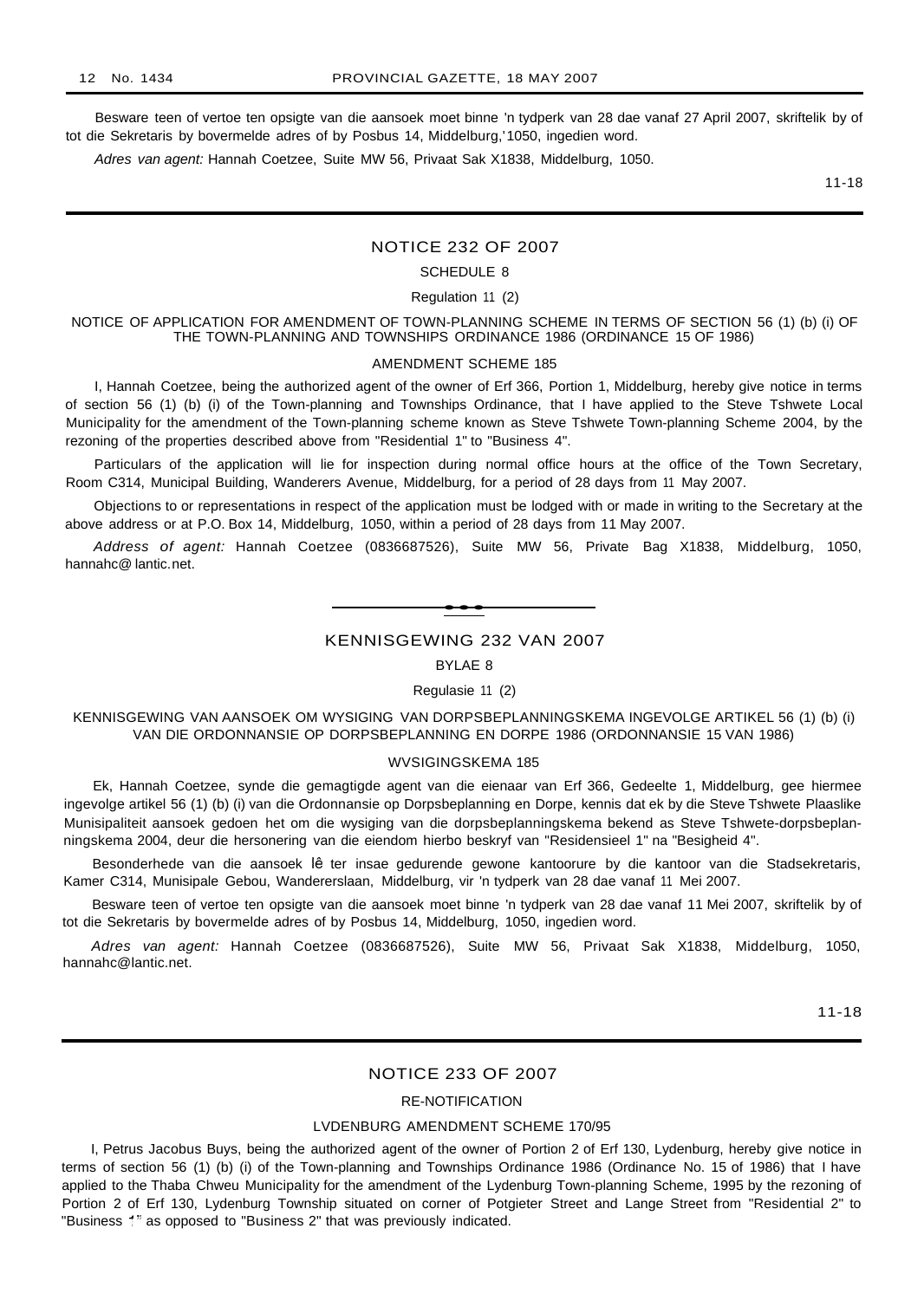Particulars of the application will lie for inspection during normal office hours at the office of the Town Planner, Room 33, Department Technical & Engineering Services, Civic Centre, Thaba Chweu Municipality, 1 Central Street, Lydenburg, for a period of 28 days from 11 May 2007.

Objections to or representations in respect of the application must be lodged with or made in writing to the Town Planner at the above address or at POBox 61, Lydenburg, 1120, within a period of 28 days from 11 May 2007.

Address of the agent: Pieterse, du Toit and Associates CC, POBox 11306, Bendor Park, Polokwane, 0699. Tel: (015) 297-4970/1. Fax: (015) 297-4584.

## KENNISGEWING 233 VAN 2007

I • •

#### HER-KENNISGEWING

#### LYDENBRURG WYSIGINGSKEMA 170/95

Ek, Petrus Jacobus Buys, synde die gemagtigde agent van die eienaar van Gedeelte 2 van Erf 130, Lydenburg dorpsgebied, gee hiermee ingevolge artikel 56 (1) (b) (i) van die Ordonnansie op Dorpsbeplanning en Dorpe, 1986 (Ordonnansie No. 15 van 1986), kennis dat ek by die Thaba Chweu Munisipaliteit aansoek gedoen het am die wysiging van die Lydenburg Dorpsbeplanningskema, 1995 deur die hersonering van Gedeelte 2 van Erf 130, Lydenburg dorpsgebied geleë op die hoek van Potgieterstraat en Langestraat, van "Residensieel 2" na "Besigheid 1" in stede van "Besigheid 2" soos van tevore aangedui.

Besonderhede van die aansoek lê ter insae gedurende gewone kantoorure by die kantoor van die Stadsbeplanner, Kamer 33, Departement Tegniese- & Ingenieursdienste, Munisipale gebou, Thaba Chweu Munisipaliteit, Sentraalstraat 1, Lydenburg, vir 'n tydperkvan 28 dae vanaf 11 Mei2007.

Besware teen of vertoe ten opsigte van die aansoek moet binne 'n tydperk van 28 dae vanaf 11 Mei 2007 skriftelik by of tot die Stadbeplanner by bovermelde adres of by Posbus 61, Lydenburg, 1120, ingedien of gerig word.

Adres van agent: Pieterse, du Toit and Associates CC, Posbus 11306, Bendor Park, Polokwane, 0699. Tel: (015) 297-4970/1. Fax: (015) 297-4584.

11-18

## NOTICE 237 OF 2007

#### NELSPRUIT AMENDMENT SCHEME 1431

NOTICE OF APPLICATION FOR AMENDMENT OF NELSPRUIT TOWN-PLANNING SCHEME IN TERMS OF SECTION 56 (1) (b) (i) OF THE TOWN-PLANNING AND TOWNSHIPS ORDINANCE, 1986 (ORDINANCE 15 OF 1986)

I, Jassat Haroun, being the owner of Erf 124, Valencia Park Extension 1, hereby give notice in terms of section 56 (1) (b) (i) of the Town-planning and Townships Ordinance, 1986 (Ordinance 15 of 1986), that I have applied to the Mbombela Local Municipality for the amendment of the town-planning scheme known as the Nelspruit Town-planning Scheme, 1989, by the rezoning of the property described above, situated in No. 21 Humilis Street, Valencia Park, from "Residential 1" to "Special" for dwelling units.

Particulars of the application will lie for inspection during normal office hours at the office of the Town Municipal Manager, Mbombela Local Municipality, No. 1 Nel Street, Civic Centre, for a period of 28 days from 11 May 2007 (first publication of this notice).

Objections to or representations in respect of the application must be lodged with or made in writing to the Mbombela Local Municipality, PO Box 45, Nelspruit, 1200, within a period of 28 days from 11 May 2007.

Address of owner: No. 21 Humilis Street, Valencia Park Extension 1, Nelspruit, 1200.

## KENNISGEWING 237 VAN 2007

• • L

#### NELSPRUIT WYSIGINGSKEMA 1431

KENNISGEWING VAN AANSOEK OM WYSIGING VAN DORPSBEPLANNINGSKEMA INGEVOLGE ARTIKEL 56 (1) (b) (i) VAN DIE ORDONNANSIE OP DORPSBEPLANNING EN DORPE, 1986 (ORDONNANSIE 15 VAN 1986)

Ek, Jassat Haroun, synde die eienaar van Erf 124, Valencia Park Uitbreiding 1, gee hiermee ingevolge artikel 56 (1) (b) (i) van die Ordonnansie op Dorpsbeplanning en Dorpe, 1986 (Ordonnansie 15 van 1986), kennis dat ek by die Mbombela Plaaslike Munisipaliteit Bestuur aansoek gedoen het om die wysiging van die dorpsbeplanningskema bekend as die Nelspruit Dorpsbeplanningskema, 1989, deur die hersonering van die eiendom hierbo beskryf, geleë te Humilisstraat No. 21, Valencia Park, van "Residensieel 1" tot "Spesiaal" vir woonhuise.

Besonderhede van die aansoek lê ter insae gedurende gewone kantoorure by die kantoor van die Stadsklerk/Sekretaris, Nelstraat No.1, Civic Centre, vir 'n tydperk van 28 dae vanaf 11 Mei 2007.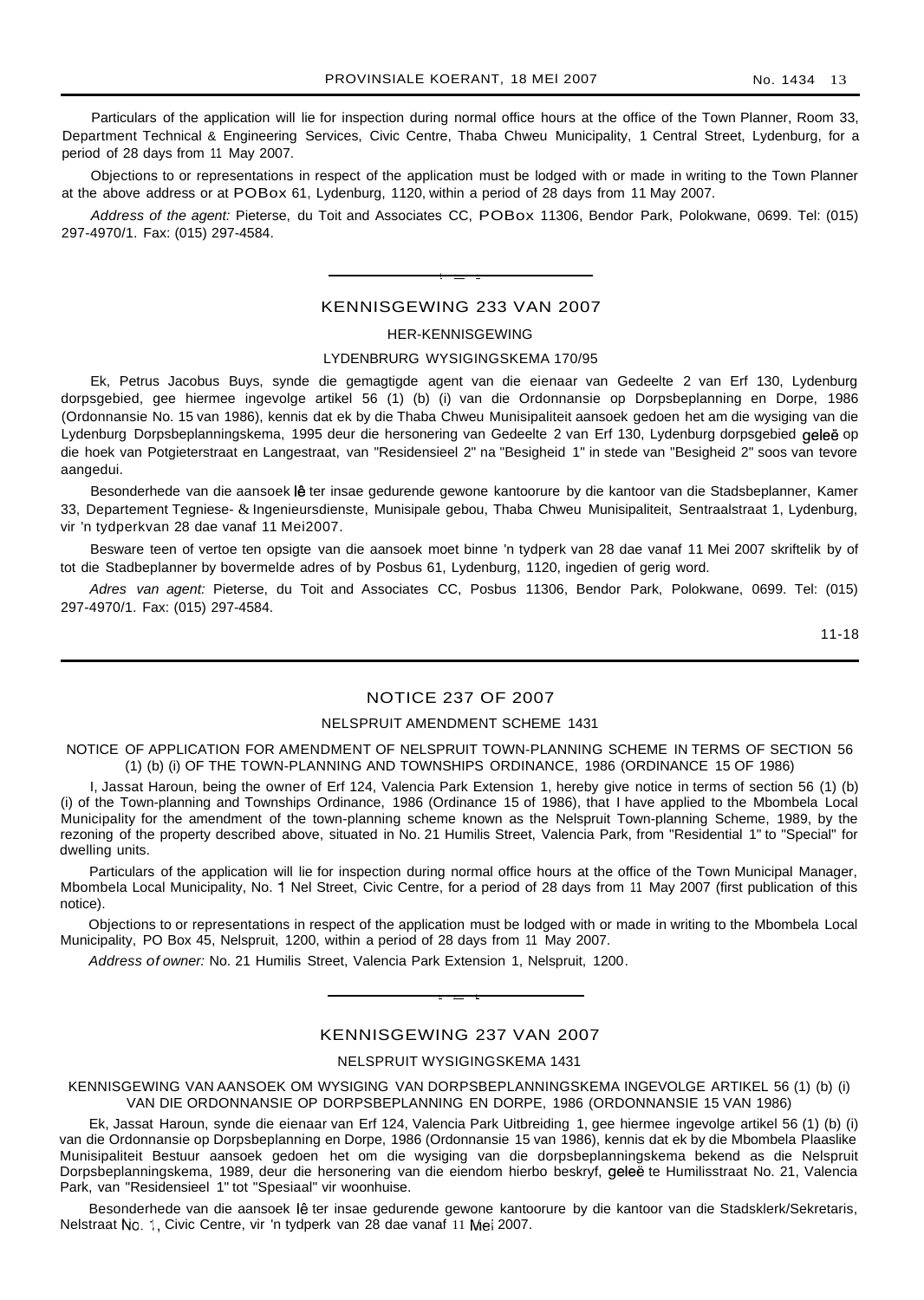Besware teen of vertos ten opsigte van die aansoek moet binne 'n tydperk van 28 dae vanaf 11 Mei 2007 skriftelik by of tot die Munisipale Bestuurder by bovermelde adres of by Mbombela Plaaslike Munisipaliteit, Posbus 45, Nelspruit, 1200, ingedien of gerig word.

Adres van die eienaar:Humilisstraat No. 21, Valencia Park Uitbreiding 1, Nelspruit, 1200.

11-18

## NOTICE 238 OF 2007

#### STEVE TSHWETE AMENDMENT SCHEME 184 WITH ANNEXURE 149

NOTICE OF APPLICATION FOR THE AMENDMENT OF THE STEVE TSHWETE TOWN-PLANNING SCHEME, 2004, IN TERMS OF SECTION 56 (1) (b) (i) OF THE TOWN-PLANNING AND TOWNSHIPS ORDINANCE, 1986 (ORDINANCE 15 OF 1986)

We, Urban Dynamics (Mpumalanga) Inc., being the authorized agent of the registered owner of Erf 6306, Middelburg, hereby give notice in terms of section 56 (1) (b) (i) of the Town-planning and Townships Ordinance, 1986, that we have applied to the Steve Tshwete Local Municipality for the amendment of the town-planning scheme known as the Steve Tshwete Town-planning Scheme, 2004, for the rezoning of the above-mentioned property situated in Middelburg Extension 22, by rezoning the property from "Business 2" to "Residential 3", subject to certain conditions.

Particulars of the application will lie for inspection during normal office hours at the office of the Municipal Manager, Steve Tshwete Local Municipality, Municipal Buildings, Wanderers Avenue, Middelburg, 1050, for a period of 28 days from 11 May 2007 (first publication of this notice).

Objections to or representations in respect of the application must be lodged with or made in writing to the Municipal Manager at the above address or at P.O. Box 14, Middelburg, 1050, within a period of 28 days from 11 May 2007.

Applicant: Urban Dynamics (Mpumalanga) Inc., Propark Building, 44 Wes Street, PO Box 3294, Middelburg, 1050. Tel: (013) 243-1219. Fax: (013) 243-1321.

 $\cdot$ 

## KENNISGEWING 238 VAN 2007

STEVE TSHWETE WVSIGINGKEMA 184 MET BVLAE 149

KENNISGEWING VAN DIE AANSOEK OM DIE WYSIGING VAN DIE STEVE TSHWETE DORPSBEPLANNINGSKEMA, 2004, INGEVOLGE ARTIKEL 56 {1) (b) (i) VAN DIE ORDONNANSIE OP DORPSBEPLANNING EN DORPE, 1986 (ORDONNANSIE 15 VAN 1986)

Ons, Urban Dynamics (Mpumalanga) Inc., synde die gemagtigde agent van die geregistreerde eienaar van Erf 6306, Middelburg, gee hiermee ingevolge artikel 56 (1) (b) (i) van die Ordonnansie op Dorpsbeplanning en Dorpe, 1986, kennis dat ons by die Steve Tshwete Plaaslike Munisipaliteit aansoek gedoen het om die wysiging van die Steve Tshwete Dorpsbeplanningskema, 2004, deur die hersonering van die bogenoemde eiendom geles in Middelburg Uitbreiding 22, vanaf "Besigheid 2" na "Residensieel 3", onderhewig aan sekere voorwaardes.

Besonderhede van die aansoek lê ter insae gedurende gewone kantoorure by die kantoor van die Munisipale Bestuurder, Steve Tshwete Plaaslike Munisipaliteit, Munisipale Gebou, Wandererslaan, Middelburg, 1050, vir 'n tydperk van 28 dae vanaf 11 Mei 2007.

Besware of vertos ten opsigte van die aansoek moet binne 'n tydperk van 28 dae vanaf 11 Mei 2007, skriftelik in tweevoud by of tot die Munisipale Bestuurder by bovermelde adres of by Posbus 14, Middelburg, 1050, ingedien of gerig word.

Applikant: Urban Dynamics (Mpumalanga) Inc., Propark Building, Wesstraat 44, Posbus 3294, Middelburg, 1050. Tel: (013) 243-1219. Faks: (013) 243-1321.

11-18

## NOTICE 239 OF 2007

#### STEVE TSHWETE AMENDMENT SCHEME 186 WITH ANNEXURE 151

NOTICE OF APPLICATION FOR THE AMENDMENT OF THE STEVE TSHWETE TOWN-PLANNING SCHEME, 2004, IN TERMS OF SECTION 56 (1) (b) (i) OF THE TOWN-PLANNING AND TOWNSHIPS ORDINANCE, 1986 (ORDINANCE 15 OF 1986)

We, Urban Dynamics (Mpumalanga) Inc., being the authorized agent of the registered owner of the Remainder of Erf 82 and Portion 1 of Erf 82, Middelburg, hereby give notice in terms of section 56 (1) (b) (i) of the Town-planning and Townships Ordinance, 1986, that we have applied to the Steve Tshwete Local Municipality for the amendment of the town-planning scheme known as the Steve Tshwete Town-planning Scheme, 2004, for the rezoning of the above-mentioned property situated in Sadc Street, Middelburg, by rezoning the property from "Residential 1" to "Residential 3", subject to certain conditions.

Particulars of the application will lie for inspection during normal office hours at the office of the Municipal Manager, Steve Tshwete Local Municipality, Municipal Buildings, Wanderers Avenue, Middelburg, 1050, for a period of 28 days from 11 May 2007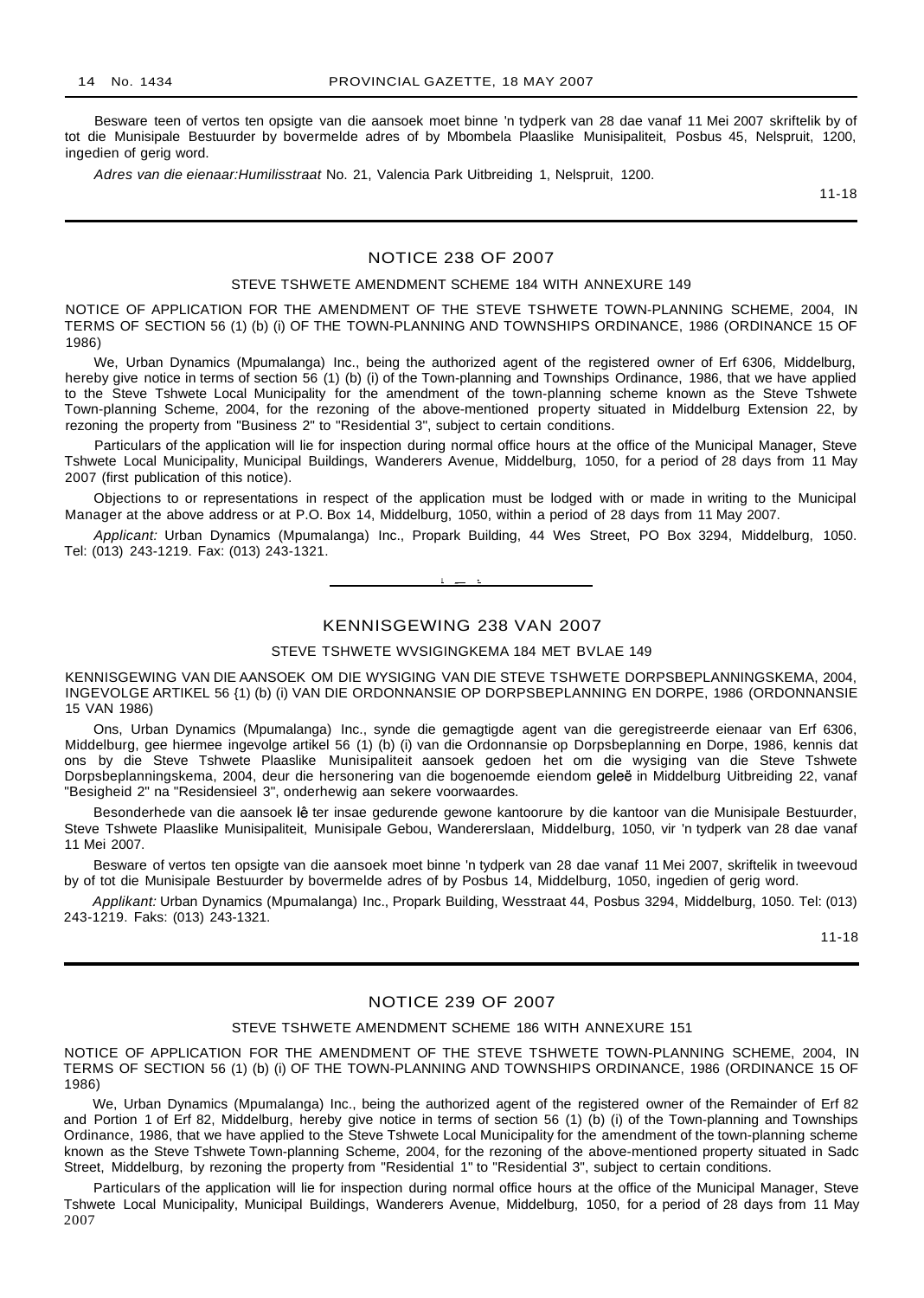Objections to or representations in respect of the application must be lodged with or made in writing to the Municipal Manager at the above address or at P.O. Box 14, Middelburg, 1050, within a period of 28 days from 11 May 2007.

Applicant: Urban Dynamics (Mpumalanga) Inc., Propark Building, 44 Wes Street, PO Box 3294, Middelburg, 1050. Tel: (013) 243-1219. Fax: (013) 243-1321.



#### KENNISGEWING 239 VAN 2007

#### STEVE TSHWETE WVSIGINGKEMA 186 MET BVLAE 151

KENNISGEWING VAN DIE AANSOEK OM DIE WYSIGING VAN DIE STEVE TSHWETE DORPSBEPLANNINGSKEMA, 2004, INGEVOLGE ARTIKEL 56 (1) (b) (i) VAN DIE ORDONNANSIE OP DORPSBEPLANNING EN DORPE, 1986 (ORDONNANSIE 15 VAN 1986)

Ons, Urban Dynamics (Mpumalanga) Inc., synde die gemagtigde agent van die geregistreerde eienaar van die Restant van Ert 82 en Gedeelte 1 van Ert 82, Middelburg, gee hiermee ingevolge artikel 56 (1) (b) (i) van die Ordonnansie op Dorpsbeplanning en Dorpe, 1986, kennis dat ons by die Steve Tshwete Plaaslike Munisipaliteit aansoek gedoen het om die wysiging van die Steve Tshwete Dorpsbeplanningskema, 2004, deur die hersonering van die bogenoemde eiendom geleë in Sadc Straat, Middelburg, vanaf "Residensieel 1" na "Residensieel 3", onderhewig aan sekere voorwaardes.

Besonderhede van die aansoek lê ter insae gedurende gewone kantoorure by die kantoor van die Munisipale Bestuurder, Steve Tshwete Plaaslike Munisipaliteit, Munisipale Gebou, Wandererslaan, Middelburg, 1050, vir 'n tydperk van 28 dae vanaf 11 Mei 2007.

Besware of vertoe ten opsigte van die aansoek moet binne 'n tydperk van 28 dae vanaf 11 Mei 2007, skriftelik in tweevoud by of tot die Munisipale Bestuurder by bovermelde adres of by Posbus 14, Middelburg, 1050, ingedien of gerig word.

Applikant: Urban Dynamics (Mpumalanga) Inc., Propark Building, Wesstraat 44,Posbus 3294, Middelburg, 1050. Tel: (013) 243-1219. Faks: (013) 243-1321.

11-18

## NOTICE 244 OF 2007

#### NOTICE OF APPLICATION FOR TOWNSHIP ESTABLISHMENT

NOTICE OF FOR ESTABLISHMENT OF A TOWNSHIP IN TERMS OF CHAPTER III, SECTION 96 OF THE TOWN-PLANNING AND TOWNSHIPS ORDINANCE, 1986 (ORDINANCE 15 OF 1986)

We, Woza Nawe Development Planners, on behalf of the registered owners of the properties mentioned hereunder, hereby give notice in terms of section 69(6)(a) of the Town-planning and Townships Ordinance, 1986 (Ordinance 15 of 1986), that we have applied to the Mbombela Municipality for the establishment of the township Stonehenge Extension 16 on Portions 9 and 10 of the farm Stonehenge 310-JT, as set out in the annexure.

Particulars of the application will lie for inspection during normal office hours at the office of the Municipal Manager, Mbombela Municipality, Civic Centre, Nel Street, Nelspruit, for a period of 18 May 2007.

Objections to or representations in respect of the application must be lodged with or made in writing to the Municipal Manager at the above address or at P.O. Box 45, Nelspruit, 1200 within a period of 28 days from 18 May 2007.

#### **ANNEXURE**

Name of town: Stonehenge Extension 16.

Total number of erven: 267.

Land uses: Residential 1 - 263 erven; Residential 3: 1 ert; Special for hotel, restaurant and ancillary uses - 1 ert; Public Open Space - 2 erven.

The application property is situated between the Kaapschehoop Road and the West Acres urban area, directly adjacent to the north of the Stonehenge Extensions.

Address of agent: Woza Nawe Development Planners, P.O. Box 7635, Nelspruit, 1200. [Tel/fax. (013) 744-0282.] E-mail: wozanawe@mweb.co.za



KENNISGEWING 244 VAN 2007

KENNISGEWING VAN AANSOEK OM DORPSTIGTING

KENNISGEWING VAN DIE AANSOEK OM DORPSTIGTING INGEVOLGE HOOFSTUK III, ARTIKEL 96 VAN DIE DORP-STIGTING EN DORPE ORDONNANSIE, 1986 (ORDONNANSIE 15 VAN 1986)

Ons, Woza Nawe Development Planners, namens die geregistreerde eienaar van die eiendomme hieronder vermeld, gee hiermee ingevolge artikel 69(6)(a) van die Ordonnansie op Dorpsbepianning en Dorpe, 1986 (Ordonnansie 15 van 1986), kennis dat ons by Mbombela Munisipaliteit aansoek gedoen het om die dorpsgebied Stonehenge Uitbreiding 16 op Gedeeltes 9 en 10 van die plaas Stonehenge 310-JT te stig, soos vermeld in die bylae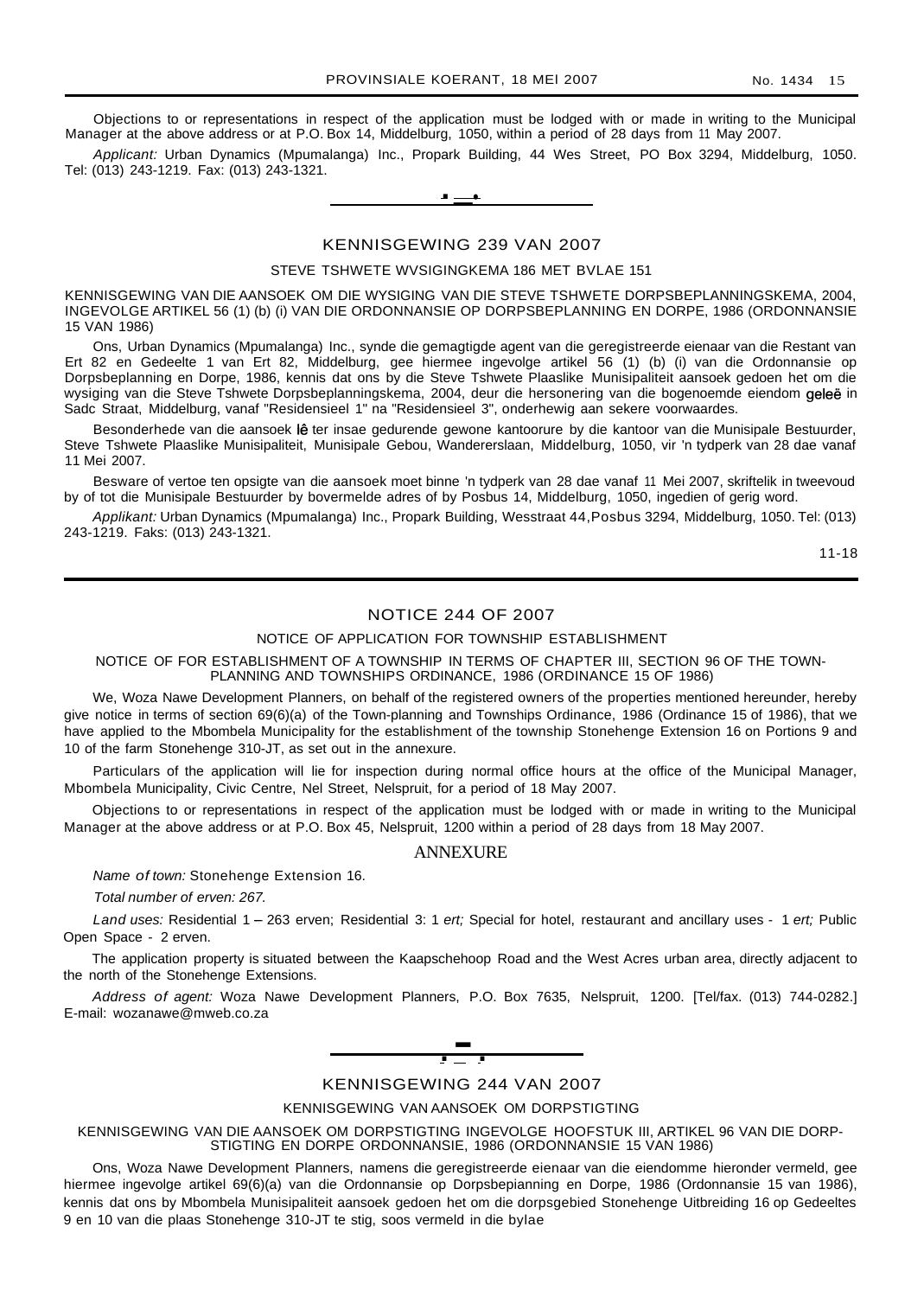Besonderhede van die bogenoemde aansoek lê ter insae gedurende gewone kantoorure by die kantoor van die Munisipale Bestuurder, Mbombela Munisipaliteit, Burgersentrum, Nelsstraat, Nelspruit, vir 'n tydperk van 28 dae vanaf 18 Mei 2007.

Besware teen of vertos ten opsigte van die skema moet binne 'n tydperk van 28 dae vanaf 18 Mei 2007 skriftelik by die Munisipale Bestuurder by bovermelde adres of by Posbus 45, Nelspruit, 1200, ingedien of gerig word.

#### BYLAE

Naam van dorp: Stonehenge Uitbreiding 16.

Aantal erwe in dorp: 267.

Grondgebruik: Residensieel 1 - 263 erwe; Residensieel 3: 1 ert; Spesial vir hotel, restaurant en aanverwante gebruike - 1 ert; Publieke Oop Ruimte - 2 erwe.

Die aansoekperseel is geleë tussen die Kaapschehoopweg en West Acres dorpsgebied, direk noord van die bestaande Stonehenge Uitbreidings.

Adres van applikant: Woza Nawe Development Planners, Posbus 7635, Nelspruit, 1200. [Tel/faks. (013) 744-0282.] E-pos: wozanawe@mweb.co.za

18-23

## NOTICE 245 OF 2007

#### NOTICE IN TERMS OF SECTION 56 OF THE TOWN-PLANNING AND TOWNSHIPS ORDINANCE, 1986 (ORDINANCE 15 OF 1986)

I, Jacques Rossouw, of the firm Smit & Fisher Planning (Pty) Ltd, being the authorised agent of the owner of Ert 135, Delmas Township, hereby gives notice in terms of section 56 of the Town-planning and Townships Ordinance, 1986 (Ordinance 15 of 1986), that I have applied to the Delmas Municipal Council for the rezoning of the above-mentioned property from "Residential 1" to "Special" for 12 living and/or dwelling units.

Particulars of the application will lie for inspection during normal office hours at the offices of the Delmas Municipal Council, c/o Samuel and Van der Walt Street, Delmas, for a period of 28 days from 18 M,ay 2007 (the date of first publication of this notice in the Provincial Gazette).

Objections to or representations in respect of the application must be lodged with or made in writing to the Municipal Manager, at the above address or at PO Box 6, Delmas, 2210, within a period of 28 days from 18 May 2007.

Date of publication: 18 May 2007 & 25 May 2007.

Closing date for objections: 15 June 2007.

Address of agent: Smit & Fisher Planning (pty) Ltd, P.O. Box 908, Groenkloof, 0027, 371 Melk Street, Nieuw Muckleneuk, 0181. Tel. (012) 346-2340. Fax (012) 346-0638. E-mail: sfplan@sfarch.com

Our Ref F1702/Delmas/135.

#### KENNISGEWING 245 VAN 2007

**• •**

KENNISGEWING INGEVOLGE ARTIKEL 56 VAN DIE ORDONNANSIE OP DORPSBEPLANNING EN DORPE, 1986 (ORDONNANSIE 15 VAN 1986)

Ek, Jacques Rossouw, van die firma Smit & Fisher Planning (Edms) Bpk, synde die gemagtigde agent van die eienaar van Erf 135, Dorp Delmas, gee hiermee ingevolge artikel 56 van die Ordonnansie op Dorpsbeplanning en Dorpe, 1986 (Ordonannsie 15 van 1986), kennis dat ek by die Delmas Munisipale Raad aansoek gedoen het om die hersonering van die eiendom hierbo beskryf, vanaf "Residensieel 1" na "Spesiaal" vir 12 leef en/of wooneenhede.

Besonderhede van die aansoek lê ter insae gedurende gewone kantoorure by die kantoor van die Delmas Munisipale Raad, vir 'n tydperk van 28 dae vanaf 18 Mei 2007 (die datum van die eerste publikasie van hierdie kennisgewing in die Provinsiale Koerant).

Besware teen of vertoe ten opsigte van die aansoek moet binne 'n tydperk van 28 dae vanaf 18 Mei 2007 skriftelik by of tot die Munisipale Bestuurder, by bovermelde adres of by Posbus 6, Delmas, 2210, ingedien of gerig word.

Datum van publikasie: 18 Mei 2007 & 25 Mei 2007.

Sluitingsdatum vir besware: 15 Junie 2007.

Adres van agent: Smith & Fisher Planning (Edms) Bpk, Posbus 908, Groenkloof, 0027, Nieuw Muckleneuk, 0181. Tel. (012) 346-2340. Faks. (012) 346-0638. E-pos: sfplan@sfarch.com

Ons Verw: F1702/Delmas/135.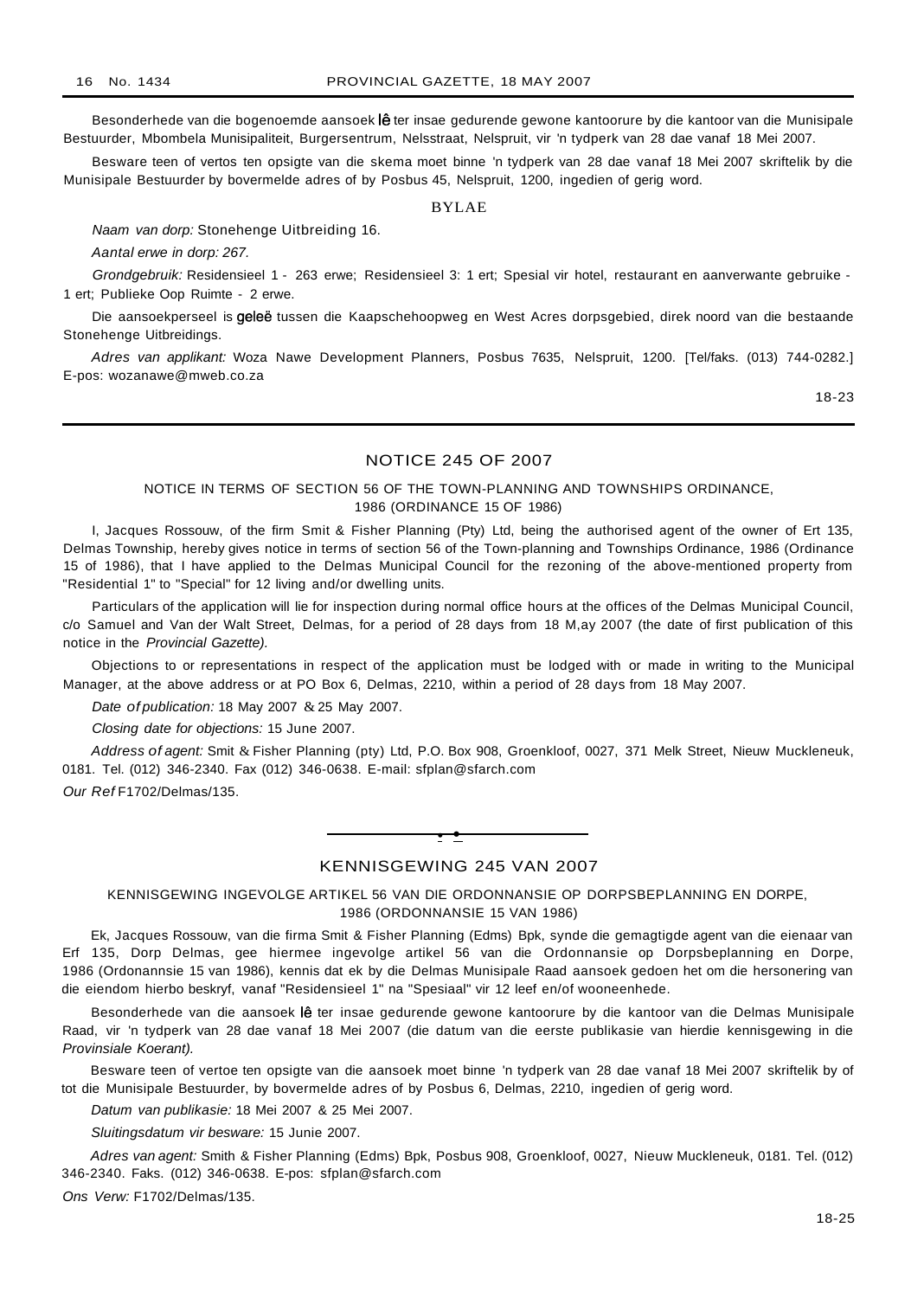## NOTICE 247 OF 2007

#### SCHEDULE 8

#### [Regulation 11(2)]

NOTICE OF APPLICATION FOR AMENDMENT OF THE TOWN PLANNING SCHEME IN TERMS OF SECTION 56(1)(b)(i) OF THE TOWN PLANNING AND TOWNSHIPS ORDINANCE, 1986 (ORDINANCE 15 OF 1986)

#### AMENDMENT SCHEME 148

I, Johannes Jacobus Meiring, being the authorized agent of the owner of Portion 1 of Erf 1879 and Erven 452 & 458 Township of Middelburg, hereby give notice in terms of section 56(1)(b)(i) of the Town-planning and Townships Ordinance, that I have applied to the Steve Tshwete Local Municipality for the amendment of the town-planning scheme known as Steve Tshwete Town-planning Scheme, 2004, by the rezoning of the properties described above, situated on Meyer Street, from "Residential 1" to "Institution".

Particulars of the application will lie for inspection during normal office hours at the office of the Town Secretary, Room C314, Municipal Building, Middelburg, for a period of 28 days from 18 May 2007.

Objections to or representations in respect of the application must be lodged with or made in writing to the Secretary at the above address or at POBox 14, Middelburg, 1050, within a period of 28 days from 18 May 2007.

Address of agent: Johan Meiring, Professional Land Surveyor, POBox 442, Middelburg, 1050.

## KENNISGEWING 247 VAN 2007

• • I

## BYLAE 8

[Regulasie 11(2)]

## KENNISGEWING VAN AANSOEK OM WYSIGING VAN DORPSBEPLANNINGSKEMA INGEVOLGE ARTIKEL 56(1)(b)(i) VAN DIE ORDONNANSIE OP DORPSBEPLANNING EN DORPE, 1986 (ORDONNANSIE 15 VAN 1986)

#### WYSIGINGSKEMA 148

Ek, Johannes Jacobus Meiring, synde die gemagtigde agent van die eienaar van Gedeelte 1 van Erf 1879 en Erwe 452  $\&$ 458, Middelburg Dorp, gee hiermee ingevolge artikel 56(1 )(b)(i) van die Ordonnansie op Dorpsbeplanning en Dorpe, kennis dat ek by die Steve Tshwete Plaaslike Munisipaliteit aansoek gedoen het am die wysiging van die dorpsbeplanningskema, bekend as Steve Tshwete Dorpsbeplanningskema, 2004, deur die hersonering van die eiendomme hierbo beskryf, geleë te Meyerstraat, vanaf "Residensieel 1" tot "Inrigting".

Besonderhede van die aansoek lê ter insae gedurende gewone kantoorure by die kantoor van die Stadssekretaris, Kamer C314, Munisipale Gebou, Middelburg, vir 'n tydperk van 28 dae vanaf 18 Mei 2007.

Besware of vertoe ten opsigte van die aansoek moet binne 'n tydperk van 28 dae vanaf 18 Mei 2007 skriftelik by of tot die Sekretaris by bovermelde adres of by Posbus 14, Middelburg, 1050, ingedien of gerig word.

Adres van agent: Johan Meiring, Professionele Landmeter, Posbus 442, Middelburg, 1050.

18-25

## NOTICE 249 OF 2007

#### NELSPRUIT AMENDMENT SCHEME 1446

NOTICE OF APPLICATION FOR AMENDMENT OF TOWN PLANNING SCHEME IN TERMS OF SECTION 56(1)(b)(i) OF THE TOWN PLANNING AND TOWNSHIPS ORDINANCE, 1986 (ORDINANCE 15 OF 1986)

We, Woza Nawe Development Planners, on behalf of the registered owners of Erven 434 and 436, Nelspruit Extension 2 and Erf 696, Nelspruit Extension hereby give notice in terms of section 56(1)(b)(i) of the Town-planning and Townships Ordinance, 1986 (Ordinance 15 of 1986), that we have applied to the Mbombela Municipality for the amendment of the Nelspruit Town-planning Scheme, 1989, by the rezoning of Erven 434 and 436 Nelspruit Extension 2 and Erf 696, Nelspruit Extension, from "Residential 3" and "Residential 1 to "Residential 3", with an Annexure containing the amended development conditions.

Particulars of the application will lie for inspection during normal office hours at the office of the Municipal Manager, Mbombela Municipality, Civic Centre, Nel Street, Nelspruit, for a period of 28 days from 18 May 2007.

Objections to, or representations in respect of the application must be lodged with or made in writing to the Municipal Manager at the above address or at P.O. Box 45, Nelspruit, 1200 within a period of 28 days from 18 May 2007.

Address of epplicent: Woza Nawe Development Planners, P.O. Box 7635, Nelspruit, 1200, [Tel/fax. (013) 744-0282.J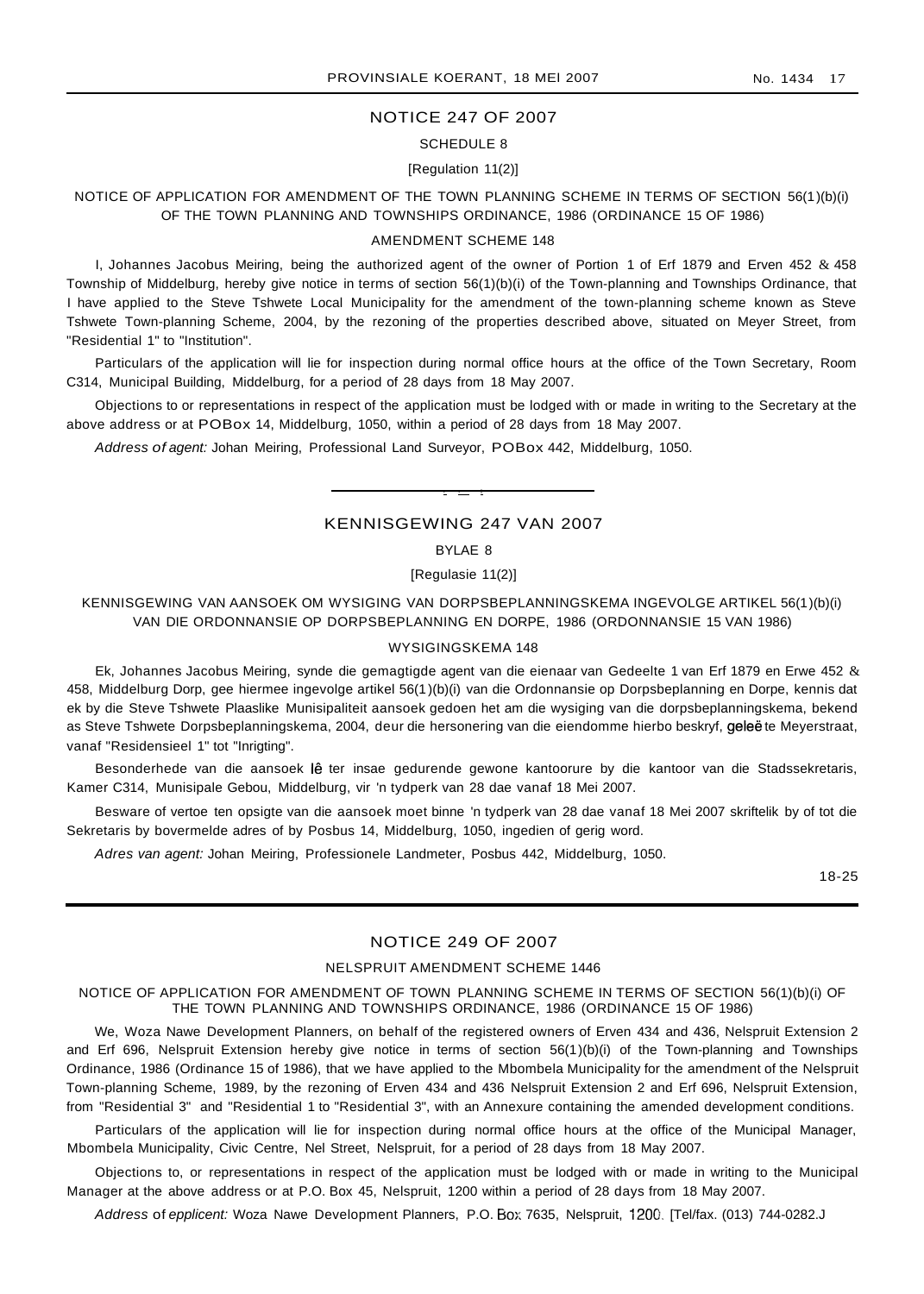## KENNISGEWING 249 VAN 2007

## NELSPRUIT WYSIGINGSKEMA 1446

## KENNISGEWING VAN AANSOEK OM WYSIGING VAN DORPSBEPLANNINGSKEMA INGEVOLGE ARTIKEL 56(1)(b)(i) VAN DIE ORDONNANSIE OP DORPSBEPLANNING EN DORPE, 1986 (ORDONNANSIE 15 VAN 1986)

Ons, Woza Nawe Development Planners, namens die geregistreerde eienaars van Erwe 434 en 436, Nelspruit Uitbreiding 2 en Erf 696, Nelspruit Uitbreiding, gee hiermee ingevolge artikel 56(1)(b)(i) van die Ordonnansie op Dorpsbeplanning en Dorpe, 1986 (Ordonnansie 15 van 1986), kennis dat ons by Mbombela Munisipaliteit aansoek gedoen het om die wysiging van die Nelspruit Dorpsbeplanningskema, 1989, deur die hersonering van Erwe 434 en 436 Nelspruit Uitbreiding 2 en Erf 696, Nelspruit Uitbreiding, vanaf "Residensieel 3" en "Residensieel 1" na "Residensieel 3" met 'n Bylae om voorsiening te maak vir gewysigde ontwikkelingsbeperkings.

Besonderhede van die aansoek lê ter insae gedurende gewone kantoorure by die kantoor van die Munisipale Bestuurder, Mbombela Munisipaliteit, Burgersentrum, Nelstraat, Nelspruit, vir 'n tydperk van 28 dae vanaf 18 Mei 2007.

Besware teen of vertoe ten opsigte van die aansoek moet binne 'n tydperk van 28 dae vanaf 18 Mei 2007 skriftelik by die Munisipale Bestuurder by bovermelde adres of by Posbus 45, Nelspruit, ingedien of gerig word.

Adres van applikant: Woza Nawe Development Planners, Posbus 7635, Nelspruit, 1200. [Tel/faks. (013) 744-0282.]

18-25

## NOTICE 250. OF 2007

## NELSPRUIT AMENDMENT SCHEME 1447

#### NOTICE OF APPLICATION FOR THE AMENDMENT OF TOWN-PLANNING SCHEME IN TERMS OF SECTION 56 (1) (b) (i) OF THE TOWN-PLANNING AND TOWNSHIPS ORDINANCE, 1986 (ORDINANCE 15 OF 1986)

We, Woza Nawe Development Planners, on behalf of the registered owner of the Remainder of Erf 614, Nelspruit Extension 2, hereby gives notice in terms of section 56 (1) (b) (i) of the Town-planning and Townships Ordinance, 1986 (Ordinance 15 of 1986), that we have applied to the Mbombela Municipality for the amendment of the Nelspruit Town-planning Scheme, 1989, by the rezoning of the Remainder of Erf 614, Nelspruit Extension 2 (24a Joubert Drive), from "Residential 1" to "Residential 3" with an Annexure containing the relevant development conditions.

Particulars of the application will lie for inspection during normal office hours at the office of the Municipal Manager, Mbombela Municipality, Civic Centre, Nel Street, Nelspruit, for a period of 28 days from 18 May 2007.

Objections to or representations in respect of the application must be lodged with or made in writing to the Municipal Manager, at the above address or at P.O. Box 45, Nelspruit, 1200, within a period of 28 days from 18 May 2007.

Address of applicant: Woza Nawe Development Planners, P.O. Box 7635, Nelspruit, 1200. Tel/Fax No. (013) 744-0282 .

#### KENNISGEWING 250 VAN 2007

**• •**

## NELSPRUIT-WYSIGINGSKEMA 1447

## KENNISGEWING VAN AANSOEK OM WYSIGING VAN DORPSBEPLANNINGSKEMA INGEVOLGE ARTIKEL 56 (1) (b) (i) VAN DIE ORDONNANSIE OP DORPSBEPLANNING EN DORPE, 1986, (ORDONNANSIE 15 VAN 1986)

Ons, Woza Nawe Development Planners, namens die geregistreerde eienaar van die Restant van Ert 614, Nelspruit Uitbreiding 2, gee hiermee ingevolge artikel 56 (1) (b) (i) van die Ordonnansie op Dorpsbeplanning en Dorpe, 1986 (Ordonnansie 15 van 1986), kennis dat ons by die Mbombela Munisipaliteit aansoek gedoen het om die wysiging van die Nelspruit-dorpsbeplanningskema, 1989, deur die hersonering van die Restant van Erf 614, Nelspruit Uitbreiding 2 (Joubertstraat 24a), vanaf "Residensieel 1" na "Residensieel 3" met 'n Bylae om voorsiening te maak vir ontwikkelingsbeperkings.

Besonderhede van die aansoek lê ter insae gedurende gewone kantoorure by die kantoor van die Munisipale Bestuurder, Mbombela Munisipaliteit, Burgersentrum, Nelstraat, Nelspruit, vir 'n tydperk van 28 dae vanaf 18 Mei 2007.

Besware teen of vertoe ten opsigte van die aansoek moet binne 'n tydperk van 28 dae vanaf 18 Mei 2007, skriftelik by die Munisipale Bestuurder, by bovermelde adres of by Posbus 45, Nelspruit, 1200, ingedien of gerig word.

Adres van applikant:Woza Nawe Development Planners, Posbus 7635, Nelspruit, 1200. Tel/Faks No. (013) 744-0282.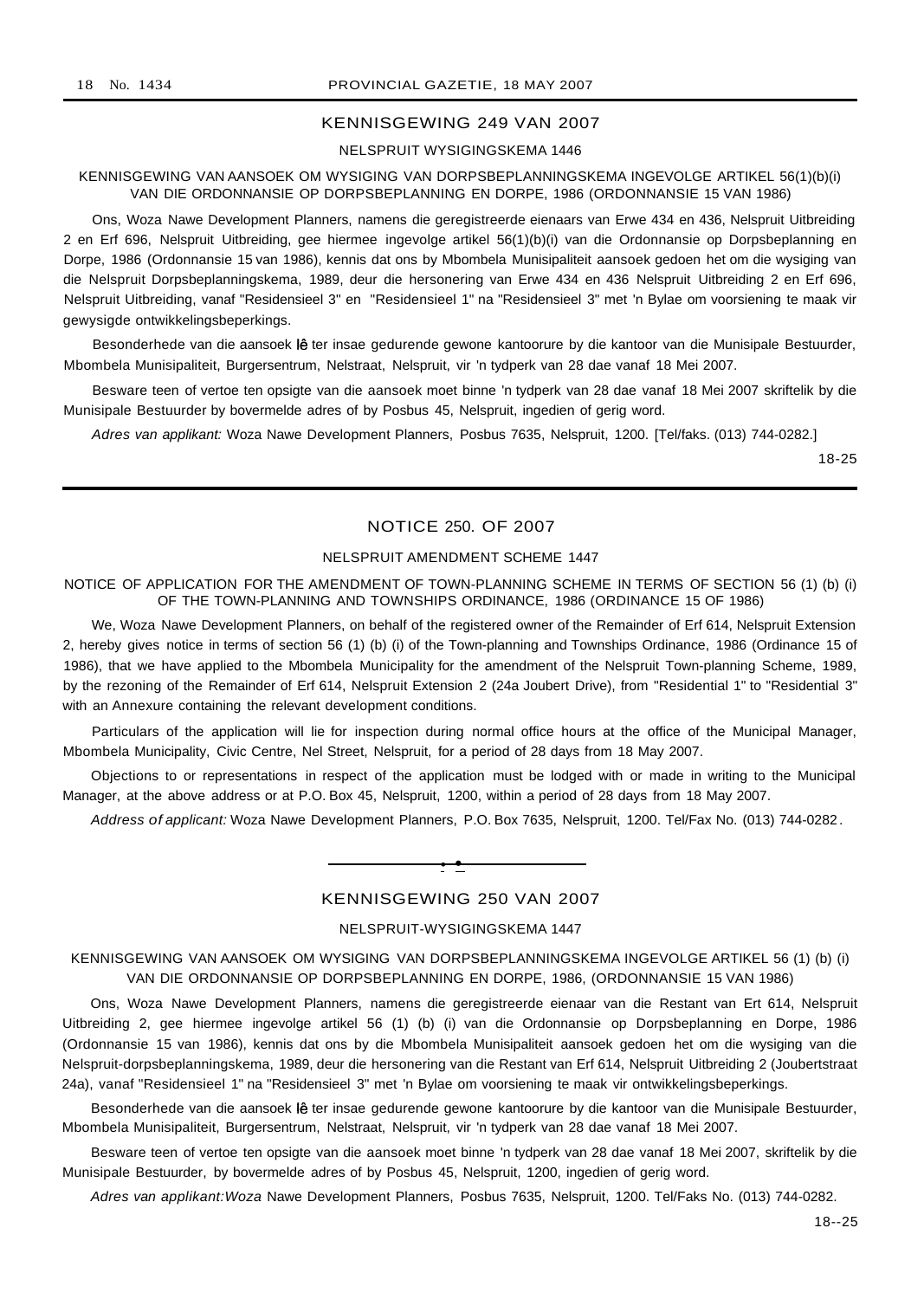## NOTICE 251 OF 2007

#### ERMELO AMENDMENT SCHEMES 437, 438, 439 & 440

#### NOTICE OF APPLICATION FOR AMENDMENT OF THE TOWN-PLANNING SCHEME IN TERMS OF SECTION 56 (1) (b) (i) OF THE TOWN-PLANNING AND TOWNSHIPS ORDINANCE, 1986 (ORDINANCE 15 OF 1986)

We, Reed & Partners Land Surveyors being the authorised agent of the owners of the respective properties described hereby give notice in terms of section section 56 (1) (b) (i) of the Town-planning and Townships Ordinance, 1986, that we have applied to the Municipality of Msukaligwa for the amendment of the Town-planning Scheme known as Ermelo Town-planning Scheme, 1982, by the rezoning of the properties described hereunder as follows:

1. ERMELO AMENDMENT SCHEME 437:

By the rezoning of Portion 2 of Erf 80, Ermelo, situated at 54 Jan van Riebeeck Street, Ermelo, from Residential 1 to Residential 3.

#### 2. ERMELO AMENDMENT SCHEME 438:

By the rezoning of Erf 1016, Ermelo Extension 5, situated at 2 Luitingh Street, Ermelo, from Residential 1 with a density of "1 dwelling per Erf" to Residential 1 with a density of "1 dwelling per 200 m"": Erf 1017, Ermelo Extension 5, situated at 42 Strijdom Street, Ermelo, from Residential 1 with a density of "1 dwelling per Erf" to Residential 1 with a density of "1 dwelling per 200 rn" and Erf 1018, Ermelo Extension 5, situated at 4 Luitingh Street, Ermelo from Residential 1 with a density of "1 dwelling per Erf" to Residential 1 with a density of "1 dwelling per 200 rrr",

3. ERMELO AMENDMENT SCHEME 439:

By the rezoning of Portion 1 of Erf 484, Ermelo, situated at 6 Taute Street, Ermelo, from Residential 1 to Business 1.

4. ERMELO AMENDMENT SCHEME 440:

By the rezoning of Portion 3 of Erf 643, Ermelo, situated at 10 Jansen Street, Ermelo, from Residential 1 to Residential 3.

Particulars of the application will lie for inspection during normal office hours at the office of the Municipal Manager, Civic Centre, Taute Street, Ermelo, for the period of 28 days from 18 May 2007.

Objections to or representations in respect of the application must be lodged with or made in writing to the Municipal Manager at the above address or at PO Box 48, Ermelo, 2350, within a period of 28 days from 18 May 2007.

Address of agent: Reed & Partners: Professional Land Surveyors; P.O. Box 132, Ermelo, 2350. Tel. No. (017) 811-2348.



## KENNISGEWING 251 VAN 2007

#### ERMELO-WYSIGINGSKEMAS 437, 438, 439 & 440

#### KENNISGEWING VAN AANSOEK OM WYSIGING VAN DORPSBEPLANNINGSKEMA INGEVOLGE ARTIKEL 56 (1) (b) (i) VAN DIE ORDONNANSIE OP DORPSBEPLANNING EN DORPE, 1986 (ORDONNANSIE 15 VAN 1986)

Ons, Reed & Vennote Landmeters, synde die gemagtigde agent van die eienaars van die onderskeie eiendomme hieronder beskryf gee hiermee ingevolge artikel 56 (1) (b) (i) van die Ordonnansie op Dorpsbeplanning en Dorpe, 1986, kennis dat ons by die Munisipaliteit van Msukaligwa aansoek gedoen het om die wysiging van die dorpsbeplanningskema bekend as Ermelo-dorpsbeplanningskema, 1982, deur die hersonering van die eiendomme hieronder beskryf, soos volg:

1. ERMELO WYSIGINGSKEMA 437:

Deur die hersonering van Gedeelte 2 van Erf 80, Ermelo, geleë te Jan van Riebeekstraat 54, Ermelo, van Residensieel 1 na Residensieel 3.

2. ERMELO WVSIGINGSKEMA 438:

Deur die hersonering van Erf 1016, Ermelo Uitbreiding 5, geleë te Luitinghstaat 2, Ermelo, vanaf Residensieel 1 met 'n digtheid van "1 woonhuis per Erf" na Residensieel 1 met 'n digtheid van "1 woonhuis per 200 rn": Erf 1017, Ermelo Uitbreiding 5, gelee te Strijdomstraat 42, Ermelo vanaf Residensieel 1 met 'n digthid van "1 woonhuis per Erf" na Residensieel met 'n digtheid van "1 woonhuis per 200 m<sup>2</sup> en Erf 1018, Ermelo Uitbreiding 5, geleë te Luitinghstraat 4, Ermelo, vanaf Residensieel 1 met 'n digtheid van "1 woonhuis per Erf" na Residensieel met 'n digtheid van "1 woonhuis per 200 rrr".

3. ERMELO WVSIGINGSKEMA 439:

Deur die hersonering van Gedeelte 1 van Erf 484, Ermelo, geleë te Tautestraat 6, Ermelo, vanaf Residensieel 1 na Besigheid 1.

4. ERMELO WYSIGINGSKEMA 440:

Deur die hersonering van Gedeelte 3 van Erf 643, Ermelo, gelee te Jansenstraat 10, Ermelo, van Residensieel 1 na Residensieel 3.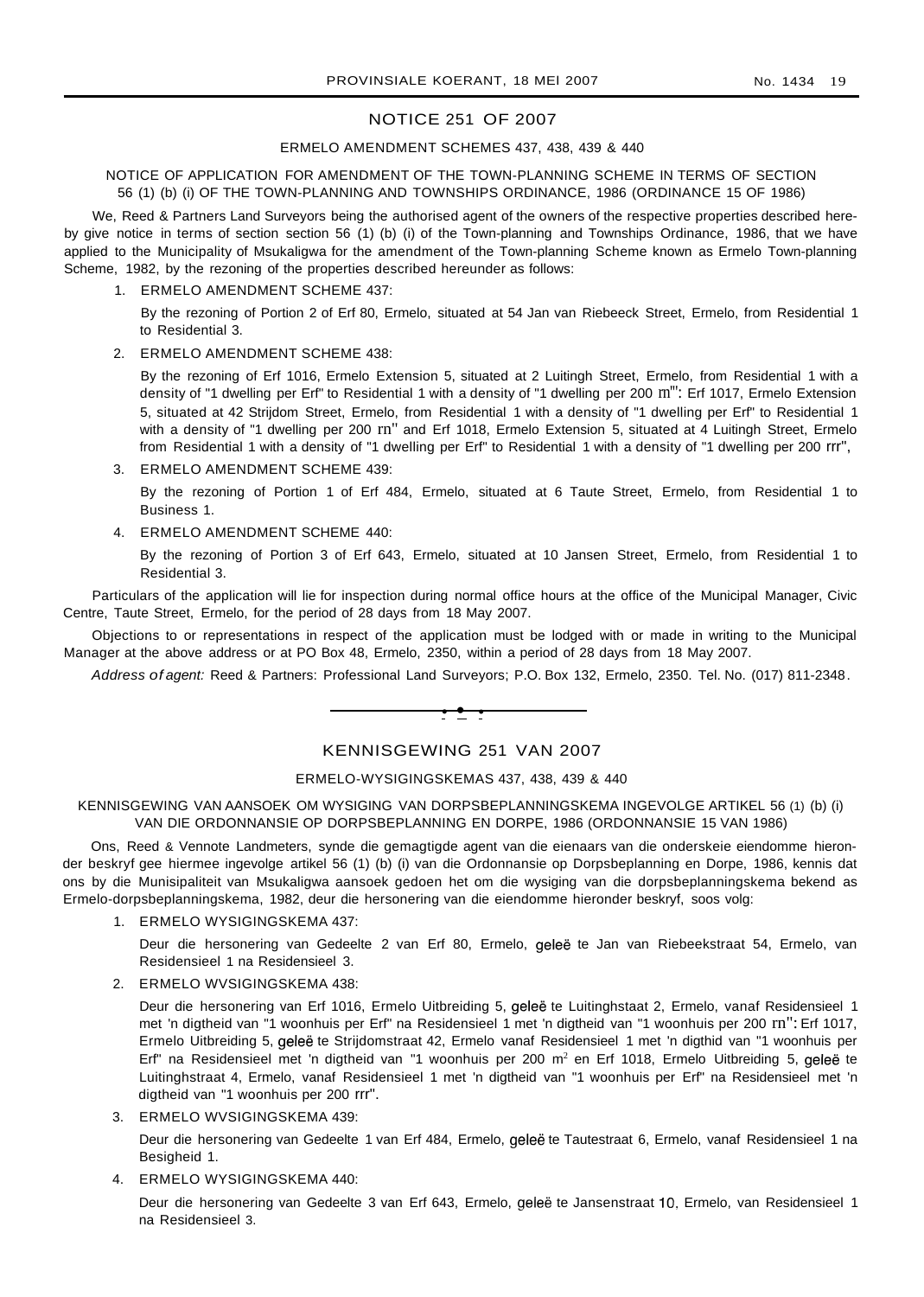Besonderhede van die aansoek lê ter insae gedurende gewone kantoorure by die kantoor van die Munisipale Bestuurder, Burgersentrum, Tautestraat, Ermelo, vir 'n tydperk van 28 dae vanaf 18 Mei 2007.

Besware teen of vertoe ten opsigte van die aansoek moet binne 'n tydperk van 28 dae vanaf 18 Mei 2007, skriftelik by of tot die Munisipale Bestuurder by bovermelde adres of by Posbus 48, Ermelo, 2350, ingedien of gerig word.

Adres van agent: Reed & Vennote, Professionele Landmeters, Posbus 132, Ermelo, 2350. Tel. No. (017) 811-2348.

18-25

## NOTICE 252 OF 2007

#### AEREORAND AMENDMENT SCHEME 187

## NOTICE OF APPLICATION FOR AMENDMENT OF TOWN-PLANNING SCHEME IN TERMS OF SECTION 56 (1) (b) (i) OF THE TOWN-PLANNING AND TOWNSHIPS ORDINANCE 1986 (ORDINANCE 15 OF 1986)

I, Heleen Keyter, t/a DrawMaster, being the authorized agent of the owner of Erf 2262, Aerorand, hereby give notice in terms of section 56 (1) (b) (i) of the Town-planning and Townships Ordinance, that I have applied to the Steve Tshwete Local Municipality for the amendment of the Town-planning scheme known as Steve Tshwete Town-planning Scheme 2004, by the rezoning of the properties described above situated on c/o Wolkeberg & Duiwelspiek Street from "Residential 1" to "Residential 3" (Guest house).

Particulars of the application will lie for inspection during normal office hours at the office of the Town Secretary, Room C314, Municipal Building, Middelburg, for a period of 28 days from 18 May 2007.

Objections to or representations in respect of the application must be lodged with or made in writing to the Secretary at the above address or at P.O. Box 14, Middelburg, 1050, within a period of 28 days from 18 May 2007.

Address of agent: Heleen Keyter, h/a DrawMaster, PO Box 2972, Middelburg, 1050.



#### KENNISGEWING 252 VAN 2007

#### AERORAND-WYSIGINGSKEMA 187

KENNISGEWING VAN AANSOEK OM WYSIGING VAN DORPSBEPLANNINGSKEMA INGEVOLGE ARTIKEL 56 (1) (b) (i) VAN DIE ORDONNANSIE OP DORPSBEPLANNING EN DORPE 1986 (ORDONNANSIE 15 VAN 1986)

Ek, Heleen Keyter, h/a DrawMaster, synde die gemagtigde agent van Erf 2262, Aerorand Dorp, gee hiermee ingevolge artikel 56 (1) (b) (i) van die Ordonnansie op Dorpsbeplanning en Dorpe, kennis dat ek by die Steve Tshwete Plaaslike Munisipaliteit aansoek gedoen het om die wysiging van die dorpsbeplanningskema bekend as Steve Tshwete-dorpsbeplanningskema 2004, deur die hersonering van die eiendom hierbo beskryf geleë te h/v Wolkeberg & Duiwelspiek van "Residensieel 1" na "Residensieel 3" (Gaste huis).

Besonderhede van die aansoek lê ter insae gedurende gewone kantoorure by die kantoor van die Stadsekretaris, Kamer C314, Munisipale Gebou, Middelburg, vir 'n tydperk van 28 dae vanaf 18 Mei 2007.

Besware teen of vertoe ten opsigte van die aansoek moet binne 'n tydperk van 28 dae vanaf 18 Mei 2007, skriftelik by of tot die Sekretaris by bovermelde adres of by Posbus 14, Middelburg, 1050, ingedien of gerig word.

Adres van agent: Heleen Keyter, h/a DrawMaster, Posbus 2972, Middelburg, 1050.

18-25

## NOTICE 253 OF 2007

#### MIDDELBURG AMENDMENT SCHEME 188

NOTICE OF APPLICATION FOR AMENDMENT OF TOWN-PLANNING SCHEME IN TERMS OF SECTION 56 (1) (b) (i) OF THE TOWN-PLANNING AND TOWNSHIPS ORDINANCE, 1986 (ORDINANCE 15 OF 1986)

I, Heleen Keyter, t/a DrawMaster, being the authorized agent of the owner of Erf 3068, Middelburg X10, hereby give notice in terms of section 56 (1) (b) (i) of the Town-planning and Townships Ordinance that I have applied to the Steven Tshwete Local Municipality for the amendment of the town-planning scheme known as Steve Tshwete Town-planning Scheme, 2004, by the rezoning of the properties described above situated on 83 Njala Street from "Residential 1"to "Residential 3" (guest-house).

Particulars of the application will lie for inspection during normal office hours at the office of the Town Secretary, Room C314, Municipal Building, Middelburg, for a period of 28 days from 18 May 2007.

Objections to or representations in respect of the application must be lodged with or made in writing to the Secretary at the above address or at P.O. Box 14, Middelburg, 1050, within a period of 28 days from 18 May 2007.

Address of' agent: Heleen Keyter, h/a Drawlvtaster, P.O. Box 2972, Middelourq, 1050.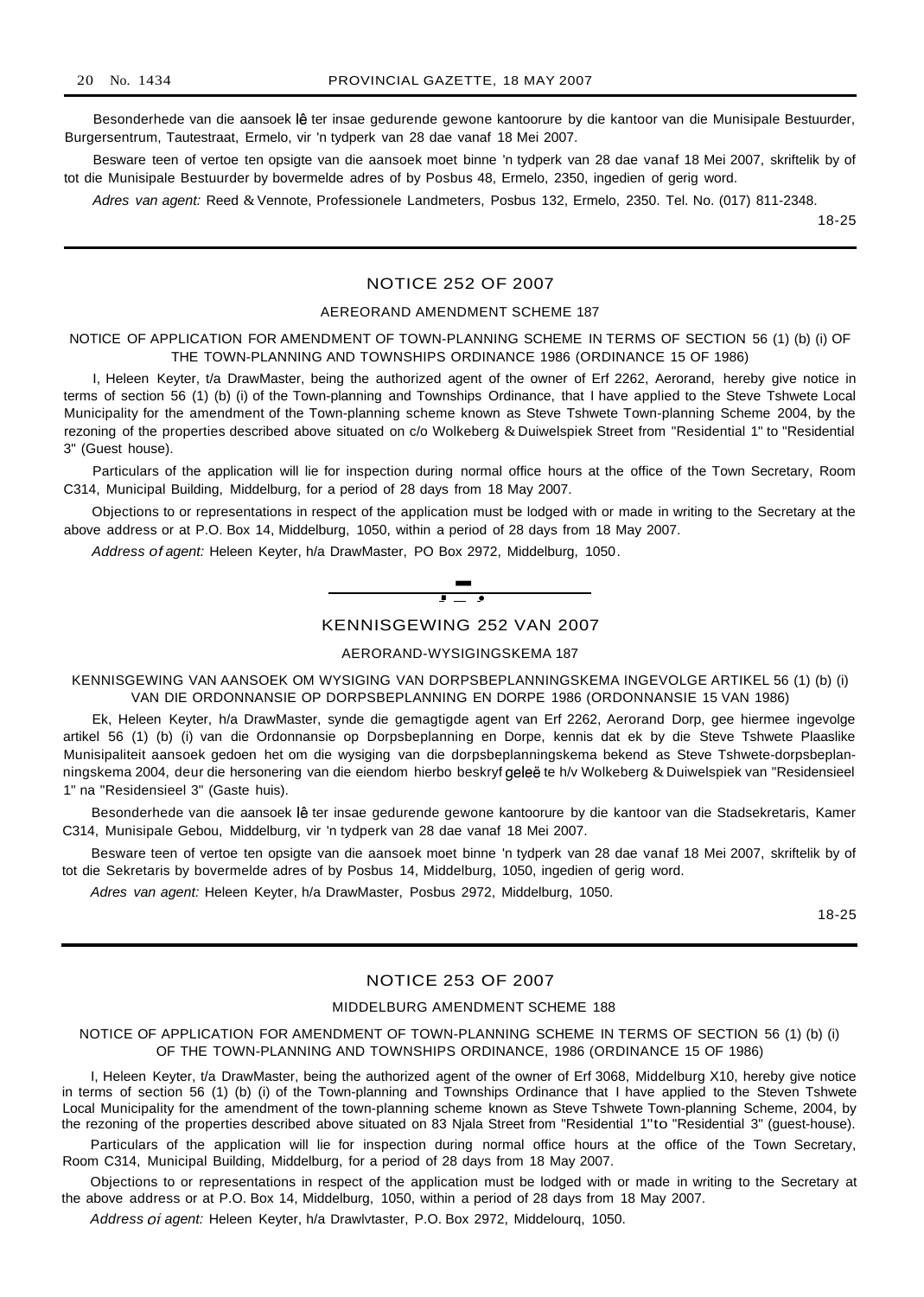#### KENNISGEWING 253 VAN 2007

## MIDDELBURG-WYSIGINGSKEMA 188

## KENNISGEWING VAN AANSOEK OM WYSIGING VAN DORPSBEPLANNINGSKEMA INGEVOLGE ARTIKEL 56 (1) (b) (i) VAN DIE ORDONNANSIE OP DORPSBEPLANNING EN DORPE, 1986 (ORDONNANSIE 15 VAN 1986)

Ek, Heleen Keyter, h/a DrawMaster, synde die gemagtigde agent van die eienaar van Erf 3068 X 10, Middelburg Dorp, gee hiermee ingevolge artikel 56 (1) (b) (i) van die Ordonnansie op Dorpsbeplanning en Dorpe kennis dat ek by die Steve Tshwete Plaaslike Munisipaliteit aansoek gedoen het om die wysiging van die dorpsbeplanningskema bekend as Steve Tshwete-dorpsbeplanningskema, 2004, deur die hersonering van die eiendom hierbo beskryf geleë te Njalalaan 83, van "Residensieel 1" na "Residensieel 3" (gastehuis).

Besonderhede van die aansoek lê ter insae gedurende gewone kantoorure by die kantoor van die Stadssekretaris, Kamer C314, Munisipale Gebou, Middelburg, vir 'n tydperk van 28 dae vanaf 18 Mei 2007.

Besware of vertoe ten opsigte van die aansoek moet binne 'n tydperk van 28 dae vanaf 18 Mei 2007 skriftelik by of tot die Sekretaris by bovermelde adres of by Posbus 14, Middelburg, 1050, ingedien of gerig word.

Adres van agent: Heleen Keyter, h/a DrawMaster, Posbus 2972, Middelburg, 1050.

18-25

## NOTICE 254 OF 2007

### NOTICE OF APPLICATION FOR THE AMENDMENT OF A TOWN-PLANNING SCHEME IN TERMS OF SECTION 28 (1) (a) OF THE TOWN-PLANNING AND TOWNSHIPS ORDINANCE, 1986 (ORDINANCE 15 OF 1986)

#### UMJINDI AMENDMENT SCHEME 38

We, Umsebe Development Planners, represented by Mr BJL van der Merwe, Mr ST Masuku, Ms H Meintjes and Mr M Loock, being the authorised agent of Erf 1972, Emjindini Extension 3, hereby gives notice in terms of section 28 (1) (a) of the Town-planning and Townships Ordinance, 1986 (Ordinance 15 of 1986), that we have applied to the Umjindi Local Municipality for the amendment of the town-planning scheme known as Umjindi Town-planning Scheme, 2002, by the rezoning of the property described above, situated on the corner of Makhanya and Shongwe Streets, opposite the Emjindini Secondary School from "Public Open Space" to "Business 1".

Particulars of this application will lie for inspection during normal office hours at the office of the Municipal Manager: Umjindi Local Municipality (Director Civil Services), Department of Technical Services, Civic Centre, Barberton, for a period of 28 days from 18 May.

Objections to or representations in respect of the application must be lodged with or made in writing and in duplicate to the Municipal Manager at the above address or at Umjindi Local Municipality, P.O. Box 33, Barberton, 1300, within a period of 28 days from 18 May 2007 (no later than 14 June 2007).



#### KENNISGEWING 254 VAN 2007

KENNISGEWING VAN AANSOEK OM WYSIGING VAN DORPSBEPLANNINGSKEMA INGEVOLGE ARTIKEL 28 (1) (a) VAN DIE ORDONNANSIE OP DORPSBEPLANNING EN DORPE, 1986 (ORDONNANSIE 15 VAN 1986)

#### UMJINDI-WYSIGINGSKEMA 38

Ons, Umsebe Ontwikkelingsbeplanners, verteenwoordig deur Mnr BJL van der Merwe, Mnr ST Masuku, Me H Meintjes en Mnr M Loock, synde die gemagtigde agent van die eienaar van Erf 1972, Emjindini Uitbreiding 3, gee hiermee ingevolge artikel 28 (1) (a) van die Ordonnansie op Dorpsbeplanning en Dorpe, 1986 (Ordonnansie 15 van 1986), kennis dat ons by die Umjindi Plaaslike Munisipaliteit aansoek gedoen het om die wysiging van die dorpsbeplanningskema, bekend as Umjindidorpsbeplanningskema, 2002, deur die hersonerinq van die eiendom hierbo beskryf, gelee op die hoek van Makhanya- en Shongwestraat, oorkant die Hoerskool Emjindini, vanaf "Publieke Oop Ruimte" na "Besiqheid 1".

Besonderhede van bogenoemde aansoek lê ter insae gedurende gewone kantoorure by die Munisipale Bestuurder (Direkteur Siviele Dienste) Umjindi Plaaslike Munisipaliteit, Departement Tegniese Dienste, Burgersentrum, Barberton, vir 'n tydperk van 28 dae vanaf 18 Mei 2007.

Besware teen of vertoe ten opsigte van die aansoek moet binne 'n tydperk van 28 dae vanaf 18 Mei 2007 (nie later as 14 Junie 2007) skriftelik en in tweevoud by die Munisipale Bestuurder by bovermelde adres of by Umjindi Plaaslike Munisipaliteit, Posbus 33, Barberton, 1300, ingedien of gerig word.

Adres van applikant: Umsebe Ontwikkelingsbeplanners, Posbus 12367, Nelspruit, 1200. Tel: (013) 752-4710.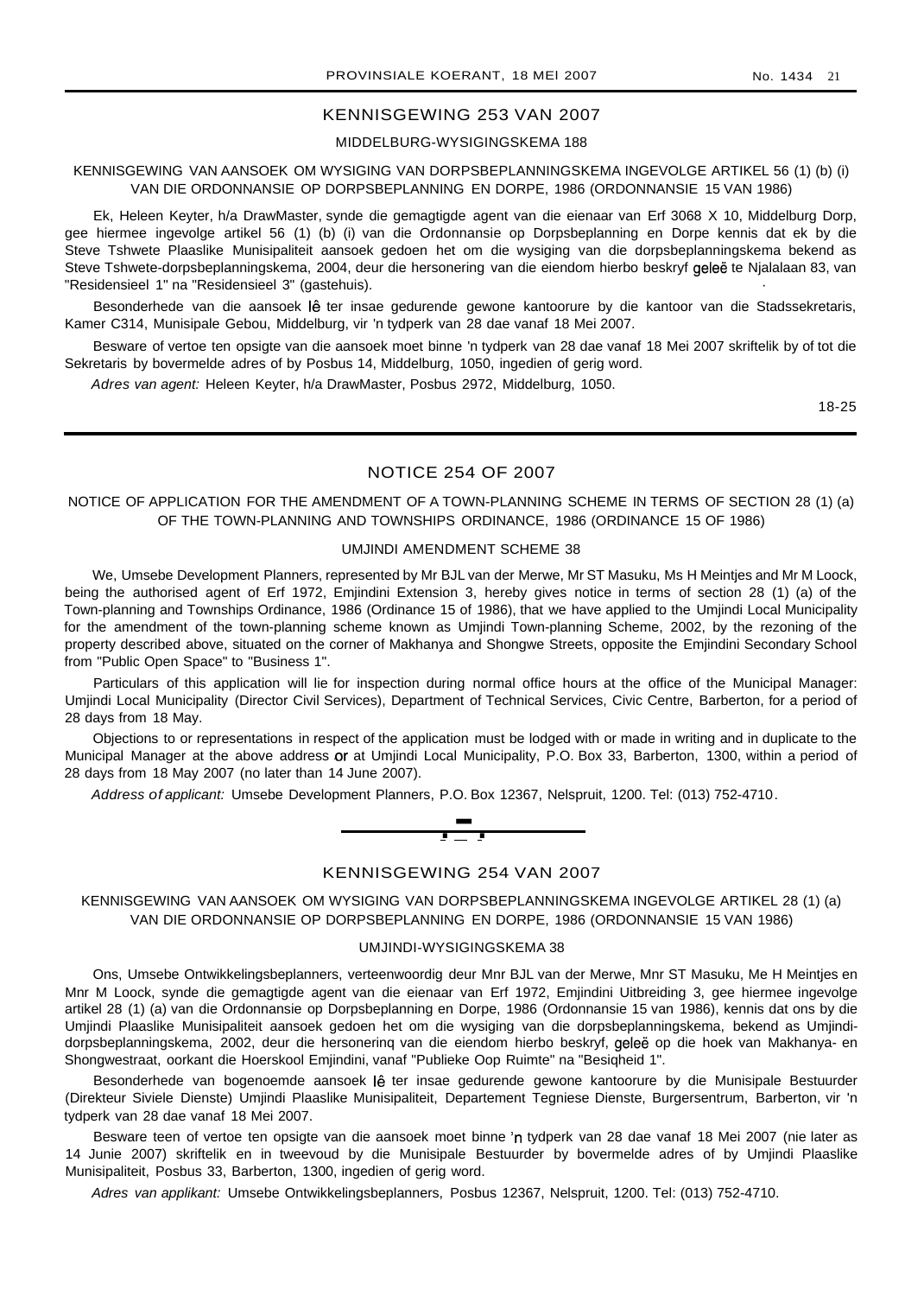## NOTICE 257 OF 2007

#### NOTICE IN TERMS OF THE PROVISIONS OF SECTION 33 (4) OF THE DEVELOPMENT FACILITATIONACT, ACT No. 67 OF 1995

STATEMENT OF CONDITIONS UNDER WHICH THE APPLICATION MADE BY WHITE HORN INVESTMENTS 100 PTY LTD (HEREINAFTER REFERRED TO AS THE APPLICANT) IN TERMS OF THE DEVELOPMENT FACILITATION ACT, 1995 (ACT 67 OF 1995), FOR PERMISSION TO DEVELOP PORTION 30 (A PORTION OF PORTION 16) OF THE FARM THE REST 454 JT-NELSPRUIT EXTENSION 43

- 1. CONDITIONS TO BE COMPLIED WITH AFTER THE APPROVAL IN TERMS OF THE DEVELOPMENT FACILITATION ACT, 1995 (ACT 67 OF 1995), ARE AS FOLLOWS:
- 1. GENERAL
	- 1.1 The Applicant shall satisfy the Mpumalanga Development Tribunal-
		- 1.1.1 the relevant amendment scheme (in terms of section 125 of Ordinance of 1986) is in order and may be published simultaneously with the declaration of the development area;
		- 1.1.2 satisfactory access is available to the development area;
		- 1.1.3 a favourable geo-technical report has been submitted;
		- 1.1.4 the consent has been obtained from the mineral rights holder; and
		- 1.1.5 a favourable environmental assessment report has been submitted;
	- 1.2 The Applicant shall comply with all requirements of the Development Facilitation Act, 1995 (Act 67 of 1995).
- 2. CONDITIONS OF ESTABLISHMENT-CONDITIONS WHICH WILL BE APPLICABLE TO THE APPROVED DEVELOPMENT AREA IN TERMS OF THE DEVELOPMENT FACILITATION ACT, 1995 (ACT 67 OF 1995)

#### 2.1 NAME OF TOWN

The name of the town shall be Nelspruit Extension 43.

2.2 ACCESS

The ingress and egress from Road D69 shall be to the satisfaction of the Director, Mpumalanga Department of Public Works Road and Transport, subject to such conditions as may be imposed by him, and shall be executed as and when required by him.

2.3 RECEIPT AND DISPOSAL OF STORMWATER

The Developer shall arrange the stormwater drainage of the development area in such a way as to fit in with the natural drainage of the area.

2.4 REMOVAL OF LITTER

The Developer shall at his own expense have all litter within the development area removed to the satisfaction of the Municipality, or by arrangement via a Services Agreement with the Municipality.

## 2.5 REMOVAL AND/OR REPLACEMENT OF ESKOM SERVICES

Should it become necessary to remove, alter, or replace any existing services of Eskom as a result of the establishment of the development area, the cost thereof shall be borne by the Developer.

#### 2.6 REMOVAL AND/OR REPLACEMENT OF TELKOM SERVICES

Should it become necessary to remove, alter, or replace any existing services of Telkom as a result of the establishment of the development area, the costs thereof shall be borne by the Developer.

#### 2.7 RESPONSIBILITIES IN RESPECT OF ESSENTIAL SERVICES

The Developer shall provide all essential services in terms of the provisions of the Development Facilitation Act, 1995 (Act 67 of 1995).

## 2.8 SPECIAL CONDITIONS

Erven 4191,4198,4200,4201 is allowed a deviation of 10% less than 1 hectare, in area.

#### 2.9 REMOVAL OF RESTRICTIONS

The following restrictions in the title deed relevant to this town is hereby suspended and removed in terms of section 34 (b) of the Development Facilitation Act: Restrictions C. (i), (ii) & (iii).

#### 2.10 DISPOSAL OF CONDITIONS IN TITLE

All erven shall be made subject to the reservation of mineral rights, but excluding the following conditions which must not be carried over to the erven in the township:

- "C. Die eiendom hiermee getransporteer is onderhewig aan die volgende voorwaardes opqele deur die Beherende Gesag kragtens Artikel 11 (6) van Wet No. 21 van 1940. Behalwe met die skriftelike toestemming van die Beherende Gesag:
	- (i) Mag die grand nie onderverdeei word nie,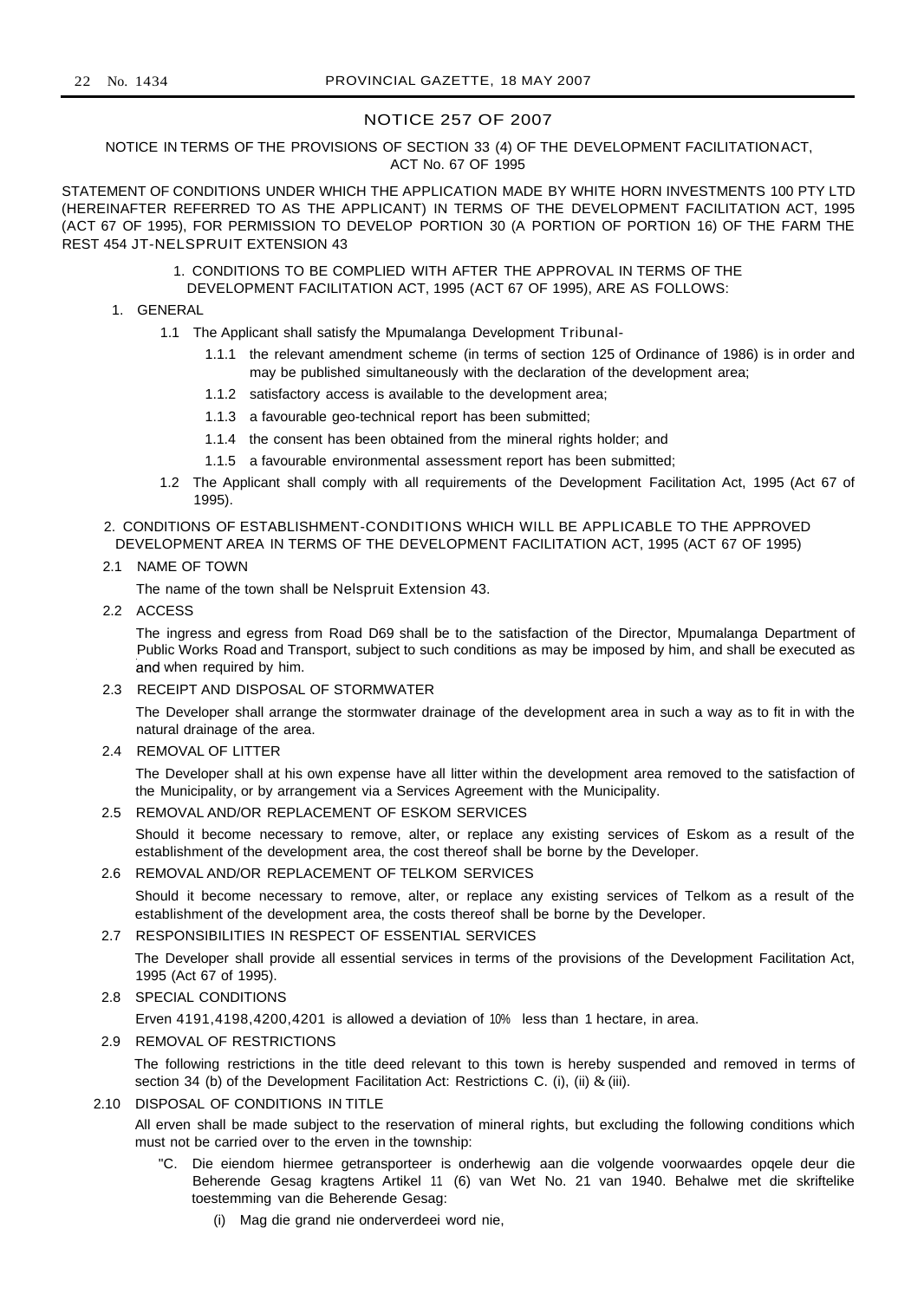(ii) Mag die grond slegs vir woon- en landboudoeleindes gebruik word. Op die grond, of op enige behoorlike goedgekeurde onderverdeling daarvan, mag daar nie 'n groter getal geboue wees as een woonhuis, saam met die buitegeboue wat gewoonlik vir gebruik in verband daarmee nodig is, en verdere geboue en bouwerke wat vir landboudoeleindes mag wees nie.

(iii) Geen winkel of besigheid of nywerheid van watter aard ookal mag op die grond geopen word nie.

And the following rights which affect Erven 4195 and 4196 only:

- "B. Onderhewig aan Notariele Akte No. 446/55S gedateer 22 Maart 1955, waarby 'n Serwituut van Reg van Weg 15,74 meter wyd ten gunste van die Algemene Publiek oor die gemelde eiendom verleen is soos aangetoon deur die figuur d B C c op Kaart LG No. A.7692/54, geheg aan Akte van Transport No. 19202/1958.
- 2.11 CONDITIONS IN TITLE

Erven 4196 and 4197

The erven are subject to a servitude as indicated on the general plan.

Erven 4200 and 4201

The erven are subject to a servitude for a dam and dam wall as indicated on the general plan.

Erf4201

The ert is subject to a servitude of right of way as indicated on the general plan.

3. CONDITIONS WHICH, IN ADDITION TO THE EXISTING PROVISIONS OF THE RULING TOWN-PLANNING SCHEME, HAVE TO BE INCORPORATED IN THE NELSPRUIT TOWN-PLANNING SCHEME, 1984, IN TERMS OF SECTION 125 OF ORDINANCE 15 OF 1986

3.1 ALL ERVEN

The ert is situated in an area that has soil conditions that could detrimentally affect buildings and structures and be the cause of damage. Building plans which are submitted to the Municipality for approval must contain remedial actions which are in accordance with the recommendations contained in the geo-technical report that was compiled for the development area so as to eliminate possible damage to buildings and structures as a result of the unfavorable soil conditions, unless proof can be submitted to the Municipality that such remedial actions are unnecessary or the same result could be achieved in a more effective manner.

#### 4. ZONING

ERF 4190 TO 4201

Use Zone 10: "Special"

- (a) The ert and the buildings erected thereon, or which are to be erected thereon shall only be used for purposes of Rural Residential.
- (b) The height of buildings on the stand shall not exceed three storeys.
- (c) The coverage of buildings on the stand shall not exceed 30%.
- (d) The Floor Area Ratio shall not exceed 0,3.
- (e) Effective paved parking spaces together with the necessary maneuvering area, shall be provided on the ert to the satisfaction of the Municipality.

ERF 4202

Use Zone 10: "Special"

(a) The ert and the buildings erected thereon, or which are to be erected thereon shall only be used for purposes of a private road.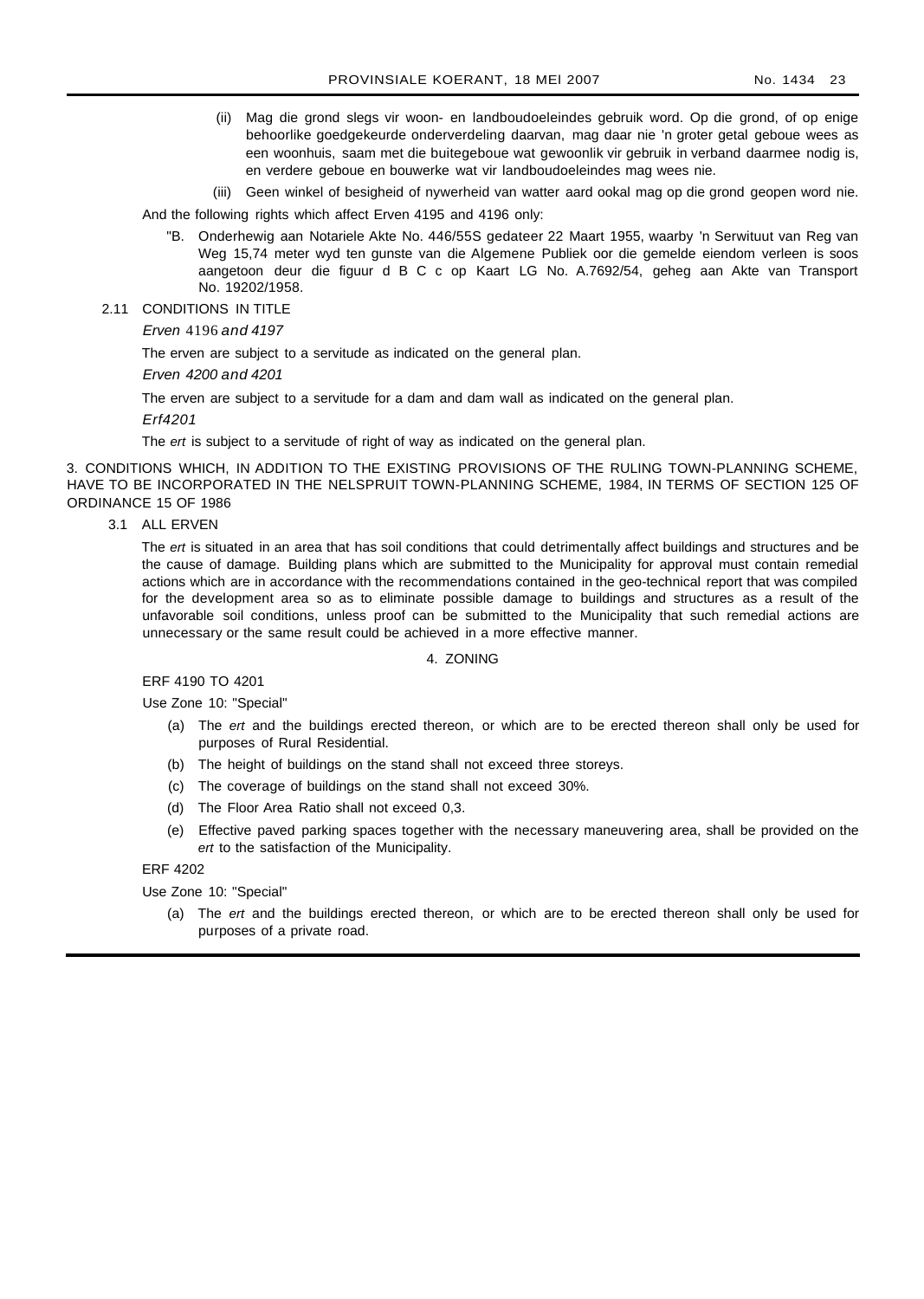## **NOTICE 234 OF 2007**

#### **LYDENBURG AMENDMENT SCHEME 206/1995**

#### **NOTICE OF APPLICATION FOR THE AMENDMENT OF TOWN-PLANNING SCHEME IN TERMS OF SECTION 56 (1)(b)(i) OF THE TOWN-PLANNING AND TOWNSHIPS ORDINANCE, 1986 (ORDINANCE 15 OF 1986)**

We, Nuplan Development Planners, being the authorised agent of the registered owner of the Remaining Extent of Erf 382, Lydenburg Township, hereby gives notice in terms of Section 56 (1)(b)(i) of the Town Planning and Townships Ordinance, 1986 (Ordinance 15 of 1986), that we have applied to the Thaba Chweu Local Municipality (Lydenburg Administrative Unit) for the amendment of the Town-Planning Scheme known as Lydenburg Town Planning Scheme, 1995, by the rezoning of the property described above, situated at 28 Marais Street, Lydenburg Town, from "Residentiat 1" to "Residential 2" with a density of 33 dwelling units per hectare.

Particulars of the application will lie for inspection during normal office hours at the office of the Municipal Manager, Thaba Chweu Local Municipality, Sentraal Street, Lydenburg, for a period of 28 days from 11 May 2007.

Objections to, or representations in respect of the application must be lodged with or made in writing to the Municipal Manager at the above address or at Thaba Chweu Local Municipality, P.O. Box 61, Lydenburg, 1120, within a period of 28 days from 11 May 2007 (no later than 8 June 2007).

Address of agent: Nuplan Development Planners,  $\boxtimes$  2555, Nelspruit, 1200. **6** (013) 752 3422,  $\oplus$  (013) 752 5795. <sup>^</sup> nuplan@mweb.co.za. Ref: EST-WS-001



#### **KENNISGEWING 234 VAN 2007**

## **LYDENBURG WYSIGINGSKEMA 206/1995**

#### **KENNISGEWING VAN AANSOEK OM WYSIGING VAN DORPSBEPLANNINGSKEMA INGEVOLGE ARTIKEL 56 (1)(b)(i) VAN DIE ORDONNANSIE OP DORPSBEPLANNING EN DORPE, 1986, (ORDONNANSIE 15 VAN 1986)**

Ons, Nuplan Development Planners, synde die gemagtigde agent van die geregistreerde eienaar van die Resterende Gedeelte van Erf 382, Lydenburg Dorp, gee hiermee ingevolge Artikel 56 (1)(b)(i) van die Ordonnansie op Dorpsbeplanning en Dorpe, 1986 (Ordonnansie 15 van 1986), kennis dat ons by die Thaba Chweu Plaaslike Munisipaliteit (Lydenburg Administratiewe Eenheid) aansoek gedoen het am die wysiging van die dorpsbeplanningskema, bekend as Lydenburg Dorpsbeplanningskema, 1995, deur die hersonering van die eiendom hierbo beskryf, geleë te 28 Maraisstraat, Lydenburg Dorp vanaf Residensieel 1" na "Residensieel 2", met 'n digtheid van 33 eenhede per hektaar.

Besonderhede van bogenoemde aansoek lê ter insae gedurende gewone kantoorure by die kantoor van die Munisipale Bestuurder, Munisipale kantore, Thaba Chweu Plaaslike Munisipaliteit, Sentraalstraat, Lydenburg, vir 'n tydperk van 28 dae vanaf 11 Mei 2007.

Besware teen of vertoe ten opsigte van die aansoek moet binne In tydperk van 28 dae vanaf 11 Mei 2007 (nie later as 8 Junie 2007), skriftelik by of tot die Munisipale Bestuurder by bovermelde adres of Thaba Chweu Plaaslike Munisipaliteit, Posbus 61, Lydenburg, 1120, ingedien of gerig word.

Adres van agent: Nuplan Development Planners,  $\boxtimes$  2555, Nelspruit, 1200.8 (013) 752 3422,  $\oplus$  (013) 752 5795. *T* nuplan@mweb.co.za. Verw: EST-WS-001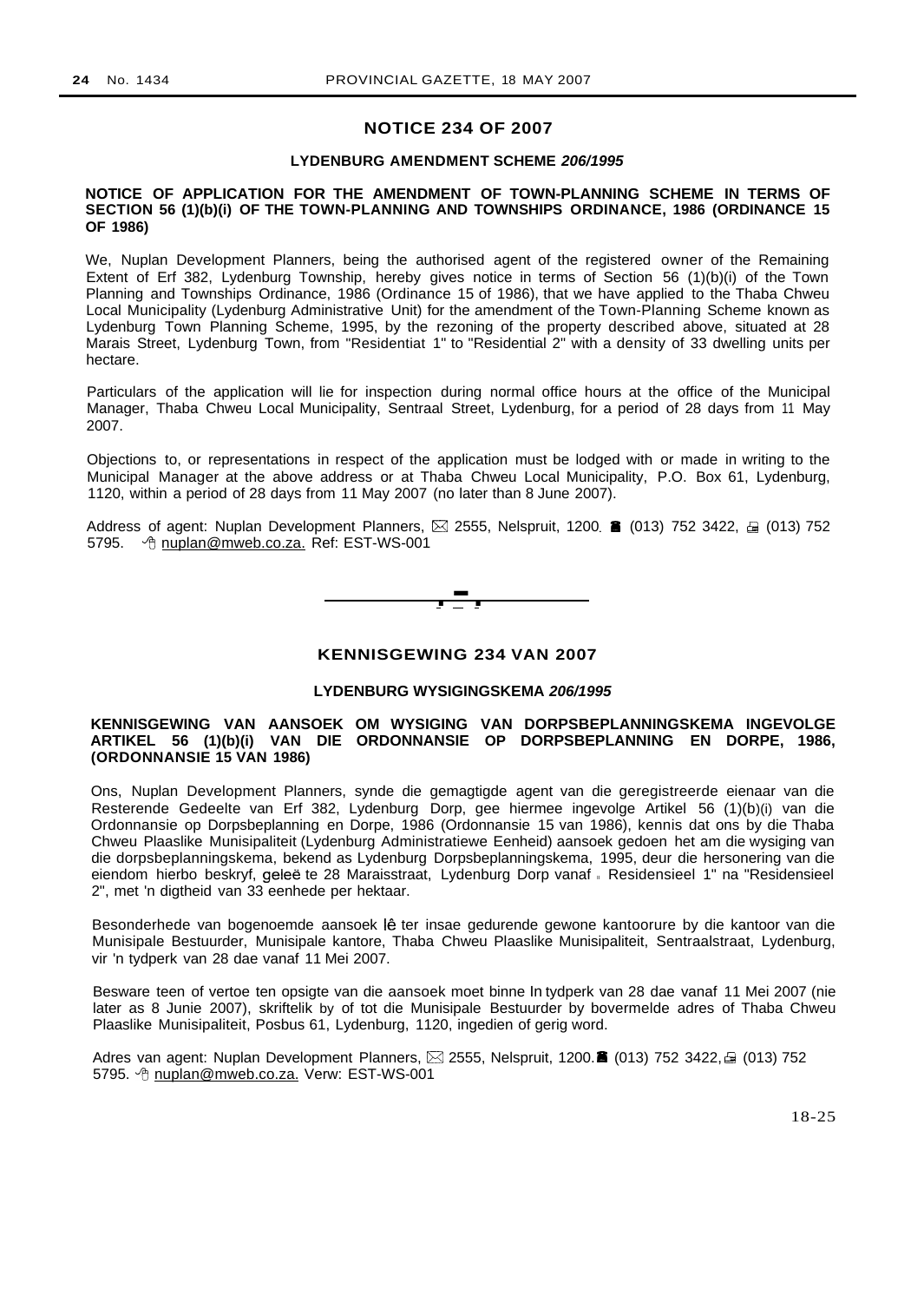## NOTICE 235 OF 2007

#### LYDENBURG AMENDMENT SCHEME *207/1995*

NOTICE OF APPLICATION FOR THE AMENDMENT OF TOWN-PLANNING SCHEME IN TERMS OF SECTION 56 (1)(b)(i) OF THE TOWN-PLANNING AND TOWNSHIPS ORDINANCE, 1986 (ORDINANCE 15 OF 1986)

We, Nuplan Development Planners, being the authorised agent of the registered owner of Portion 1 pf Erf 103, Lydenburg Town, hereby gives notice in terms of Section 56 (1)(b)(i) of the Town Planning and Townships Ordinance, 1986 (Ordinance 15 of 1986), that we have applied to the Thaba Chweu Local Municipality (Lydenburg Administrative Unit) for the amendment of the Town-Planning Scheme known as Lydenburg Town Planning Scheme, 1995, by the rezoning of the property described above, situated at 62 Kerk Street, Lydenburg Town, from "Residential t" to "Business 1".

Particulars of the application will lie for inspection during normal office hours at the office of the Municipal Manager, Thaba Chweu Local Municipality, Sentraal Street, Lydenburg, for a period of 28 days from 11 May 2007.

Objections to, or representations in respect of the application must be lodged with or made in writing to the Municipal Manager at the above address or at Thaba Chweu Local Municipality, P.O. Box 61, Lydenburg, 1120, within a period of 28 days from 11 May 2007 (no later than 8 June 2007).

Address of agent: Nuplan Development Planners,  $\boxtimes$  2555, Nelspruit, 1200. **6** (013) 752 3422,  $\oplus$  (013) 752 5795. + b nuplan@mweb.co.za. Ref: EST-W8-002

 $\mathbf{r} = \mathbf{r}$ 

### KENNISGEWING 235 VAN 2007

## LYDENBURG WYSIGINGSKEMA *207/1995*

KENNISGEWING VAN AANSOEK OM WYSIGING VAN DORPSBEPLANNINGSKEMA INGEVOLGE ARTIKEL 56 (1)(b)(i) VAN DIE ORDONNANSIE OP DORPSBEPLANNING EN DORPE, 1986, (ORDONNANSIE 15 VAN 1986)

Ons Nuplan Development Planners, synde die gemagtigde agent van die geregistreerde eienaar van Gedeelte 1 van Erf 103, Lydenburg Dorp, gee hiermee ingevolge Artikel 56 (1)(b)(i) van die Ordonnansie op Dorpsbeplanning en Dorpe, 1986 (Ordonnansie 15 van 1986), kennis dat ons by die Thaba Chweu Plaaslike Munisipaliteit (Lydenburg Administratiewe Eenheid) aansoek gedoen het om die wysiging van die dorpsbeplanningskema, bekend as Lydenburg Dorpsbeplanningskema, 1995, deur die hersonering van die eiendom hierbo beskryf, geleë te 62 Kerkstraat, Lydenburg Dorp vanaf "Residensieel 1" na "Besigheid 1".

Besonderhede van bogenoemde aansoek lê ter insae gedurende gewone kantoorure by die kantoor van die Munisipale Bestuurder, Munisipale kantore, Thaba Chweu Plaaslike Munisipaliteit, Sentraalstraat, Lydenburg, vir 'n tydperk van 28 dae vanaf 11 Mei 2007.

Besware teen of vertoe ten opsigte van die aansoek moet binne 'n tydperk van 28 dae vanaf 11 Mei 2007 (nie later as 8 Junie 2007), skriftelik by of tot die Munisipale Bestuurder by bovermelde adres of Thaba Chweu Plaaslike Munisipaliteit, Posbus 61, Lydenburg, 1120, ingedien of gerig word.

Adres van agent: Nuplan Development Planners,  $\boxtimes$  2555, Nelspruit, 1200. $\blacksquare$  (013) 752 3422,  $\textcircled{1}$  (013) 752 5795. <sup> $\theta$ </sup> nuplan@mweb.co.za. Verw: EST-WS-002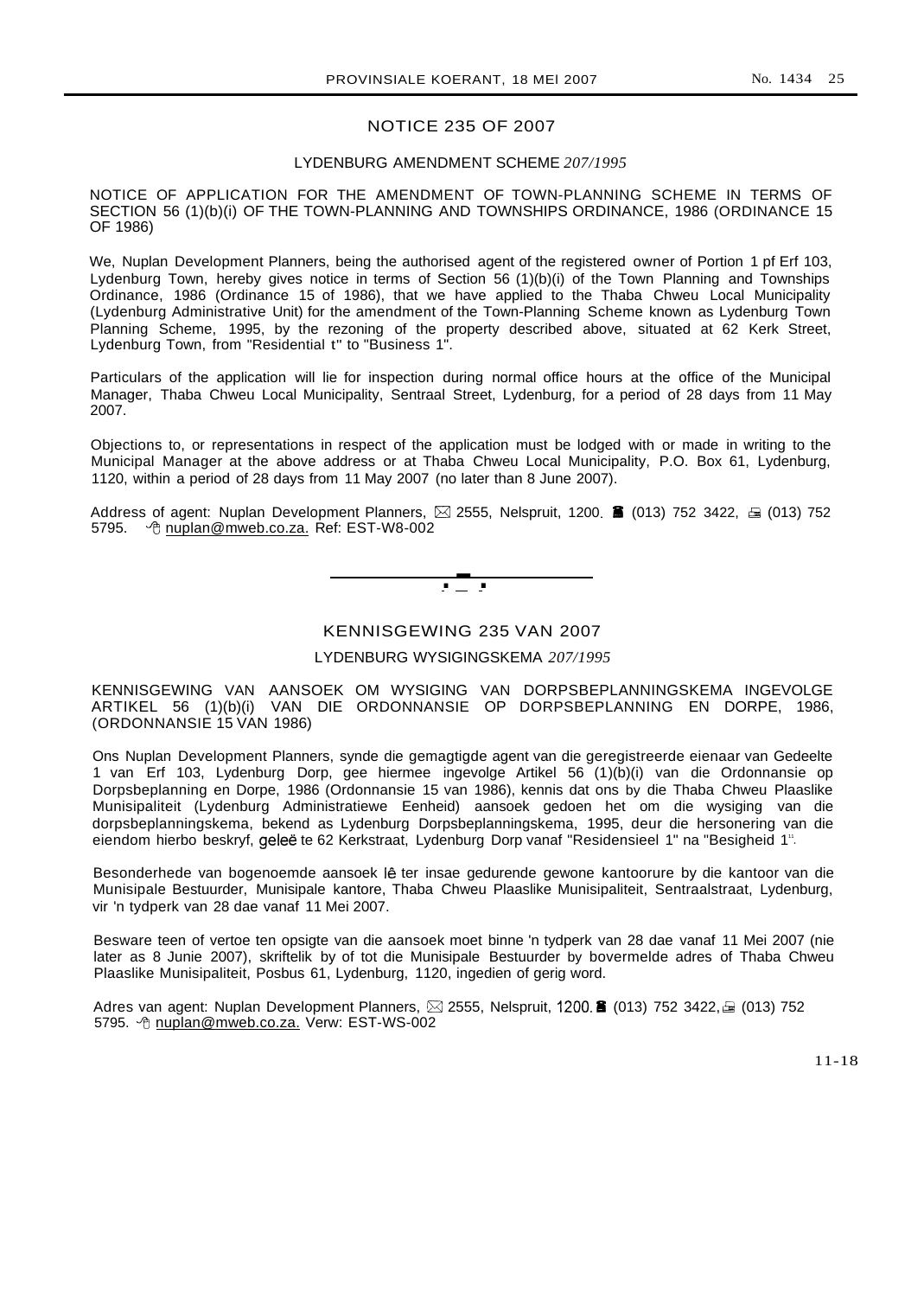## NOTICE 246 OF 2007

#### NELSPRUIT AMENDMENT SCHEME 1444

NOTICE OF APPLICATION FOR THE AMENDMENT OF THE TOWN-PLANNING SCHEME IN TERMS OF SECTION 56 (1)(b)(i) OF THE TOWN-PLANNING AND TOWNSHIPS ORDINANCE, 1986 (ORDINANCE 15 OF 1986)

We, Nuplan Development Planners, being the authorised agent of the registered owners of The Remaining Extent and Portion 1 of Erf 1475, Nelspruit Extension, hereby gives notice in terms of Section 56 (1)(b)(i) of the Town Planning and Townships. Ordinance, 1986 (Ordinance 15 of 1986), that we have applied to the Mbombela Local Municipality for the amendment of the Town-Planning Scheme known as Nelspruit Town Planning Scheme, 1989 by the rezoning of the properties described above, situated at 49a and 4gb Ferreira Street, from "Business 1" with a floor area ratio of 0.25 to "Business 1" subject to an Annexure with amended development conditions and an increased floor area ratio.

Particulars of the application will lie for inspection during normal office hours at the office of the Municipal Manager} Department Urban and Rural Management, Mbombela Local Municipality, Nel Street. Nelspruit, for a period of 28 days from 18 May 2007.

Objections to, or representations in respect of the application must be lodged with or made in writing to the Municipal Manager at the above address or at Mbombela Local Municipality, P.O. Box 45, Nelspruit, 1200} within a period of 28 days from 18 May 2007 (no later than 15 June 2007).

Address of agent: Nuplan Development Planners, P.O. Box 2555, Nelspruit, 1200.• (013) 752 3422  $\triangleq$  (013) 752 5795,  $\triangleq$  nuplan@mweb.co.za, Ref: BLOM-WS-006

 $\bullet$ 

## KENNISGEWING 246 VAN 2007

#### NELSPRUIT WYSIGINGSKEMA 1444

KENNISGEWING VAN AANSOEK OM WYSIGING VAN DORPSBEPLANNINGSKEMA INGEVOLGE ARTIKEL 56 (1)(b)(i) VAN DIE ORDONNANSIE OP DORPSBEPLANNING EN DORPE, 1986, (ORDONNANSIE 15 VAN 1986)

Ons, Nuplan Development Planners, synde die gemagtigde agent van die geregistreerde eienaars van die Restant en Gedeelte 1 van Erf 1475, Nelspruit Uitbreiding, gee hiermee ingevolge Artikel 56 (1)(b)(i) van die Ordonnansie op Dorpsbeplanning en Dorpe, 1986 (Ordonnansie 15 van 1986), kennis dat ons by die Mbombela Plaaslike Munisipaliteit aansoek gedoen het om die wysiging van die dorpsbeplanningskema, bekend as Nelspruit Dorpsbeplanningskema, 1989, deur die hersonering van die eiendomme hierbo beskryf, geleë te 49a en 49b Ferreirastraat, vanaf "Besiqheid 1" met In vloerruimteverhouding van 0.25 na "Besigheid 1" onderworpe aan In Bylae met gewysigde ontwikkelinqsvoorwaardes en 'n verhoogde vloerruimteverhouding.

Besonderhede van bogenoemde aansoek lê ter insae gedurende gewone kantoorure by die kantoor van die Munisipale .Bestuurder, Departement Stedelike en Landelike Bestuur, Mbombela Plaaslike Munisipaliteit, Burgersentrum, Nelstraat, Nelspruit, vir 'n tydperk van 28 dae vanaf 18 Mei 2007.

Besware teen of vertoe ten opsigte van die aansoek moet binne 'n tydperk van 28 dae vanaf 18 Mei 2007 (nie later as 15 Junie 2007) skriftelik by of tot die Munisipale Bestuurder by bovermelde adres of, Mbombela Plaaslike Munisipaliteit, Posbus 45, Nelspruit, 1200, ingedien of gerig word.

Adres van agent: Nuplan Development Planners, Posbus 2555, Nelspruit, 1200. **6** (013) 752 3422,  $\equiv$  (013) 752 5795, <sup>@</sup> nuplan@mweb.co.za, Verw: BLOM-WS-006

18-25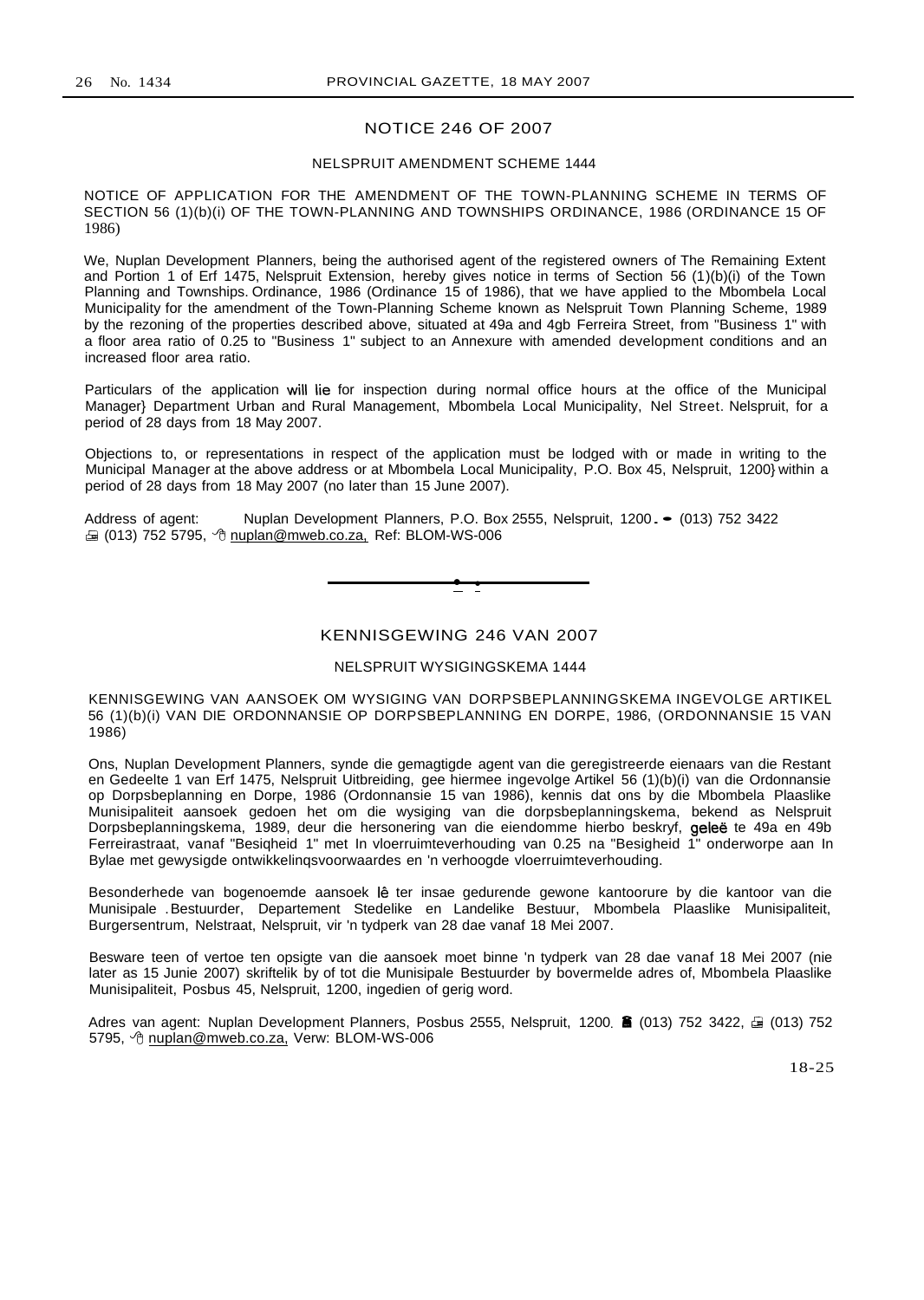## NOTICE 248 OF 2007

#### NELSPRUIT AMENDMENT SCHEME 1433

Notice of application for amendment of the Nelspruit Town Planning Scheme in terms of Section 56(1)(b)(i) of the Town Planning and Townships Ordinance, 1986 (Ordinance 15 of 1986)

I, F J Mathey, being the authorised agent of the registered owner of Erf 2105, Nelspruit Extension 12, hereby gives notice in terms of Section  $56(1)(b)(i)$  of the Town Planning and Townships Ordinance 1986, (Ordinance 15 fo 1986), that we have applied to the Mbombela Local Municipality for the amendment of the Town Planning Scheme known as the Nelspruit Town Planning Scheme, 1989, by rezoning of the said property from "Industrial 2" to "Industrial 2" with Annexure conditions to allow for the sale of vehicle spare parts and new and second hand motor vehicles, commercial vehicles and including all motor related activities.

Particulars of the application will lie for inspection during normal office hours at the office of the Municipal Manager, Civic Centre, Nelspruit, for a period of 28 days from 18 May 2007.

Objections or representations in respect of the application must be lodged with, or made in writing to the address as indicated hereunder or to the Municipal Manager, POBox 45, Nelspruit, 1200, within a period of 28 days from 18 May 2007.

Address of applicant: F J Mathey, LADUMA TAPP, POBox 1466, Nelspruit, 1200. Telephone No. (013 7500360)

a • •

KENNISGEWING 248 VAN 2007

#### NELSPRUIT WYSIGINGSKEMA 1433

Kennisgewing van aansoek om wysiging van die Dorpsbeplanningskema ingevolge artikel 56(1)(b)(i) van die Ordonansie op Dorpsbeplanning en Dorpe, 1986 (Ordonnansie 15 van 1986)

Ek, F J Mathey, synde die gemagtigde agent van die geregistreerde eienaar van Erf 2105 Nelspruit Uitbreiding 12, gee hiermee ingevolgeartikel 56(1)(b)(i) van die Ordonnansie op Dorpsbeplanning en Dorpe, 1986 (Ordonnansie 15 van 1986), kennis dat ons by die Mbombela Plaaslike Munisipaliteit aansoek gedoen het vir die wysiging van die gemelde eiendom vanaf "Nywerheid 2" na "Nywerheid 2" met Bylae voorwaardes om voorsiening te maak vir die verkoop van motor onderdele en nuwe en gebruikte voertuie, komrnersiele voertuie en insluitende aile motor verwante aktiwiteite.

Besonderhede van die aansoek lê ter insae gedurende gewone kantoorure by die kantoor van die Munisipale Bestuurder, Burgersentrum, Nelspruit, vir 'n tydperk van 28 dae vanaf 18 Mei 2007.

Besware en of vertoe ten opsigte van die aansoek moet binne 'n tydperk van 28 dae vanaf 18 Mei 2007 , skriftelik by die onderstaande adres of by die Munisipale Bestuurder, Posbus 45, Nelspruit, 1200, ingedien of gerig word.

Adres van applikant: F J Mathey, LADUMA TAPP Posbus 1466, Nelspruit, 1200. Telefoon Nr (013-7500360)

18-25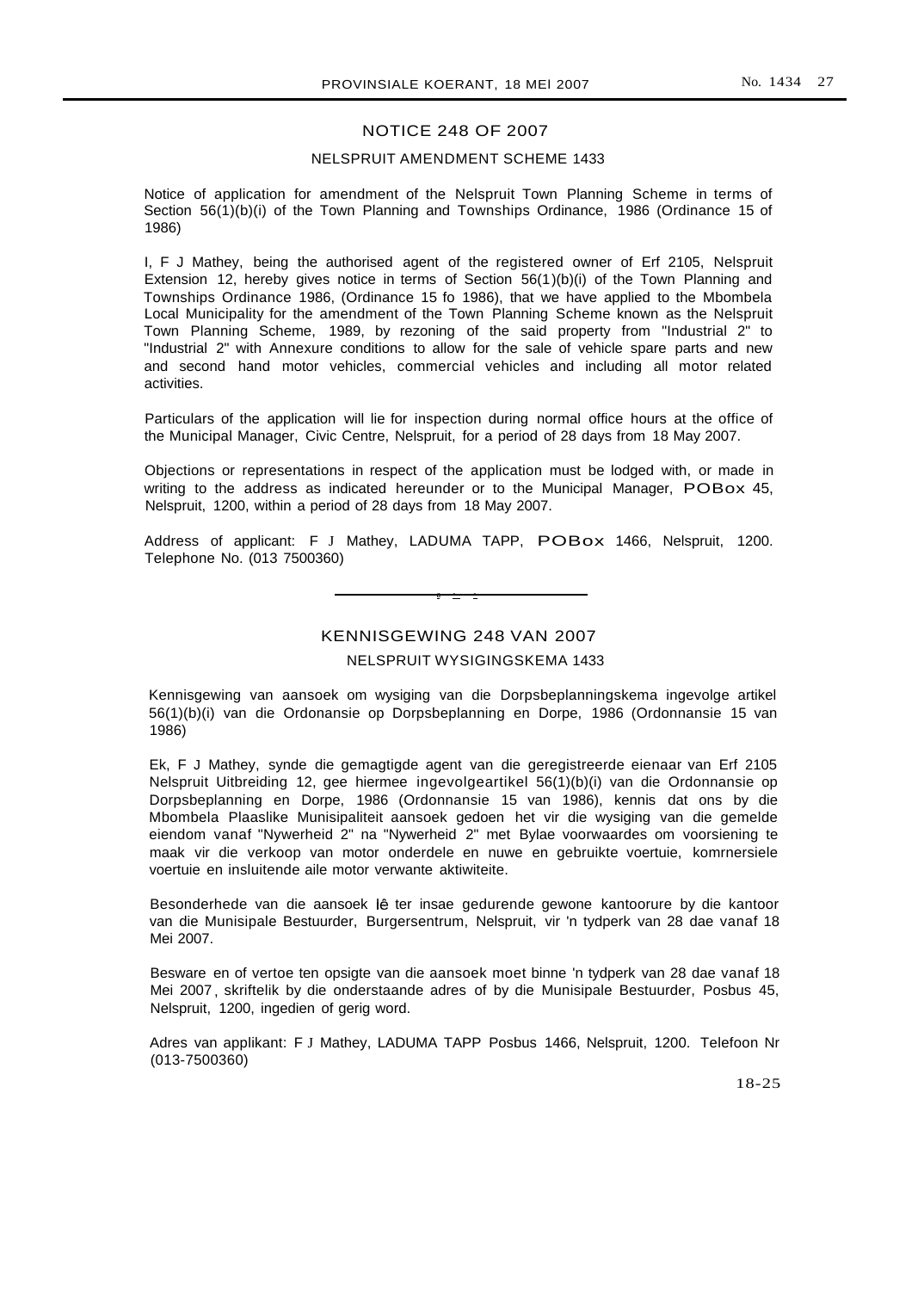## NOTICE 255 OF 2007

#### [Regulation 21(10) of the Development Facilitation Regulations in terms of the DFA, 67 of 1995]

#### NOTICE OF LAND DEVELOPMENT AREA APPLICATION.

FPOHL Town and Regional Planning has lodged an application in terms of the Development Facilitation Act, 67 of 1995 for the establishment of a land development area on Remainder of Portion 2 of the Farm Wachteenbeetjeshoek 327 JT, Portion 4 of the Farm<br>Wachteenbeetjeshoek 327 JT, Remainder of Portion 5 of the Farm Remainder of Portion  $5$  of the Farm Wachteenbeetjeshoek 327 JT, Remainder of Portion 4 of the Farm Wilgekraal 141 JT, Portion 6 (a portion of portion 2) of the Farm Wilgekraal 141 JT to be known as WAGENBIETJIESHOEK.

The development will consist of an "estate" with the following portions as indicated on Plan No. WAG/PLN/001A (Annexure "A" to the application on page 70 of the application bundle) and the conditions as set out in the concept Conditions of Establishment (Page IX of the said application bundle). The development will consist of the following: 113 x "Residential Farm Portions", 1 x Shop/Deli, 1 x "Special" portion for access, access control, a gatehouse, a clubhouse/church, conservation purposes, hiking and horse trails, interpretation sites, provision of engineering services and such other uses as the Local Authority may approve by means of a special consent application.

The relevant plans documents and information are available for inspection at Building No 6, Riverside Boulevard, Nelspruit, Mpumalanga and the land development applicant for a period of 21 days from  $18<sup>th</sup>$  May 2007.

The application will be considered at a Tribunal hearing to be held at Cranes Nest Guest Farm (Road R36, Lydenburg-Machadodorp Road) on the 4<sup>th</sup> October 2007 [Four October] at 10:00 and the pre-hearing conference will be held at Building 8, Riverside Government Complex, Nelspruit on the 28<sup>th</sup> August 2007 [Twenty Eight August] at 09:00.

Any person having an interest in the application should please note:

- 1. You may within a period of 21 [twenty one] days from the date of the first publication of this notice, provide the land development applicant with your written representation in support of the application or any other written representation not amounting to an objection, in which case you are not required to attend the tribunal hearing or
- 2. If your comments constitute an objection to any aspect of the land development application, you must appear in person or through a duly authorised representative before the Tribunal at the pre-hearing conference. Any written objection or representation must state the name and address of the person or body making the objection or representation, the interest that such person or body has in the matter, and the reasons for the objection or representation, and must be delivered to the Designated Officer and Land Development Applicant at his or her address set out below within the said period of 21 days.

You may contact the designated officer if you have any queries at Building No 6, Riverside Boulevard, Nelspruit. Mr. A van Niekerk/Mr. MD Taljaard: Tel 013 766 6314 and Fax 013 766 8247.

#### LAND DEVELOPMENT APPLICANT.

FPOHL Town and Regional Planning, P.O. BOX 2162, Brooklyn Square, 0075. Contact Numbers: Tel:(012) 346 3735, Fax:(012 346 4217), Cell: 076 1600 587 -Jako Strydom or jako@fpohl.co.za.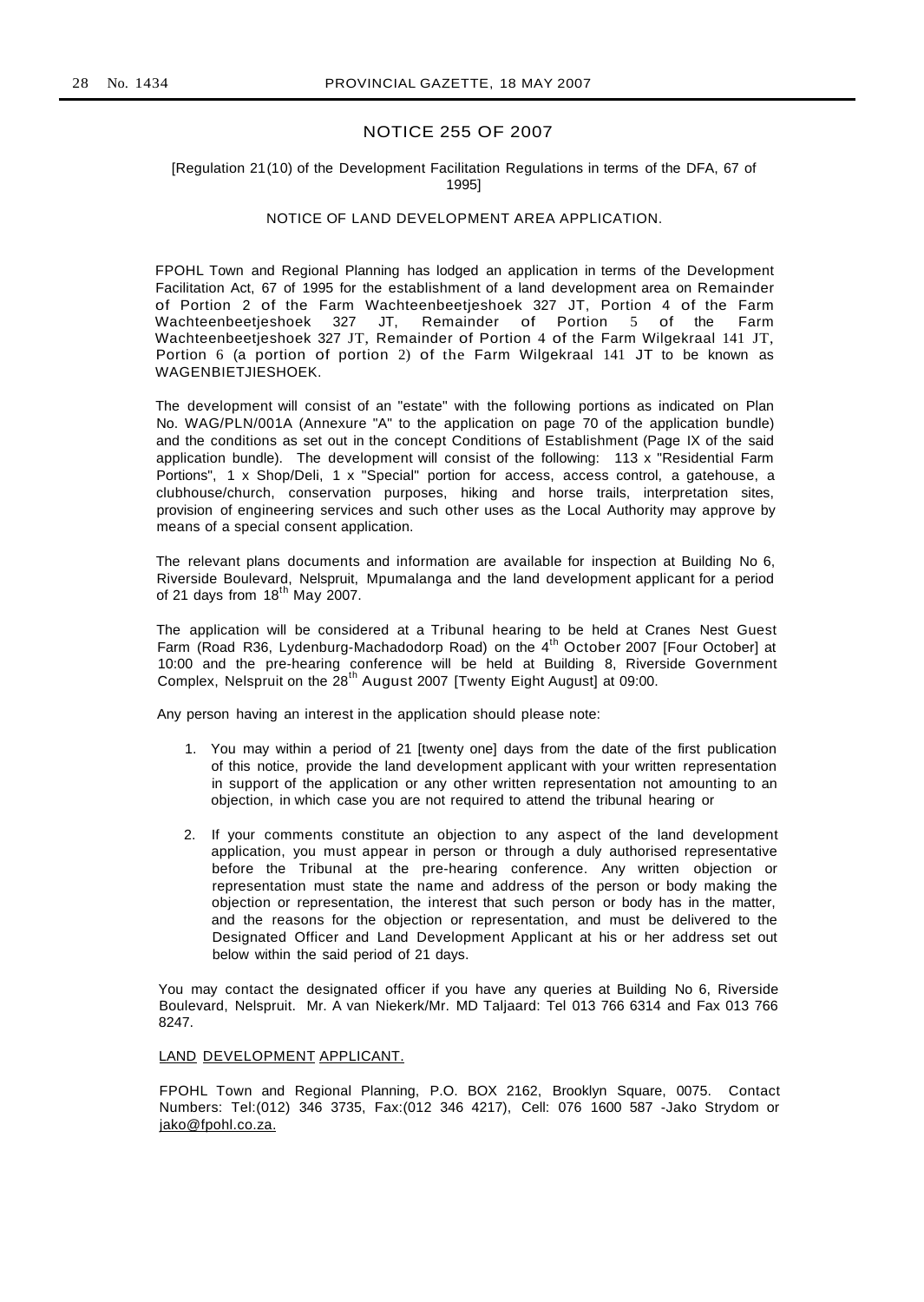#### No. 1434 29

## NOTICE 255 OF 2007

#### [Umtsetfosimiso 21(10) Wemitsetfosimiso Yekuhlelenjiswa Kwentfutfuko ngekulandzela iDFA, 67 yanga-1995]

## SATISO SESICELO SENDZAWO YEKUTFUTFUKISWA KWEMHLABA.

I-FPOHL Town and Regional Planning ifake sicelo ngekulandzela Umtsetfo Wekuhlelenjiswa Kwentfutfuko (Development Facilitation Act, 67 of 1995) sekumiswa kwendzawo yekutfutfukiswa kwemhlaba encenyeni Yensalela Yencenye 2 yeliPulazi i-Wachteenbeetjeshoek 327 JT, Incenye 4 yeliPulazi i-Wachteenbeetjeshoek 327 JT, Insalela Yencenye 5 yeliPulazi i-Wachteenbeetjeshoek 327 JT, Insalela Yencenye 4 yeliPulazi i-Wilgekraal 141 JT kanye Incenye 6 (incenye yincenye 2) yeliPulazi i-Wilgekraal141 JT letawatiwa ngekutsi yi-WAGENBIETJIESHOEK.

Lendzawo yekutfutfukiswa itawufaka ekhatsi "t-estate" lenaletincenye letilandzelako njengobe kukhonjisiwe kuPulani No. WAG/PLN/001A (Sengeto "A" kusicelo ekhasini 70 lembhalo wesicelo) kanye netimo letibekwe kumcondvo we-Conditions of Establishment (Likhasi IX lethe said application bundle). Lentfutfuko itawucukatsa loku lokulandzelako: 113 x "Tincenye Telipulazi Tekuhlala", 1 x Sitolo/ldeli, 1 x "lndzawo Lekhetsekile" incenye yekungena, kulawula kungena, i-gatehouse, i-clubhouse/lisontfo, tinhloso tekulondvolota imvelo, kunchancha kanye netindlela temahhashi, tindzawo tekuchachiselwa, kuniketwa kwetinsita tebunjiyela kanye naletinye tintfo yekusetjentiswa letingemukeJwa SiphatsimandJa Sendzawo ngendlela yesicelo semvumo lesikhetsekile.

Imiculu yemapulane lefanele kanye nemniningwane kuyatfolakala ku-Building No 6, Riverside Boulevard, Nelspruit, Mpumalanga kanye nemfakisicelo Wekutfutfukiswa Kwemhlaba sikhatsi semalanga langu-21 kusukela ngamhlaka 18 Inkhwekhweti 2007.

Sicelo sitawubukisiswa ekulalelweni kwe-Tribunal lekutawubanjelwa e-Cranes Nest Guest Farm (Road R36, Lydenburg-Machadodorp Road) ngamhlaka 4 Imphala 2007 [titine kuMphala] nga-10:00 kanye nasemhianganweni wekulalelwa kwekucala lotawubanjwa ku-Building 8, Riverside Government Complex, Nelspruit ngamhlaka 28 Ingci 2007 [ngemashumi lamabili nesiphohlongo ngeNgci] nga-09:00.

Nabe ngumuphi umuntfu lonenshisakalo kulesicelo kumele akhumbule kutsi:

- 1. Kumele ngesikhatsi semalanga langu-21 (emashumi lamabili nakunye) kusukela ngelusuku Iwekucala Iwekushicelelwa kwalesatiso, unikete umfakisicela wekutfutfukiswa kwemhlaba setfulo sakho lesibhaliwe sekwesekela lesicelo nobe lesinye setfulo lesibhaliwe kodvwa lesingahlangani nekuphikisa, ngaleyodlela awudzingakali kutsi ahambele umhlangano wekulalelwa nobe
- 2. Uma imibono yakho ingahambisani nanobe ngutiphi tinhlangotsi talesicelo sekutfutfukiswa kwemhlaba, kumele uvele wena ngekwako nobe ngummeli losemtsetfweni ku-Tribunal kumhlangano wekucala wekulalelwa. Nobe ngusiphi siphikiso nobe setfulo lesibhaliwe kumele sisho ligama kanye nelikheli lemuntfu nobe umtimba lophikisako nobe lowenta setfulo, inshisakalo Iowa muntfu nobe umtimba lekanayo kulendzaba, kanye netizatfu tekuphikisa nobe setfulo, futsi kumele sitfunyelwe kuSiphatsimandla kanye nakuMfakisicelo Wekutfutfukiswa Kwemhlaba kulelikheli lakhe lelibekwe ngaphasi ngekhatsi kwesikhatsi semalanga langu-21 lesibekiwe.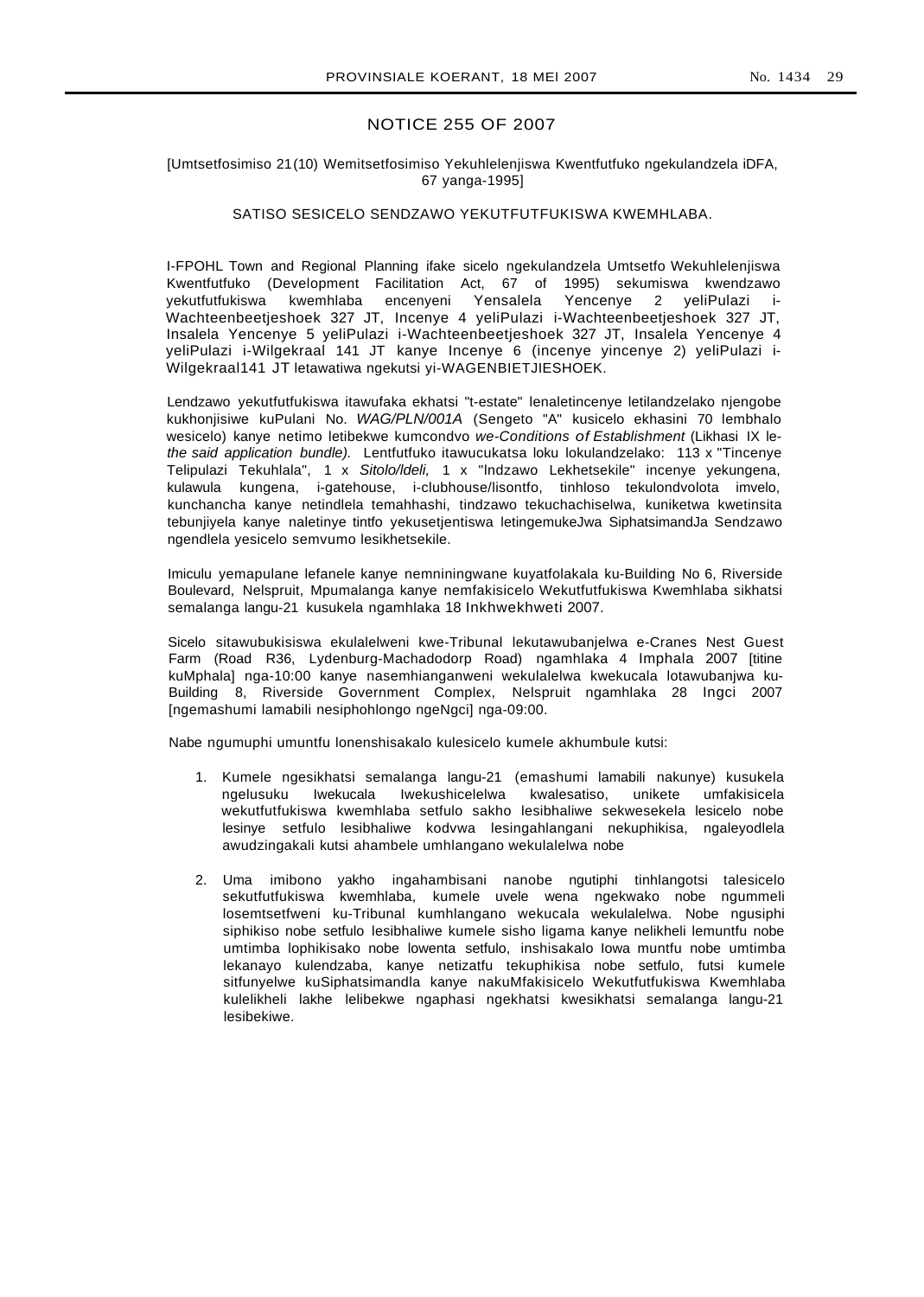Ungatsintsa siphatsimandla uma ngabe unemibuto kU-Building No 6, Riverside Boulevard, Nelspruit. Mnu. A van Niekerk/Mnu. MD Taljaard: Lucingo 013 766 6314 kanye neFeksi 013 766 8247.

## UMFAKISICELO WEKUTFUTFUKISWA KWEMHLABA.

FPOHL Town and Regional Planning, P.O. BOX 2162, Brooklyn Square, 0075. Tinombolo Tekutsintsana: Lucingo:(012) 346 3735, Ifeksi:(012 346 4217), Makhalekhikhini: 076 1600 587 -Jako Strydom nobe jako@fpohl.co.za.

18-25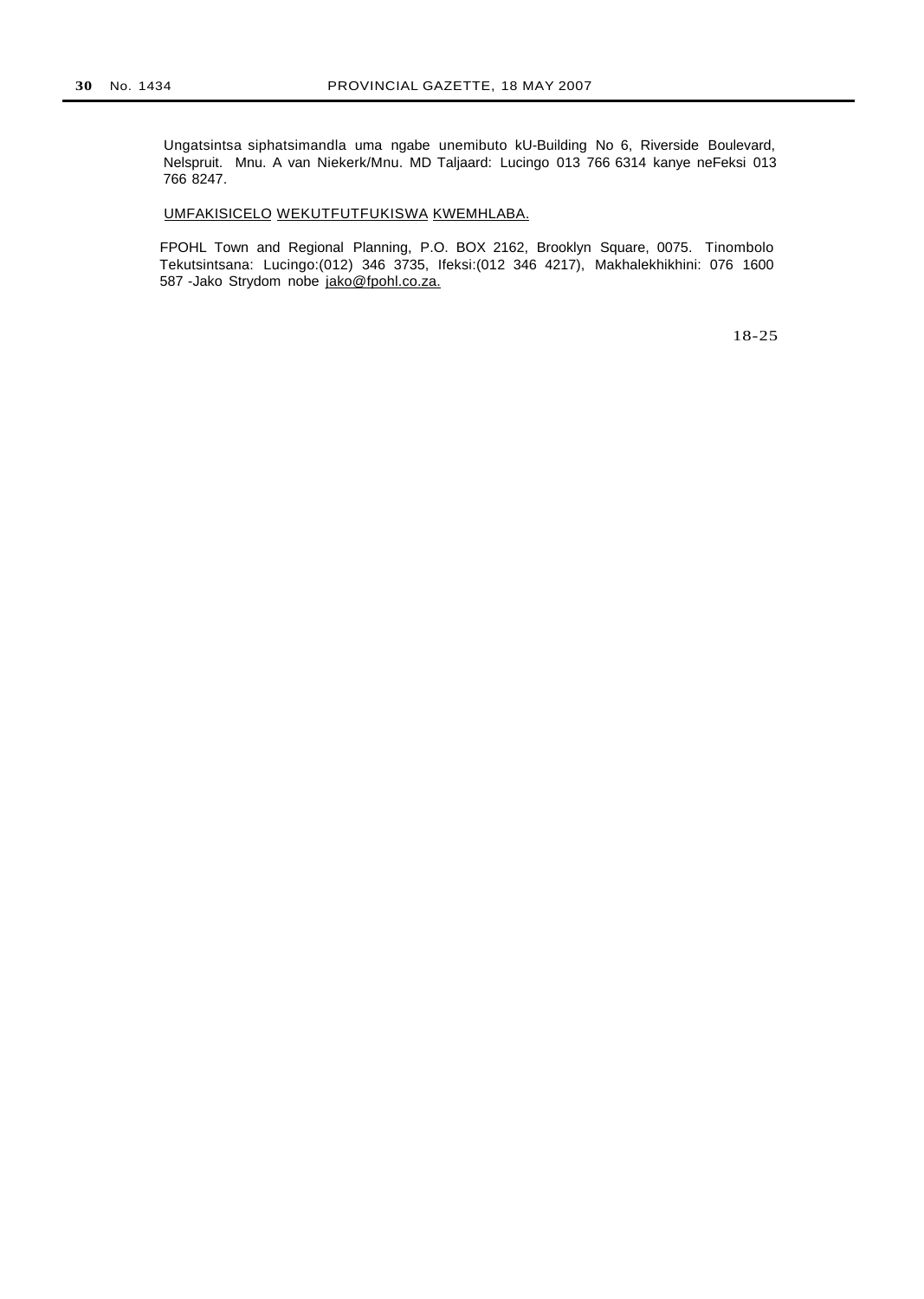#### NOTICE 256 OF 2007

NOTICE IN TERMS OF REGULATION 21(10) OF THE DEVELOPMENT FACILITATION REGULATIONS OF THE DEVELOPMENT FACILITATION, 1995 (ACT 67 of 1995)

Sisonke Development Planners on behalf of Birkenwald Properties has lodged an application in terms of the Development Facilitation Act, 1995 (Act 67 of 1995) for the establishment of a country estate on Portion 20 (Ptn of Ptn 1) of the farm Groenvlei 353 JT, Mpumalanga as well as for the suspension of the Subdivision of Agricultural Land Act, 1970 (Act 70 of 1970).

The development will consist of the following:

A country estate with 50 residential, 2 business and 5 public open space erven. A clubhouse / administrative complex will be situated on the business erven in the vicinity of the dams on the property and the public open space erven will be for recreational activities. The residential erven will be sold to individual owners.

The relevant plan(s), document(s) and information are available for inspection at Emakhazeni Municipality (Mr. Sam Khumalo - Belfast Office) and the Department of Agriculture and Land Administration in Nelspruit (see designated officer below) for a period of 21 days from 18105/2007.

This application will be considered at a tribunal hearing to be held at: Emakhazeni Municipality: Belfast Office on 7 August 2007 at 09:00 and the prehearing conference will be held at Building 8, Riverside Government Complex, Nelspruit on 10 July 2007 at 09:00.

Any person having an interest in the application should please note:

1.You may within a period of 21 days from the date of the publication of this notice, provide the designated officer with your written objections or representation; or

2.lf your comments constitute an objection to any aspect of the land development application, you must appear in person or through a representative before the Tribunal on the date mentioned above.

Any written objection or representation must be delivered to the designated officer Mr. M Taljaard, Department of Agriculture and Land Administration, Simunye Building, C/o Anderson & De Waal Streets, Nelspruit, 1200. If you have any queries you may contact Mr. A van Niekerk / Mr. M. Taljaard on telephone 013 7666314 and fax 013-766 8247.

## NOTICE 256 OF 2007

I • •

SATISO NGE MTSETFO WETE KU CODZISA 21(10) WEKU TFUTFUKISA NE TINYATSELO TE KU TFUTFUKISA ACT, 1995 (ACT 67 OF 1995)

I Sisonke Development Planners imele bakwa Birkenwald Properties ifake sicelo nge mtsetfo weku tfutfukisa neku sungulwa kwe ku tfutfukisa kwedzawo leku portion 20 (ptn of ptn 1) Groenvlei 353 JT, Mpumalanga. Kanye ne kukhipha kwe mtsetfo we sento se mhlaba we temvelo longu sento 1970 (Act 70 of 1970)

Kutfutfukisa kutawu faka naku loku landzelako :

Indzawo yo ku phumula lena 50 yemakamelo, emabhiziisi lamabili(2) kanye netindzawo letisihlanu (5) letivulelwe umphakatsi ne ndzawo ye kudlalela imidlalo ( club house) / nendzawo letawuba ne takhiwo te mahovisi a hulumende (government complex). Iyobe se dvutane ne madamu, lesakhiwo siyobe si singatswe tindzawo letivulekile letifaka tintfo temvelo nga phakatsi. Letindzawo titawu tsengiselwa ku banikati ngamunye ngamunye.

Imidvwebo lefanele ne tincwadzi (plans,documents) kanye ne Iwati lingatfolakala endzaweni yase; EMAKHAZENI MUNICIPALITY(Mr Sam Khumalo- Belfast Office) naku Department of Agriculture and Land Administration e Nelspruit. Bonana ne lihovisi lelifanele lelibhalwe nge ntasi, ngaphambi kokutsi kuphele emalanga lagu 21 kusukela mhlaka 18/05/2007.

Lesicelo sitawamukelwa edzaweni yebukhosi letawuba: Emakhazeni Municipality: Belfast Office on 07 August 2007 at 09:00 prehearing conference itawuba e Building 8, Riverside Government Complex, Nelspruit on 10 July 2007 ngo 09:00.

Lofuna kufaka sicelo aka nake loku:

- 1. ngaphambi kwe malanga langu 21 kusukela kulelisuku leli bekiwe 18/05/2007 nga lesatiso, anga letsa imibono yakhe ngekubhala phasi, amikise ehovisini lelingentasi
- 2. uma unombono ngalesicelo sekuthuthukiswa kwe ndzawo, ungavela nobe utfumele lotakumela ngaphambi kwa 07/08/2007.

Mr. M Taljaard (Designated Officer): Department of Agriculture and Land Administration, Simunye Building, C/o Anderson & De' Waal streets, Nelspruit. Uma unemibuto ngaloku unga tsintsa Mr A van Niekerk / Mr M Taljaard kule nombolo lena 013-7666314 ne fax 013-766 8247.

LAND DEVELOPMENT APPLICANT: W Dreyer, Sisonke Development Planners, 77A West Street, PO Box 22844, Middelburg, 1050. Tel: 013-282 9644 / Fax: 013-282 9645.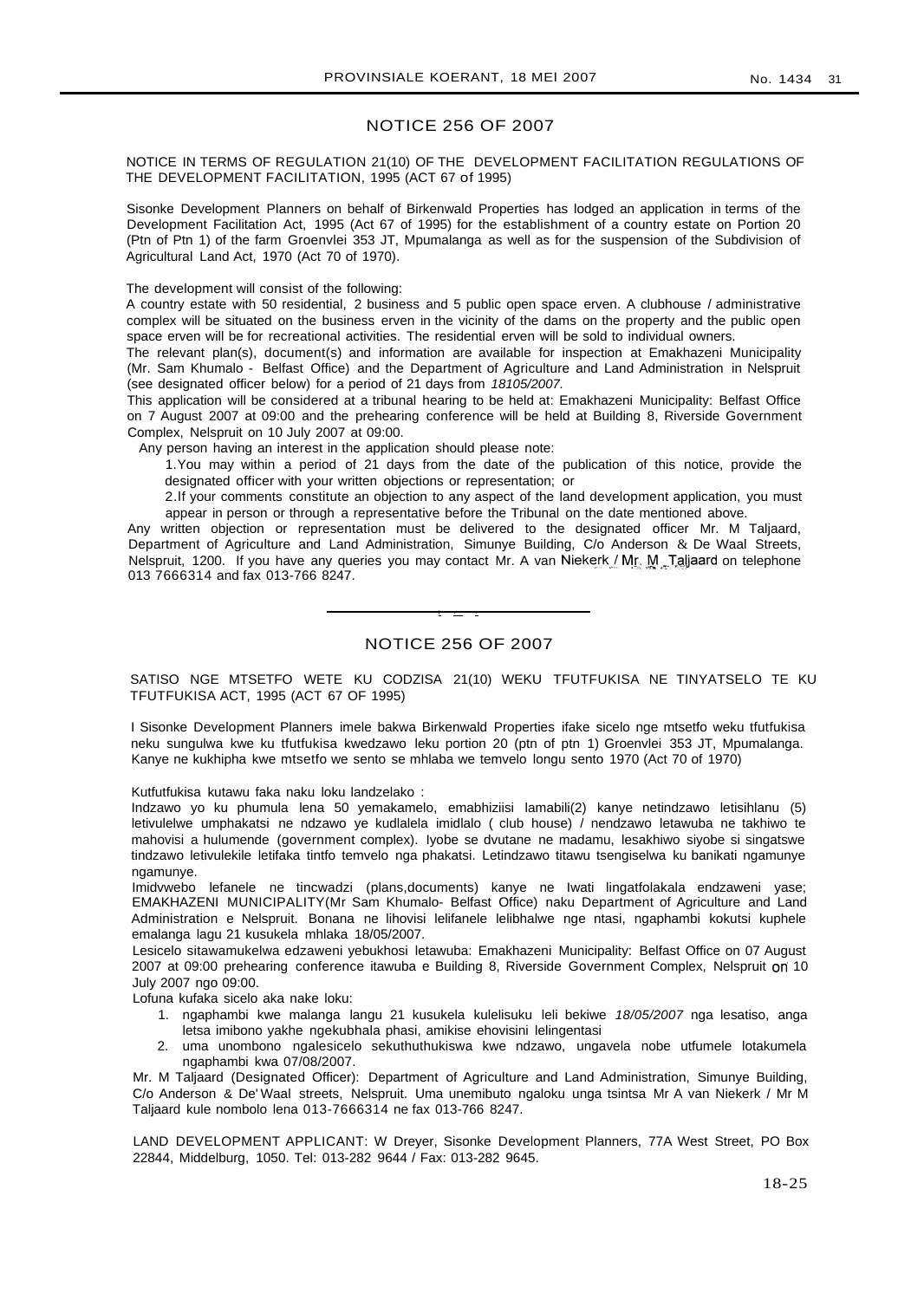# LOCAL AUTHORITY NOTICES PLAASLIKE BESTUURSKENNISGEWINGS

#### LOCAL AUTHORITY NOTICE 185

#### GREATER TUBATSE LOCAL MUNICIPALITY

#### NOTICE OF APPLICATION FOR ESTABLISHMENT OF TOWNSHIP

#### BURGERSFORT EXTENSION 50

The Greater Tubatse Local Municipality hereby gives notice in terms of section 69 (6) (a) read with section 96 of the Townplanning and Townships Ordinance, 1986 (Ordinance No. 15 of 1986), that an application to establish the township referred to in the Annexure hereto, has been received by it.

Particulars of the application are open to inspection during normal office hours at the office of the Municipal Manager: Greater Tubatse Municipality, Burgersfort Municipal Offices, c/o Kort en Eddie Sedibe Streets, Burgersfort, for a period of 28 days from 11 May 2007 (the date of first publication of this notice).

Objections to or representations in respect of the application must be lodged with or made in writing and in duplicate with the Municipal Manager: Greater Tubatse Municipality, at the above address or at P.O. Box 206, Burgersfort, 1105, within a period of 28 days from 11 May 2007

Municipal Manager

11 and 18 May 2007

(Notice No /2007)

## **ANNEXURE**

Name of township: Burgersfort Extension 50.

Full name of applicant: Van Zyl & Benade Town Planners on behalf of KMHT Properties Investments CC.

Number of erven and proposed zoning:

1 Erf: "Special" for shops, offices, business buildings (financial institutions), restaurants, places of amusement, showrooms, commercial purposes, domestic service centre, home improvement centre, value trade centre, taxi rank, bus rank, informal trading, and purposes incidental thereto and residential units.

1 Erf: "Special" for purposes as may be approved by the local authority.

Description of land on which township is to be established: Part of Remainder of Portion 10, of the farm Leeuwvallei 297 KT.

Locality of proposed township: The propsed township is situated on the Ohrigstad Road, direct north of Burgersfort Exension 12.

# .-. PLAASLIKE BESTUURSKENNISGEWING <sup>185</sup>

## GROTER TUBATSE PLAASLIKE MUNISIPALITEIT

KENNISGEWING VAN AANSOEK OM STIGTING VAN DORP

#### BURGERSFORT UITBREIDING 50

Die Groter Tubatse Munisipaliteit gee hiermee ingevolge artikel 69 (6) (a) saamgelees met artikel 96 van die Ordonnansie op Dorpsbeplanning en Dorpe, 1986 (Ordonnansie No. 15 van 1986), kennis dat 'n aansoek deur hom ontvang is am die dorp in die Bylae hierby genoem, te stig.

Besonderhede van die aansoek lê gedurende gewone kantoorure by die kantoor van die Munisipale Bestuurder: Groter Tubatse Munisipaliteit, h/v Kort en Eddie Sedibestrate, Burgersfort, vir 'n tydperk van 28 dae vanaf 11 Mei 2007 (die datum van eerste publikasie van hierdie kennisgewing) ter insae.

Besware teen of vertoe ten opsigte van die aansoek moet binne 'n tydperk van 28 dae vanaf 11 Mei 2007, skriftelik in tweevoud by die Munisipale Bestuurder by die bogenoemde adres of by Groter Tubatse Munisipaliteit, Posbus 206, Burgerfort, 1105, ingedien of gerig word.

Munisipale Bestuurder

11 en 18 Mei 2007

(Kennisgewing No. /2007)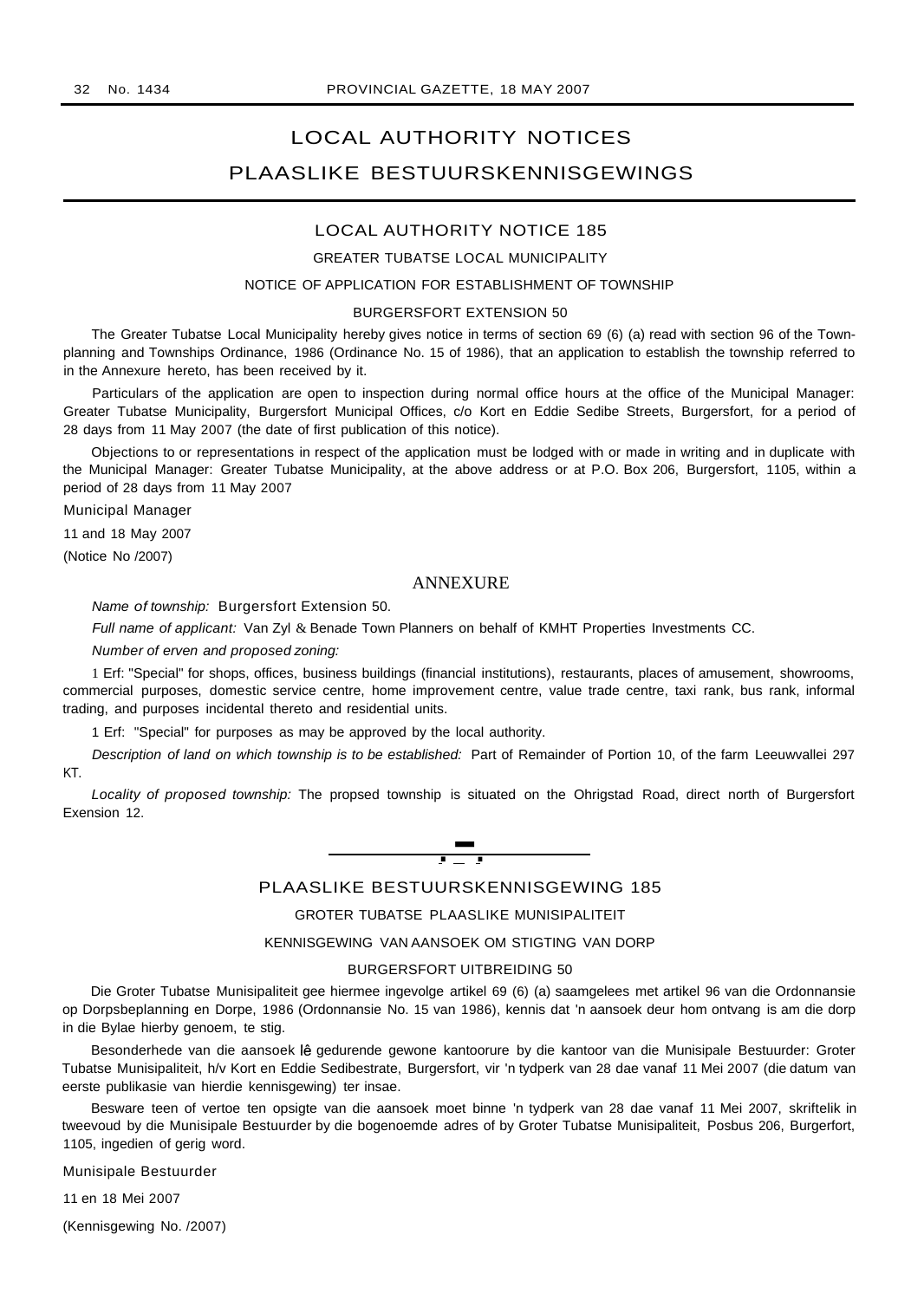## BVLAE

Naam van dorp: Burgersfort Uitbreiding 50.

Volle naam van aansoeker: Van Zyl & Benade Stadsbeplanners namens KMHT Properties Investments CC.

Aantal erwe en voorgestelde sonering:

1 Erf: "Spesiaal" vir winkels, kantore, besigheidsgeboue (finansiele inrigtings), restaurante, vermaaklikheidsplekke, vertoonlokale, kornrnerslele doeleindes, huishoudelike dienssentrum, huisverbeteringsentrum, waardedienssentrum, taxi staanplek, busstaanplek, informele handel en doeleindes inverband daarmee en wooneenhede.

1 Erf: "Spesiaal" vir doeleindes wat die plaaslike bestuur mag goedkeur.

Beskrywing van grond waarop dorp gestig staan te word: Deel van die Restant van Gedeelte 10 van die plaas Leewvallei 297 KT.

Ligging van voorgestelde dorp: Die voorgestelde dorp is geleë op die Ohrigstad Pad en direk noord van Burgersfort Uitbreiding 12.

11-18

## LOCAL AUTHORITY NOTICE 189

#### MUNICIPALITY OF THABA CHWEU

It is hereby notified in terms of section 57 (1) of the Town-planning and Townships Ordinance, 15 of 1986, that the Municipality of Thaba Chweu (Lydenburg Administrative Unit), has approved the amendment of the Lydenburg Town-planning Scheme, 1995, by the rezoning of-

1. Lydenburg Amendment Scheme 53/95

Erf 1/388, Lydenburg, from "Residential 1" to "Residential 2", subject to 30 units per hectare. The amendment scheme is known as Lydenburg Amendment Scheme 53/95, and shall come into operation on the date of publication of this notice.

2. Lydenburg Amendment Scheme 145/95

A portion of Erf 540, Lydenburg, from "Residential 1" to "Residential 2" (30 units per hectare), subject to certain restrictive measures. The amendment scheme is known as Lydenburg Amendment Scheme 145/95, and shall come into operation on the date of publicalon of this notice.

Map 3 and the scheme clauses of the amendment schemes are filed with the Municipal Manager of the Municipality of Thaba Chweu, and the Department of Local Government, Housing and Land Administration, Nelspruit.

G. CASTLE, Administrator Civic Centre, P.O. Box 61, Lydenburg, 1120

#### LOCAL AUTHORITY NOTICE 190

#### GOVAN MBEKI MUNICIPALITY

#### TRICHARDT AMENDMENT SCHEME 111 - NOTICE OF APPROVAL

Notice is hereby given in terms of section 57 (1) of the Town-planning and Townships Ordinance, 1986 (Ordinance 15 of 1986), as amended, that the Govan Mbeki Municipality has approved the amendment of the Trichardt Town-panning Scheme, 1988, by the rezoning of Stand 327, Trichardt from "Residential 1" to "Residential 3", subject to certain conditions.

Maps 3A and 38, are filed with the Director, Department of Agriculture and Land Administration, Nelspruit, as well as with the Manager, Physical Development, Municipal Offices, Secunda, and are open for inspection during normal office hours.

This amendment is known as Trichardt Amendment Scheme 111, and shall come into operation on the date of publication of this notice.

Dr L. M. MATHUNYANE, Municipal Manager Private Bag X1017, Secunda, 2302 Notice No. 31/2007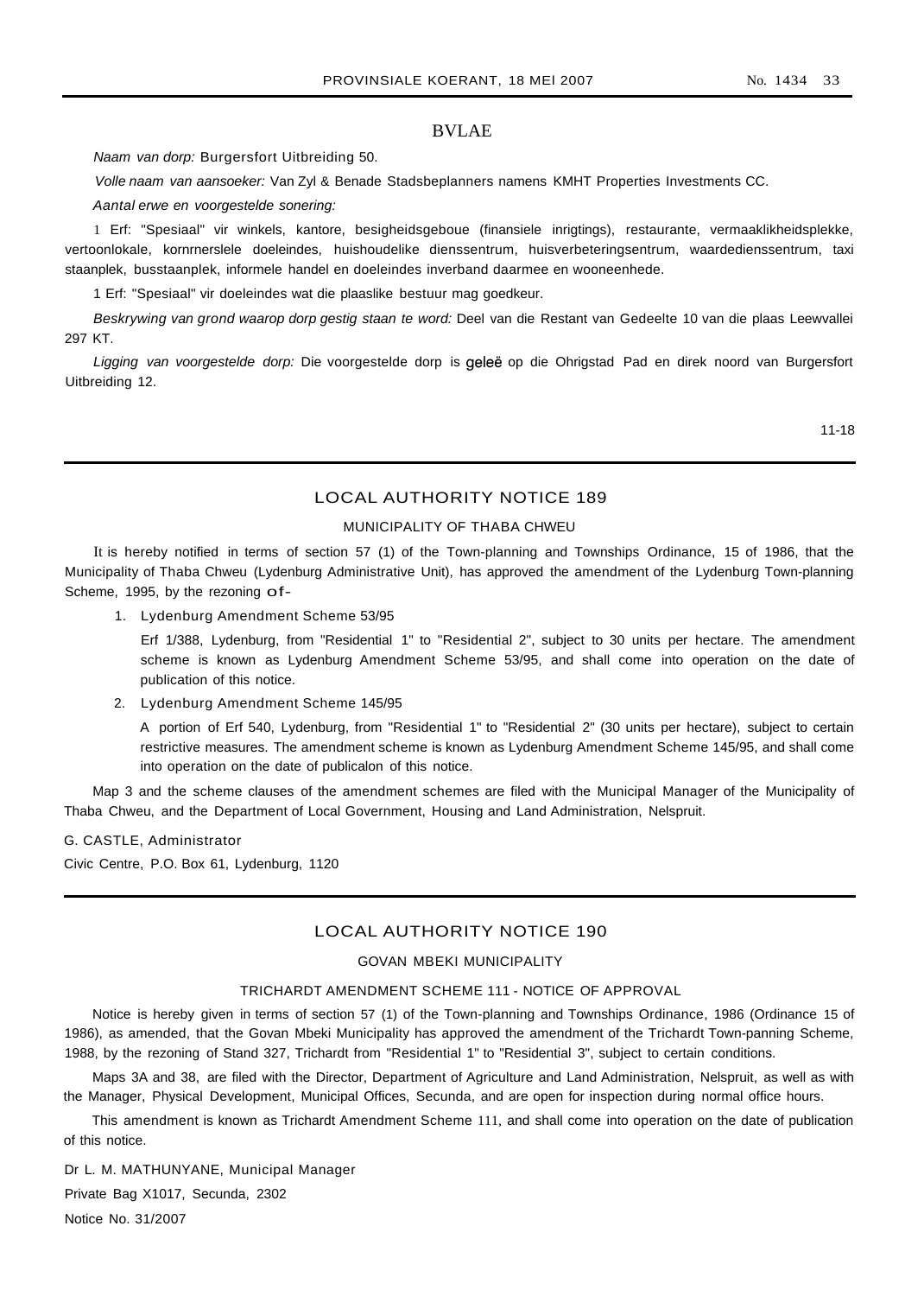#### LOCAL AUTHORITY NOTICE 191

#### MALELANE AMENDMENT SCHEME 62

It is hereby notified in terms of section 57 (1) of the Town-planning and Townships Ordinance, 15 of 1986, that the Nkomazi Local Municipality approved the amendment of the Greater Melelane Town-planning Scheme, 1997, by the rezoning of Portion 2 of Erf 390, Malelane, from "Residential 1" to "Residential 3", with a Floor Area Ratio (FAR) of 0.8.

Copies of the amendment scheme are filed with the Regional Director, Department of Housing and Local Administration of the Province of Mpumalanga, Nelspruit, and the office of the Municipal Manager, Civic Centre, Park Street, Malelane, and are open for inspection at all reasonable times.

This amendment is known as Malelane Amendment Scheme 62, and shall come into operation on the date of publication hereof.

A copy of this notice will be provided in Afrikaans or Siswati to anyone requesting such in writing within 30 days of this notice.

#### S. M. SHABANGU, Municipal Manager

Private Bag X101, Malelane, 1320

## LOCAL AUTHORITY NOTICE 192

#### KOMATIPOORT AMENDMENT SCHEME 37

It is hereby notified in terms of section 57 (1) of the Town-planning and Townships Ordinance, 15 of 1986, that the Nkomazi Local Municipality approved the amendment of the Komatipoort Town-planning Scheme, 1992, by the rezoning of Erven 542 and 543, Komatipoort Extension 1 from "Residential 1" to "Special", for the purpose of a single dwelling unit and a guest house with a maximum of 6 self catering units.

Copies of the amendment scheme are filed with the Regional Director, Department of Agriculture and Land Administration of the Province of Mpumalanga, Nelspruit, and the office of the Municipal Manager, Civic Centre, Park Street, Malelane, and are open for inspection at all reasonable times.

This amendment is known as the Komatioort Amendment Scheme 37, and shall come into operation on the date of publication of this notice.

A copy of this notice will be provided in Afrikaans or Siswati to anyone requesting such in writing within 30 days of this notice.

S. M. SHABANGU, Municipal Manager

Private Bag X101, Malelane, 1320

## NOTICE 193 OF 2007

#### GOVAN MBEKI MUNICIPALITY

#### SUPPLEMENTARY VALUATION ROLL FOR THE FINANCIAL YEAR 2005/2006

#### (Regulation 12)

Notice is hereby given in terms of section 37 of the Local Authorities Rating Ordinance, 1977 (Ordinance 11 of 1977), that the Supplementary Valuation Roll for the financial year 2005/2006 of all rateable property within the municipality has been certified and signed by the Chairman of the Valuation Board and has therefore become fixed and binding upon all persons concerned as contemplated in section 37 of that Ordinance.

W FOURIE, Secretary, Valuation Board Private Bag X1017, Secunda, 2302 Date: 18 May 2007 (Notice No. 19/2007)

#### LOCAL AUTHORITY NOTICE 194

#### UMJINDI LOCAL MUNICIPALITY

#### PERMANENT CLOSURE OF OPEN SPACE

Notice is hereby given in terms of the provisions of section 68 of the Local Government Ordinance, 1939 (Ordinance 17 of 1939), that Umjindi Local Municipality, intends to close a corporation of the Park Erf 1972, Emjindini Extension 3, permanently and to alienate the said portion.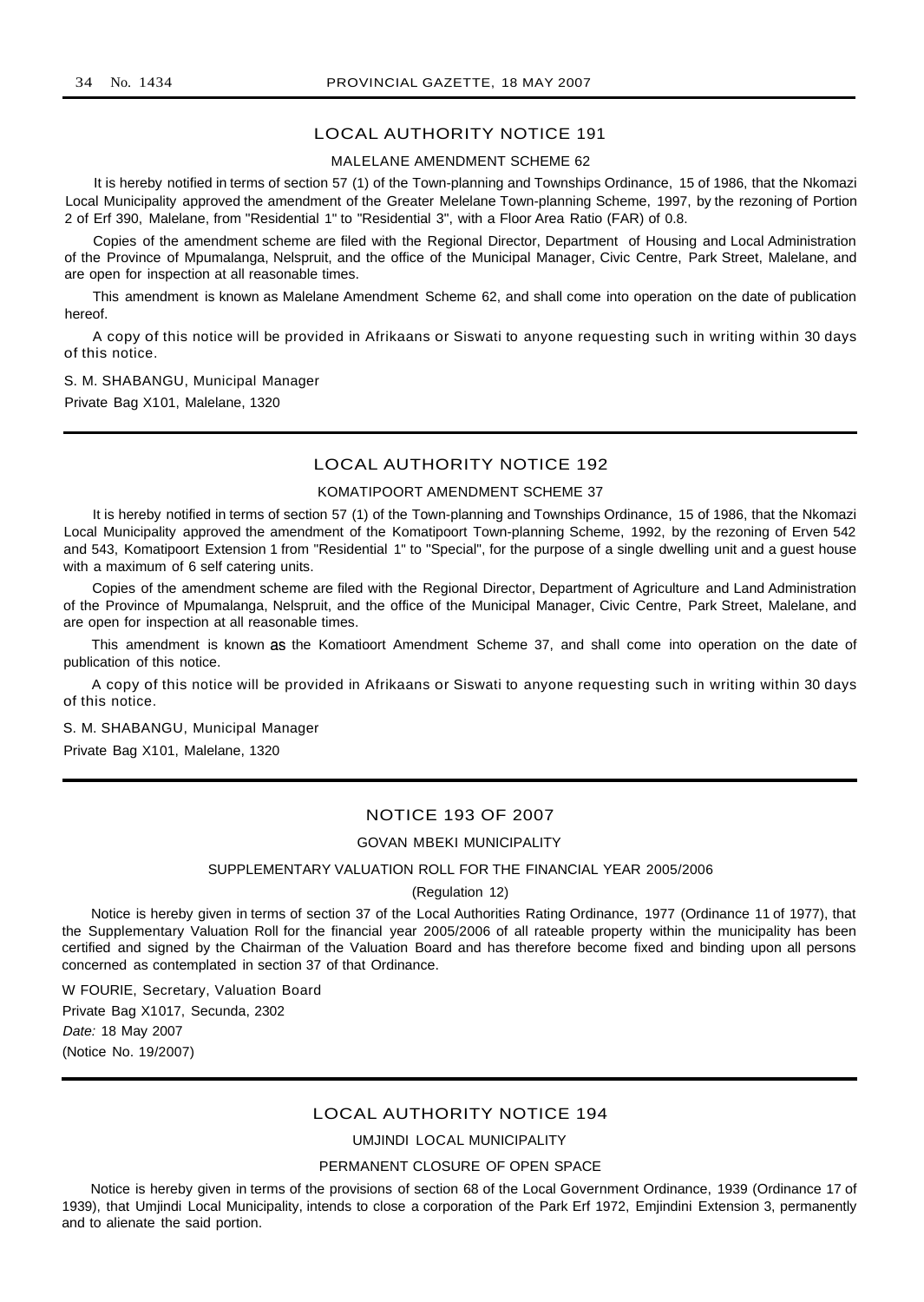Particulars of this application will lie for inspection during normal office hours at the office of the Municipal Manager, Umjindini Local Municipality (Director Civil Services), Department of Technical Services, Civic Centre, Barberton, for a period of 30 days from 18 May 2007.

Any person desirous of objecting to the proposed closing, or who wishes to make recommendations in this regard, or who will have any claim for compensation if such a closing is executed, should lodge such objections, recommendations or claims as the case may be in writing and in duplicate to the Municipal Manager at the above address or at Umjindi Local Municipality, P.O. Box 33, Barberton, 1300, within a period of 30 days from 18 May 2007 (no later than 16 June 2007).

Any person also desirous of objecting to the proposed alienation should lodge such objection also in writing to the Municipal Manager at the above address or at Umjindini Local Municipality, P.O. Box 33, Barberton, 1300, within a period of 30 days from 18 May 2007 (no later than 16 June 2007).

Address of applicant: Umsebe Development Planners, PO Box 12367, Nelspruit, 1200. Tel: (013) 752-4710.



## PLAASLIKE BESTUURSKENNISGEWING 194

#### UMJINDINI PLAASLIKE MUNISIPALITEIT

#### PERMANENTE SLUITING VAN OPENBARE PARK

Kennis geskied hiermee ingevolge die bepalings van artikel 68 van die Plaaslike Bestuur Ordonnansie, 1939 (Ordonnansie 17 van 1939), dat die Umjindini Plaaslike Munisipaliteit van voorneme is om 'n gedeelte van Park Erf 1972, Emjindini Uitbreiding 3, permanent te sluit.

Besonderhede van bogenoemde aansoek lê ter insae gedurende gewone kantoorure by die Munisipale Bestuurder (Direkteur Siviele Dienste), Umjindi Plaaslike Munisipaliteit, Departement Tegniese Dienste, Burgersentrum, Barberton, vir 'n tydperk van 30 dae vanaf 18 Mei 2007.

Enige persoon wat beswaar wit aanteken teen die permanente sluiting vn die gedeelte van die openbare oop ruimte of vertoe wit rig, of wat enige eis tot skadevergoeding sal he indien sodanige sluiting uitgevoer word, moet sodanige besware, vertos of eise na gelang van die geval, binne 'n tydperk van 30 dae vanaf 18 Mei 2007 (nie later as 16 Mei 2007) skriftelik en in tweevoud by die Munisipale Bestuurder by bovermelde dres of by Umjindi Plaaslike Munisipaliteit, Posbus 33, Barberton, 1300, ingedien of gerig word.

Enige persoon wat ook beswaar teen die vervreemding van die gedeelte van die openbae oop ruimte wll aanteken, moet so 'n beswaar ook binne 'n tydperk van 30 dae vanaf 18 Mei 2007 (nie later as 16 Junie 2007) skriftelik en in tweevoud by die Munisipale Bestuurder by bovermelde adres of by Umjindi Plaaslike Munisipaliteit, Posbus 33, Barberton, 1300, ingedien of gerig word.

Adres van applikant: Umsebe Ontwikkelingsbeplanners, Posbus 12367, Nelspruit, 1200. Tel: (013) 752-4710.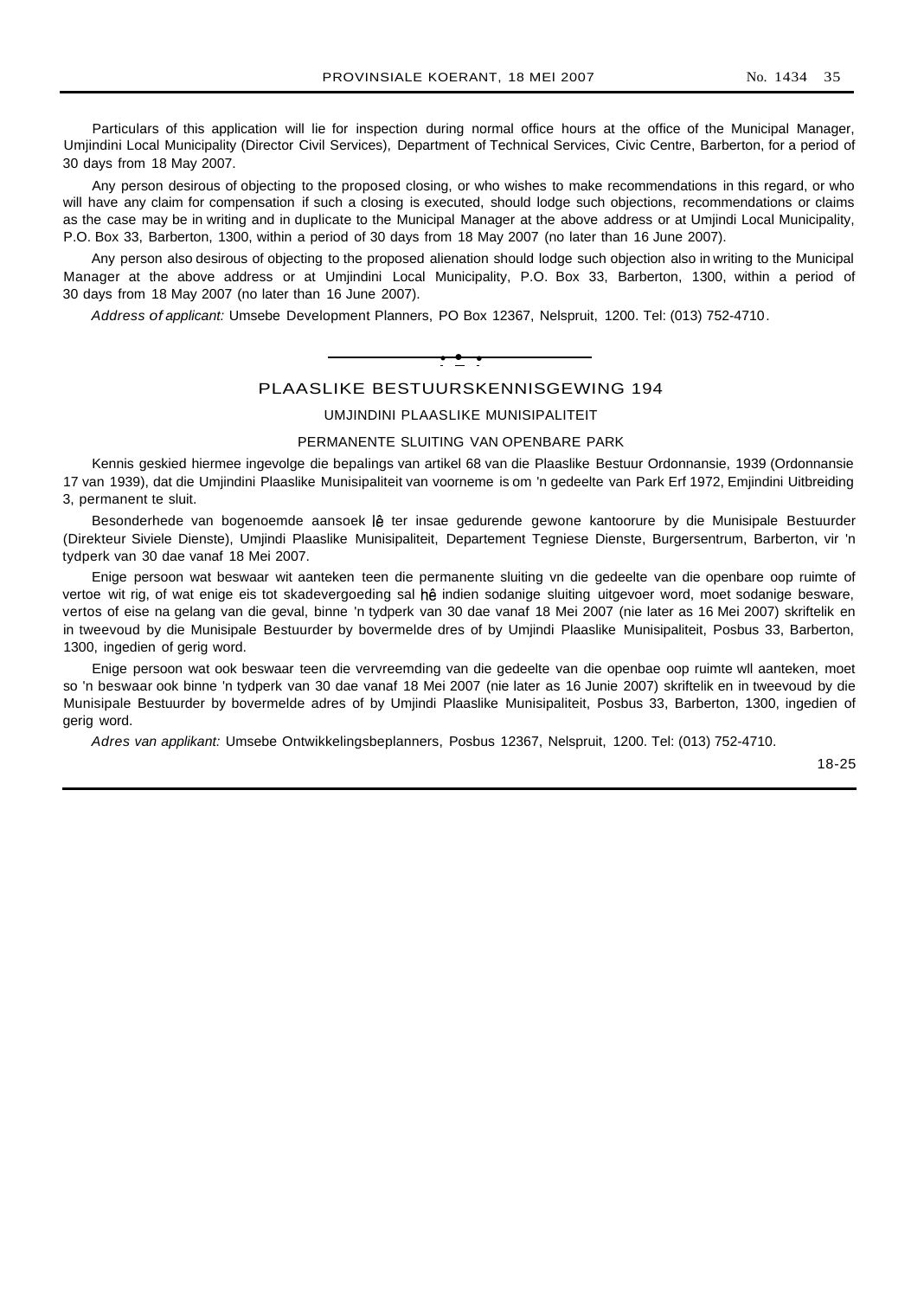## LOCAL AUTHORITY NOTICE 195

# THABA CHWEU MUNICIPALITY

The Municipality of Thaba Chweu hereby. in terms of Section 13 of the Local Government Municipal Systems Act, 2000 (Act 32 of 2000) read with Section 162 of the Constitution of the Republic of South AfrICS, 1996.publishes the Electricity Supply Bylawsas set out hereunder.

# ELECTRICITY SUPPLY BYLAW

## **CONTENTS**

|    | <b>CHAPTER 1: GENERAL</b>                                              | 66   |
|----|------------------------------------------------------------------------|------|
| 1. | Definitions                                                            | 66   |
| 2. | Other terms                                                            | 68   |
| 3. | Headings and titles                                                    | 68   |
|    | <b>CHAPTER 2: GENERAL CONDITIONS OF SUPPLY</b>                         | 68   |
| 4. | Provision of Electricity Services                                      | .68  |
| 5. | Supply by agreement                                                    | 68   |
| 6. | Service of notice                                                      | 68   |
| 7. | Compliance with notices                                                | S9   |
| 8. | Application for supply                                                 | 69   |
| 9. | Processing of requests for supply                                      | 69   |
|    | 10. Wayleaves                                                          | 69   |
|    | 11. Statutory Servitude                                                | 69   |
|    | 12. Right of admittance to inspect, test and/or do maintenance work    | 70   |
|    | 13. Refusal or failure to give information                             | 70   |
|    | 14. Refusal of admittance                                              | 71   |
|    | $\blacksquare$<br>15. Improper use                                     | 71   |
|    | 16. Electricity tariffs and fees                                       | ,.71 |
|    | 17. Deposits<br>$\cdots$                                               | 71   |
|    | 1'8. Payment of charges                                                | 71   |
|    | 19. Interest on overdue accounts                                       | 71   |
|    | 20. Principles for the resale of electricity                           | 72   |
|    | 21. Right to disconnectsupply                                          | 72   |
|    | 22. Non-liability of the Municipality                                  | 72   |
|    | 23. Leakage of electricity                                             | 72   |
|    | 24. Failure of supply                                                  | .72  |
|    | 25. Seals of the Municipality                                          | 73   |
|    | 26. Tampering with service connection or supply mains."                | 73   |
|    | 27. Protection of Municipality's supply mains                          | 73   |
|    | 28. Prevention of tampering with service connection or supply mains."' | 73   |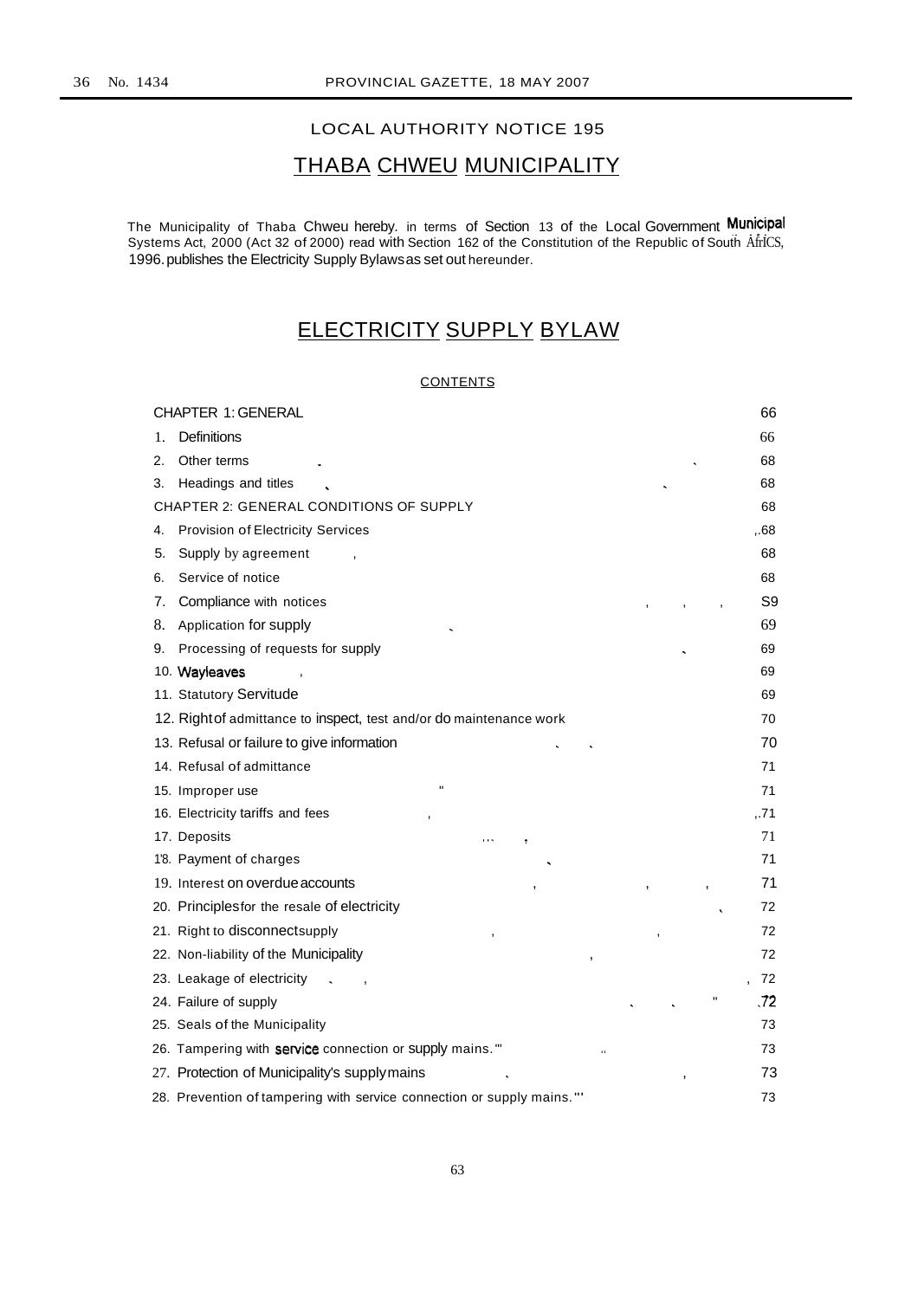| 29. Unauthorised connections                               | 74    |
|------------------------------------------------------------|-------|
| 30. Unauthorised reconnections                             | 74    |
| 31. Temporary disconnection and reconnection               | 74    |
| 32. Temporary supplies                                     | 74    |
| 33. Temporary work                                         | 74    |
| п<br>34. Load reduction                                    | 75    |
| 35. High, medium and low voltage sWitchgear and equipment  | 75    |
| 36. Substation accommodation                               | 75    |
| 37. Wiring diagram and specification                       | 76    |
| 38. Standby supply                                         | 76    |
| 39. Consumers emergency standby supply equipment           | 76    |
| 40. Circular letters                                       | 76    |
| <b>CHAPTER 3: RESPONSIBILITIES OF CONSUMERS</b>            | 76    |
| 41. Consumer to erect and maintain electrical installation | 76    |
| 42. Fault in electrical installation                       | 76    |
| 43. Discontinuance of use of supply                        | 77    |
| 44. Change of occupier                                     | 77    |
| 45. Service apparatus                                      | 77    |
| CHAPTER 4: SPECIFIC CONDITIONS OF SUPPLy                   | 77    |
| Ħ<br>46. Service connection                                | 77    |
| 47. Metering accommodation                                 | 78    |
| CHAPTER 5: SYSTEMS OF SUPPLY                               | 79    |
| 48. Load requirements                                      | 79    |
| 49, Load limitations                                       | 79    |
| 50. Interference with other persons' electrical equipment  | 79    |
| 51. Supplies to motors                                     | 79    |
| $\mathbf{u}$<br>52. Power factor                           | 80    |
| 53. Protection                                             | 80    |
| CHAPTER 6: MEASUREMENT OF ELECTRICITY                      | ", 80 |
| 54. Metering                                               | 80    |
| 55. Accuracy of metering                                   | 81    |
| 56. Reading of creditmeters<br>,                           | 82    |
| 57. Prepayment metering                                    | 82    |
| CHAPTER 7: ELECTRICAL CONTRACTORS                          | 83    |
| 58. Electrical contractors                                 | 83    |
| CHAPTER 8: COST OF WORK"                                   | ,83   |
| 59, Cost of Work ,                                         | 83    |
| <b>CHAPTER 9: PENALTIES</b>                                | 84    |
| 60. Penalties                                              | 84    |
| <b>SCHEDULE 1</b>                                          | 85    |
| Ħ<br>SCHEDULE 2.,<br>ò,                                    | 85    |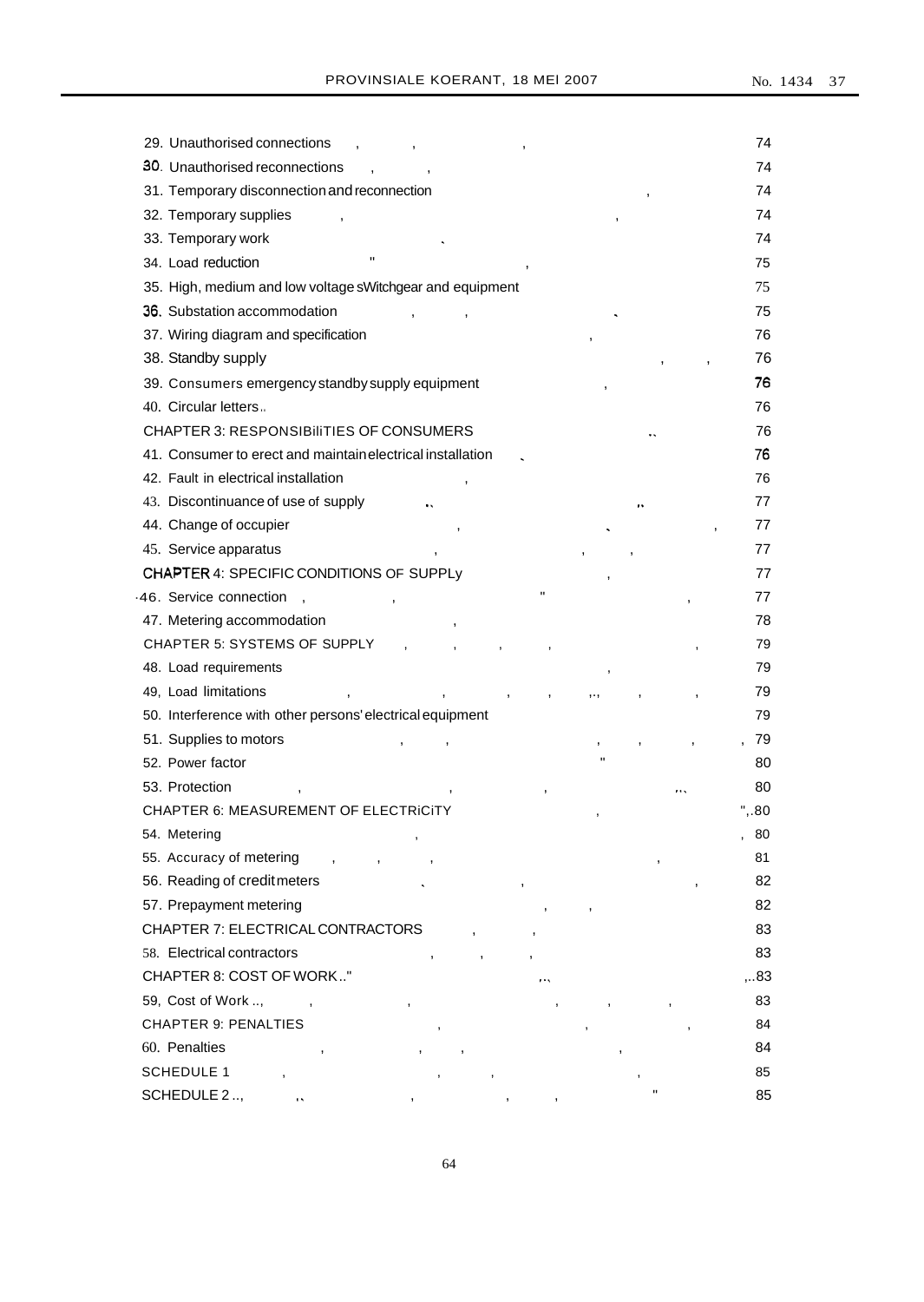# THABA CHWEU MUNICIPALITY

# ELECTRICITY SUPPLYBYLAWS

# CHAPTER 1: GENERAL

1. **Definitions** - In this bylaw. unless inconsistent with the context-

.llaccredited person" means a person registered in terms of the Regulations as an electrical tester for single phase. an installation electrician or a master installation electrician, as the easemaybe;

Uapplicable standard specification'" means the standard specifications as listed in Schedule 2 attached to this bylaw;

"certificate of compliance'· means a certificate issuedin terms of the Regulations in respect of an electrical installation or part of an electrical installation by an accredited person;

"consume," in relation to premisesmeans:

- (i) any occupier thereof or any other person with whom the Municipality has contracted to supply or is actually supplying electricity thereat; or
- $\{iii\}$  if such premises are not occupied. any person who has a valid existing agreement with the Municipality for the supply of electricity to such premises; or
- (iii) if there is no such person or occupier, the owner of the premises;

"credit metar" means a meter where an account is issued subsequent to the consumption of electricity;

"electrical contractor" means an electrical contractor as definedin the Regulations;

Uelectrical Installation" means an electrical installation as defined in the Regulations;

"high voltage" means the set of nominal voltage levels that are used in power systems for bulk transmission of electricity in the range of 44 kV < Un  $\leq$  220 kV [ SANS 1019];

"low voltage" means the set of nominal voltage levels that are used for the distribution of electricity and whose upper limit is generally accepted to be an a.c. voltage of 1000V ( or a d.c. voltage of 1500 V). [SANS 1019]

"the law" means any applicable law, proclamation, ordinance, act of parliament or enactment having force of law;

"medium voltage" means the set of nominal voltage levels that lie above low voltage and belowhigh voltage in the range of 1 kV  $<$  Un  $\leq$  44 kV [SANS 1019]

"meter" means a device which records the demand and/or the electrical energy consumed and includes conventional and prepayment meters;

"motor load, total connected" means the sum total of the kW input ratings of all the individualmotorsconnected to an installation;

"motor rating<sup>III</sup> means the maximum continuous kW output of a motor as stated on the maker's rating plate;

"motor starting current" in relation to alternating current motors means the root mean square value of the symmetrical current taken by a motor when energised at its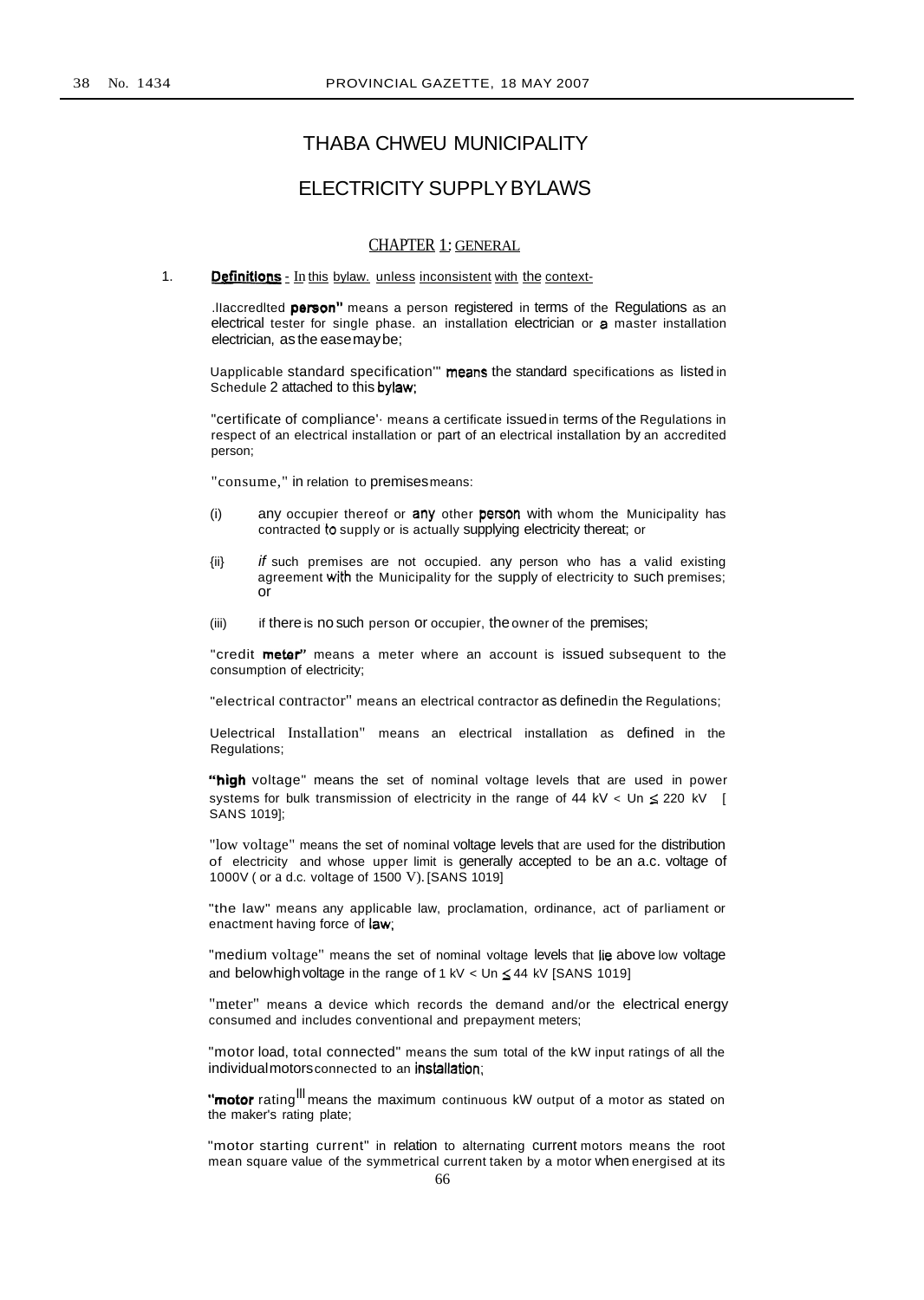rated voltage with its starter in the starting position and the rotorlocked;

UMuniclpallty" meansThabaChweuMunicipality, a municipality established in terms of the law or any legal entity duly authorized by the Thaba Chweu Municipality to provide an electricity service within the jurisdiction of the Thaba Chweu Municipality;

"occupier" in relation to any premises means-

- (a) anyperson in actualoccupationof suchpremises;
- (b) any person legally entitled to occupy such premises;
- (c) in the case of such premises being subdivided and let to lodgers or various tenants. the person receiving the rent payable by such lodgers or tenants, whether on his own account or as agent for any person entitled thereto or interested therein, or
- (d) any person in control of such premises or responsible for the management thereof, and includes the agent of any such person when he/she is absent from the Republic of South Africa or his/herwhereaboutsare unknown;

"owner'· in'relation to premises means the person in whom is vested the legal title thereto; provided that-

- (a) in the case of immovable property-
	- (i) leased for a period of not less than 50 years. whether the lease is registered or not, the lessee thereof, or
	- (ii) beneficially occupied under a servitude or right analogous thereto, the occupierthereof:
- (b) if the owner as hereinbeforedefined-
	- (i) is deceased or insolvent, has assigned his estate for the benefit of his creditors, has been placed under curatorship by order of court or ls a company being wound up or under judicial management. the person in whom the administration of such property is vested as executor, administrator, trustee. assignee, curator. liqUidator or judicial manager, as the case may be, or
	- (ii) is absent from the Republic of South Africa, or if his address is unknown to the Municipality, any person who as agent or otherwise receives or is entitled to receive the rent in respect of such property, and
	- (iii) if the Municipality is unable to determine who such person is, the person who is entitledto the beneficial use of such property,

shall be deemed to be the owner thereof to the exclusion of the person in whom is vested the legal title thereto;

"point of consumption" means a point of consumption as defined in the Regulations;

"point of metering' means the point at which the consumer's consumption of electricity is metered and which may be at the point of supply or at any other point on the distribution system of the Municipality or the electrical installation of the consumer. as specified by the Municipality or any duly authorised official of the Municipality; provided that it shall meterall of, and only, the consumers consumption of electricity;

"point of supply" means the point determined by the Municipality or any duly authorised official of the Municipality at which electricity is supplied to any premises by the Municipality;

"prsmtses" means any land or any building or structureabove or below ground level and includesany vehicle, aircraftor vessel;

"prepayment meter" means a meter that can be programmed to allow the flow of pre-purchased amounts of energy in an electrical circuit;

"Regulations" means Regulations made in terms of the Occupational Health and SafetyAct, 1993(Act 85 of 1993), as amended;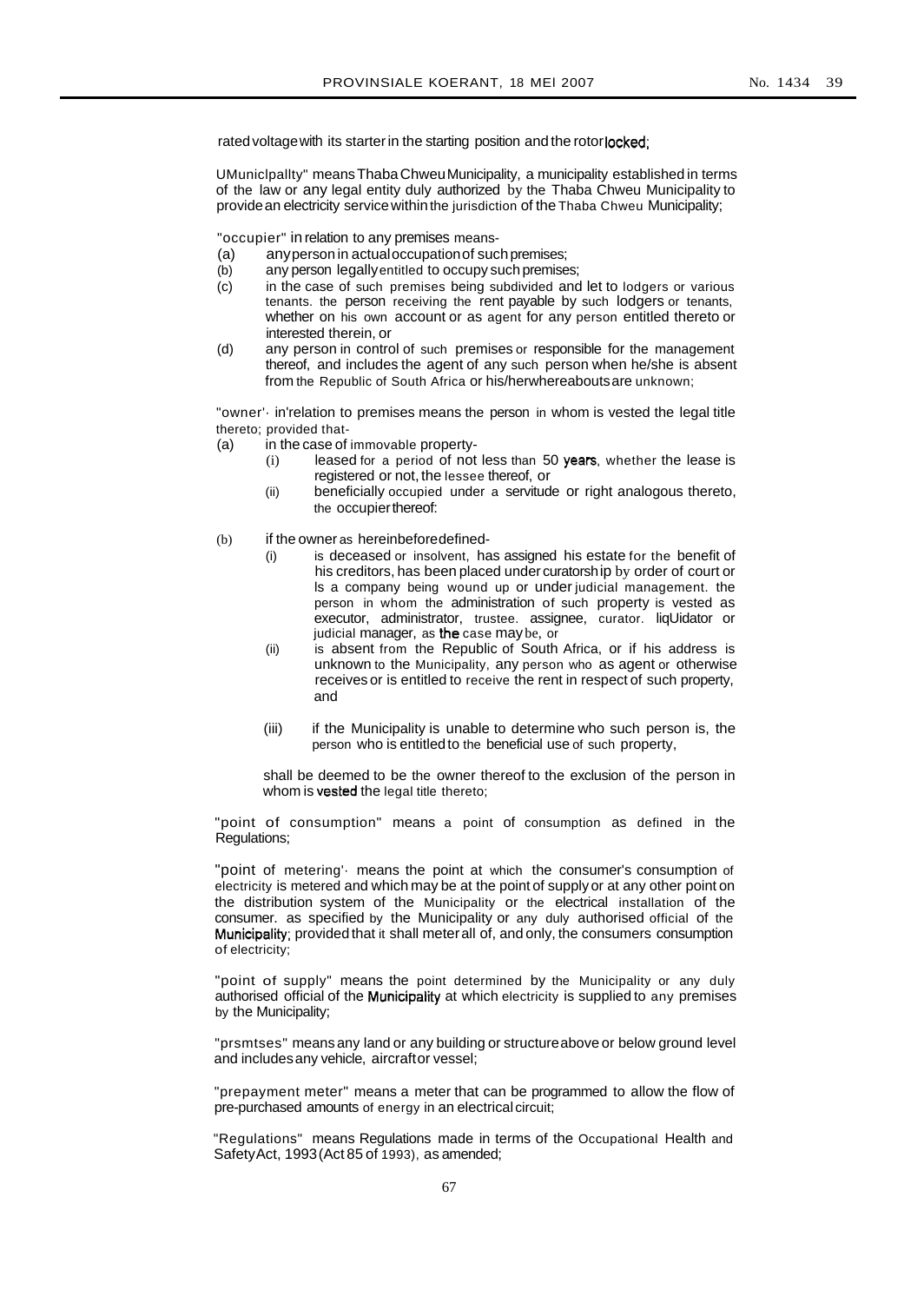"safety standard" means the Code of Practice for the Wiring of Premises SANS 10142-1 incorporated in the Regulations;

"service connection" means all cables and equipment required to connect the supply mains to the electrical installation of the consumer at the point of supply;

"service protective device" : means any fuse or circuit breaker installed for the purpose of protecting the Municipality's equipment from overloads or faults occurring on the installation or on the intemalserviceconnection;

"standby supply" means an alternative electricity supply not normally used by the consumer;

"supply mains" means any part of the Municipality's electricity network:

"tariff" means the Municipality'stariff of charges for the supply of electricity, and

Ittoken'· means the essential element of a prepayment metering system used to transfer information from a point of sale for electricity credit to a prepayment meter and vice versa;

"voltage" means the root-mean-square value of electrical potential between two conductors.

- 2. Other terms All other terms used in this bylaw shall, unless the context otherwise requires, have the meaning assigned thereto in the Electricity Act, 1987 (Act 41 of 1987), as amended. or the Occupational Health and Safety Act. 1993 (Act 85 of 1993), as amended.
- 3. Headings and **titles** The headings and titles in this bylaw shall not affect the construction thereof.

# CHAPTER 2: GENERAL CONDITIONS OF SUPPLY

4. Provision of Electricity Services

Only the Municipality shan supply or contract for the supply of electricity within the jurisdiction of the Municipality.

5. Supply by agreement

No person shall use or be entitled to use an electricity supply from the Municipality unless or until such person shall have entered into an agreement in writing with the Municipality for such supply and such agreement together with the provisions of this bylaw shall in all respects govem such supply. If a person uses an electricity supply without entering into an agreement he/she shall be liable for the cost of electricity used as stated in section 44 of this bylaw.

- 6. Service of notice
	- (1) Any notice or other document that is served on any person in terms of this bylaw is regarded as havingbeen served-
		- (8) when it has been delivered to that person personally;
		- (b) when it has been left at that person's place of residence or business in the Republic with a person apparently over the age of sixteen years;
		- (c) when it has been posted by registered or certified mail to that person's last known residential or business address in the Republic and an acknowledgement of the posting thereof from the postaJ service is obtained;
		- (d) if that person's address in the Republic is unknown. when it has been served on that parson's agent or representative in the Republic in the mannerprovided by paragraphs (a), (b) or (c); or
		- (e) if that person'saddress and agent or representative in the RepUblic is unknown. when it has been posted in a conspicuous place on the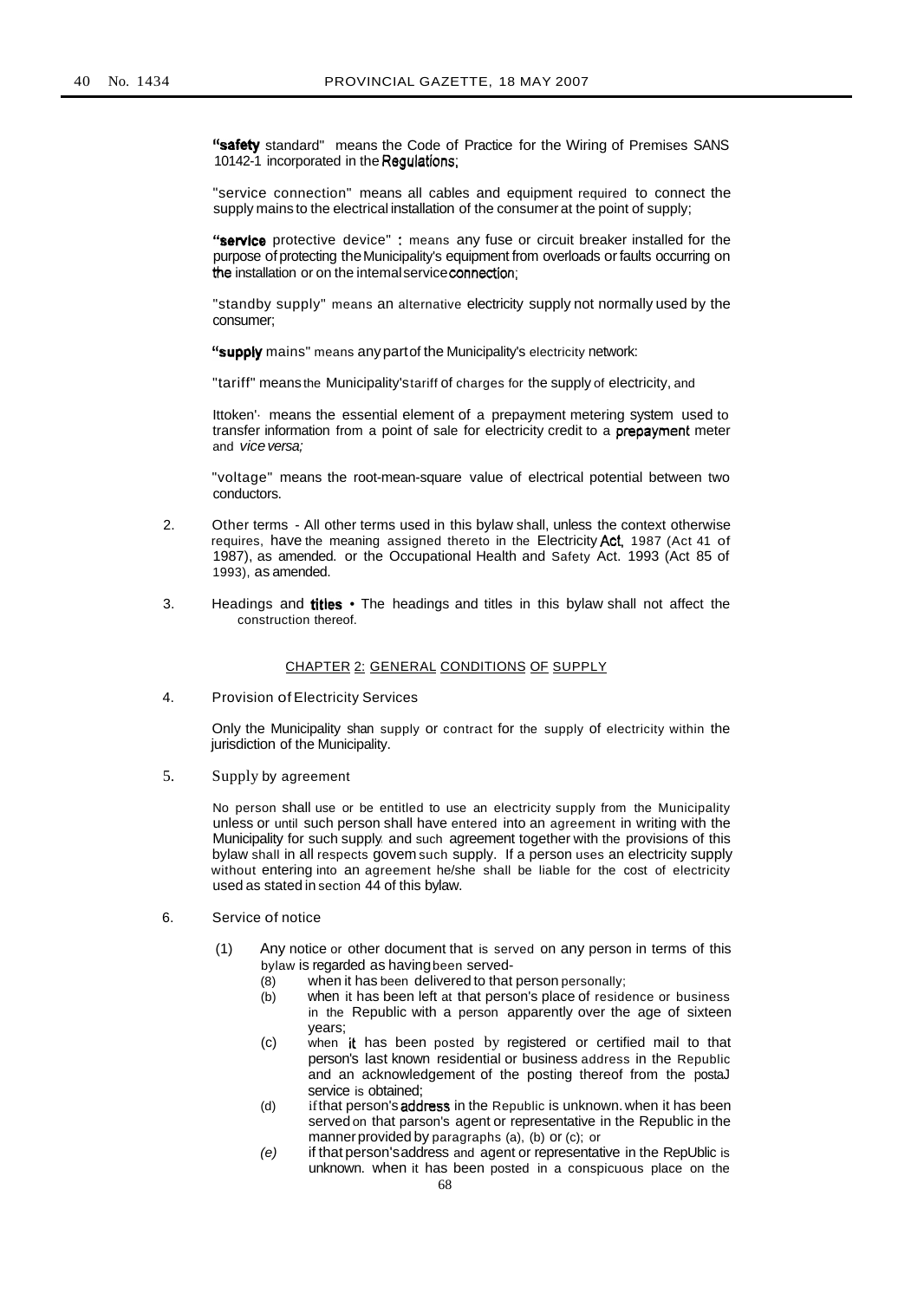propertyor premises, if any, to which it relates.

- (2) When any notice or other document must be authorised or served on the owner, occupier or holder of any property or right in any property, it is sufficient if that person is described in the notice or other document as the owner, occupier or holder of the property or right in question. and it is not necessary to name that person.
- (3) Any legal process is effectively and sufficiently served on the Municipality when it is delivered to the municipal manager or a person in attendance at the municipal managers office.
- 7. Compliance with notices

Any person on whom a notice duly issued or given under this bylaw is served shall, within the time specified in suchnotice, comply with its terms.

 $\prec$ 

- 8. Application for supply
	- (1) Application for the supply of electricity shall be made in writing by the prospective consumer on the prescribed form obtainable at the office of the Municipality, and the estimated load, in kVA. of the installation, shan be stated therein. Such application shall be made as early as possible before the supply of electricity is required in order to facilitate the work of the Municipality.
	- (2) An application for an electricity supply for a period of lessthan one year shall be regarded as an application for a temporary supply of electricity and shall be considered at the discretion of the Municipality or any duly authorised official of the Municipality, which may specify any special conditions to be satisfied in such case.
- 9. Processing of requests for supply

Applications for the supply of electricity will be processed and the supply made available within the periodsstipulated in NRS 047.

- 10. Wayleaves
	- (1) The Municipality may refuse to lay or erect a service connection above or below ground on any thoroughfare or land not vested in the Municipality or on any private property, unless and until the prospective consumer shall have obtained and deposited with the Municipality written permission granted by the owner of the said private propertyor by the person in whom is vestedthe legal title to the land or thoroughfareas aforesaidexists, as the case maybe, authorising the laying or erection of a service connection thereon.
	- (2) If such permission is Withdrawn at any time or ifthe aforesaid private property or thoroughfare changes ownership and the new owner refuses to grant or continue such permission, the cost of any alteration required to be madeto a service connection in order that the supply of electricity may be continued, and of any removal thereof which may become necessary in the circumstances, shall be borne by the consumer to whose premises the supply of electricityis required to be continued.
- 11. Statutory Servitude

(1) Subjectto the provisionsof subsection (3) the Municipality may within its municipal area:

- (a) provide. establish and maintainelectricity services;
- (b) acquire, construct, lay, extend, enlarge. divert. maintain, repair, discontinuethe use of, close up and destroy electricity supply mains;
- (c) construct, erect or lay any electricitysupply mainon, across. through. over or under any street or immovableproperty and the ownership of any such main shall vest in the Municipality;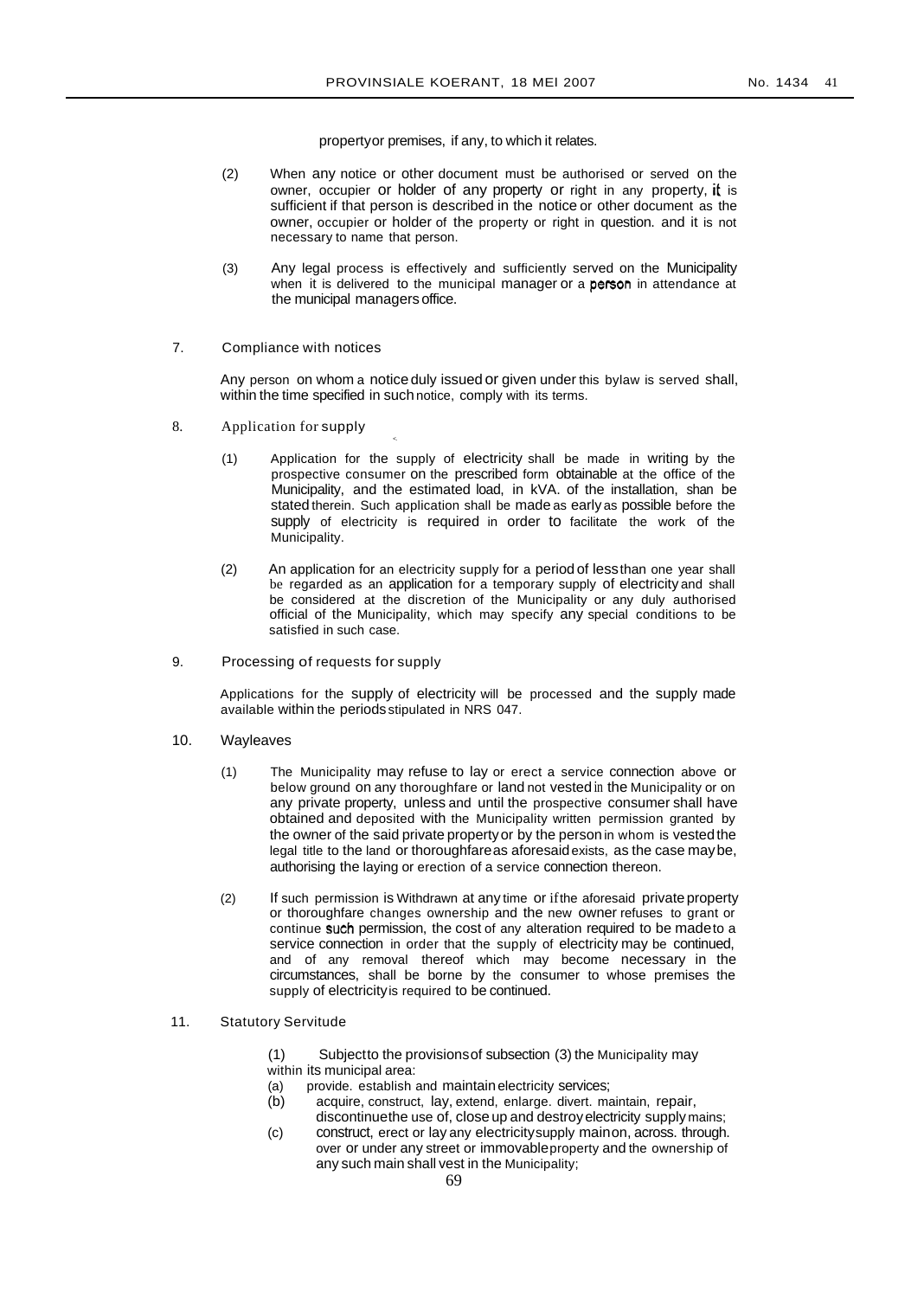- (d) do any otherthing necessaryor desirablefor or incidental. supplementary or ancillary to any matter contemplated by paragraphs (a)  $\uparrow$  (c).
- (2) If the Municipality constructs, erects or lays any electricity supply mainon. across.through, overor underany street or immovable propertynot owned bythe Municipality or underthecontrol of or management of the Municipality it shall pay to the owner of such streetor property compensation in an amount agreed upon by such owner and the Municipality or. in the absenceof agreement, as determined either by arbitration or a court of law.
- (3) The Municipality shall, beforecommencing any work otherthan repairsor maintenance on or in connection with any electrlclty·supply main on immovable property not owned by the Municipalityor underthe controlor management of the Municipality, give the owner or occupierof such property reasonable notice of the proposed work and the date on which it proposes to commence such work.
- 12. Right of admittance to inspect, test and/or do maintenance work
	- (1) The Municipality shall, through its employees. contractors and their assistants and advisers, have accessto or over any propertyforthe purposesof-
		- (a) doing anything authorised or required to be done by the Municipality under this bylaw or any other law;
		- (b) inspecting and examining any servicemains and anything connected therewith;
		- (c) enquiring intoand investigating any possible source of electricity supply or the suitability of immovableproperty for any work,-scneme or undertaking of the Municipalityand making anynecessary survey in connection therewith;
		- (d) ascertaining whether there is or has been a contravention of the provisions of this bylaw or any otherlaw, and
		- (e) enforcing compliance with the provisions of this bylaw or any other law,
	- (2) The Municipality shall pay to any person suffering damage as a result of the exercise of the right of access contemplated by sub-section (1), exceptWhere the Municipalityis authorised to execute on the property concerned anywork at the cost of such person or some other person or to execute on such property any work and recover the cost thereof from such person or some other person, compensation in such amount as may be agreed upon by the Municipality and such person or. in the absence of agreement. as may be determined by arbitration or court of law.
	- (3) An employee of the Municipality authorisedthereto by such Municipality may, by notice in writing served on the owner or occupier of any property. require such owner or occupier to provide, on the day and at the hour specified in such notice. access to such property to a person and for a purpose referred to in sub-section (1).
	- (4) The Municipalitymaygain access to or over any property without notice and may take whateveraction as may, in its opinion, be necessary or desirablein consequence of the existence of a state of war or the occurrence of any calamity, emergency or disaster.
- 13. Refusal or failure to give Infonnatlon

No person shall refuse or fail to give such information as may be reasonably required of him/her by any duly authorised official of the Municipality or render any false information to any such official regarding any electrical installation work completed or contemplated.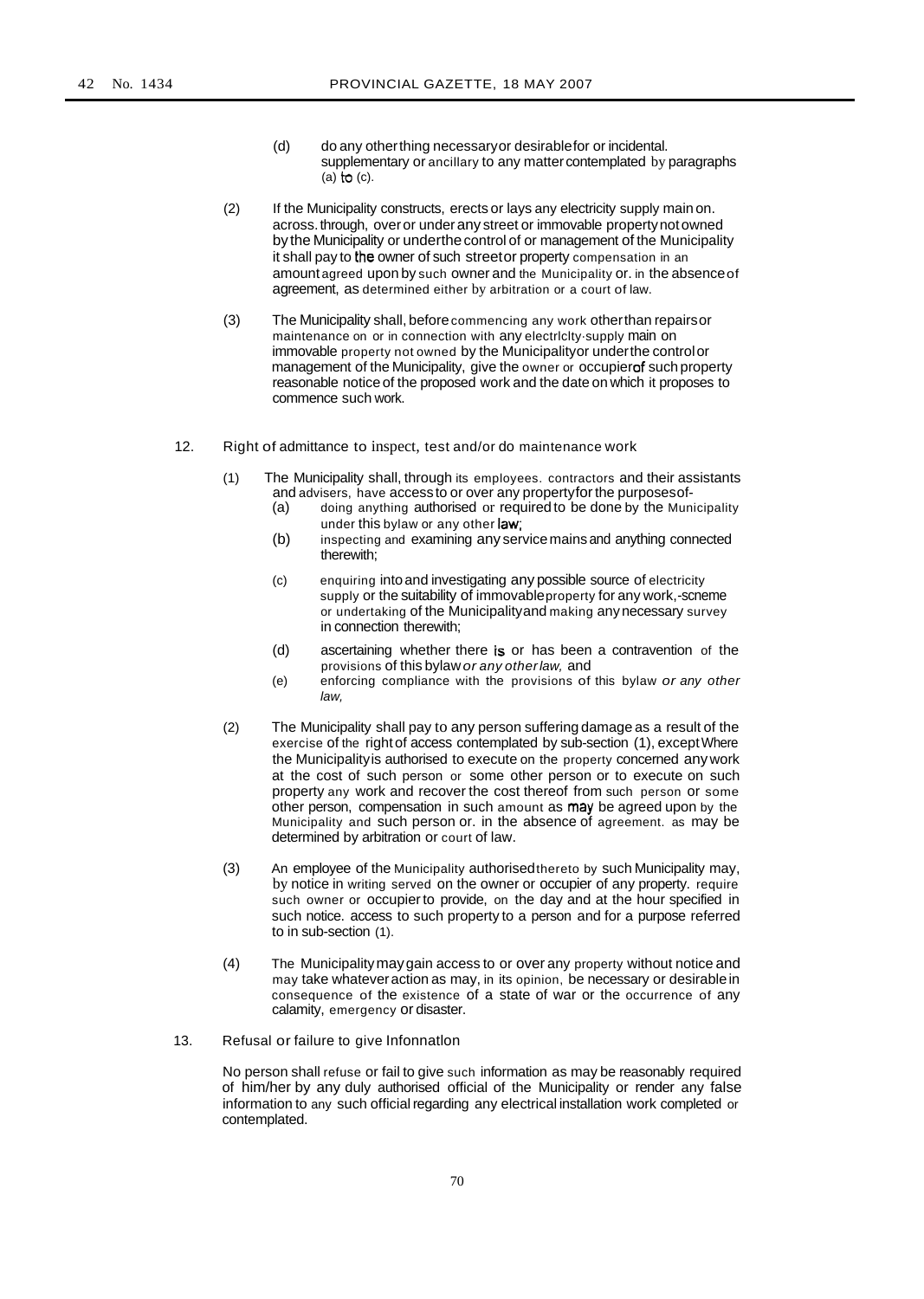# 14. Refusal of admittance

No person shall wilfully hinder, obstruct, interfere with or refuse admittance to any duly authorised official of the Municipality in the performance of his duty under this bylaw or of any dUtyconnected thereWith or relating thereto.

# 15. Improper use

If the consumer uses the electricity for any purpose or deals with the electricityin any manner which the Municipality has reasonable grounds for believing interferes in an improper or unsafe manner or is calculated to interfere in an improper or unsafe manner with the efficient supply of electricity to any other consumer, the Municipality may. with or without notice. disconnectthe electricity supply but such supply shall be restored as soon as the cause for the disconnection has been permanently remedied or removed. The fee as prescribed by the Municipality for the disconnection and reconnection shall be paid by the consumer before the electricity supply is restored, unless it can be shawn that the consumer did not use or deal with the electricity in an improper or unsafe manner.

16. Electricity tariffs and fees

Copies of charges and fees may be obtained free of charge at the offices of the Municipality.

17. Deposits

The Municipality reserves the right to require the consumer to deposit a sum of money as security in payment of any charges which are due or may become due to the Municipality. The amount of the deposltln respect of each electricity installation shall be determined by the Municipality. and each such deposit may be increased if the Municipality deems the deposit held to be inadequate. Such deposit shall not be regarded as being in paymentor part payment of any accounts due for the supply of electricity for the purpose of obtaining any discount provided for in the electricitytariff referred to in this bylaw. On cessation of the supply of electricity, the amount of such deposit, free of any interest, less any payments due to the Municipality shall be refunded to the consumer.

# 18. Payment of charges

- (1) The consumer shall be liable for all charges listed in the prescribed tariff for the electricity service as approved by the Municipality. A copy of the prescribed tariff is obtainable free of charge from the Municipality.
- (2) All accounts shall be deemed to be payable when issued by the Municipality and each account shall, on its face. reflect the due date and a waming indicating that the supply of electricity may be disconnected should the charges in respect of such supply remainunpaid after the due date.
- (3) An error or omission in any account or failure to render an accountshall not relieve the consumer of his obligation to pay the correct amount due for electricity supplied to the premises and the onus shall be on the consumer to satisfy himself/herself that the account rendered is in accordance with the prescribed tariff of charges in respect of electricity supplied to the premises.
- (4) Where a duly authorised official of the Municipality has visited the premises for the purpose of disconnecting the supply of electricity in terms of subsection (2) and he/she is obstructed or prevented from effecting such disconnection, the prescribed fee shall become payable for each visit necessary for the purpose of such disconnection.
- (5) After disconnection for non-payment of an account, the prescribed fees and any amounts due for electricity consumed shall be paid before the electricity supply is re-connected.

# 19. Interest on overdue **accounts**

The Municipality may charge interest on accounts which are not paid by the due date appearing on the account, at an interest rate as approved by the Municipality from time to time.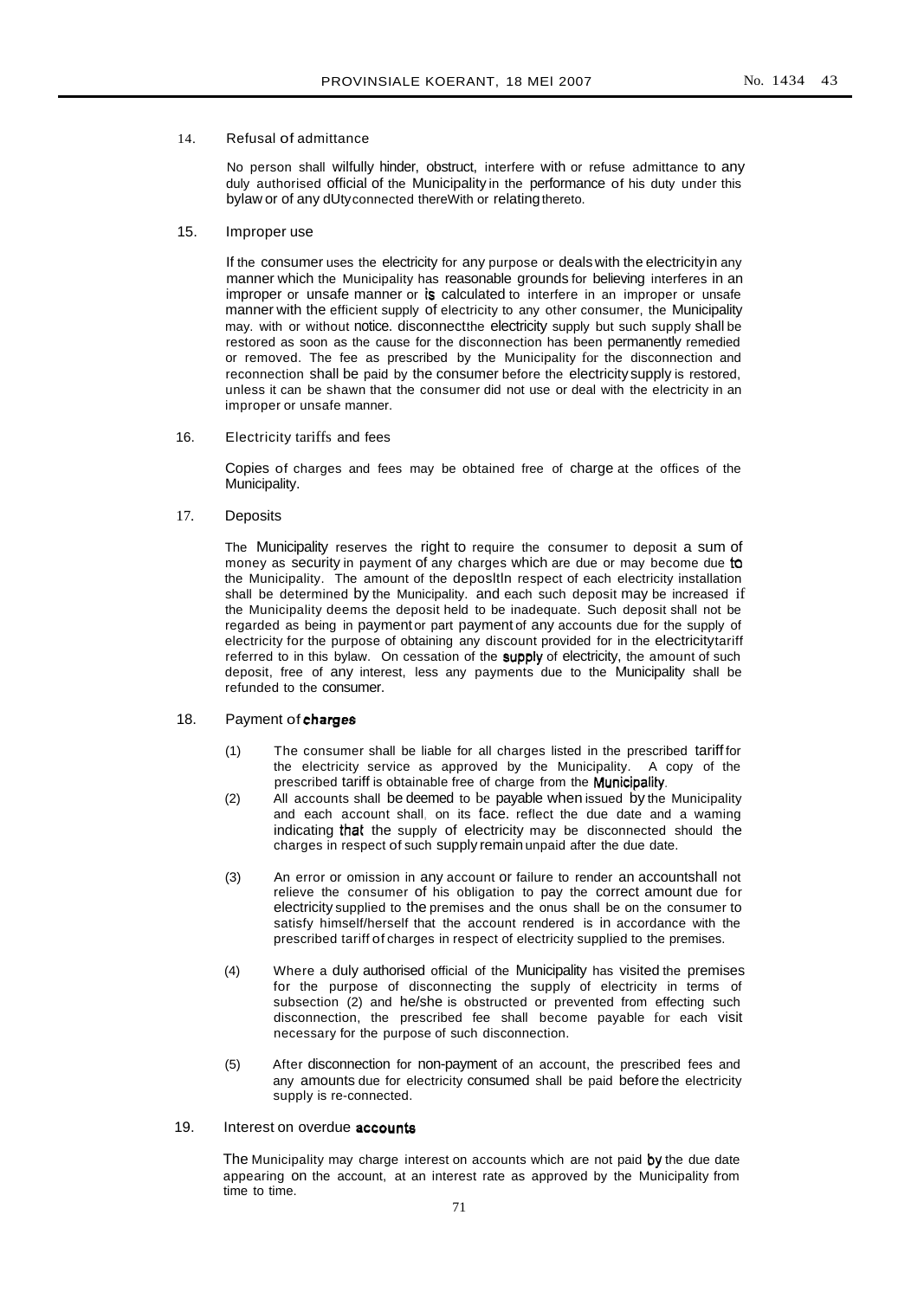- 20. Principles for the resale of electricity
	- (1) Unless otherwise authorised by the Municipality. no person shall sell or supply electricity, supplied to hislher premises under an agreement with the Municipality, to anyother personor persons for use on any other premises, or permit or suffer such resale or supply to take place. rf electricity is resold for use upon the same premises, the electricity resold shall be measured by a submeterof a typewhich has been approved by Standards South Africa and supplied, installed and programmed in accordance with the standardsof the Municipality.
	- (2) The tariff, rates and charges at which and the conditions of sale under which electricity is thus resold shall not be less favourable to the purchaser than those that would have been payable and applicable had the purchaser been supplied directly with electricity by the Municipality. Every reseller shall furnish the purchaser with monthly accounts that are at least as detailed as the relevant billing information details provided by the Municipality to its electricity consumers.
- 21. Right to disconnect supply

(1) The Municipality shall have the right to disconnect the supply of electricity to any premises ifthe person liable to pay for such supply fails to pay any charge due to the Municipality in connection with any supply of electricity which he/she may at any time have received from the Municipality in respect of such premises. or, where any of the provisions of this bylaw and/or the Regulations are being contravened. provided the Municipality has given the person 14 (fourteen) days notice to remedy his/her default and the person has failed to remedy such default after notice has been given, or, in the case of a grave risk to person or property, or as envisaged in terms of Section 26 of this bylaw, without notice. After disconnection for non-payment of accounts or the improperor unsafe use of electricity, the fee as prescribed by the Municipality shall be paid.

- (2) In the case where an installation has been illegally reconnected on a consumers premises after having been previously legally disconnected by the Municipality. or in the case where the Municipality's electrical equipment has been tampered withto preventthe full registration of consumption by the meter, the electricity supply may be physically removed from those premises.
- 22. Non-liability of the Municipality

The Municipality shall not be liable for any loss or damage. direct or consequential, suffered or sustained by a consumer as a result of or arising from the cessation. interruption or any other abnormality of the supply of electricity, unless caused by negligence on the part of the Municipality.

23.. Leakage of electricity

Under no circumstances shall any rebate be allowed on the account for electricity supplied and metered in respect of electricity wasted owing to leakage or any other faUltin the electrical installation.

24. Failure of supply

The Municipality does not undertake to attend to a failure of supply of electricity due to a faUlt in the electrical installation of the consumer, except when such failure is due to the operation of the service protectivedevice of the Municipality. When any failure of supply of electricity is found to be due to a fault in the electrical installation of the consumer or to the faulty operation of apparatus used In connection therewith. the Municipality shall have the right to charge the consumer the fee as prescribed by the Municipality for each restoration of the supply of electricity in addition to the cost of making good or repairing any damage which mayhave been done to the service main and meter by such fault or faulty operationas aforesaid.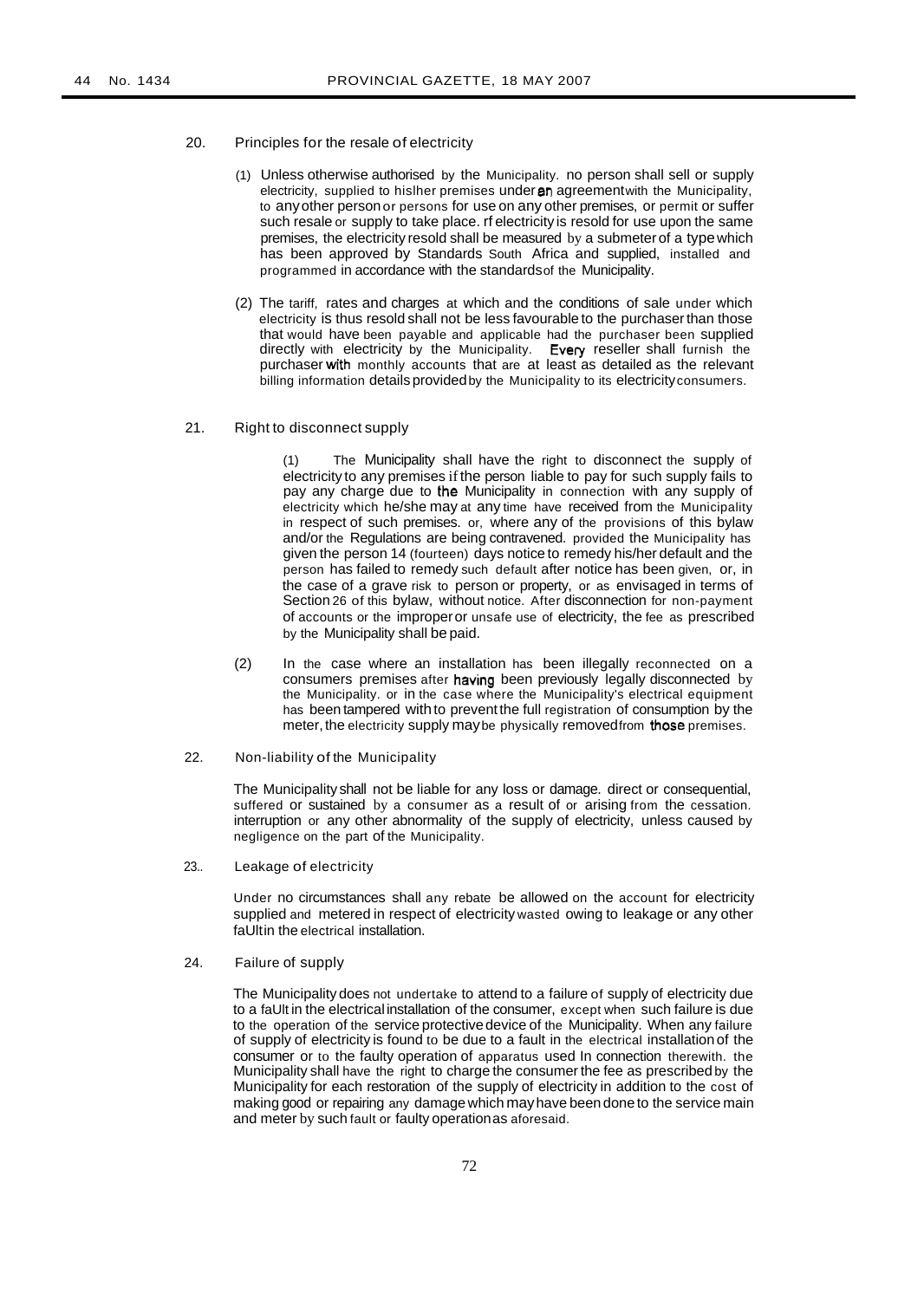# 25. Seals of the Municipality

The meter, service protective devices and all apparatus belonging to the Municipality shall be sealed or locked by a duly authorised official of the Municipality, and no person not being an official of the Municipality dufy authorised thereto shall in any manner or for any reason whatsoever remove. break, deface, or tamper or interfere with such seals or locks.

26. Tampering with service connection or supply mains

(1) No person shall in any manner or for any reason whatsoever tamper or interfere with any meter or metering equipment or service connection or service protective device or supply mains or any other equipment of the Municipality.

(2) Where prima facie evidence exists of a consumer and/or any person having contravened sub-secncntt), the Municipality shall have the rightto disconnect the supply of electricity immediately and without prior notice to the consumer. The person shall be liable for all fees and charges levied by the Municipality for such disconnection,

(3) Where a consumer andlor any person has contravened subsection(1) and such contravention has resulted in the meter recording less than the true consumption, the Municipality shan have the right to recover from the consumer the full cost of his estimated consumption.

27. Protection of Municipality's supply mains

(1) No person shall, except with the consent of the Municipality and subject to such conditions as may be imposed -

> construct, erect or lay. or permit the construction, erection or laying of any building, structure or other object. or plant trees or vegetation over or in such a position or in such a manner as to interfere with or endanger the supply mains

> (b) excavate. open up or remove the ground above, next to, under or near any part of the supply mains

> (c) damage. endanger, removeor destroy, or do any act likely to damage, endangeror destroy any part of the supply mains

> (d) make any unauthorized connection to any part of the supply mains or divertor cause to be divertedany electricitytherefrom.

- (e) The owner or occupier shall limit the height of trees or length of projecting branches in the proximity of overhead lines or provide a means of protection which in the opinion of the Municipality will adequately prevent the tree from interfering with the conductors should the tree or branch fall or be cut down. Should the owner fail to observe this provision the Municipality shall have the right, after prior written notification, or at any time in an emergency, to cut or trim the trees or other vegetation in such a manner as to comply with this provision and shall be entitled to enter the propertyfor this purpose.
- (2) The Municipality may subject to obtaining an order of court demolish alter or other wise deal with any building, structure or other object constructed, erectedor laid in contravention with this bylaw.
- (3) The Municipality may in the case of an emergency or disaster remove anything damaging, obstructing or endangering or likely to damage, Obstruct, endanger or destroy any partof the electrical distribution system.
- 28. Prevention of tampering with service connection or supply mains

If the Municipality decides that it is necessary or desirable to take special precautions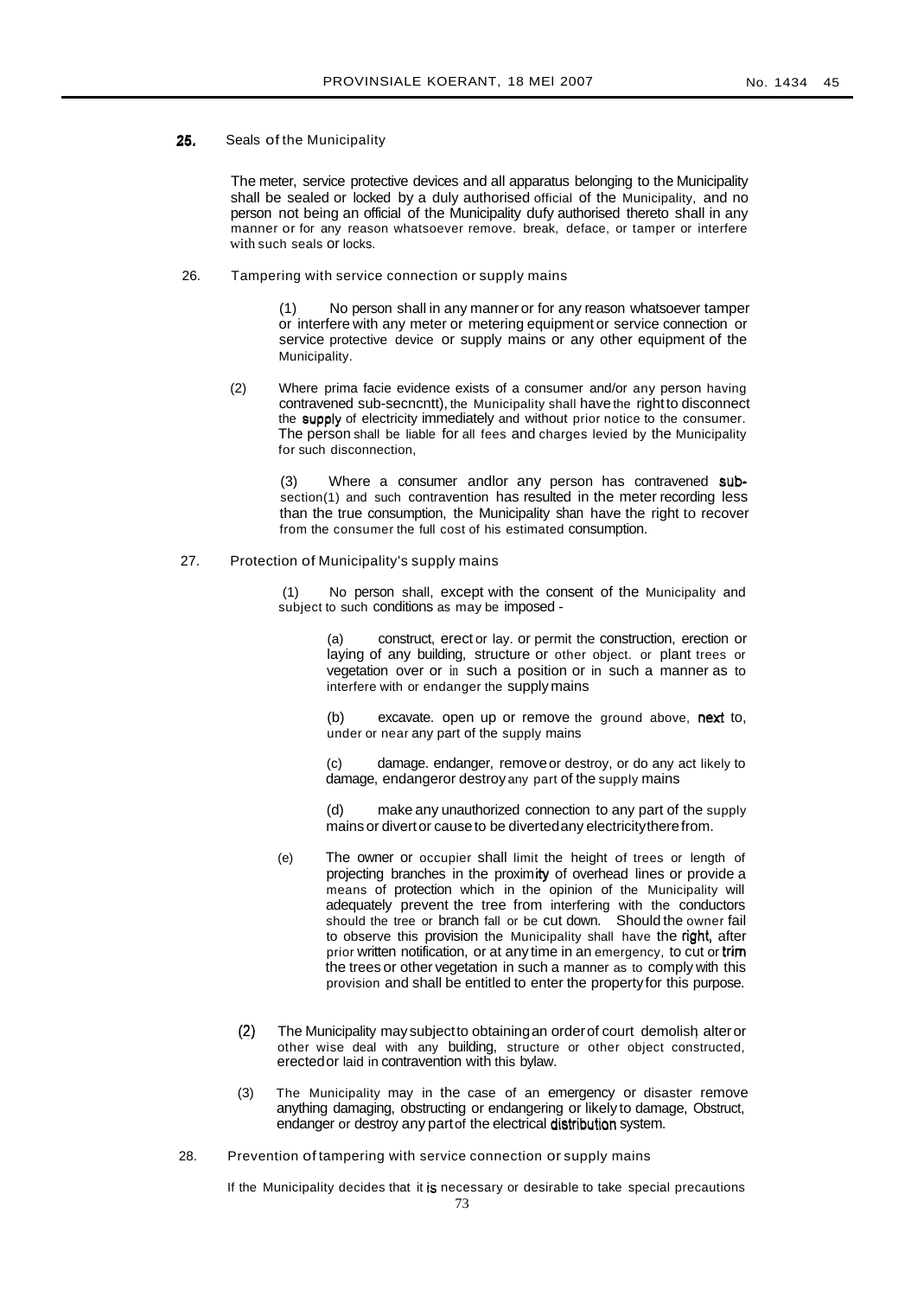in order to prevent tamperingwith any portion of the supply mains, service connection or service protective device or meter or metering equipment, the consumer shall either supply and install the necessary protection or pay the costs involved where such protection is supplied by the Municipality.

29. Unauthorised connections

No person other than a person specifically authorised thereto by the Municipality in writing shan directly or indirectlyconnect, attempt to connect or cause or permit to be connected any electrical installation or part thereof to the supply mains or service connection.

- 30. Unauthorised reconnections
	- (1) No person other than a person specifically authorised thereto by the Municipality in writing shall reconnect, attempt to reconnect or cause or permit to be reconnected to the supply mains or service connection any electrical installation or installationswhich has or have been disconnected by the Municipality.
	- (2) Where the supply of electricity that has previously been disconnected is found to have been reconnected, the consumer using the supply of electricity shall be liable for all charges for electricity consumed between the date of disconnection and the date the electricity supply was found to be reconnected and any other charges raised in this regard. Furthermore, the Municipality reserves the right to remove part or all of the supply equipment until such time as payment has been received in full. In addition, the consumer will be responsible for all the costs associated with the reinstatementof such supply equipment.
- 31. Temporary disconnection and reconnection
	- (1) The Municipalityshall, at the request of the consumer, temporarilydisconnect and reconnect the supply of electricity to the consumers electrical installation upon payment of the fee as prescribed by the Municipality for each such disconnection and subsequentreconnection.
	- (2) In the event of the necessity arising for the Municipality to effect a temporary disconnection and reconnection of the supply of electricity to a consumer's electrical installation and the consumer Is in no way responsible for bringing about this necessity, the Municipality shall waive payment of the fee hereinbeforereferredto.
	- (3) The Municipality may only under exceptional circumstances temporarily disconnect the supply of electricity to any premises without notice. for the purpose of effecting repairs or carrying out tests or for any other legitimate purpose. In all other instancesadequate notice shall be given.
- 32. Temporary supplies

It shall be a condition of the giving of any temporary supply of electricity, as defined in this bylaw, that, if such supply is found to interfere with the efficient and economical supply of electricity to other consumers, the Municipality shall have the right, with notice, or under exceptional circumstances without notice, to terminate such temporary supply at any time and, the Municipality shall not be liable for any loss or damage occasionedby the consumer by such termination.

33. Temporary work

Electrical installations requlnng a temporary supply of electricity shall not be connected directly or indirectlyto the supply mains except with the special permission in writing of the Municipality. Full information as to the reasons for and nature of such temporary work shall accompanythe applicationfor the aforesaid permission, and the Municipality may refuse such permissionor may grant the same upon such terms and conditions as it may appear desirableand necessary.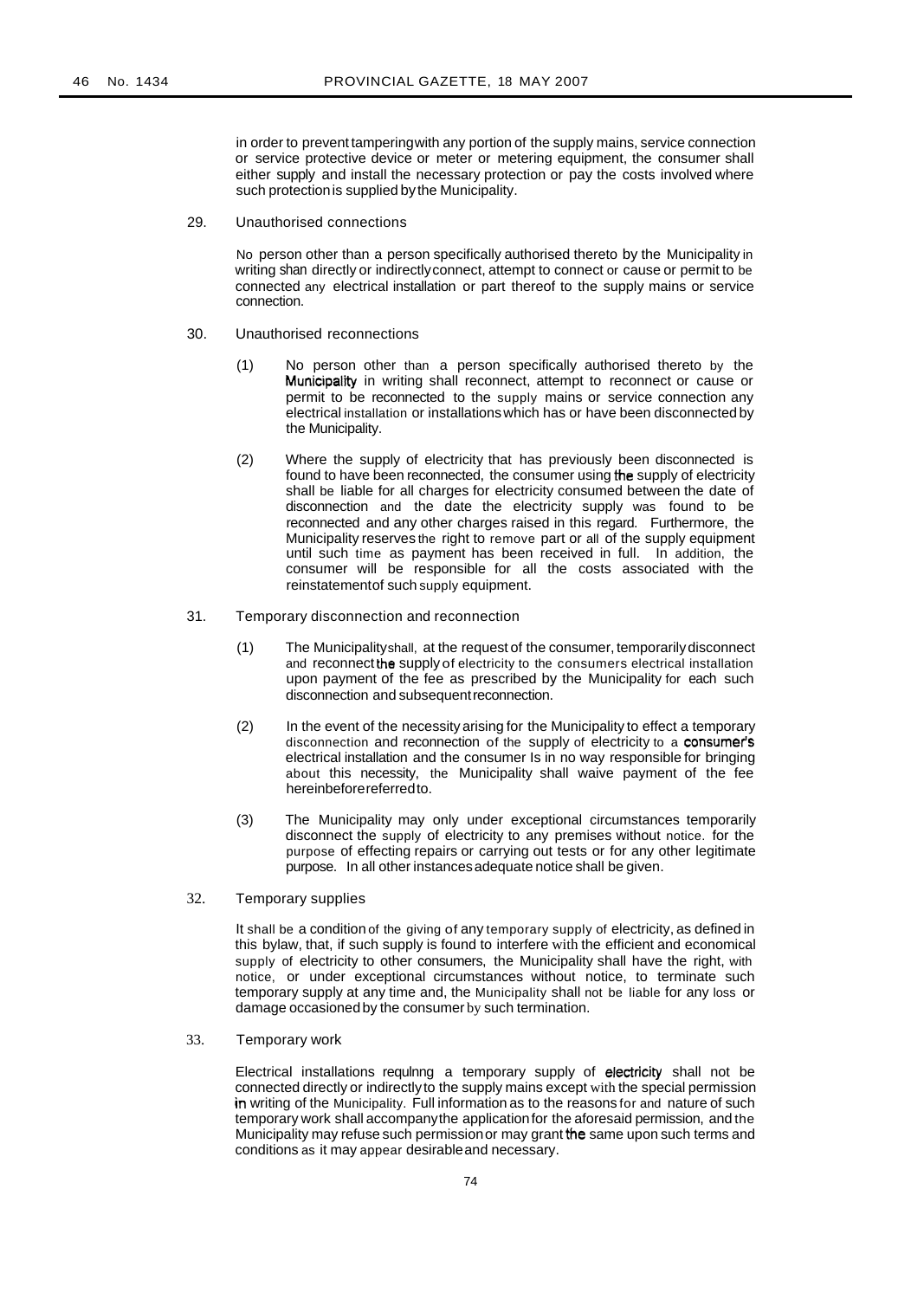- 34. Load reduction
	- (1) At times of peak toad, or in an emergency, or when, in the opinion of the Municipality, it is necessary for any reason to reduce the load on the electricity supply system of the Municipality, the Municipality may without notice interruptand, for such periodas the Municipality may deem necessary, discontinue the electricity supply to any consumer's electrically operated thermal storage water heater or any specific appliance or the whole installation. The Municipality shall not be liable for any loss or damage directly or consequentially due to or arising from such interruption and discontinuance of the electricity supply.
	- (2) The Municipality may install upon the premises of the consumer such apparatus and equipment as may be necessary to give effect to the provisions of subsection (1)1 and any duly authorised official of the Municipality may at any reasonable time enter any premises for the purpose of installing, inspecting, testing adjusting and/or changing such apparatus and equipment.
	- (3) Notwithstanding the provlslons of sub-section (2), the consumer or the owner, as the case may be, shall, when installing an electrically operated water storage heater. provide such necessary accommodation and wiring as the Municipality may decide to facilitate the later installation of the apparatus and equipment referred to in sub-section (2).
- 35. High, medium and low voltage switchgear and eqUipment
	- (1) In cases where a supply of electricity is given at either high, medium or low voltage, the supply and installation of the switchgear cables and eqUipment forming part of the service connection shall, unless otherwise approved by the Municipality or any duly authorised official of the Municipality, be paidfor bythe consumer.
	- (2) All such equipment installed on the consumer's premises shall be compatible with the Municipality's electrical performance standards
	- (3) No person shall open, close, isolate, link or earth high or medium voltage switchgear or equipment without giving reasonable prior notice to the Municipality·s System Control Centre.
	- (4) In the case of a high or medium voltage supply of electricity, where the consumer has high or medium voltage switchgear installed, the Municipality shall be advised of the competent person appointed by the consumer in terms of the Regulations, and of any changes made to such appointments.
	- (5) In the case of a low voltage supply of electricity, the consumer shall provide and install a low voltage main switch and/or any other equipment required by the Municipality or any duly authorised official of the Municipality
- 36. Substation accommodation

The Municipality may, on such conditions as may be deemedfit by the Municipality or any duly authorised official of the Municipality, require the owner to provide and maintain accommodation which shall constitute a substation and which shall consist of a separate room or rooms to be used exclusively for the purpose of housing medium voltage cables and switehqear, transformers. low voltage cables and switchgear and other equipment necessary for the supply of electricity requested by the applicant. The accommodation shall be situated at a point to which free, adequate and unrestricted access is available at all times for purposes connected with the operation and maintenance of the equipment.

The Municipality reserves the rightto supply its own networks from its own eqUipment installed in such accommodation, and if additional accommodation is required by the Municipality. such additional accommodation shall be prOVided by the applicant at the cost of the Municipality.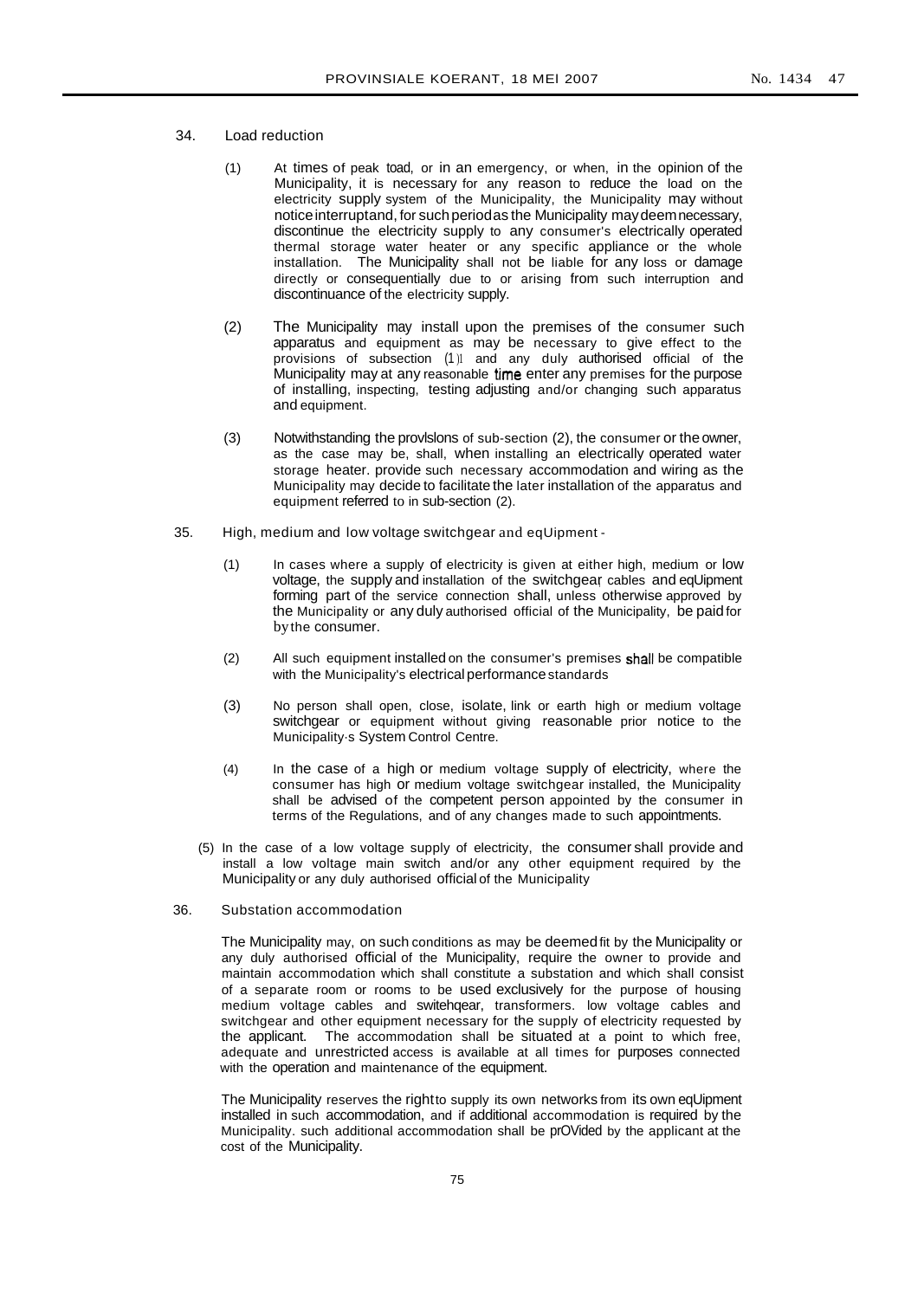- 37. Wiring diagram and specification
	- (1) When more than one electrical installation or electricity supply from a common main or more than one distribution board or meter is required for any building or block of buildings. the wiring diagram of the circuits starting from the main switch and a specification shall on request be supplied to the Municipality in duplicate for approval beforethe work commences.
	- (2) Where an electrical installation is to be supplied from a substation on the same premises on which the current is transformed from high voltage. or from one of the substations of the Municipality through mains separate from the general distribution system, a complete specification and drawings for the plant to be installed by the consumer shall, if so required, be forwarded to the Municipalily for approval before any material in connection therewith is ordered.
- 38. Standby supply

No person shall be entitled to a standby supply of electricity from the Municipality for any premises having a separate source of electricity supply except with the written consent of the Municipality and subject to such terms and conditions as may be laid down by the Municipality.

- 39. Consumer's emergency standby supply equipment
	- (1) No emergency standby equipment provided by a consumer. in terms of any Regulations or for his own operational requirements shall be connected to any installation Without the prior written approval of the Municipality. Application for such approval shall be made in writing and shall inclUde a full specification of the equipment and a wiring diagram. The standby equipment shall be so designed and installed that it is impossible for the Municipality's supply mains to be energized by means of a back-feed from such equipment. The consumer shalt be responsible for providing and installing all such protective equipment.
	- (2) Where by special agreement with the Municipality, the consumers standby generating equipment is permitted to be electrically coupled to, and run in parallel with the Municipality's supply mains. the consumer shall be responsible for providing, installing and maintaining all the necessary synchronizing and protective equipment required for such safe parallel operation, to the satisfaction of the Municipality.
- 40. Circular letters

The Municipality may from time to time issue Circulars detailing the requirements of the Municipality regarding matters not specifically covered in the Regulations or this bylaw but which are necessary for the safe, efficient operation and management of the supply of electricity.

# CHAPTER3: RESPONSIBILITIES OF CONSUMERS

41. Consumer to erect and maintain electrical installation

Any electrical installation connected or to be connected to the supply mains, and any additions or alterations thereto which may be made from time to time, shall be provided and erected and maintained and kept in good order by the consumer at his own expense and in accordance with this bylaw and the Regulations.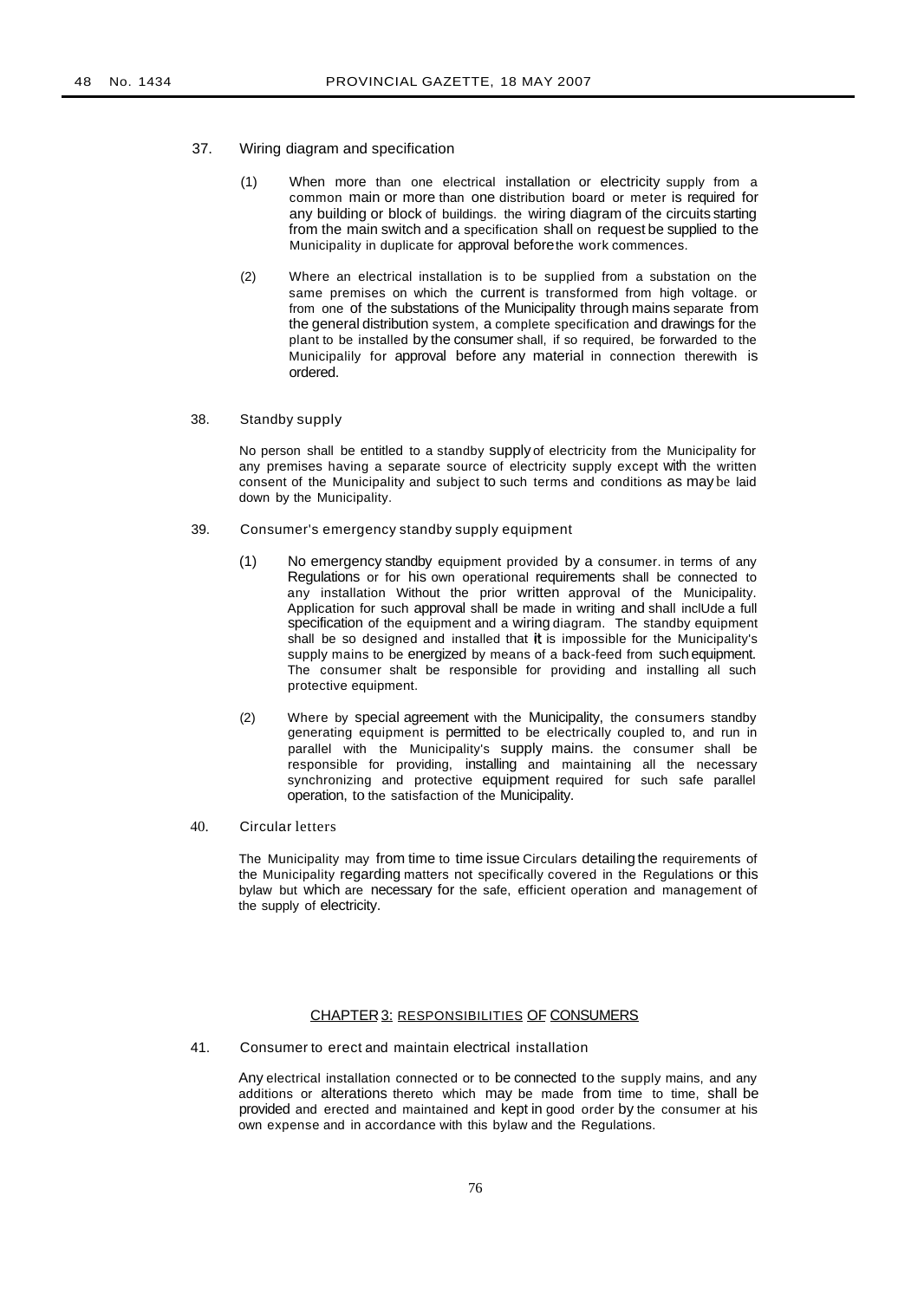- 42. Fault In electrical installation
	- (1) If any fault develops in the electrical installation, which constitutes a hazardto persons. livestock or property, the consumer shall immediately disconnect the electricity supply. The consumer shall without delay give notice thereof to the Municipality and shall immediatelytake steps to remedy the fault.
	- (2) The Municipality may require the consumerto reimburse it for any expense to which it may be put in connection with a fault in the electrical installation.
- 43. Discontinuance of use of supply

In the event of a consumer desiring to discontinue using the electricity supply, he/she shall give at least two full working days' notice in writing of such intended discontinuance to the Municipality, failing which he/she shall remain liable for all payments due in terms of the tariff for the supply of electricity until the expiration of two full workingdays after such notice has been given.

- 44. Change of occupier
	- (1) A consumer vacating any premises shall give the Municipality not less than two full working days' notice in writing of his intention to discontinue usingthe electricity supply, failing which he/she shall remain liable for such supply.
	- (2) If the persontaking over occupation of the premises desires to continue using the electricity supply he/she shall make application in accordance with the provisions of section 5 of this bylaw, and if he/she fails to make application for an electricity supply within ten working days of taking occupation of the premises, the supply of electricity shall be disconnected. and he/she shall be liable to the Municipality for the electricity supply from the date of occupation till such time as the supply is so disconnected.
	- (3) Where premises are fitted with pre-payment meters any person occupying the premises at that time shall be deemed to be the consumer. Until such time as an application is made by this person for a supply of electricity, in terms of section 5 of this bylaw, he/she shall be liable for all charges and fees owed to the Municipality for that metering point as well as any outstanding charges and fees whether accrued by that person or not.
- **45.** Service apparatus
	- (1) The consumer shall be liable for all costs to the Municipality arising from damage to or loss of any metering equipment, service protective device, service connection or other apparatus on the premises, unless such damage or loss is shown to have been occasioned by an Act of God or an act or omission of an employee of the Municipality or caused by an abnormality in the supply of electricity to the premises.
	- (2) If, during a period of disconnection of an installation from the supply mains, the service main, metering equipment or any other service apparatus. being the property of the Municipality and having been previously used. have been removed without its permission or have been damaged so as to render reconnection dangerous, the owner or occupier of the premises, as the case may be, during such period shall bear the cost of overhauling and/or replacingsuch equipment.
	- (3) Where there is a common metering position. the liability detailed in SUbsection (1) shall devolve on the owner of the premises.
	- (4) The amount due in terms of subsection (1) shall be evidenced by a certificate from the Municipality which shall be final and binding.

# CHAPTER 4: SPECIFIC CONDITIONS OF SUPPLY

- 46. Service connection
	- (1) The consumer shall bear the cost of the service connection as approved by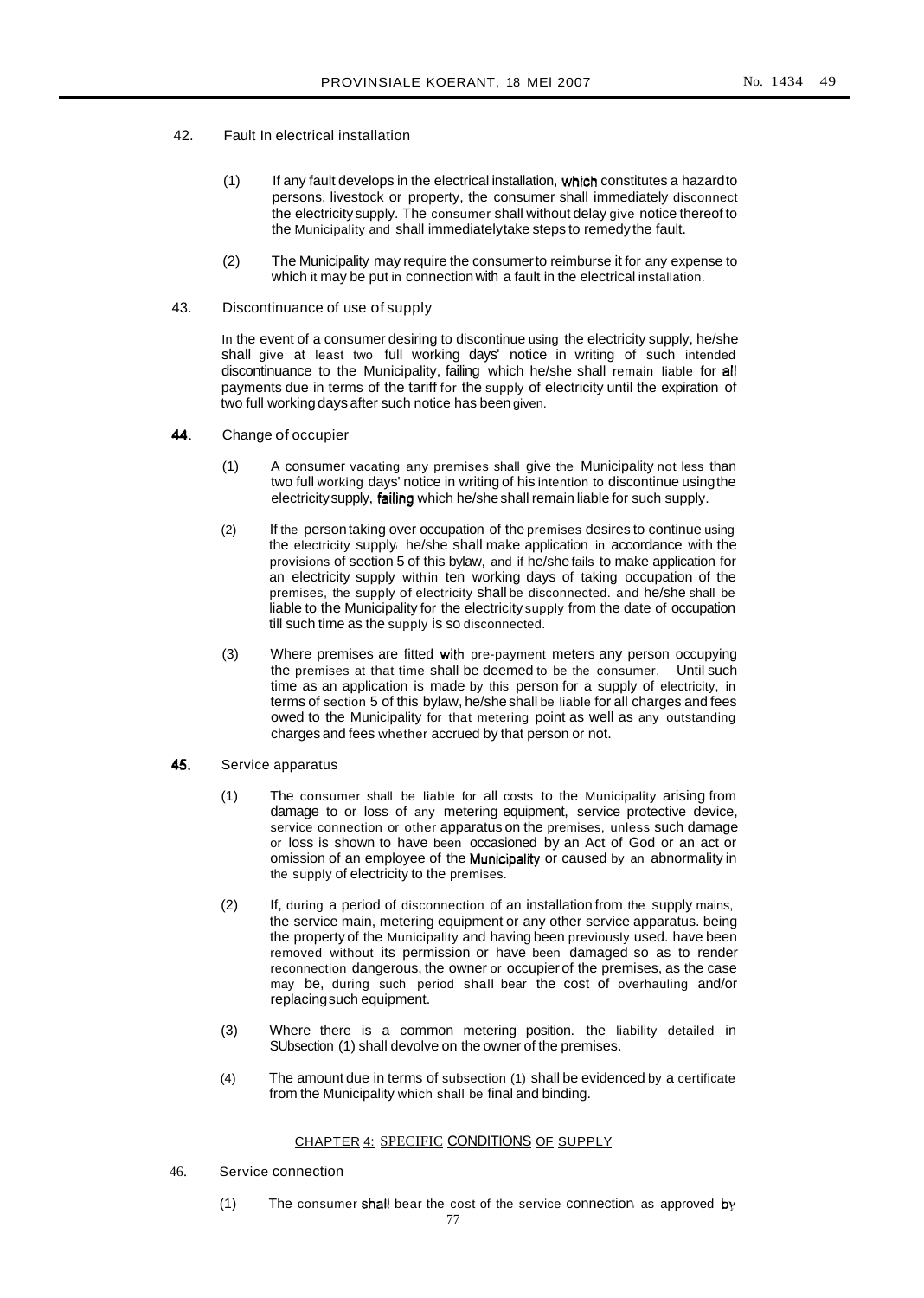the Municipality.

- (2) Notwithstanding the fact that the consumer bears the cost of the service connection, ownership of the service connection, laid or erected by the Municipality, shall vest in the Municipality, the Municipality shan be responsible for the maintenance of such service connection up to the point of supply. The consumer shall not be entitled to any compensation from the Municipality in respect of such service connection.
- (3) The work to be carried out by the Municipality at the cost of the consumer for a service connection to the consumer's premises shall be determined by the Municipality or any duly authorised official of the Municipality.
- (4) A service connection shall be laid underground, whether the supply mains are laid underground or erected overhead, unless an overhead service connection is specifically required by the Municipality.
- (5) The consumer shall provide, fix and/or maintain on his premises such ducts, wireways, trenches, fastenings and clearance to overhead supply mains as may be required by the Municipality for the installation of the service connection.
- (6) The conductor used for the service connection shall have a cross-sectional area according to the size of the electrical supply but shall not be less than  $10 \text{ mm}^3$  (copper or copper equivalent), and all conductors shall have the same cross-sectional area, unless otherwise approved by any duly authorised official of the Municipality.
- (7) Unless otherwise approved, the Municipality shall only provide one service connection to each registered erf. In respect of two or more premises belonging to one owner and situated on adjacent erven, a single bulk supply of electricity may be made available provided the erven are consolidated or notarially tied.
- (8) Any covers of a wireway carrying the supply circuit from the point of supply to the metering equipmentshall be madeto acceptthe seals of the Municipality.
- (9) Within the meterbOX, the service conductor or cable, as the case may be, shall terminate in an unobscured position and the conductors shall be Visible throughout their lengthwhen cover plates, ifpresent, are removed.
- (10) In the case of blocks of buildings occupied by a number of individual consumers, separate wireways and conductors or cables shall be laid from the common metering room or rooms to each individual consumer in the blocks of buildings, Alternatively, if trunking is used, the conductors of the individual circuits shall be clearly identified (tied together every 1.5m) throughout their length.
- 47. Metering accommodation
	- (1) The consumer shall. if required by the Municipality or any duly authorised official of the Municipalityl provide accommodation in an approved position, the meter board and adequate conductors for the Municipality's metering equipment, service apparatus and protective devices. Such accommodation and protection shall be provided and maintained, to the satisfaction of the Municipality, at the cost of the consumeror the owner, as the circumstances may demand, and shall be situated, in the case of credit meters. at a point to which free and unrestricted access shall be had at all reasonable hours for the reading of meters but at all times for purposes connected with the operation and maintenance of the service equipment. Access at all reasonable hoursshalt be afforded for the inspection of prepaymentmeters.
	- (2) Where submetering equipment is installed. accommodation separate from the Municipality's metering equipment shalf be provided.
	- (3) The consumer or, in the case of a common meter position, the owner of the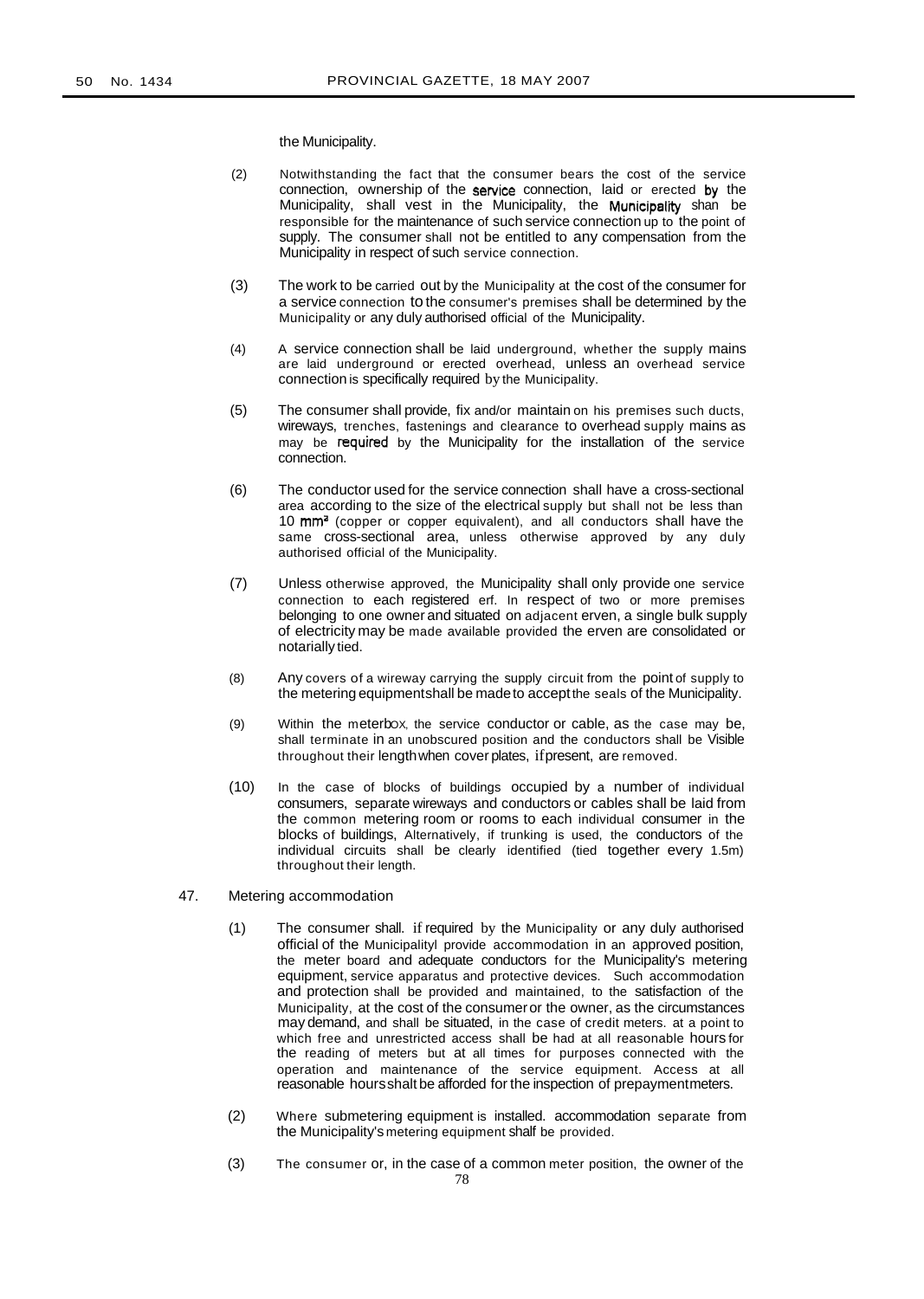premises shall provide adequate electric lighting in the space set aside for accommodating the metering equipment and service apparatus.

- (4) Where in the opinion of the Municipality the position of the meter, service connection, protective devices or main distribution board is no longer readily accessible or becomes a course of danger to life or property or in any way becomes unsuitable. the consumer shall remove it to a new position. and the cost of such removal. which shall be carried out with reasonable dispatch, shall be borne by the consumer.
- (5) The accommodation for the Municipality's metering equipment and protective devices may. if approved, include the consumer's main switch and main protectivedevices. No apparatus other than that used in connection with the supply of electricity and use of electricity shall be installed or stored in such accommodation unless approved.

#### CHApTER 5: SYSTEMS OF SUPPLY

48. Load requirements

Altemating current supplies shall be given as prescribed by the Electricity Act. 1987 (Act 41 of 1987), and in the absence of a quality of supply agreement, as set out in applicable standard specification.

- 49. Load limitations
	- (1) Where the estimated load, calculated in terms of the safety standard, does not exceed 15 kVA. the electrical installation shall be arranged for a two-wire single-phase supply of electricity. unless otherwise approved by the Municipality or any dulyauthorised official of the Municipality.
	- (2) Where a three-phase four-wiresupply of electricity is provided, the load shall be approximately balanced over the three phases but the maximum out-ofbalance load shan not exceed 15kVA. unless otherwise approved by the Municipality or any duly authorised official of the Municipality.
	- (3) No current-consuming appliance, inherently single phase in character. with a rating Which exceeds 15kVA shall be connected to the electrical installation without the prior approval of the Municipality.
- SQ. Interference with other persons' electrical equipment
	- (1) No person shall operate electrical equipment having load characteristics Which, singly or collectively, give rise to voltage variations, harmonic currents or voltages, or unbalanced phase currents which fall outside the applicable standard specification.
	- (2) The assessment of interference with other persons' electrical equipment shall be carried out by means of measurements taken at the point of common coupling.
	- (3) Should it be established that undue interference is in fact occurring. the consumer shall, at his/herown cost, install the necessary equipment to filter out the interference and prevent it reaching the supply mains.

# 51. Supplies to **motors**

Unless otherwise approved by the Municipality or any duly authorised official of the Municipality the rating of motors shall be limited as follows:

(1) Limited size for low voltage motors -

The rating of a low voltage single-phase motor shall be limited to 2kW and/or the starting current shall not exceed lOA. All motors exceeding these limits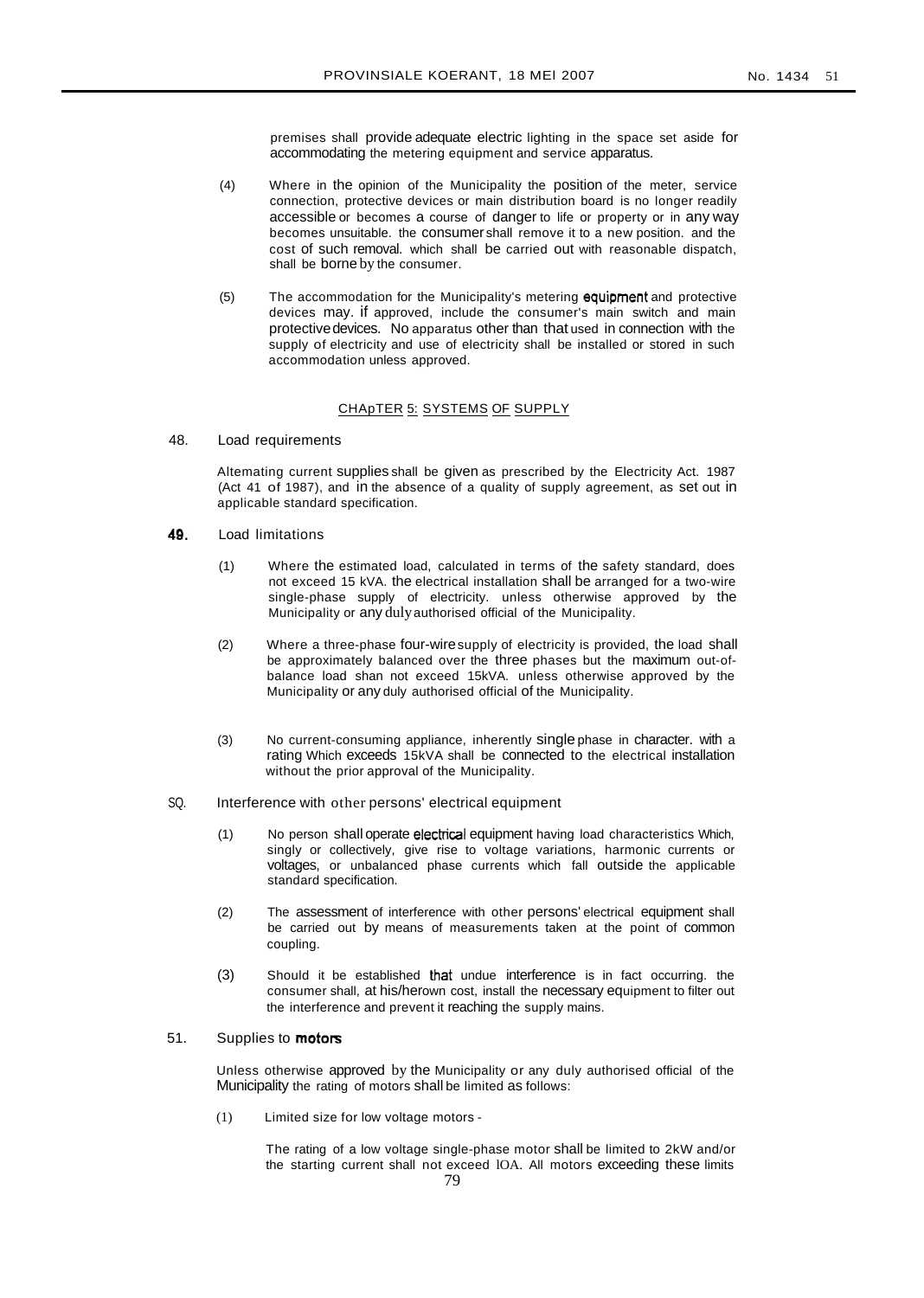shall be wound for three phases at low voltage or such highervoltage as may be required.

(2) Maximum starting and accelerating currents of three-phase alternating current motors.-

The starting current of three-phase low voltage motors permitted shall be related to the capacity of the consumers service connection, as follows:

| Insulated service.<br>cable, size in mm <sup>2</sup> ,<br>copper equivalent<br>mm | Maximum<br>permissiblestartl,ng<br>current<br>A | Maximum motor rating in kW<br>. .       |                                            |                                                 |
|-----------------------------------------------------------------------------------|-------------------------------------------------|-----------------------------------------|--------------------------------------------|-------------------------------------------------|
|                                                                                   |                                                 | Direct on line (6x<br>full-load current | $Star/Delta$ (2,5 X full-<br>load current) | other means (1.5 $\times$<br>full-load current) |
|                                                                                   |                                                 | kW'                                     | kW                                         | kW                                              |
| 16                                                                                | 72                                              | e                                       | 13,5                                       | 23                                              |
| 25                                                                                | 95                                              | 7,5                                     | 18                                         | 30                                              |
| 35                                                                                | 115                                             | 9                                       | 22                                         | 36,5                                            |
| 50                                                                                | 135                                             | 10                                      | 25                                         | 45                                              |
| 70                                                                                | 165                                             | 13                                      | 31                                         | 55                                              |
| 95                                                                                | 200                                             | 16                                      | 38                                         | 67                                              |
| 120                                                                               | 230                                             | 18                                      | 46                                         | 77                                              |
| 150                                                                               | 260                                             | 20                                      | 52                                         | 87                                              |

(3) Consumers supplied at medium voltage -

In an installation supplied at medium voltage the starting current of a low voltage motor shall be limited to 1,5 times the rated full-load current of the transfonner supplying such a motor. The starting arrangement for medium voltage motors shall be subject to the approval of the Municipality.

## 52. Power factor

- {1} If required by the Municipality, the power factor of any load shall be maintained within the limits 0,85 lagging and 0,9 leading.
- (2) Where, for the purpose of complying with sub-section (1), it is necessary to install power factor corrective devices, such corrective devices shall be connected to the individual appliance terminals unless the correction of the power factor is automatically controlled.
- (3) The consumer shall. at his/her own cost, install such corrective devices.
- 53. Protection

Electrical protective devices for motors shall be of such a design as effectively to preventsustained overcurrent and single phaslnq, where applicable.

#### CHAPTER 6: MEASUREMENT OF ELECTRICITY

- 54. Metering
	- (1) The Municipality shall, at the consumers cost in the form of a direct charge or prescribed fee, provide, install and maintain appropriately rated metering equipmentat the pointof metering for measuring the electricity supplied.
	- (2) Exceptin the case of prepayment meters, the electricity used by a consumer during any metering period shall be ascertained' by the reading of the appropriate meter or meters supplied and installed by the Municipality and read at the end of such period except where the metering equipment is found to be defective. or the Municipality invokes the provisions of section 58(2) of this bylaw, in which casethe consumption for the period shall be estimated.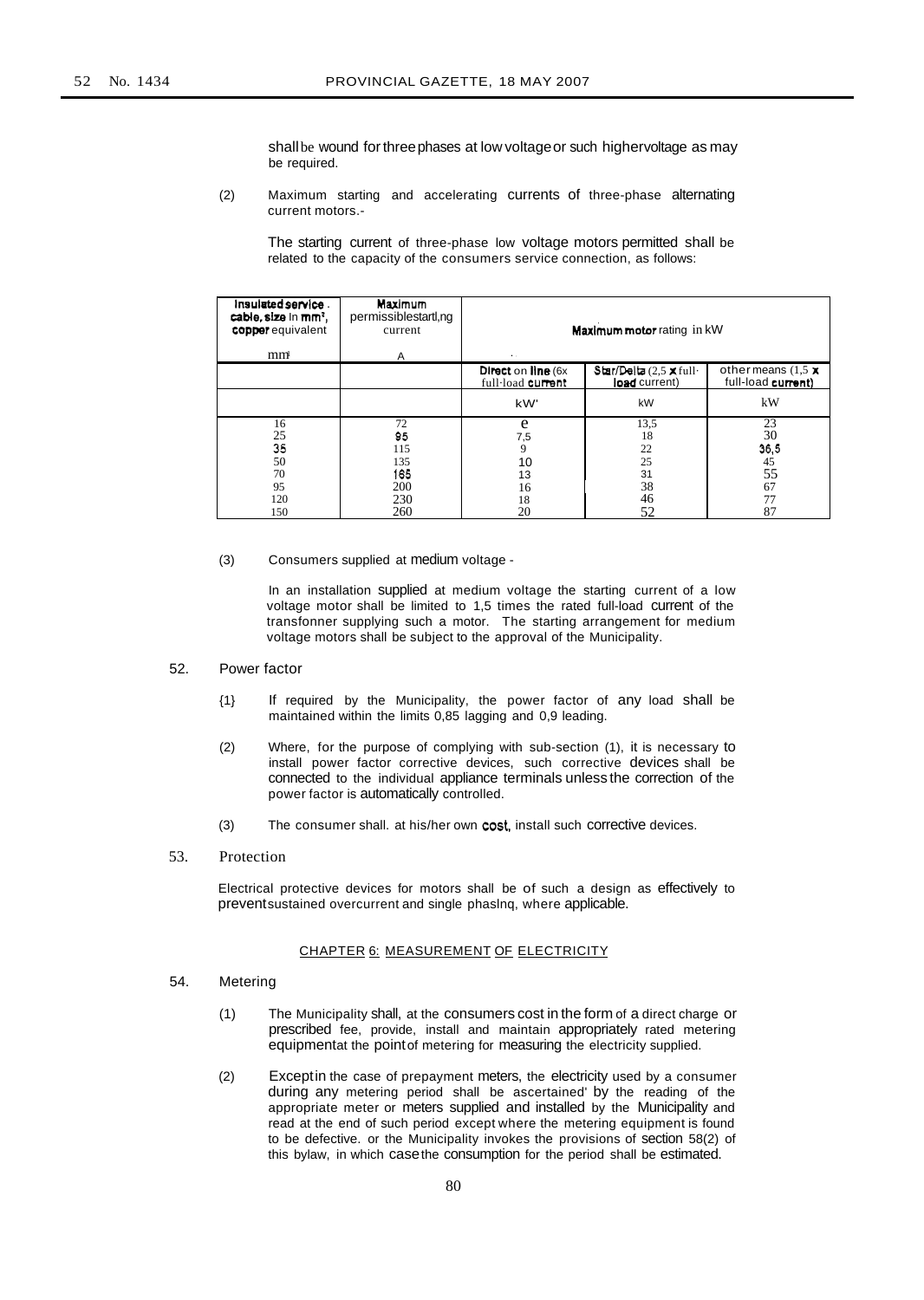(3) Wherethe electricityused by a consumeris charged at different tariffrates, the

consumption shall be meteredseparatelyfor each rate.

- (4) The Municipality reserves the right to meterthe supply to blocks of shops and flats, tenement-houses and similar buildings for the buildings as a whole, or for individual units, or for groups of units.
- (5) No alterations. repairs or additions or electrical connections of any description shall be made on the supply side of the point of metering unless specifically approved in writing by the Municipality or any dUly authorised official of the Municipality.
- 55. Accuracy of metering
	- (1) A meter shall be conclusively presumed to be registering accurately if its error. when tested in the manner prescribed in sub-section (5) hereof, is found to be within the limits of error as provided for in the applicable standard specifications.
	- (2) The Municipality shall have the right to test its metering equipment. If it is established by test or otherwise that such metering equipment is defective. the Municipality shall-
		- (i) in the case of a credit meter, adjust the account rendered;
		- (ii) in the case of prepayment meters, (a) render an account where the meter has been under-registering, or (b) issue a free token where the meter has been over-registering;

in accordance with the provisionsof sub-section (6).

- (3) The consumershalf be entitled to have the metering equipment tested by the Municipality on payment of the prescribed fee. If the metering equipment is found not to comply with the system accuracy requirements as provided for in the applicable standard specifications, an adjustment in accordance with the provisions of sub-sections (2) and (6) shall be made and the aforesaid fee shall be refunded.
- (4) In case of a dispute, the consumer shall have the right at his own cost to have the metering equipment under dispute tested by an approved independent testing authority, and the result of such test shall be final and binding on both parties.
- (5) Meters shall be tested in the manner as provided for in the applicable standard specifications.
- (6) When an adjustment is made to the electricity consumption registered on a meter in terms of sub-section (2) or (3), such adjustment shall either be based on the percentage error of the meter as determined by the test referred to in sub-section (5) or upon a calculation by the Municipality from consumption data in its possession. Where applicable, due allowance shall be made, where possible, for seasonal or other variations which may affect the consumption of electricity.
- (7) When an adjustment is made as contemplated in sub-section (6), the adjustment may not exceed a period Of six months preceding the date on which the metering equipment was found to be inaccurate. The application of this section does not bar a consumer from claiming back overpayment for any longer period where the consumer is able to prove the claim in the normal legal process.
- (8) Where the actusI load of a consumer differs from the initial estimated load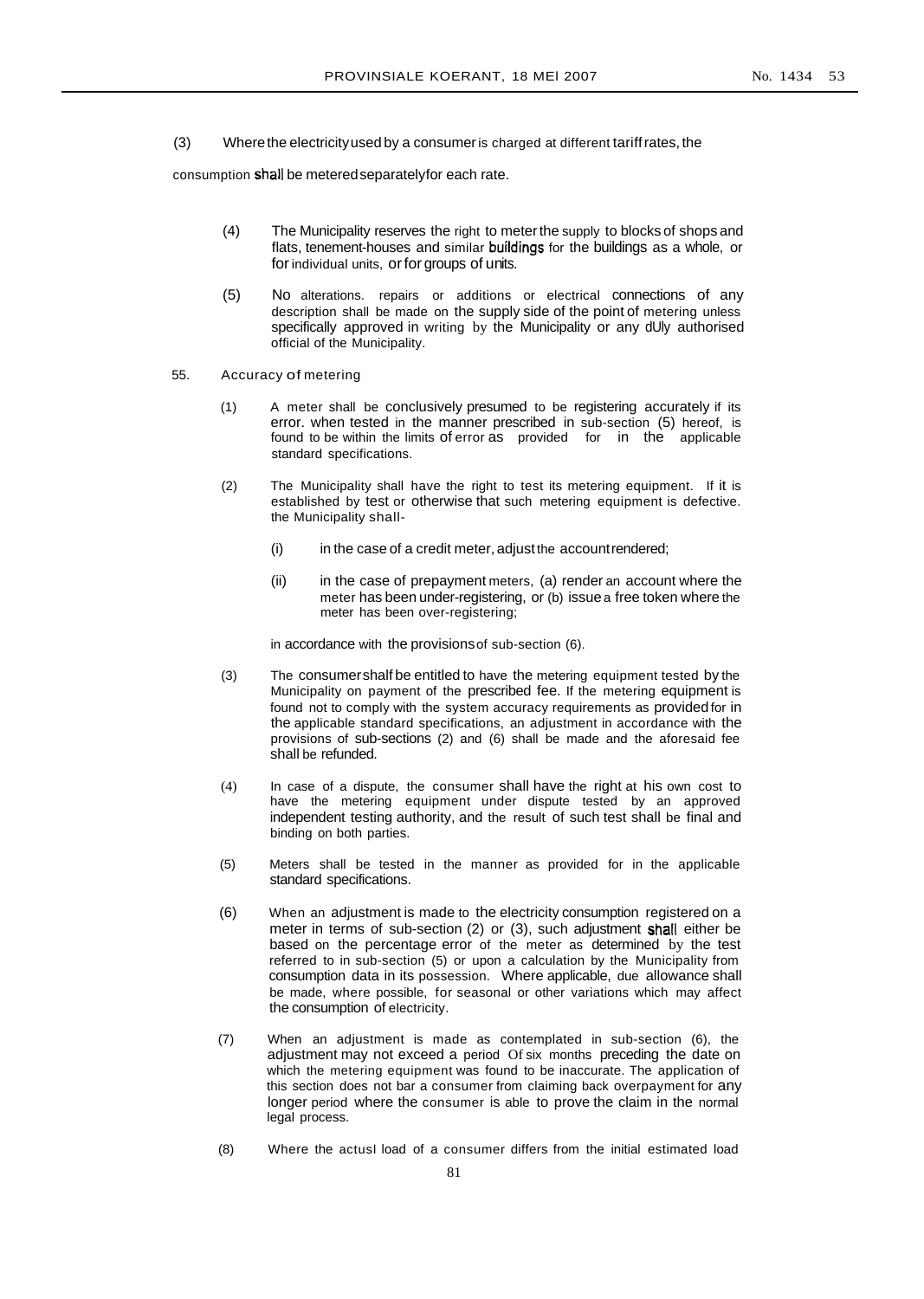provided for under section 8(1) to the extent that the Municipality deems it necessary to alter or replace its metering equipment to match the load, the costs of such alterationor replacementshall beborneby the consumer.

- $(9)$  (a) Prior to the Municipality making any upward adjustment to an account in terms of sub-section (6), the Municipality shall-
	- (i) notify the consumer in Writing of the monetary value of the adjustmentto be made and the reasons therefore;
	- *(ii)* in such notification provide sufficient particulars to enable the consumer tosubmit representations thereon, and
	- (iii) call upon the consumer in such notice to provide it with reasons in writing, if any. within 21 days or such longer period as the Municipality may permit why his/her account should not be adiustedas notified.
	- (b) Should the consumer fail to make any representations during the period referred to in sub-section 9(a)(iii) the Municipality shall be entitled to adjust the account as notified in sub-section 9(a)(i}.
	- (c) The Municipality shall consider any reasons provided by the consumer in terms of sub-section (9)(a) and shall, if satisfied that a casehasbeen made out therefore, adjust the accountappropriately.
	- (d) If a duly authorized official of the Municipality decides after having considered the representation made by the consumer that such representations do not establish a case warranting an amendment to the monetary value established in terms of sub-section (6), the Municipality shall be entitled to adjust the account as notified in terms of sub-section 9(a){i), subject to the consumers right to appeal the decision of the official in terms of section 62 of the Municipal Systems Act, 2000.
- 56. Reading of credit meters
	- (1) Unless otherwiseprescribed, credit meters shall normallybe read at intervals of one monthand the fIXed or minimumcharges due in terms of the tariff shall be assessed accordingly. The Municipality shalt not be obliged to effect any adjustments to such charges.
	- (2) If for any reason the credit meter cannotbe read, the Municipality may render an estimated account. The electrical energy consumed shall be adjusted in a subsequent account in accordance with the electrical energy actually consumed.
	- (3) When a consumer vacates a property and a final reading of the meter is not possible. an estimation of the consumption may be made and the final accountrendered accordingly-
	- (4) If a special reading of the meter is desired by a consumer. this may be obtained upon paymentof the prescribed fee.
	- (5) If any calculating, reading or metering error is discovered in respect of any account rendered to a consumer. the error shalt be corrected in subsequent accounts. Any such correction shall only apply In respect of accounts for a period of 6 months preceding the date on which the error in the accounts was discovered, and shall be based on the actual tariffs applicable during the period. The application of this section does not prevent a consumer from claiming backoverpayment for any longer period where the consumer is able to prove the claim in the normal legal process.
- 57. Prepayment metering
	- (1) No refund of the amount tendered for the purchase of electricity credit shall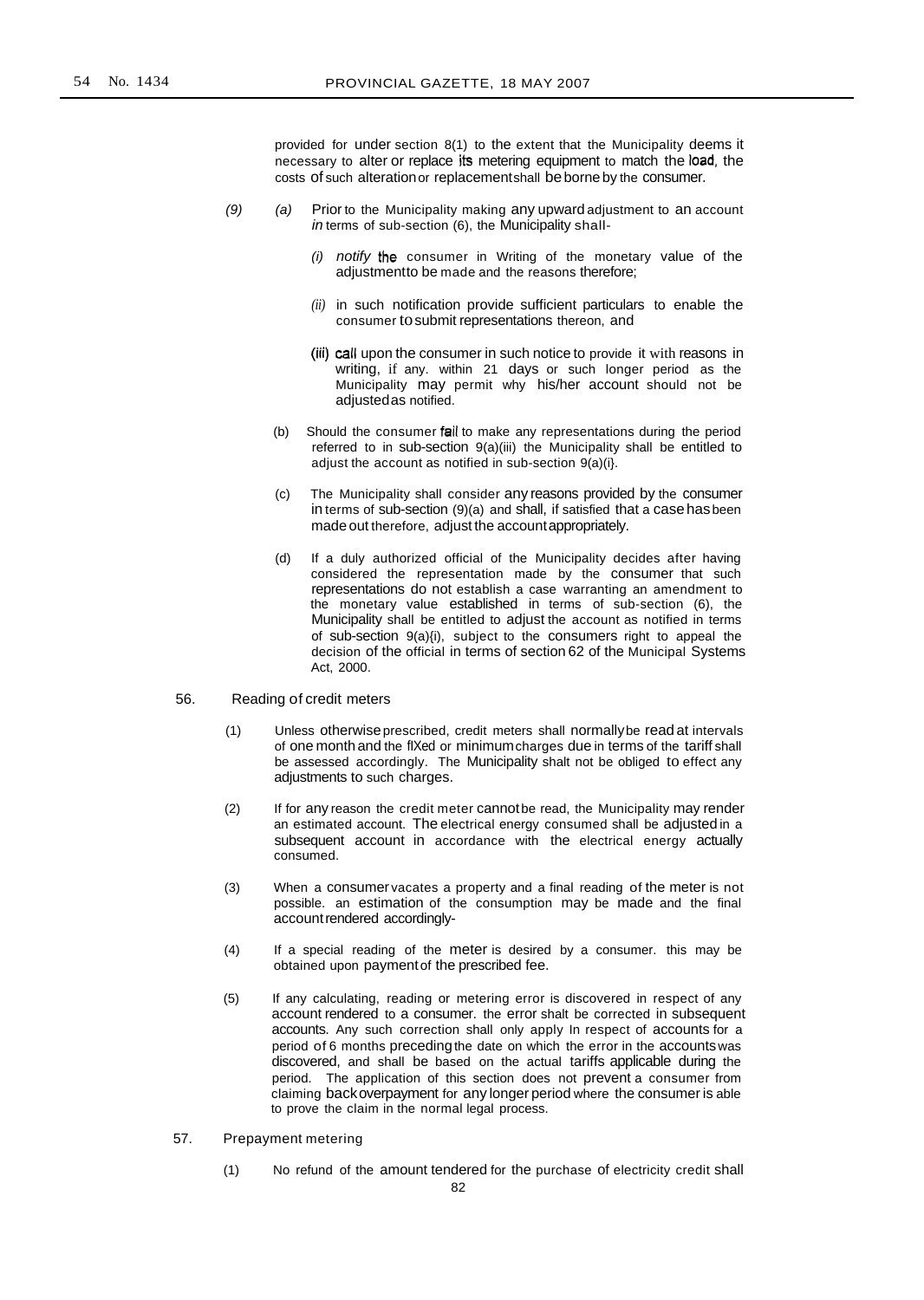be given at the point of sale after initiation of the process by which the prepayment meter token is produced.

- (2) Copies of previously issued tokens for the transfer of credit to the prepayment meter may be issued at the request of the consumer.
- (3) When a consumer vacates any premises where a prepayment meter is installed, no refund for the credit remaining in the meter shall be madeto the consumer by the Municipality.
- (4) The Municipality shall not be liable for the reinstatement of credit in a prepayment meter lost due to tampering with, or the incorrect use or the abuse of, prepayment meters and/or tokens.
- (5) Where a consumer is indebted to the Municipality for electricityconsumed or to the Municipality for any other service supplied by the Municipality (including rates) or for any charges previously raised against him/her in connection with any service rendered, the Municipality may deduct a percentage from the amount tendered to offset the amount owing to the Municipality, as set out in the section 5 agreement for the supply of electricity.
- (6) The Municipality may, at its discretion, appoint vendors for the sale of credit for prepayment meters and shall not guarantee the continued operation of any vendor.

#### CHAPTER 7: ELECTRICAL CONTRACTORS

# 58. Electrical contractors

In addition .to the requirements of the Regulations the following requirements shall apply:

- (1) Where an application for a new or increased supply of electricity has been made to the Municipality. any duty authorised official of the Municipality may at hislher discretion accept notification of the completion of any part of an electrical installation, the circuit arrangements of which permit the electrical installation to be divided up into well-defined separate portions, and such part of the electrical installation may, at the discretion of any duly authorised official of the Municipality. be inspected. tested and connected to the supply mains as though it were a complete installation.
- (2) The examination! test and inspection that may be carried out at the discretion of the Municipalityor any dUly authorised official of the Municipality in no way relieves the electrical contractor/accredited person or the user or lessor, as the case may be, from his responsibility for any defect in the installation. Such examination, test and inspection shall not be taken under any circumstances (even where the electrical installation has been connected to the supply mains) as indicating or guaranteeing in any way that the electrical installation has been carried out efficiently with the most suitable materialsfor the purpose or that it is in accordance with this bylaw or the safety standard, and the Municipality shalf not be held responsible for any defect or fault in such etectncal installation.

The Municipality shall not be held responsible for the work done by the electrical contractor/accredited person on a consumer's premises and shall not in any way be responsible for any loss or damage which may be occasioned by fire or by any accident arising from the state of the wiring on the premises.

# CHAPTER 8: COST OF WORK

# 59. Cost of Work

The Municipality may repair and make good any damage done in contravention of this bylaw or resulting from a contravention of this bylaw. The cost of any such work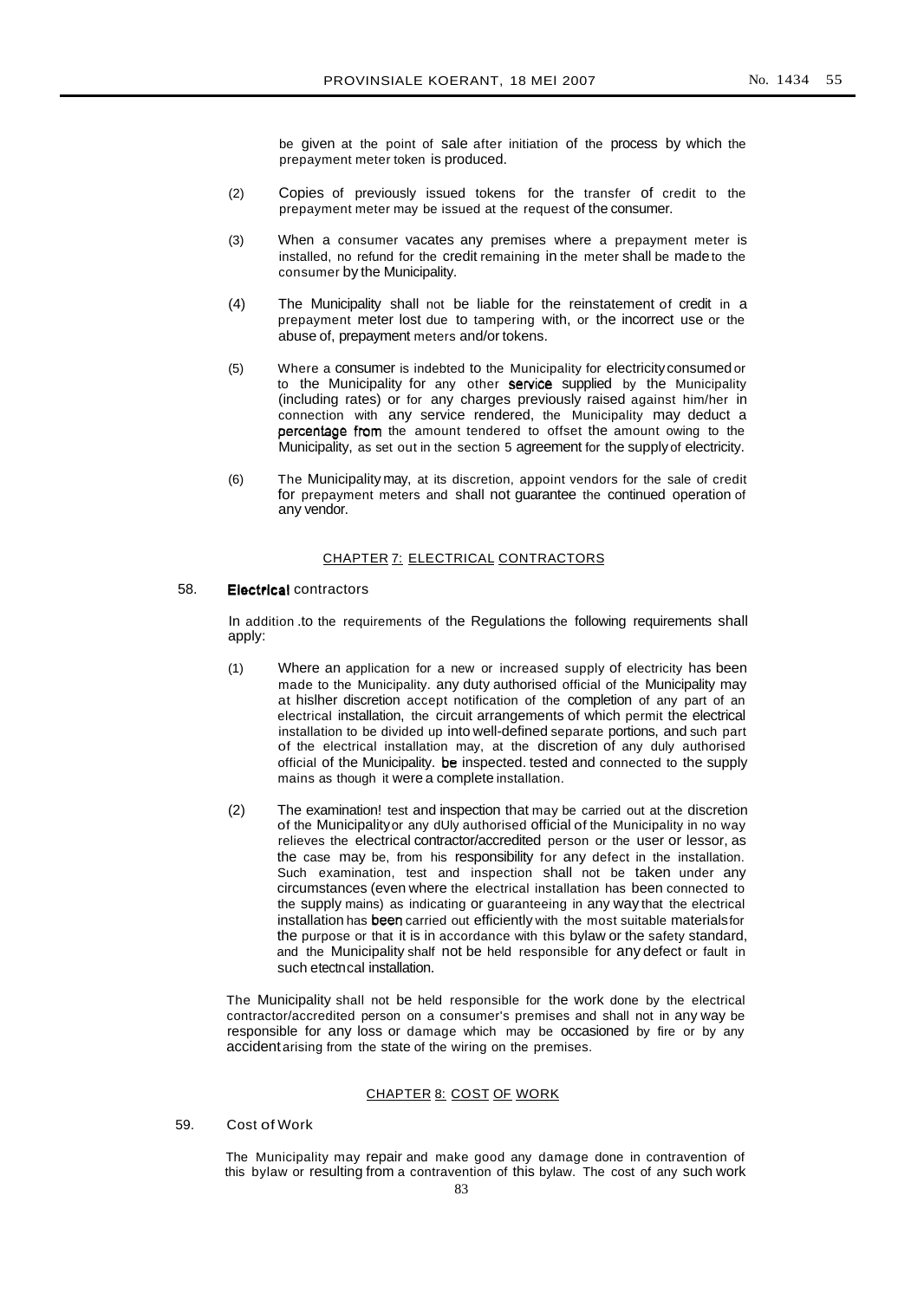carried out by the Municipality which was necessary due to the contravention of this bylaw, shall be to the accountof the personwho acted in contravention of this bylaw.

# CHAPTER 9: PENALTIES

## 60. Penalties

- (1) Any person who contravenes any of the provisions of sections 5, 7, 13, 14,  $20, 25, 26, 27, 29$  and  $30$  of this bylaw shall be gUilty of an offence.
- (2) Any personwho continues to commit an offence after notice has beenserved on him/her to cease committing such offence or after he/she has been convicted of such offenceshall be guilty of a continuing offence.
- (3) Any person convicted of an offence under this bylawfor which no penalty is expressly providedshall be liableto a fine not exceeding ten thousand Rands or imprisonmentfor a period not exceed six months or to such imprisonment without the option of a fine or to both such fine and such imprisonment and, in the case of a continuing offence, to an additional fine not exceeding two hundred Rands or additional imprisonment for a period not exceeding ten days or to such additional imprisonment without the option of a fine or to both such additional fine and imprisonmentfor each day on which such offence is continued.
- (4) Every person committing a breach of the provisions of this bylaw shall be liable to recompense the Municipality for any loss or damage suffered or sustainedby it in consequence of such breach.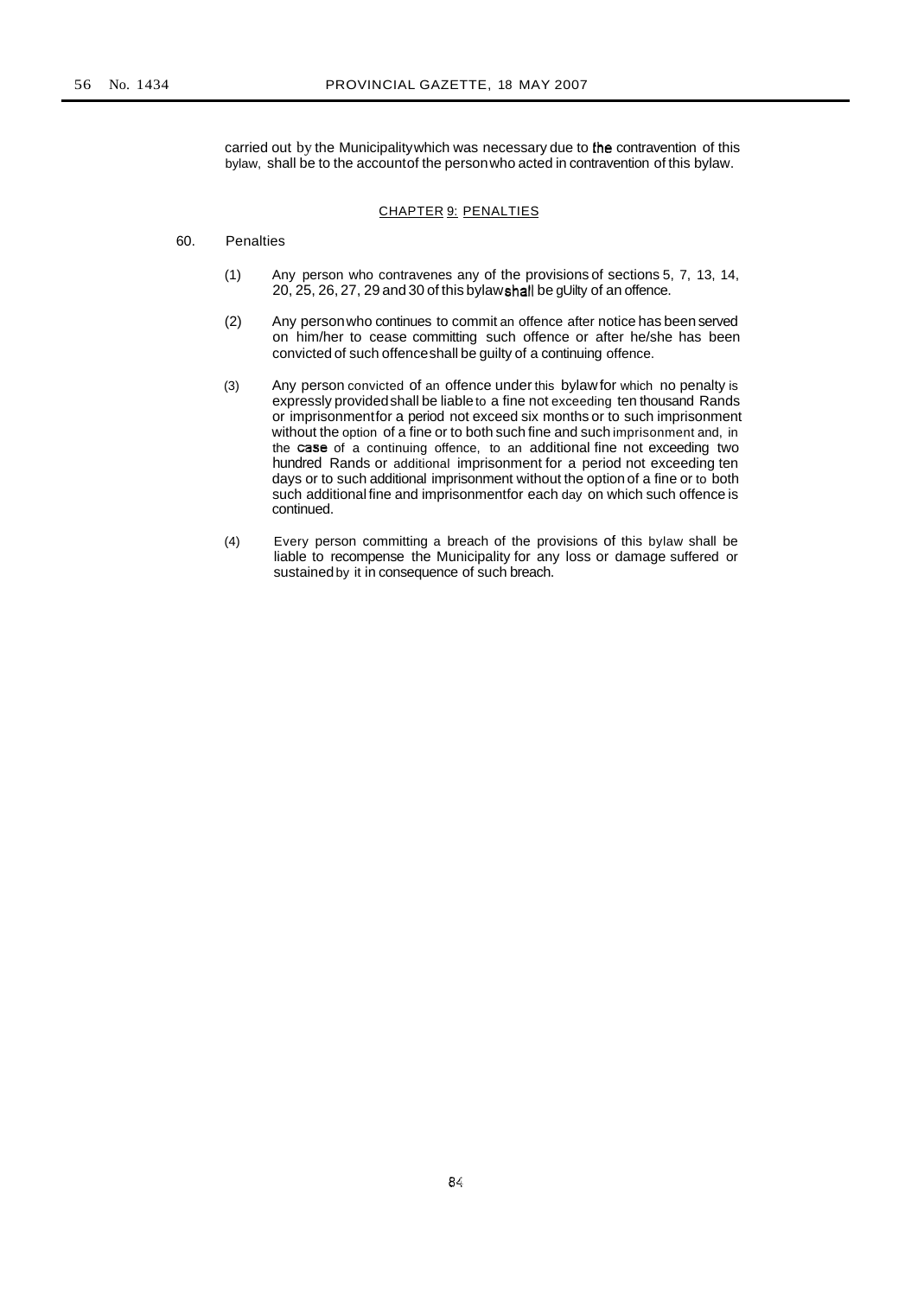# SCHEDULE<sub>1</sub>

# BYLAWS REPEALED

| TITLE OF BYLAW                                                                                                           | <b>EXTENT OF REPEAL</b> |
|--------------------------------------------------------------------------------------------------------------------------|-------------------------|
| Standard Electricity Bylaws, promulgated under<br>Administrators Notice 1959.11 September 1985 and<br>amendments thereto | The whole               |

## SCHEDULE<sub>2</sub>

uapplicable standard specification<sup>JJ</sup> means

- SANS 1019 Standard voltages. currents and insulation levels for electricity supply
- SANS 1607 Electromechanical watt-hour meters,
- SANS 1524 Parts 0,1  $&2$  Electricity dispensing systems,
- SANS lEe 60211 Maximum demand indlcators, Class1.0,
- SANS lEe 60521 Alternating current electromechanical watt-hour meter  $(C$ lasses  $0.5, 1 & 2)$ ,
- SANS 0142 Code of practice for the wiring of premises;
- NRS 047 National Rationalised Specification for the Electricity Supply \_ Quality of Service
- NRS 048 National Rationalised Specification for the Electricity Supply \_ Quality of Supply, and
- NRS 057 Electricity Metering: Minimum Requirements

vic Centre o. Box 61 denburg 20

> I.M. MOSHOADIBA MUNICIPAL MANAGER

-tice No. 4112007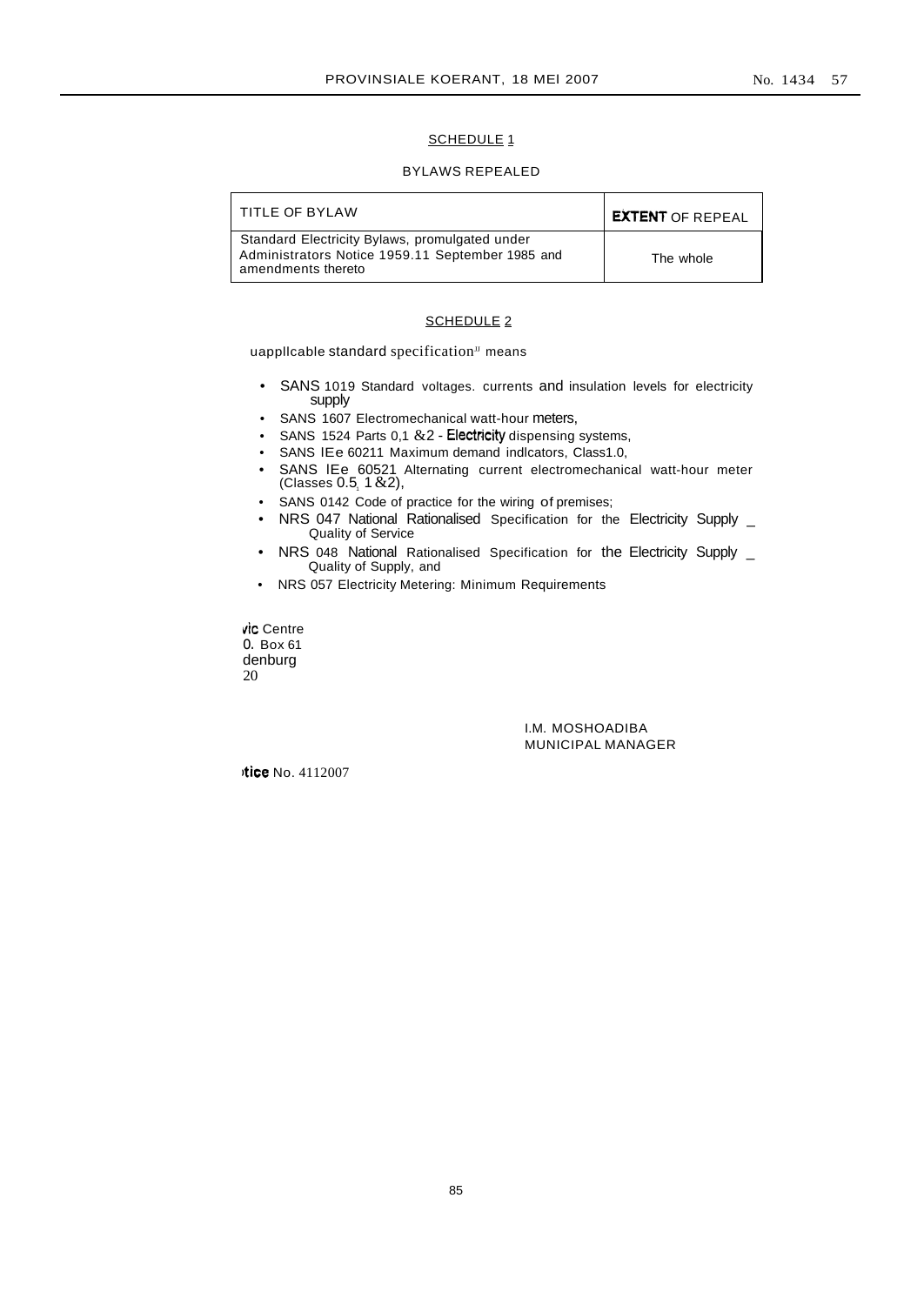# LOCAL AUTHORITY NOTICE 196

# THABA CHWEU MUNICIPALITY

The Municipality of Thaba Chweu hereby. in terms of Section 13 of the Local Government Municipal Systems Act, 2000 (Act 32 of 2000) read with Section 162 of the Constitution of the Republic of SouthAfrica. 1996. publishes theWater Supply Bylaws as set out hereunder.

# WATER SUPPLY BYLAWS

# **CONTENTS**

| 12. DEFINITIONS                                     | 89     |
|-----------------------------------------------------|--------|
| 13. EXCEPTIONS TO APPLICATION OF THESE BYLAWS       | 91     |
| 14. RESPONSIBILITY FOR COMPLIANCE WITH THESE BYLAWS | 91     |
| <b>15. NOTICES AND DOCUMENTS</b>                    | 91     |
| 16. POWER TO SERVE AND COMPLIANCE WITH NOTICES      | $-.92$ |
| 17. INTERFERENCE WITH WATER SUPPLY SYSTEM           | 92     |
| 18. WATER OBSTRUCTION OF ACCESS TO SUPPLY SYSTEM    | 92     |
| 19. POWER OF ENTRY AND INSPECTION                   | 92     |
| 20. RELAXAnON OR W.AIVER                            | 92     |
| 21. PRESCRIBED CHARGES                              | 93     |
| 22. UNAUTHORISED USE OF WATER                       | 93     |
| 23. APPLICATIONFOR SUPPLY OF WATER                  | 93     |
| 24. SPECIAL AGREEMENTS FOR SUPPLY OF WATER          | 93     |
| 25. PURPOSE OF SUPPLy                               | 94     |
| 26. TERMINATION OF AGREEMENT FOR SUPPLY OF WATER    | 94     |
| 27. PAYMENT OF DEPOSIT                              | 94     |
| 28. PROVISION OF CONNECTION PIPE                    | 94     |
| 29. CONNECTIONPIPES                                 | 95     |
| 30. INTERCONNECTION BETWEEN PREMISES                | 95     |
| 31. GENERAL CONDITIONS OF SUPPLY                    | 95     |
| 32. RESTRICTIONOR CUTTING-OFF OF SUPPLY             | 95     |
| 33. INTERRUPTION OF SUPPLY AT CUSTOMER'S REQUEST    | 96     |
| 34. DISCONNECTION OF WATER SUPPLY                   | 97     |
| 35. WATER SUPPLIED FROM COUNCIL'S HYDRANTS          | 97     |
| 36. METERING OF WATER SUPPLIED                      | 97     |
| 37. QUANTITY OF WATER SUPPLIED TOCUSTOMER           | 98     |
| 38. DEFECTIVE METERS                                | 98     |
| 39. SPECIAL METER READING AT REQUEST OF CUSTOMER    | 98     |
| 40. SPECIAL METERING                                | 99     |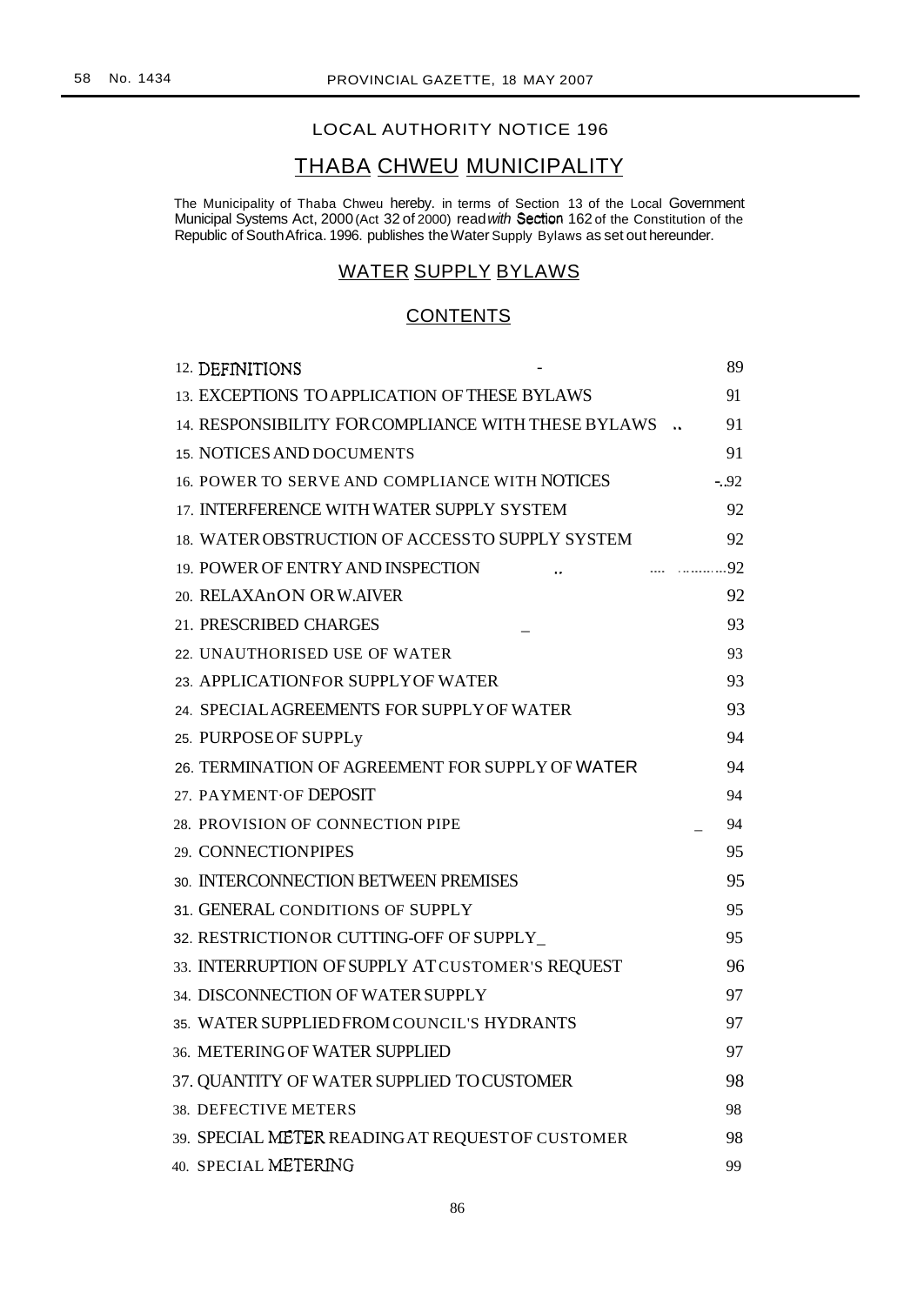| <b>41. PAYMENT FOR WATER SUPPLIED</b>                     | 99              |
|-----------------------------------------------------------|-----------------|
| 42. AMENDMENTS TO PRESCRIBED CHARGES FOR WATER SUPPLIED   | 99              |
| 43. WATER ACCOUNTS                                        | 100             |
| 44. NO REDUCTION OF AMOUNT PAYABLE FOR WATER WASTED       | 100             |
| 45. CHARGE OTHER THAN FOR WATER CONSUMED                  | 100             |
| 46. ADJUSTMENT OF QUANTITY OF WATER SUPPLIED TO CUSTOMER  |                 |
| <b>THROUGH DEFECTNE METER</b>                             | 100             |
| 47. OWNER TO PREVENT POLLUTION OF WATER                   | 100             |
| <b>48. WATER DEMAND MANAGEMENT</b>                        | 101             |
| 49. WATERRESTRICTIONS                                     | 101             |
| 50. APPROVAL OF INSTALLATION WORK                         | 102             |
| 51. COPIES OF DRAWINGS TO BE KEPT ON SITE                 | 102             |
| 52. UNAUTHORISED WORK                                     | 102             |
| 53. PERSONS PERMITTED TO DO INSTALLATION AND OTHER WORK   | I <sub>02</sub> |
| 54. PROVISION AND MAINTENANCE OF THE OWNER'S WATER        |                 |
| <b>INSTALLATION</b>                                       | 103             |
| 55. TECHNICAL REQUIREMENTS FORA WATER INSTALLATION        | 103             |
| 56. USE OF PIPES AND WATER FITTINGS TO BE AUTHORISED BY   |                 |
| COUNCIL                                                   | 103             |
| 57. ACCEPTANCE REQUIREMENTS FOR PIPES AND WATER FITTINGS  | 103             |
| 58. LABELLING OF TERMINAL WATER FITTINGS AND APPLIANCES   | 103             |
| 59. SCHEDULE OF ACCEPTED PIPES AND WATER FITTINGS         | 104             |
| 60. WASTE OF WATER                                        | 104             |
| 61. CAR. WASHING FACILITIES                               | 104             |
| 62. "GREY WATER" PRACTICES                                | $105\%$         |
| 63. FLUSHING TOILET CISTERNS                              | 105             |
| 64. LOW FLOW SHOWERHEADS                                  | 105             |
| 65. WASH HAND BASINS                                      | 105             |
| 66. USE OF WATER FROM SOURCES OTHER THAN THE WATER SUPPLY |                 |
| <b>SySTEM</b>                                             | 105             |
| 67. NOTIFICATION OF BOREHOLES                             | 105             |
| 68. SAMPLING OF WATER                                     | 106             |
| 69. SUPPLY OFNON-POTABLE WATERBY COUNCIL                  | I06             |
| 70. CONDITIONS OF SUPPLY OF NON-POTABLE WATER             | 106             |
| 71. WARNING NOTICES                                       | 106             |
| 72. TESTINGOF PRESSURE IN WATER SUPPLY SySTEMS            | I06             |
| 73. PIPES IN STREETS OR PUBLIC PLACES<br>87               | 106             |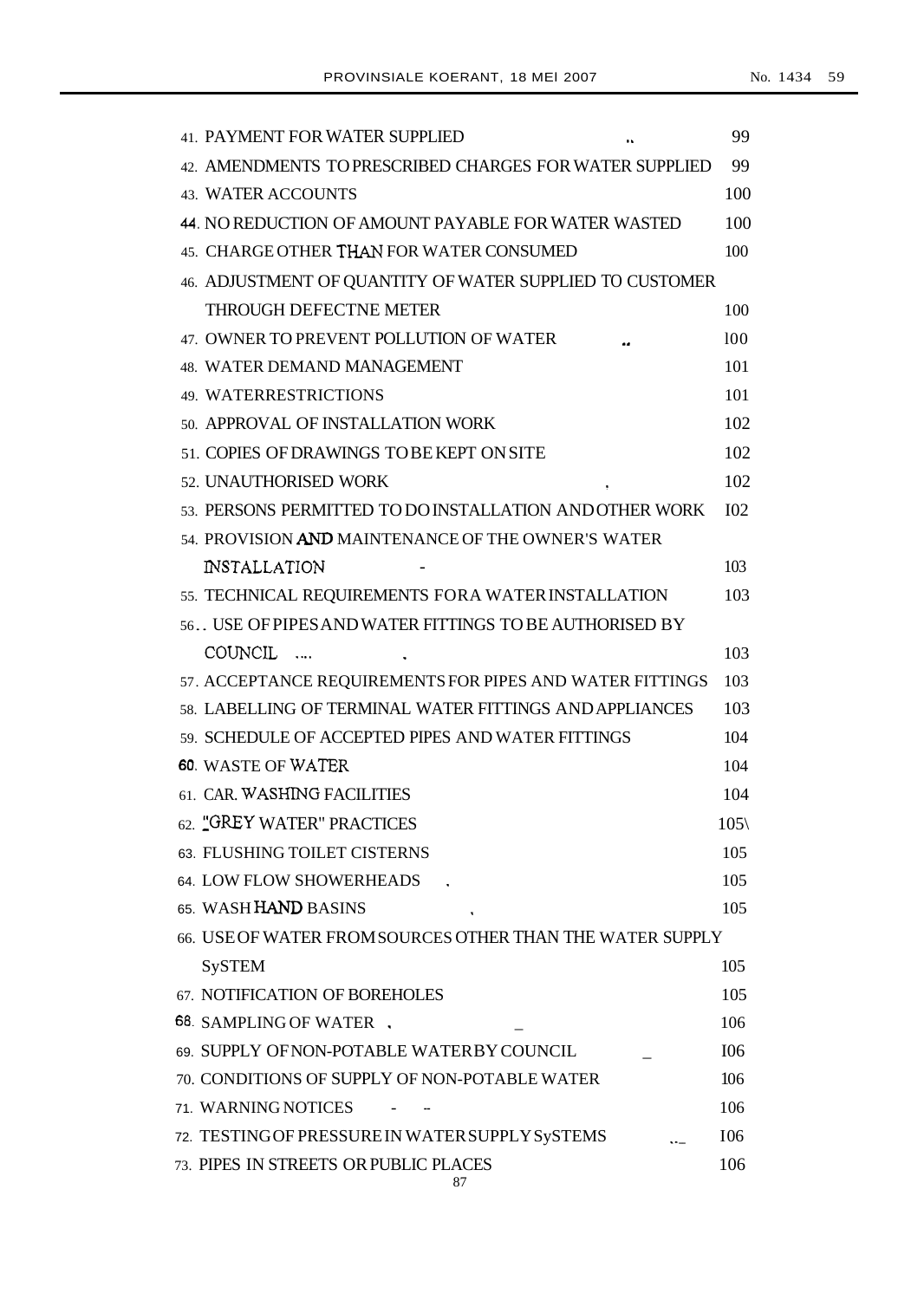| 74. WATERAUDIT | 106 |
|----------------|-----|
| 75. OFFENCES   | 107 |
| 76. SCHEDULE 1 | 108 |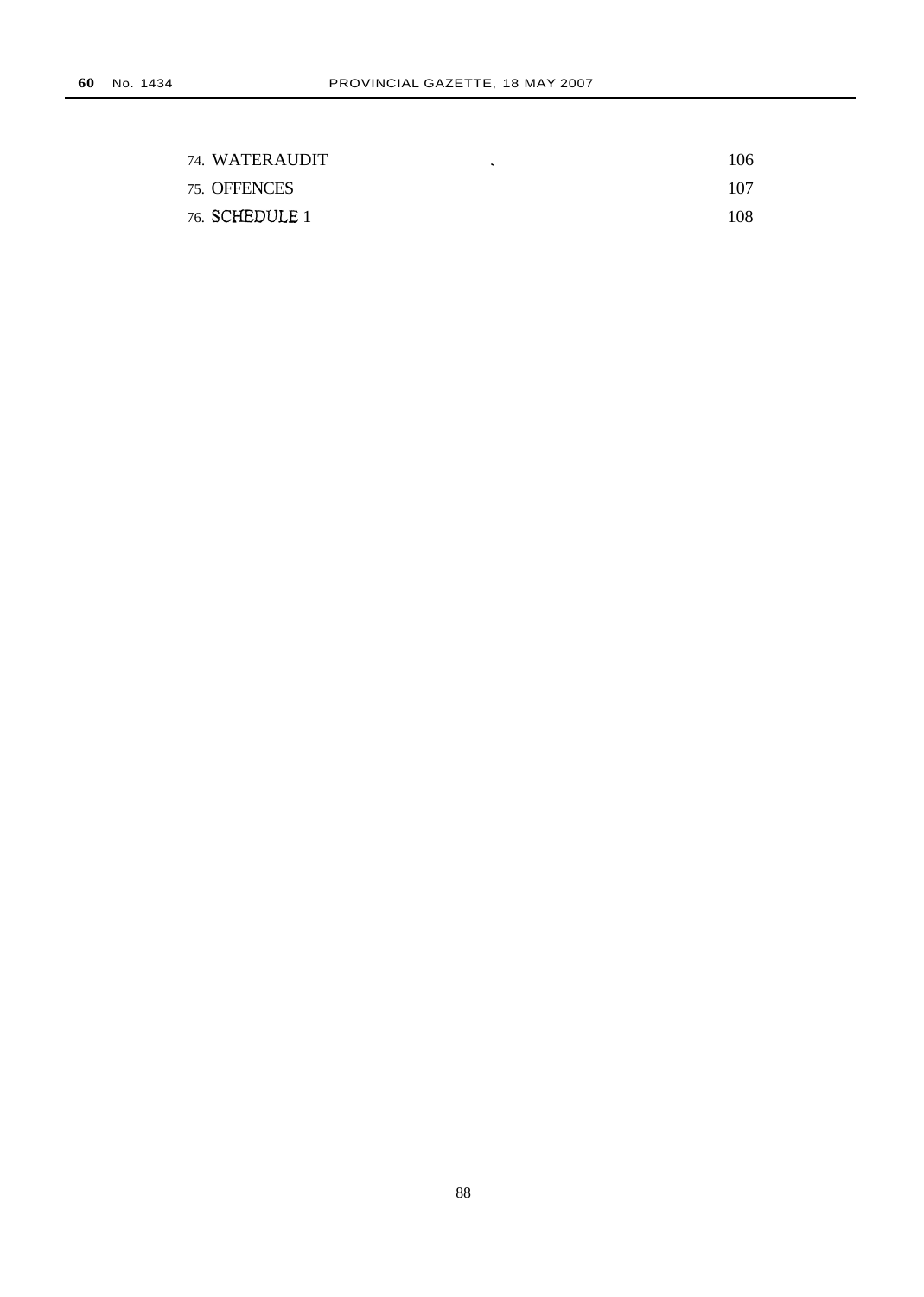#### 1. DEFINITIONS

(1) In these by aws, unless the context otherwise indicates  $\cdot$ 

"Authorisation Committee" means the body authorised to compile the schedule of approved pipes and fittings;

"Baclrflow" means the flow of water in any pipe in a direction oppositeto the normal direction of flow;

"Back Siphonage" means the backflow of water resulting from negative pressures in a water installation or in the water supplysystem;

"Borehole" means a hole sunk into the earth for the purpose of locating, abstracting or using subterranean water and includes a spring;

*·'CapacitY'* in relation to a storage tank means the volume of the tank between the operating water level of the water contained in such tank and the invert of the outlet from the tank;

"Combined Installation" means a water installation used for fire-fighting and domestic, commercial or industrial purposes;

IIConneCfion Pipe" means a pipe, the ownership of which is vested in Council and installed by it for the purpose of conveying water from a main to a water installation. and includes a "communicatton pipe" referred to in SASS 0252 Part I;

"Council" means the Thaba Chweu Municipality and its successors in law, and includes the Council of that municipality or its Executive Committee or any other body acting by virtue of any power delegated to it in terms of legislation, as welt as any officer to whom the Executive Committee has delegated any powersand duties with regard to these bylaws;

*"Customer"* means any occupier of any premises to which Council has agreed to supply or is actually supplying water, or if there be no occupier, then any person who has entered into a current agreement with Council for the supply of water to such premises, Of, if there be no such person, then the owner of the premises; providedthat where water is suppliedthrough a single water meter to a number of occupiers, it shall mean the occupier, or person, to whom Council has agreed to supply water;

"Domestic Purposes" in relation to the supply of water means water supplied for drinking, ablution and culinary purpose to premises used predominantly for residential purposes;

"Fire Installation" means a water installation Which conveys water solely for the purpose of fire-fighting;

"Fixed Quantity Water Delivery System' means a water installation which delivers a fixed quantity of water to a customer in any single day;

"General Installation" means a water installation which conveys water for a combination of domestic, commercial and industrial purposes;

"Industrial Purposes" in relation to the supply of water means water supplied to any premises which constitute a factory as defined in the General Administrative Regulations, published in terms of the Occupational Health and Safety Act, 1993 (Act 85 of 1993);

"InstallatIon *Work"* means work in respect of the construction of, or carried out on, a water installation;

"Main" means a pipe, other than a connection pipe, vesting in Council and used by it for the purpose of conveying water to customers;

"Meter" means a water meter as defined by the Regulations published in terms of the Trade Metrology Act, 1973 (Act 77 of 1973) or. in the case of water meters of size greater than 100mm, a device which measures the quantity of water passing through it;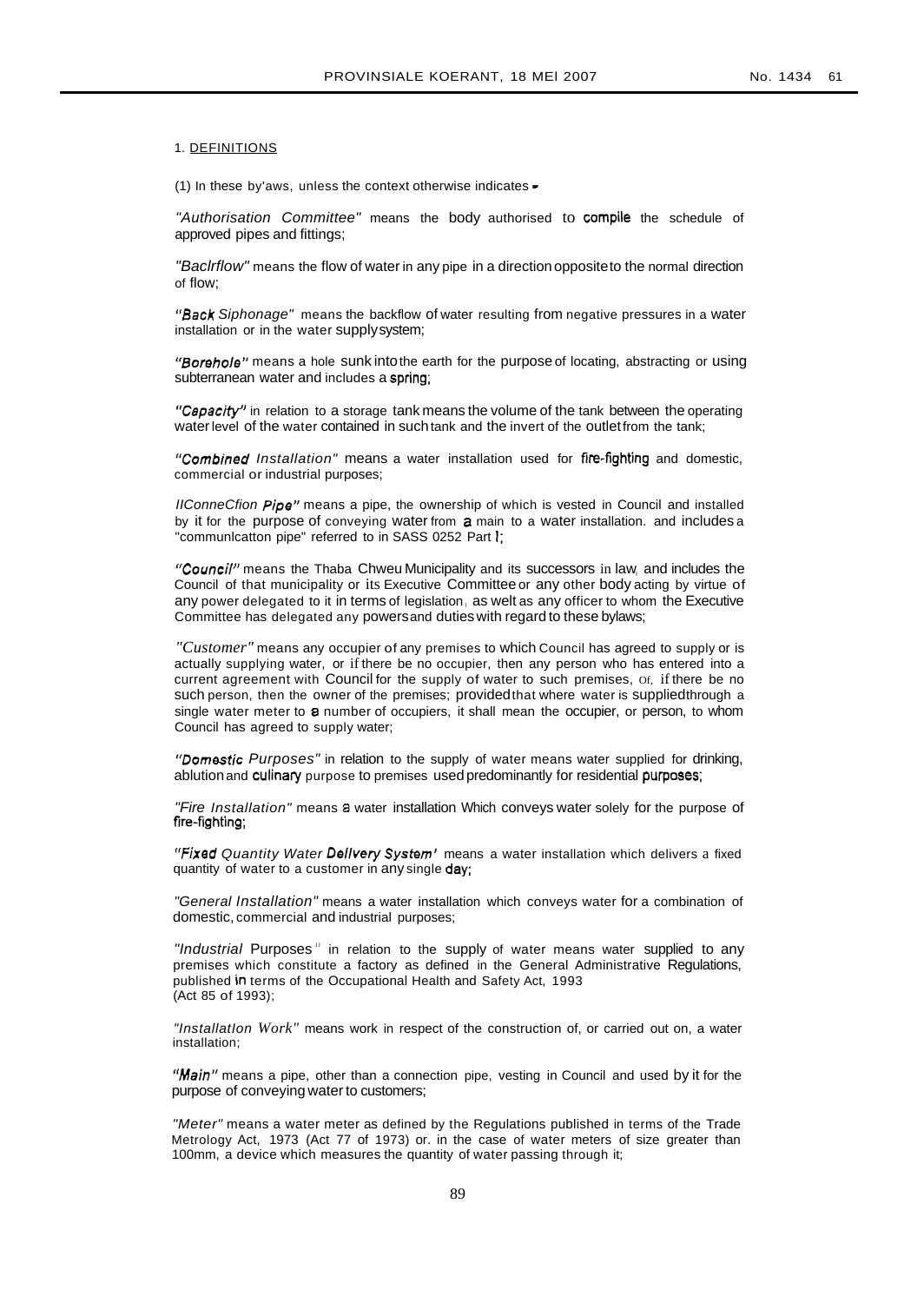"Minister" means the Minister of Water Affairs and Forestry;

*"National Wator Attn* means the National Water Act. 1998 (Act No. 36 of 1998), as amended from time to time;

"Occupier" means a person who occupies any premises or part thereof! without regard to the title under which he or she occupies;

,tOfflcer" means an employee of Council or any other person who is authorised by it to perfonn any act, function or dutyin terms of. or exercise any power under these bylaws;

*6rOperating Water Level"* means the level of water reached in a storage tank when the valve controllingthe inlet of water to the tank closes under normaloperating conditions;

*"Owner'* means-

- (a) the person in whom from time to time is vested the legal title to premises;
- (b) in a case where the person in whom the legal title to premises is vested is insolvent or dead, or is under any form of legal disability whatsoever. the person in whom the administration and control of such premises is vested as curator. trustee, executor! administrator. JUdicial manager, liquidator or other legal representative;
- (c) in any case where Council is unable to determine ,the identity of such person, a person who is entitled to the benefit of the use of such premises or a building or buildings thereon:
- (d) in the case of premises for which a lease agreement of 30 years or longer has been entered into! the lessee thereof;
- (e) in relation to
	- i) a piece of land delineated on a sectional plan registered in terms of the Sectional Titles Act, 1986 (Act 95 of 1986), the developer or the body corporate in respect of the common property. or
	- ii} a section as defined in such Act, the person in whose name such section is registered under a sectional title deed and includes the lawfully appointment agent of such a person;

IfOwner's Water Installation" means all the pipe work and water fittings installed by the customer for connecting into the water installation installedby Council;

ttpollution'" means the introduction into the water supply system, or a water installation, of any substance which can make the water harmful to health or impair its quality;

"Premises' means any piece of land. the external surface boundaries of which are delineated on -

- (a) a genera' plan or diagram registered in terms of the Land Survey Act, 1927 (Act 9 of 1927). or in terms of the Deeds Registries Act, 1937 (Act 47 of 1937); or
- (b) a sectional plan registered in terms of the Sectional Titles Act. 1986 (Act 95 of 1986);

*"Prescribed"* means prescribed by Council;

"Prescribed Charge' means a charge prescribed by Council;

"Public Notice" means notice in a local newspaper in at least two of the official languages in general use within the area in question. and, where possible, the notice shall be published in a newspaper appearing *predominantly* in the language utilised in the publication of the notice.

I'Reglstered *Contractor'* means a company/person registered by the SAOCC for the Water Supply Industry;

I'Registered Person" means a person accepted by Council as being competent to issue the necessary certification:

*"Registered* Plumber" means a person registered by the SAQCC for the Water Supply Industry";

**"SAQCC** for the Water Supply *Industry*" means the South African Qualification and Certification Committee constituted in terms of Act No. 58 of 1995;

"Schedule of Approved Pipes and Fittings" means the fist of approved pipes and fittings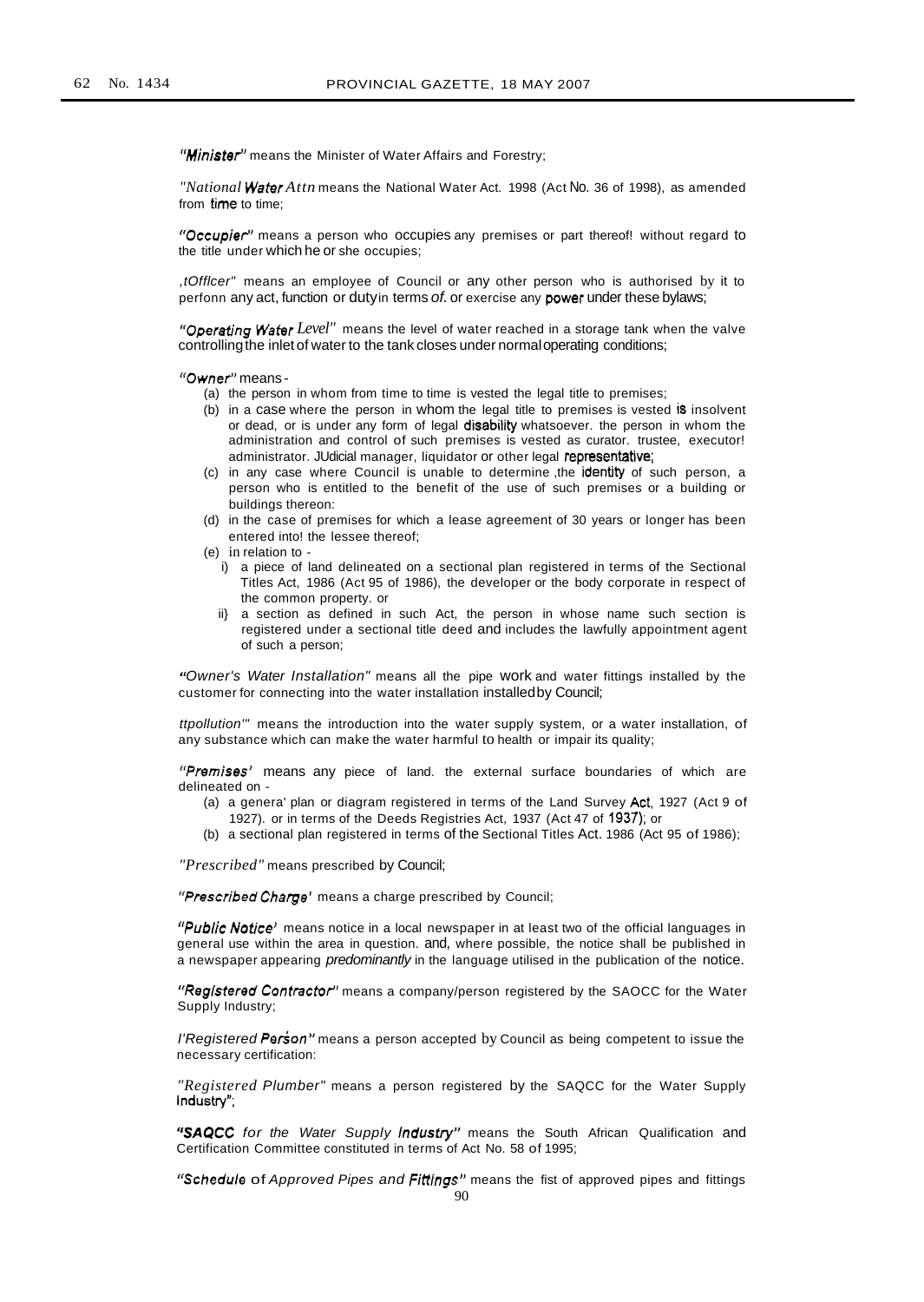compiled by the Authorisation Committee;

"Service *Pipe"* means a pipe which is part of a water installation and which connects with the connection pipe;

"Termlnal Water Fitting" means a water fitting at an outlet of a water installation which controls the discharge of water from a water installation;

*"Water* Serv;cQs Act" means the Water Services Act. 1997 (Act No. 108 of 1997), as amended from time to time;

I'Water Fitting" means a component of a water installation, other than a pipe, through which water passes or in which it is stored;

*t'Water* Installation" means the pipes, water fittings and meter as installed by Council or otherwise laid with the permission of Council, which connects to the pipe installed by the customer;

"Water Supply System" means the structures, aqueducts, pipes, valves, pumps, meters or other appurtenances relating thereto which are vested in Counciland are used or intended to be used by it in connection with the supply of water, and includes any part of the system; and

*"Working* day" means a day other than a Saturday, Sundayor publicholiday.

(2) Wherever in these Bylaws a word or expression which is defined in the Water Services Act, but is not defined in these bylaws, is used, such word or expression shall bear the meaning ascribed to it in the Water Services Act.

# 2. EXCEPTIONS TO APPLICATION Of THESE BYLAWS

(1) If authority was given beforethe date of commencement of these bylaws for installation work to be done, or if authorised work is in progress on such date, such work shall comply with any laws governing such work which were in force in the area of jurisdiction of Council prior to such date.

(2) Council may, for a period of 90 days after the commencement of these bylaws, give authority for installation work to be done in accordance with any laws governing such work which were in force in the area of jurisdiction of Council prior to such date.

(3) No owner shall be required to comply with these bylaws by altering a water installation or part thereof which was installed in conformity with any law applicable immediately before the date of commencement of these bylaws; provided that if, in the opinion ofCouncil, the installation or a part thereof is so defective or in such a condition or position so as to cause, or be likely to cause, waste or undue consumption of water, pollution of the water supply, or a health or safety hazard, it may by notice in writing require the owner to comply with the provisions of these bylawswithina specified period.

# 3. RESPONSIBILITY FOR COMPLIANCE WITH THESE BYLAWS

Notices relating to a breach of these Bylaws on premises shall be served:

- (a) on the owner of the premises where matters relating to the water installation are involved; and
- (b) on the customer Where matters relating to the use of a water installation are concerned;

#### 4. NOTICES AND DOCUMENTS

(1) A notice or document issued by Council in terms of these bylaws shaH be deemed to be duly issued if it is signed by an officer.

(2) If a notice or document is to be served on a person in terms of these bylaws such service shall be effected by delivering it to him or her personally or to his or her duly authorised agent.

(3) In the case where compliance with a notice is required within a specified number of working days, such period shall be deemed to commence on the date of receipt of such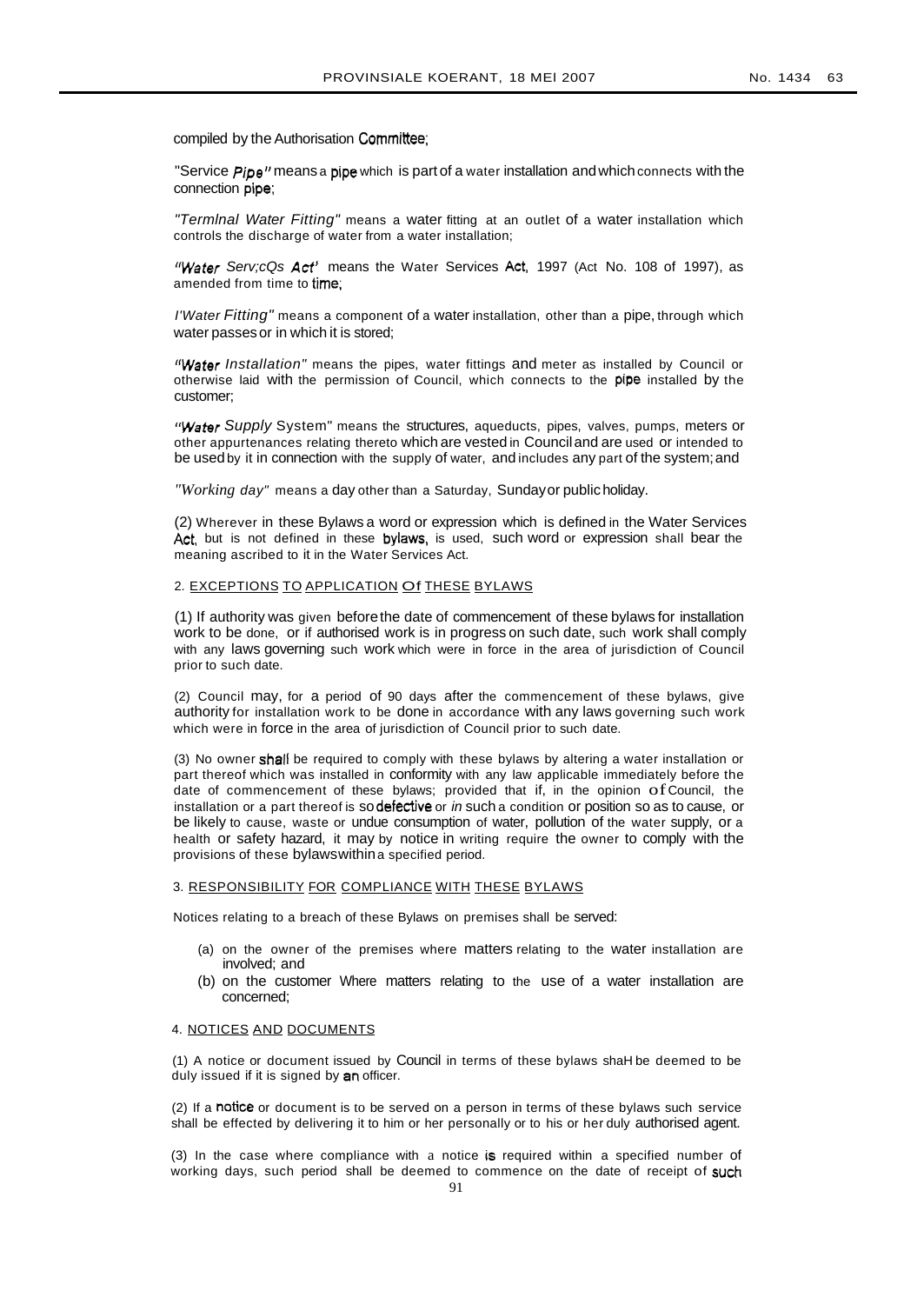notice. such notice having been sent by registered mail.

#### s,POWER TO SERVE AND COMPLIANCE WITH NOTICES

(1) Council may, by written notice, order a person who by act or omission commits a breach of these bylaws or of any condition imposed thereunder to remedy such breach Within a periodspecified in the notice.

(2) If a person fails to comply with a written noticeserved on him or her by Council in terms of these bylaws within the specified period. it may take such action or do such work as ;n its opinion is necessary to ensure compliance, and recoverthe cost of such action or work from such person.

# 6. INTERfERENCE WITH WATER SUPPLY SYSTEM

(1) No person other than an officer shall operate the water supply system.

(2) No person other than an officer shall effect a connection to the water supply system.

#### 7. WATER OBSTRUCTION OF ACCESS TO SUPPLY SYSTEM

- (1) No person shall prevent or restrict physical access to the water supply system.
- (2) If a person contravenes subsection(1) Council may
	- (a) by written notice require such person to restore access at his or her own expense within a specified period: or
	- (b) if it is of the opinion that the situation is a matter of urgency. without prior notice restore access and recover the cost from such person.

# 8, POWER OF ENTRY AND INSPECTION

(1) An officer may for any purpose connected with the implementation or enforcement of these bylaws. at all reasonable times, after having given notice of the intention to do so, or in an emergency at any time, enter premises, request information and carry out such inspection and examination as he or she may deem necessary. and for those purposes operate any water fitting of the water installation.

(2) If Council considers it necessary that work be performed to enable an officer to perform a function referred to in SUbsection (1) properly and effectively, it may -

- (a) by written notice require the owner or occupier of the premises at his or her own expense to do specified work within a specified period; or
- (b) if in its opinion the situation is a matter of urgency, without prior notice do such work or cause it to be done at the expense of the owner.

(3) If the work referred to in subsection (2) is carried out for the sole purpose of establishing whether a contravention of these bylaws has been committed and no such contravention is established. Council shall bear the expense connected therewith together with that of restoring the premises to its former condition.

(4) If an officer requires the presence of-

- (a) an owner at an inspection of his or her water instaUation; or
- (b) a registered plumber doing installation work at an inspection of such work;

he or she may gjve such person written notice of not less than five working days to that effect. indicating the date and time when and the **place** Where he or she proposes to carry out the inspection.

## 9. RELAXATION OR WAIVER

Council may, in a specific instance and for a particular owner or customer. relax or waive in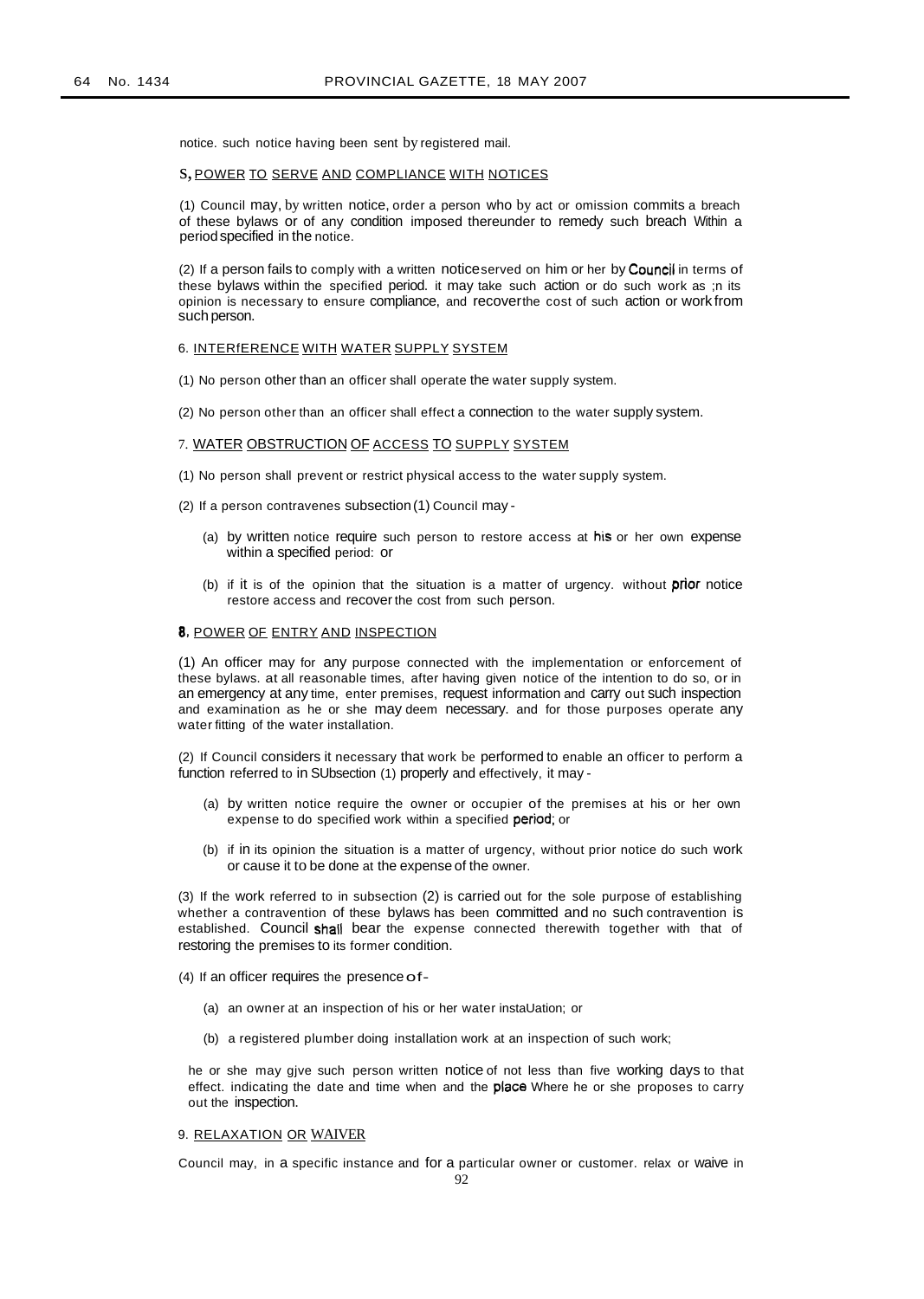writing the requirements of a provision of these bylaws upon such conditions as it.may deem fit to impose, if it is of the opinion that the application or operation of that provision In that case would be unreasonable, provided that Council shall not waive any section of these bylaws which could result in the following consequences:

- (a) the wastageor excessive consumption of water;
- (b) the evasion or avoidance of water restrictions;
- (c) the endangering of pUblic health or safety;
- (d) the non-payment for water or related service;
- (e) the installationof pipes and fittingswhich are not approvedin terms of section 45.

#### 10. PRESCRIBED CHARGES

Council shall, by a resolution passed by the Municipality of Thaba Chweu. prescribe the charges payable under these bylaws, including the payment of additional charges or interest in respect of delayed payment of any such charges.

#### MAKING APPLICATION

#### 11. UNAUTHORISED USE OF WATER

No person shalt take water from the water supply system -

- (a) until an agreementreferred to in sections 12(2) or 13(1} has been concluded;
- (b) except through a connection pipe as provided in terms of section 18 or from a hydrant in terms of section 24.

# 12. APPLICATION FOR SUPPLY OF WATER

(1) No person shall take or be supplied with water from the water supply system unless he or she has made application to Council on the prescribed form for a supply of waterfor a specific purpose and such application has been granted.

(2) An application granted by Council shall constitute an agreement belween Council and the applicant. and such agreementshelltake effect on the date referred to or stipulated therein.

(3) A customer shall be liable for an the prescribed charges in respect of a supply of water granted to him or her until the agreement referred to in section 12(2) has been terminated in terms of section 15.

- (4) The prescribed form shall require the following minimum information-
	- (a) acceptance by the customer of the provisions of the water bylaws and acceptance of liability for the cost of aUwater consumed until the agreementis terminated;
	- (b) name of customer;
	- (c) address of premises at which water is to be supplied;
	- (d) account address;
	- (e) the purpose for which water is to be used;
	- (f) the agreed date by which the service shall be provided.

# 13. SPECIAL AGREEMENTS FOR SUPPLY OE WATER

- (1) Council may enter into a special agreement for the supply of water to
	- (a) an applicant inside its area of juriSdiction, if the supply necessitates the imposition of conditions not contained in the prescribed form: and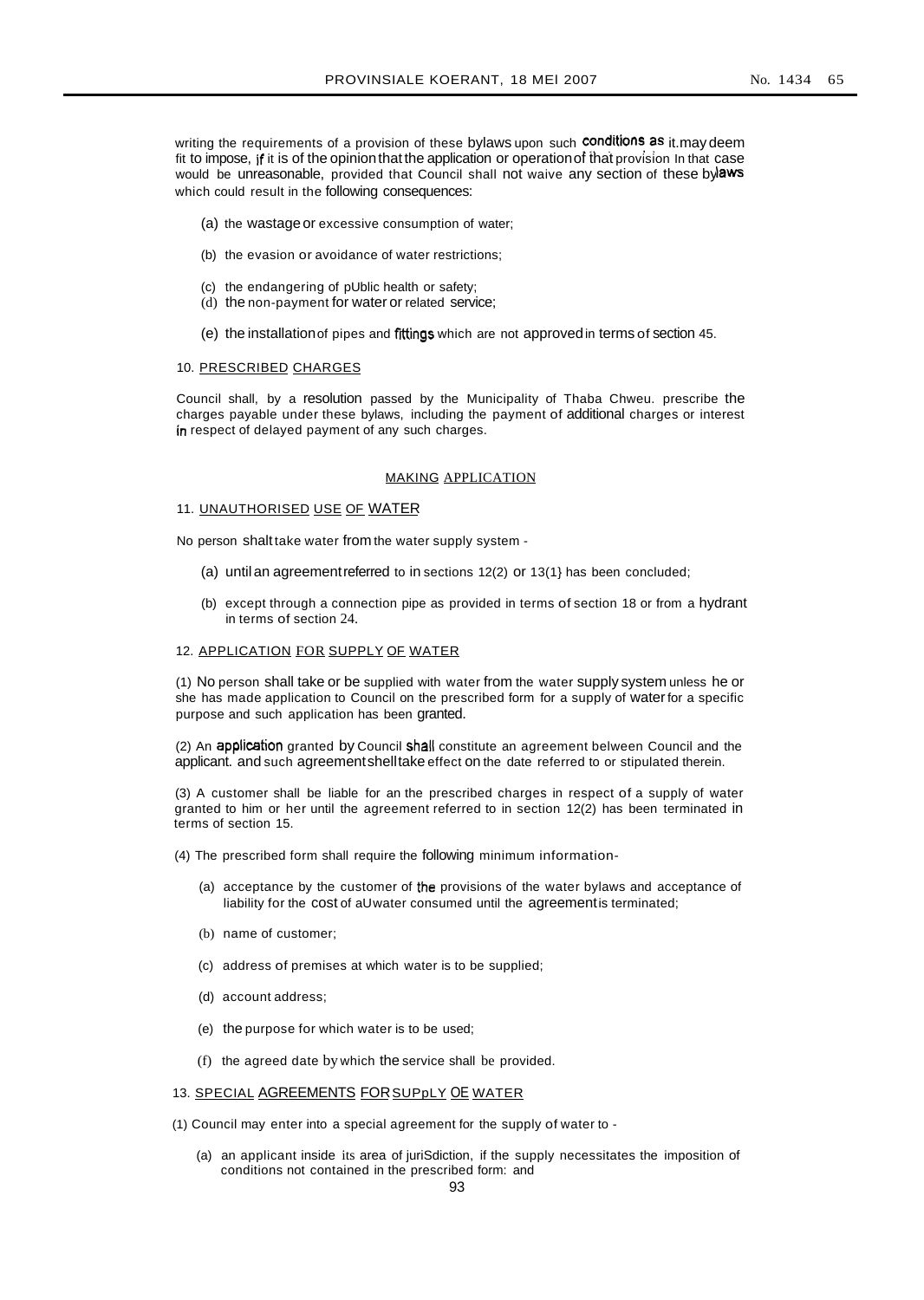(b) an applicant outside its area of jurisdiction, if such application has been approved by the municipality in which the applicant resides.

(2) If Council provides a supply of water to an applicant outside its area of jurisdiction in terms of a special agreement. it may permit him or her to sell such water to other persons outside its area of jurisdiction, sUbject to the condition prescribed in section 30(7).

#### 14.PURPOSE OF SUPPLY

Where the purpose for Which water is used changes, the customer shall enter *into* a new agreement as prescribed in Sections 12and 13.

#### 15. TERMINATION QF AGREEMENT FOR SUPPLY OF WATER

(1) A customer may terminate an agreement referred to in section 12(2) by giving to Council not less than3 working days' notice inWriting of his or her intention to do so.

(2) Unless otherwise provided in these bylaws, Council may. by notice in writing of not less than five working days, advise a customer of the termination of his or her agreement for supply of water if-

- (a) he or she has not consumed any water during the preceding six months or has not made satisfactory arrangements for the continuation of his or her agreement;
- (b) he or she has committed a breach of these bylaws and has failed to rectify such breach Within a specified period after being given written notice to do so;
- (c) in terms of an arrangement made by Council with another authority supplying water. such **authority** has agreed to supply water to the customer.

(3) Council may. after having given notice, terminate an agreement for a supply of water if a customer has vacated the premises to which such agreement relates.

#### 16. PAYMENT OF DEPOSIT

(1) Council may at any time require the customer to deposit a sum of money as a security to cover the estimated costs of the water to be consumed over a period of time and may also review from time to time the sum so deposited and thereafter require that the deposit be increased;

(2) A deposit contemplated in SUbsection (1) shall accompany an application submitted in terms of section 12{1) and on conclusion of an agreement contemplated in section 13(1).

(3) A depositpaid in terms of subsection (1) shall not be regarded as being in payment or part payment of an account due for the supply of water.

(4) If, on the termination of an agreement in terms of regulation 16. any amount is outstanding in respect of the supply of water to a customer, Council may apply the deposit in payment or part payment of the amount and refund any balance to the customer.

(5) An agreement referred to in regulation 12(2) or 13(1) may contain a condition that a deposit shall be forfeited to Council if it has not been claimed within 12 months of the termination of the agreement.

# **GETTING CONNECTED**

#### 17. PROVISION OF CONNECTION PIPE

(1) If an agreement for a supply of water in respect of premises has been concluded and no connection pipe exists in respect of the premises, the owner shall make application on the prescribed form and pay the prescribed charge for the installation of such a pipe.

(2) If an application is made for a supply of water to premises Which are so situated that it is necessary to extend the water supply system in order to supply water to the premises. Council may agree to the extension SUbject to such conditions 85 it may impose.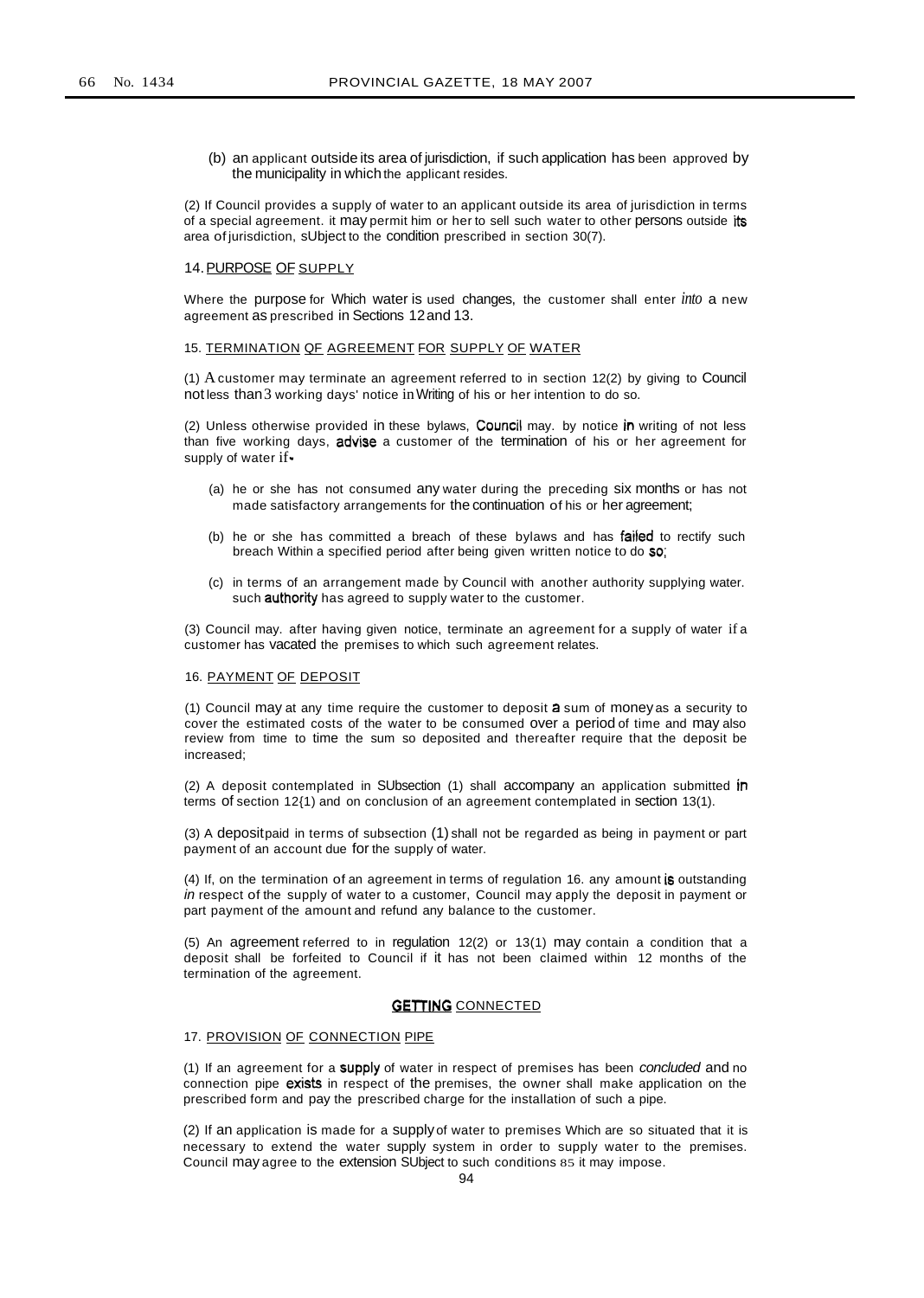# 18. CONNECTION PIPES

(1) A connection pipe provided and installed by Council-

- (a) will be located in a position and be of a suitable size determined by Council.
- (b) terminate at the boundary of the land owned by or vested in Council, or over which it has a servitude or other right, or at the outlet of the water meter ifthe meteris located on the property being supplied.

(2) In reaching agreement with an owner conceming the location of a connection pipe. Councilshallensure that the ownerls aware of -

- (a) practical restrictions which may exist regarding the location of a connection pipe;
- (b) the cost implications of the various possible locations of the connection pipe;
- (c) whether or not Council requires the owner to fix the location of the connection pipe by providing a portion of his or her water installation at or outside the boundary of his or her premises. or such agreed position inside or outside his or her premiseswhere the connection is required. for Council to connect to such installation.

# 19. INTERCONNECTION BETWEEN PREMISES

An owner of a premise shall ensure that no interconnection exists between the water installation on his or her premises and the water installation on other premises, unless he or she has obtained the prior written consent of Council and complies with any conditions that it may have imposed.

# 20. GENERAL CONDITIONS OF SUPPLY

(1) The granting of a supply of water by Council shall not constitute an undertaking by it to maintain at any time or at any point in its water supply system ..

- (a) an uninterrupted supply;
- (b) a specific pressure or rate of flow in such supply: or
- (c) a specific standard of quality of the water prOVided that, if the water supply is interrupted for more than 24 hours, then Council undertakes to provide an alternative supply of water to meet basic needs.

 $(2)$  Council may, subject to the provisions of subsection $(1)(b)$ . specify the maximum height in a building. to which water will be supplied from the water supply system.

(3) If an owner requires that any of the standards referred to in subsection (1) be maintained on his or her premises, he or she shall make provision in the water installation for such maintenance.

(4) Council may. in an emergency, interrupt the supply of water to any premises without prior notice.

(5) If in the opinion of Council the consumption of water by a customer adversely affect the supply of water to another customer, it may apply such restrictions as it may deem fit to the supply of water to the first-mentioned customer in order to ensure a reasonable supply of water to the other customer.

21. RESTRICTION OR CUTTING-QFE OF SUPPLY

(1) Without prejudice to any other right it may have, Council may, ifa customer has -

(a) failed to pay a sum due to it in terms of these bylaws; or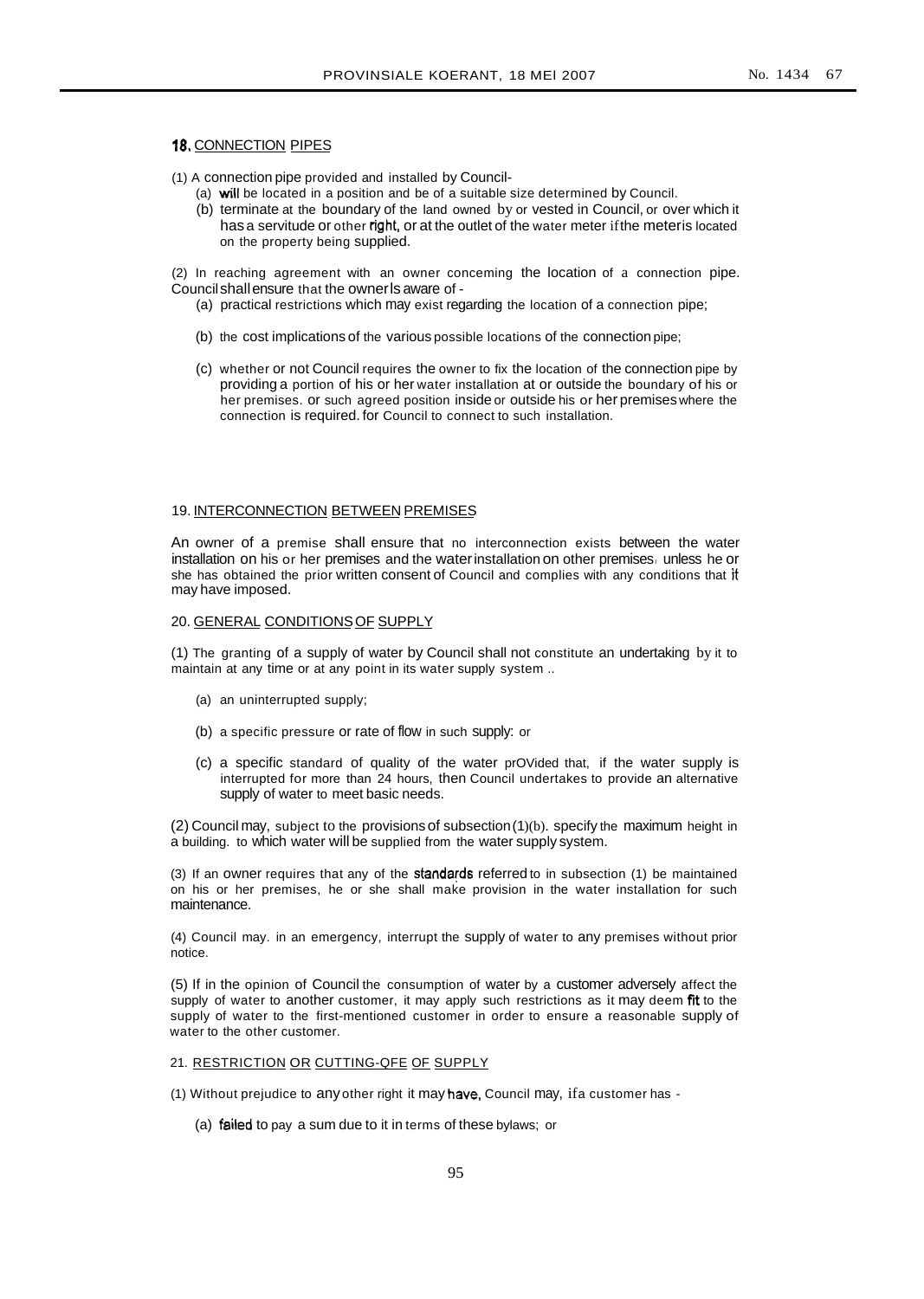(b) committed a breach of these bylaws and has failed to rectify such breach within the period specified in a written notice served on him or her requiring him or her to do so; act against such a person in terms of these bylaws. Council's Credit Controt Policy/Credit Management Bylaws, or other applicable legislation.

(2) If, in the opinion of Council, action is necessary as a matterof urgencyto preventwaste of water, damage to property, danger to life or pollution of water, it may -

- (a) withoutprior notice, cut off the supply of water to any premises; and
- (b) enter upon such premises and do such emergency work, at the owner's expense, as it maydeem necessary, and in addition bywritten noticerequire the owner to do such furtherwork as it maydeem necessary within a specified period.

# (3) Tamoering

- (a) Where a water suppfy is found to have been tampered with or the meter bypassed, Council may disconnect the relevant supply immediately and without any notice whatsoever and in such a way that no further water supply at those premises is possible. The customer will be charged the applicable tampering fee.
- (b) Transgressors will be dealt with in the following manner:
	- (i) First Tampering Offence:
		- Supplywill be isolated at pointof supply,
		- Written notification will be given to the customer informing him or her of isolation. as well as the fees due in respect of the tampering fee for a first offence, and the calculated amounts.
		- Council will only re-instate services after the required amounts mentioned in the notification have been paid.

#### (ii) Second Tampering Offence:

- In instances of a second tampering offence, Council may immediately disconnect the service supply and remove the cable or pipes and the meter.
- A written notification will be sent to the customer informing him or her of the removal of the services and of any outstanding fees, including tampering fees and calculated amounts due. If the money due has not been paid by a specific date and time to be mentioned in the notice, the matter wiIIbe referred to debt collection specialists.

A written notification will also be sent to the owner of the property to the effect that the service supply has been removed and that a new supply will only be installed after the following conditions have been met:

- o A written application for reconnection of the supply, including a motivation, has been received and approved by Council.
- o The fee for a newconnection, including the cable or pipe cost. as well as all calculated amounts and all other outstanding required amounts, including properly tax, have been paid.
- (c) In addition to the provisions of this section, Council may enforce any other rights or exercise any power conferred upon it by the Water Services Act (Act 108 of 1997), Council'sWater Bylawsand any other applicable legislation.

# 22. INTERRUPTION OF SUPPLV AT CUSTOMER'S REQUEST

- (1) Councilmay, at the written request of a customer-
	- (a) cut off the suppfy of water to his or her premises; and
	- (b) restore the supply:

on the dates requested by him or her.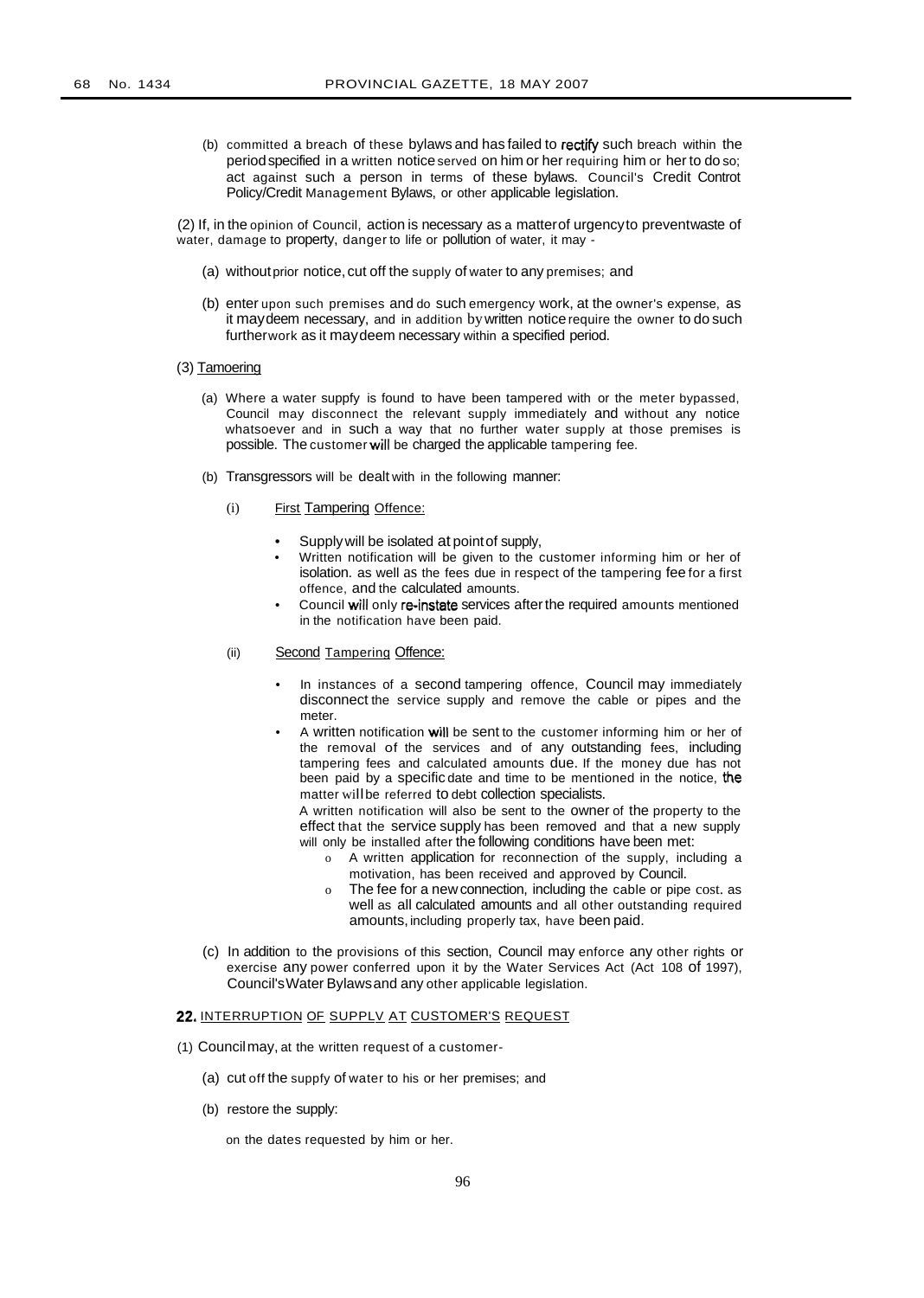(2) The customer shall, prior to the restoration of his or her water supply in terms of this section. pay the actual cost plus 10% for the cutting-off of his or her supply of water, and for its restoration.

#### 23. DISCONNECTION OF WATER SUPPLY

Council may disconnect a water installation from the connection pipe and remove the connection pipe if -

- (a) the agreement for supply has been terminated in terms of section 15 and it has not received an application for a subsequent supply of water to the premises served by the pipe within a period of 90 days of such termination; or
- (b) the building on the premises concerned has been demolished.

#### 24. WATER SUPPLIED FROM COUNCIL'S HYDRANTS

(1) Council may permit a temporary supply of water to be taken from one or more fire hydrants specified by it.

(2) A person who desires a temporary supply of water referred to in subsection (1) shall make application in the manner prescribed in section 12(1) and subject to such conditions as may be prescribed by Council on the prescribed form.

#### METERING

#### 25. METERING Of WATER SUPPLIED

(1) All water supplied to a customer by Council shall pass through a meter or other measuring device for the purpose of measuring the quantity of water consumed.

(2) A meter referred to in subsection (1) and its associated apparatus shall be provided and installed by Council. shall remain its property, and may be changed by Council when it deems necessary.

- (3) (a) Council may install the meter, and its associated apparatus. serving a water installation at any point in the installation;
	- (b) If Council installs a meter in a water installation in terms of paragraph (a), it may install a section of pipe and associated frttings between the end of its connection pipe and the meter, and such section shalf be deemed to form part of the water installation.

(4) If Council installs a meter together with its associated apparatus in a water installation in terms of subsection (3), the owner shall -

- (a) provide a place satisfactory to Council in which to install it;
- (b) ensure that unrestricted access is available to it at all times:
- (e) be responsible for its protection and be liable for the costs arising from damage thereto, excluding damage arising from normal fair wear and tear;
- (d) ensure that no connection is made to the pipe in which the meter is installed, between the meter and the connection pipe serving the installation; and
- (e) make provision for the drainage of water which may be discharged, from the pipe in which the meter is installed, in the course of work done by Council on the meter.
- (5) No person other than an officer shall-
	- (a) disconnect a meter and its associated apparatus from the pipe in which they are installed: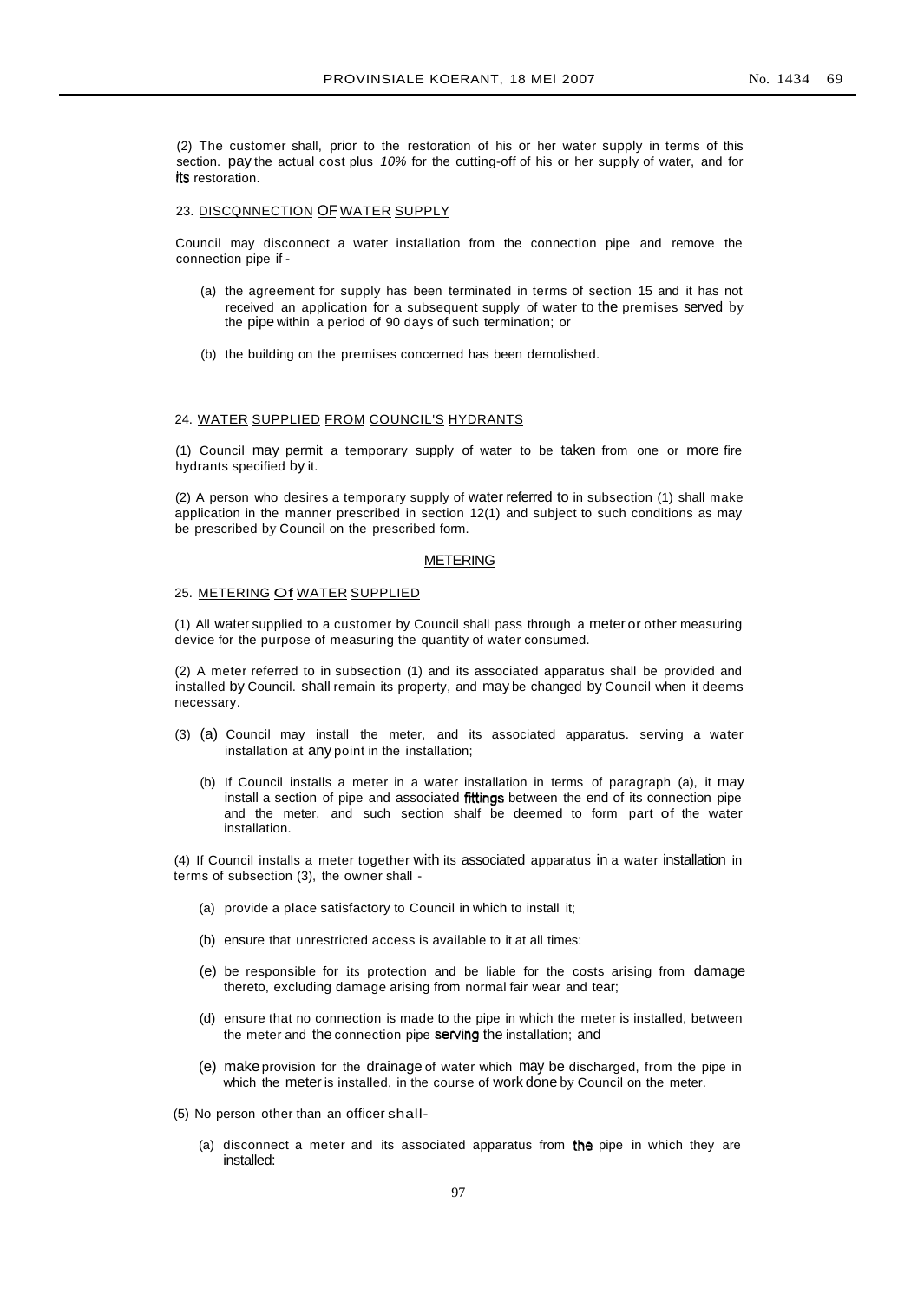- (b) break a seal which Council has placedon a meter; or
- (c) in any other way interfere with a meter and its associated apparatus.

(6) If Councit considers that the size of a meter is unsuitable by reason of the quantity of water supplied to premises. it may install a meter of suchsize as it may deem necessary, and may recover from the owner of the premises concerned the prescribed charge for the installation of the meter.

(7) Council shall require the installation, at the owners expense, of a meter to each dwelling unit. in separate occupancy, on any premises, for use in determining quantity of water supplied to each such unit; provided that where fixed Quantity water delivery systems are used a single metermay be used to supply more thanone unit.

(8) All water meters shall comply with the Trade Metrology Act, (Act No 77 of 1973), as amended fromtime to time.

#### 26. QYANTITY OF WATER SUPPLIED TO CUSTOMER

(1) For the purpose of assessing the quantity of watersupplied through a meter to a customer over a specific period, it shan be deemed, unless the contrary can be proved, that ...

- (a) the quantity is represented by the difference between readings of the meter taken at the beginning and end of such period:
- (b) the meter was registering correctly during such period; and (c) the entries in the records of Council were correctly made; provided that if water is supplied to, or taken by. a customerwithout its passing through a meter, the estimate by Council of the quantity of such water shall be deemed to be correct.

(2) If a contravention of section 25(5) occurs, the customer shall pay to Council the cost of such quantity of water as in Council's opinionwas supplied to him or her.

## 27. DEFECTIVE METERS

(1) If a customer has reason to believe that a meter, used for measuring water, which was supplied to him or her by Council. is defective, he or she may, against payment of the prescribed charge, make application in writing for the meter to be tested.

- (2) The prescribed charge referred to in subsection (1) shall be-
	- (a) retained by Council if the meter is found in terms of subseenon (3) or (4) not to be defective: or
	- (b) refunded to the applicant if the meter is found in terms of those subsections to be defective.

(3) A meter to which the regulations relating to water meters published under the Trade Metrology Act, 1973 (Act No 77 of 1973) are applicable shall be deemed to be defective if, when tested in accordance with SABS 1529 Part I, is found to have a percentage error in over-registration or under-registration greaterthan that permitted for a meter in use in terms of that specification.

(4) A meter of size greater than 100mm diameter to which the specification referred to in subsection (3) is not applicable, shalt be deemed to be defective if it is found to have a percentage error in over-registration or under-registration greater than 50/0 at anyone of the rates of flowwhen tested at the following percentages of its designed maximum rate of flow:

- (a)  $75\%$  or more of the design maximum flow;
- (b) between 50% and 55% of the designmaximum flow; and
- (c) between 15% and 20% of the design maximum flow.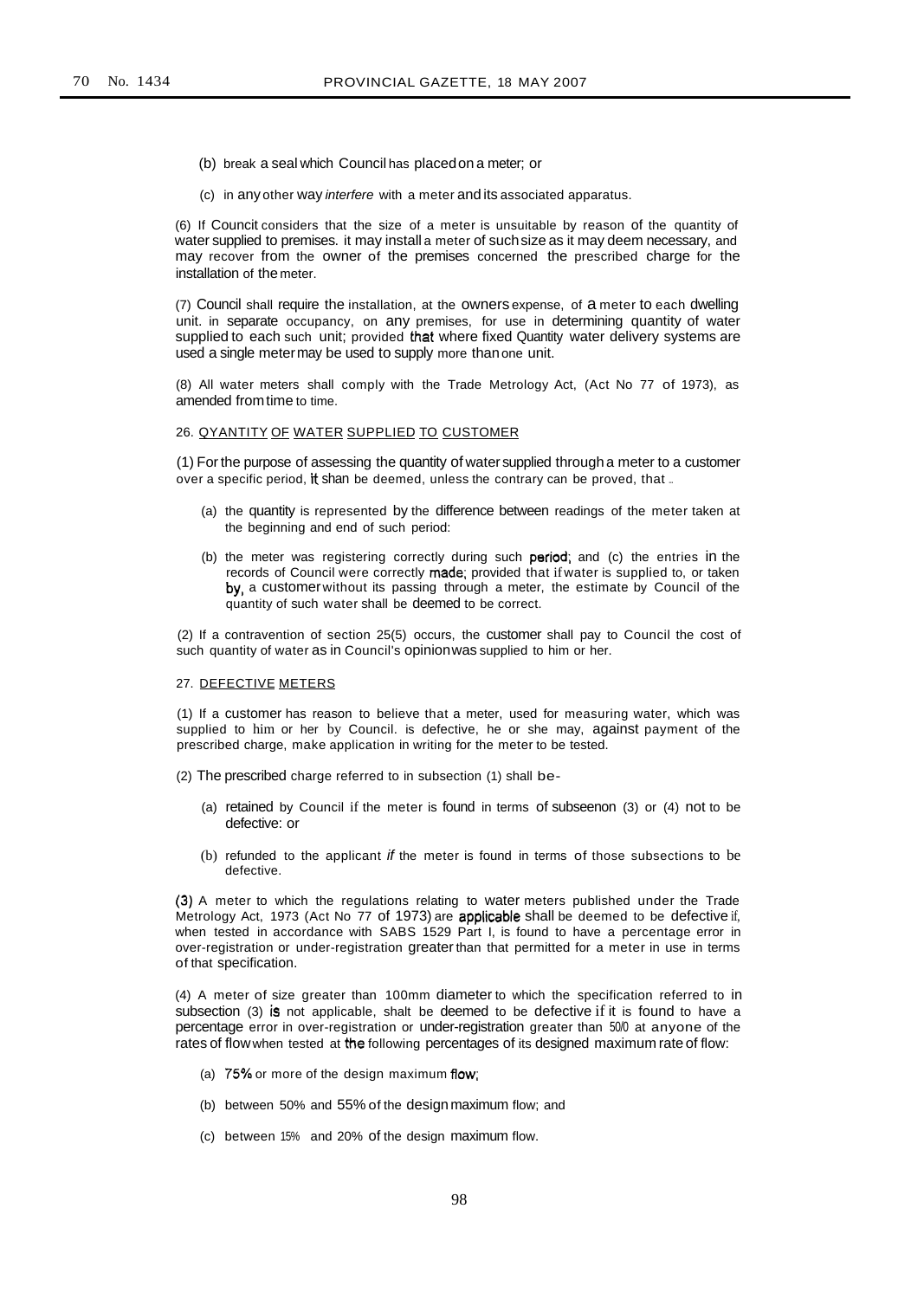# 28. SPECIAL METER READING AT REQUESTOF CUSTOMER

Council shall, on receipt from the customer of written notice of not less than seven days and subieet to payment of the prescribed charge, read a meter at a time or on a day other than that upon which it would normally be read.

# 29. SPECIAL METERING

(1) If Council wishes. for purposes other than charging for water consumed, to ascertain the quantity or water which is used in a part of water installation, it may by written notice advise the owner concerned of its intention to install a meter at such point in the water installation as it may specify.

(2) The installation of a meter referred to in subsection(1), its removal, 'and the restoration of the water installationafter such removal shall be carried out at the expense of Council.

(3) The provisions of sections  $25(4)$  and  $25(5)$  shall apply insofar as they may be applicable In respect of a meter installedin terms of subsection (1).

#### PAYMENT

#### 30. PAyMENT FOR WATER SUPPLIED

(1) All water supplied by Council shall be paid for by the customer at the prescribed charge for that particular category of use for which the supply was granted.

(2) A customer shall payfor all water supplied to him or her from the date of the agreement referred to in section 12(2) or 13(1) until the date of termination thereof.

(3) Council may estimate a quantity of water supplied in respect of a period or periods within the interval between actual successive readings of the meter. and may render an account to a customer for the quantity of water so estimated.

(4) The amount of an account rendered for water supplied to a customer shall become payable on the due date stipulated in the account

(5) If a customer is dissatisfied with an account rendered for water supplied to him or her by Council he or she may. prior to the due date stipulated therein, object in writing, or be assisted by Council to object In writing to the account. setting out his or her reasons for such dissatisfaction; provided that the lodging of an objection shall not entitle a customer to defer payment except with the written consent of Council.

(6) If a customer uses water for a category of use other than that for *Which* it is supplied by Council and is in consequence not charged for water so used, or is charged for the water at a rate lower than that at which he or she should be charged, he or she shall be liable for the amount due to Council in accordancewith the prescribed charges in respect of-

- (a) the quantity of water which in the opinion of Councit he or she has used and for which heor she has not been charged; or
- (b) the difference between the cost of the water used by him or her at the rate at which he or she has been charged and the cost of the water at the rate at which he or she should have been charged.

(7) No consumer who is supplied with water in terms of these bylaws shall.sell such water unless provtsion has been made therefore in a special agreementreferredto in section 13, or has obtained the prior written permission of Councilto do so.

# 31. AMENDMENTS TO PRESCRIBED CHARGES FOR WATER SUPPLIED

If amendments to the prescribed charges for water supplied become operative on a date between meter readings, it shalf be deemed, for the purpose of rendering an account in respect of the charges, that the same quantity of water was supplied in each period of twentyfour hours during the interval between the meter readings.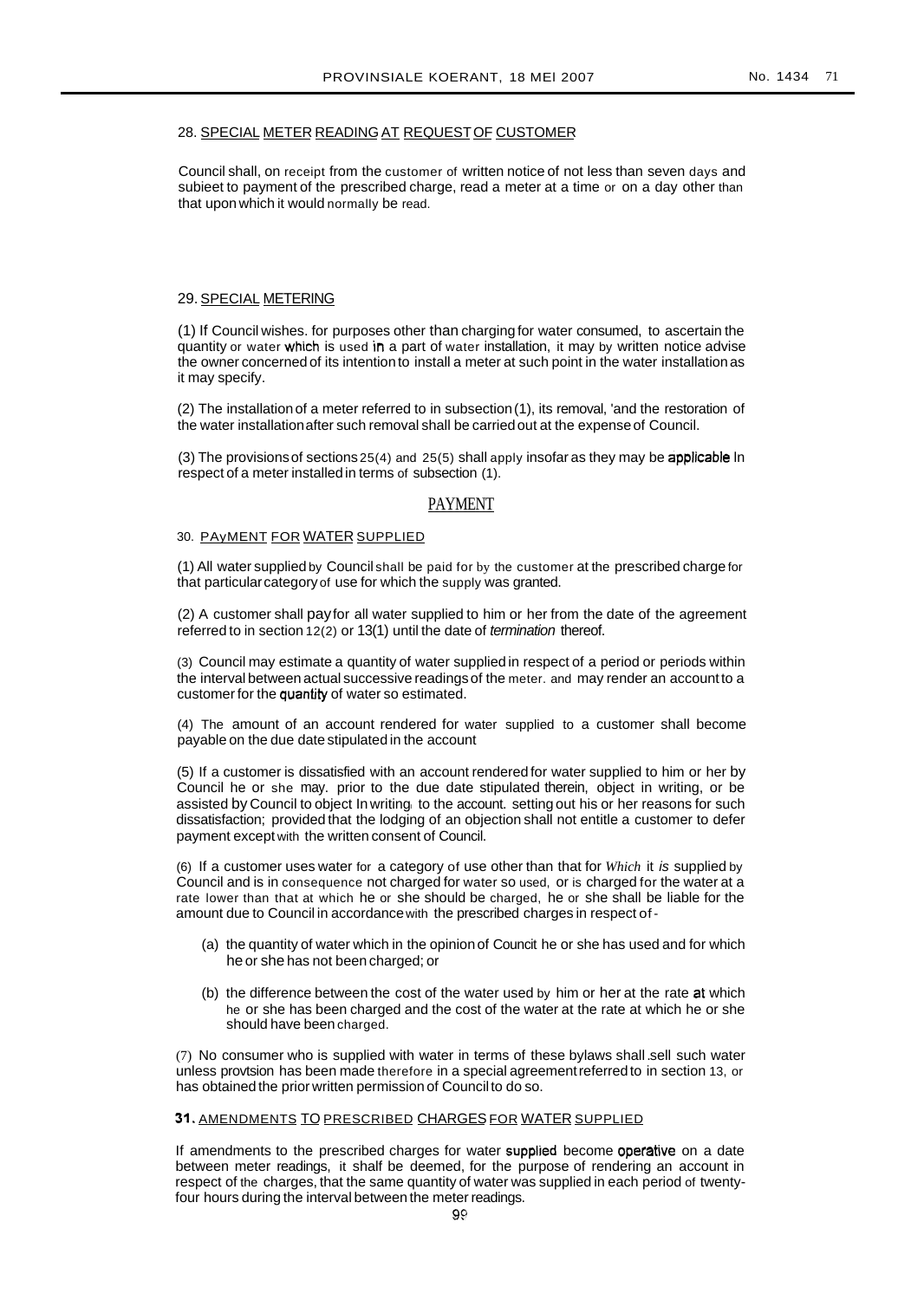# 32. WATER ACCOUNTS

(1) Council shall show on each water account rendered to a customerthe actual or estimated meter readings in kilolitres or cubic metres, together with the dates of the readings and the total amount due in Rands. If the readings are estimated, this shall be clearly indicated on the account.

(2) When an estimated meter reading is used. Council must be in a positionto justify it to the customer.

# 33. NO REDUCTION OF AMOUNTPAYABLE FOR WATER WASTED

A customer shall not be entitled to a reduction of the amount payable for water wasted in a water installation.

# 34. CHARGE OTHER THAN FOR WATER CONSUMED

Council may. in addition to charges authorised elsewhere in these sections, prescribe and levy any of the following charges:

- (a) A charge payable by the customer in respect of each connection pipe or meter provided by Council to serve the premises occupied by him or her, whether or not water has been supplied to him or her, the charge being due from the date of the agreement referred to in sections 12(2) or 13(1), whichever is applicable. Such chargeshallnot be based on any quantity of water consumed.
- (b) A monthly charge payable by the owner in respect of premises which, in the opinion of Council, can reasonably be connected to the water supply system but is not so connected.

# 35. ADJUSTMENT OF QUANTITY OF WATER SUPPLIED TO CUSTOMER THROUGH PEFECTIVE METER

(1) If a meter Is found to be detective in terms of section 27(3) or 27(4), Council may estimate the quantity of water supplied to the customer concerned during the period in which, in its opinion, such meter was defective, on the basis of the average daily Quantity of water supplied to him or her over -

- (a) a period between two successive meter readings subsequent to the replacement of the meter: or
- (b) a period in the previous year corresponding to the period in which the meter was defective;or
- (c) the period between three successive meter readings prior to the meter becoming defective;

whichever it considers the most appropriate.

(2) If the quantityof water supplied to a customer during the period when his or her meter was defective cannot be estimated in terms of subsection (1), Council may estimate the quantity on any basis that is available to it.

#### POLLUTION OF WATER

#### 36. OWNER TO PREVENT POLLUTION OF WATER

(1) An owner shall provide and maintain approved measures to prevent the entry of a substance, which may be a danger to health or adversely affect the potability of water or affect its fitness tor use. into

(a) the water suppty system; and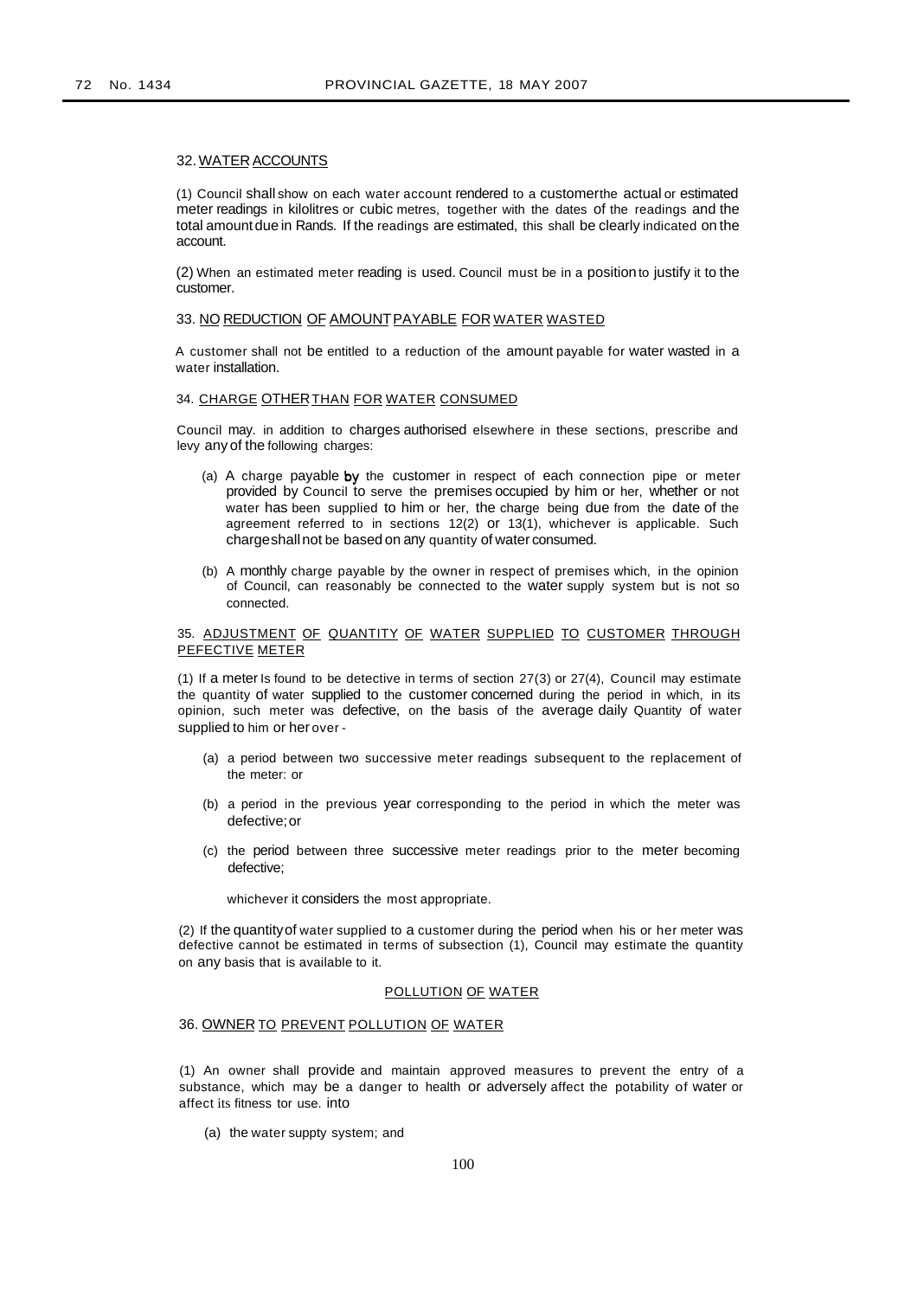- (b) any part of the water instaUation on his or her premises.
- (2) If a person contravenes subsection (1), Council may:
	- (a) by written notice require such person to take remedial steps to prevent pollution of the water in the water supply system or water installation on his or her premises within a specified period; or
	- (b) if it is of the opinion that the situation is a matter of urgency, without prior notice undertake the work required by subsection 2(a) and recover the costs from such person.

# RESTRICTION ON THE USE OF WATER

# 37. WATER DEMAND MANAGEMENI

(1) No person shall, without prior written authority from Council. water a garden, sports field, park or other grassedor horticultural area between the hours published in the water restriction notice.

(2) Any person who contravenes or fails to comply with subsection (1), shall be guilty of an offence and liable to penalties as prescribed in the National Water Act, or other applicable legislation.

# 38. WATER RESTRICTIONS

- (1) Oouncllrnay, subjectto other applicable legislation, by notice-
	- (a) prohibit or restrict the consumption of water-
		- (i) for specified purposes or otherwise;.
		- (ii) during specified hours of the day or on specified days or otherwise than during specified hours of the day or on specifieddays; and
		- (iii) in a specified manner;
	- (b) determine and impose
		- (i) limits on the quantity of water which may. be consumed over a specified period;
		- (ii) charges additional to those prescribed in respect of the supply of water in excess of a limit contemplated in subparagraph (l): and
		- (iii) a general surcharge on the prescribed charges in respect of the supply of water; and
	- (c) impose restrictions or prohibitions on the use or manner of use or disposition of an appliance by means of which water ls used or consumed, or on the connection of such appliances to the water installation.

(2) Council may limit the application of the provisions of a notice contemplated by suesectton (1) to specified areas and classes of customers, premises and activities, and may permit deviations and exemptionsfrom, andthe relaxation of, any of the provisions on such grounds as it may deem fit.

(3) Council may-

- (a) take, or by written notice require a customer at his or her own expense to take, such measures, including the installation of measurement devices and devices for restricting the flow of water, as may in its opinion be necessary to ensure compliance Witha notice published in terms of subsection(1); or
- (b) cut off or. for such period as it may deem fit, restrict the supply of water to any premises in the event of a contravention on such premises or failure to comply with the terms of a notice published in terms of subeectlon (1), and where the supply has been cut off, it shall only be restored when the prescribed charge for cutting off and reconnecting the supply has been paid.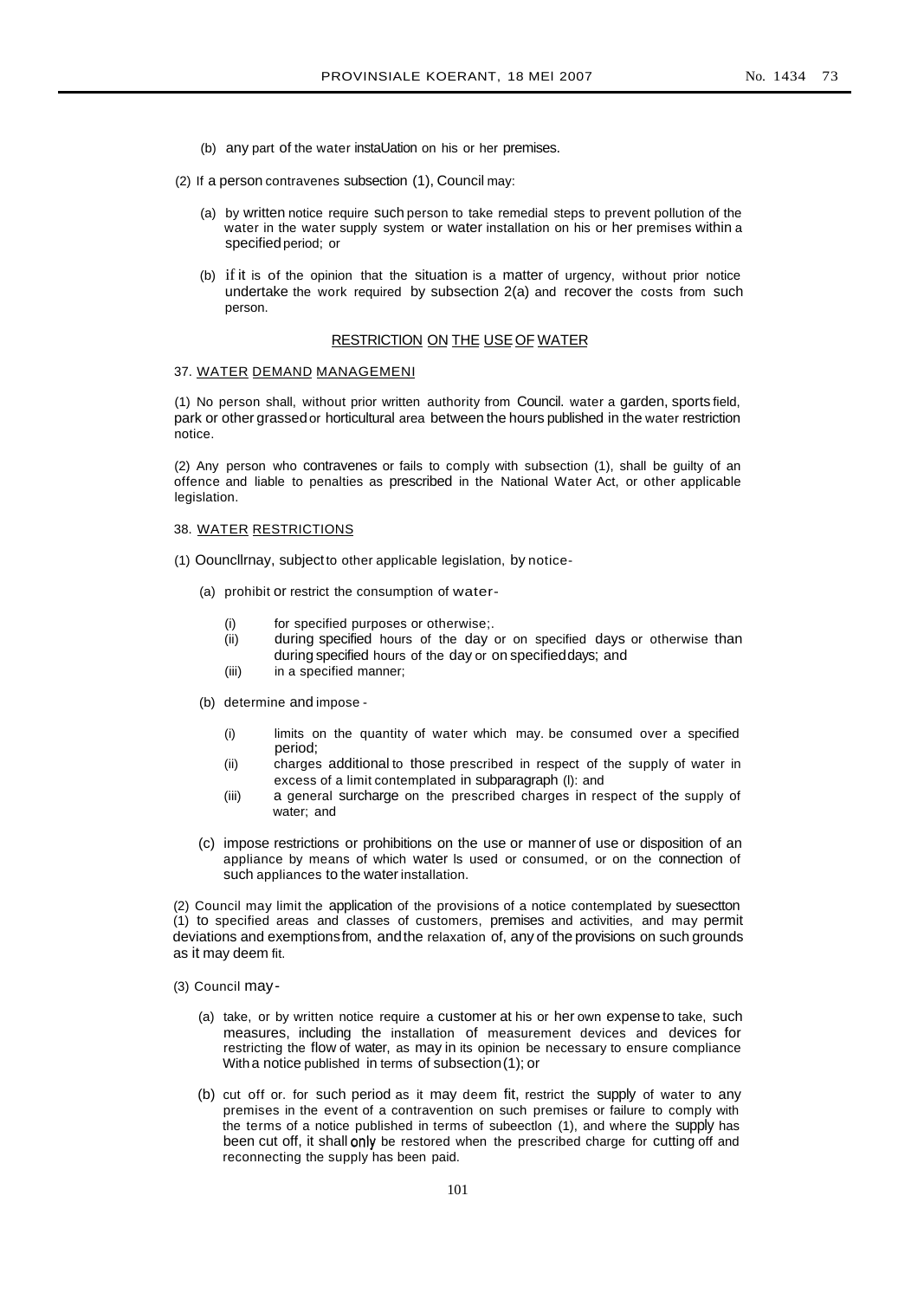(4) The provisions of this section shall also apply in respect of water supplied directly by Council to customers outside its area of jurisdiction, notwithstanding anything to the contrary in the conditions governing such supply, unless otherwise specified in the notice published in terms of subsection (1).

#### OBTAINING COUNCIL'S APPROVAL FOR WORK

#### 39. APPROVAL OF INSTALLATION WORK

(1) If an owner wishes to have installation work done, he or she shall first obtain Council's written approval; provided that approval shall not be required in the case of water installations in dwelling units or installations where no fire installation is required, or for the repair or replacement of an existing pipe or water fitting other than a fixed water heater and its associated protectivedevices.

(2) Application for the approval referred to in subsection (1) shall be made on the prescribed form and shall be accompanied by -

- (a) the prescribed charge; and
- (b) copies of the drawings as prescribed by Council, giving information in the form required by 4.1.1 of SASS 0252 : Part I:
- (e) a certificate from a registered person certifying that the installation has been designed in accordance with SASS 0252 : Part I or has been designed on a rational basis.

(3) The provisions of subsections (1) and (2) shall not apply to a registered plumber who replaces a fixed water heater or its associated protective devices.

(4) Authority given in terms of subsection (1) shall lapse at the expiry of a period of 24 months after the first day of the month succeeding the month in which the authority is given.

# 40. COPIES OF DRAWINGS TO BE KEPT ON SITE

A complete set of approved drawings of installation work shall be availab'e at the site of the work at all times until such work has been completed.

#### 41. UNAUTHORISED WORK

If installation work has been done in contravention of section 39, Council may by written notice require the owner of the premises concerned to comply with that regulation within a specified period, and if work is in progress, to cease the work, and may further require the owner to remove all such work which does not complywith these bylaws.

# 42. PERSONS pERMITTED TO DO INSTALLATION AND OTHER WORK

(1) No person who is not registered with the SAQCC for the Water Supply IndUStry, in the category appropriatefor the work to be undertaken. shall be permitted to:

- (a) do installation work other than the replacement or repair of an existing pipe or water fitting;
- (b) replace a fixed water heater or its associated protective devices:
- (c) inspect, disinfectand test a water installation, fire installation or storage tank;
- (d) service, repair or replace a backflow preventer; or
- (e) install. maintain or replace a meter provided by an owner in a water installation.

(2) No person shall require or engage a person Who is not a registered plumber to do the work referred to in SUbsection (1).

(3) The provisions of subsection (1) shall not apply to a person acting in the scope of his or her employment with a registered plumber or a registered contractor.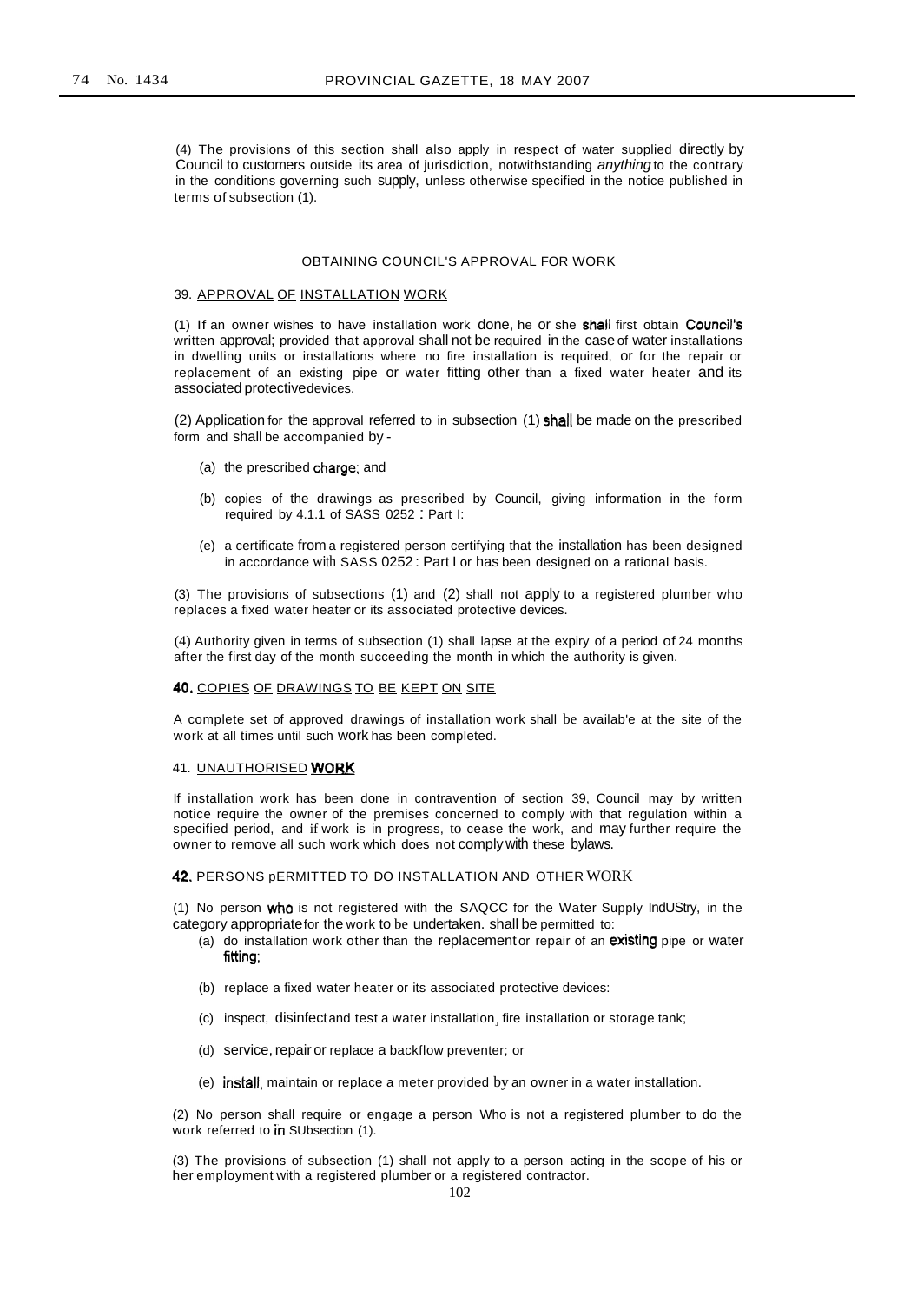(4) Notwithstanding the provisions of subsection (1), a person who, in terms of any law in force immediately prior to the commencement of these bylaws, was entitled to do the work described in subsection (1), may continue' to do such work for a period not exceeding 12 months after these bylaws became effective.

(5) Notwithstanding the provisions of subsection (1), Council may permit a person who is not a registered plumber or a registered contractor to do installation workon hisor her own behalf on premises owned and occupied solely by himself or herself and his or her immediate household; provided that such work may be inspected and approved by a person registered with the SAQCC for the Water Supply Industry, in the category appropriate to the work being undertaken, at the direction of Council.

#### 43. PROVISION AND MAINTENANCE OF THE OWNER'S WATER INSTALLATION

(1) An owner shall provide and maintain his or her water installation at his or her own cost and, except-

- (a) in the case of a connection to a connection pipe; or
- (b) where permitted in terms of section62.

(2) Before doing work in connection with the maintenance of a portion of his or her water installation which is situated outside the boundary of his premises, an owner shall obtain the written consent of Council or the owner of the land on which such portion is situated, as the case may be.

#### 44. TECHNICAL REQUIREMENTS FOR A WATER INSTALLATION

Notwithstanding the requirement that a certificate be issued in terms of section 39(2)(c), all water installations shall comply with SASS 0252 Part I and all fixed electric storage water heaters shall comply with SABS 0254.

# PIPES AND FITTINGS USED IN A WATER INSTALLATION

## 45. USE OF PIPES AND WATER FITTINGS TO BE AUTHQRISED BY COUNCil

No person shall, without the prior written authority of Council, install or use a pipe or water fitting in a water installation within Council's area of jurisdiction unless it is included in the Schedule of Approved Pipesand Fittings.

#### 46. ACCEPTANCE REQUIREMENTS FOR PIPES AND WATER FITTINGS

- (1) A pipe or water fitting may be included in the Schedule referred to in section 45 if
	- (a) it bears the standardisation mark of the SouthAfrican Bureau of Standards in respect of the relevant SABS specification issued by the Bureau; or
	- (b) it bears a certification mark issued by the SASSto certify that the pipe or water fitting complies with an SASS Mark specification or a provisional specification issued by the SASS, provided that no certification marks shall be issued for a period exceeding two years.

(2) Council may, in respect of any pipe or waterfitting inclUded in the Schedule, impose such additional conditions as it maydeem necessary in respect of the use or method of installation thereof.

## 47. LABELLING OF TERMINAL WATER FIITINGSAND APPLIANCES

All terminal water fittings and appliances using or discharging water shall be marked, or have included within the packaging of the item, the following information: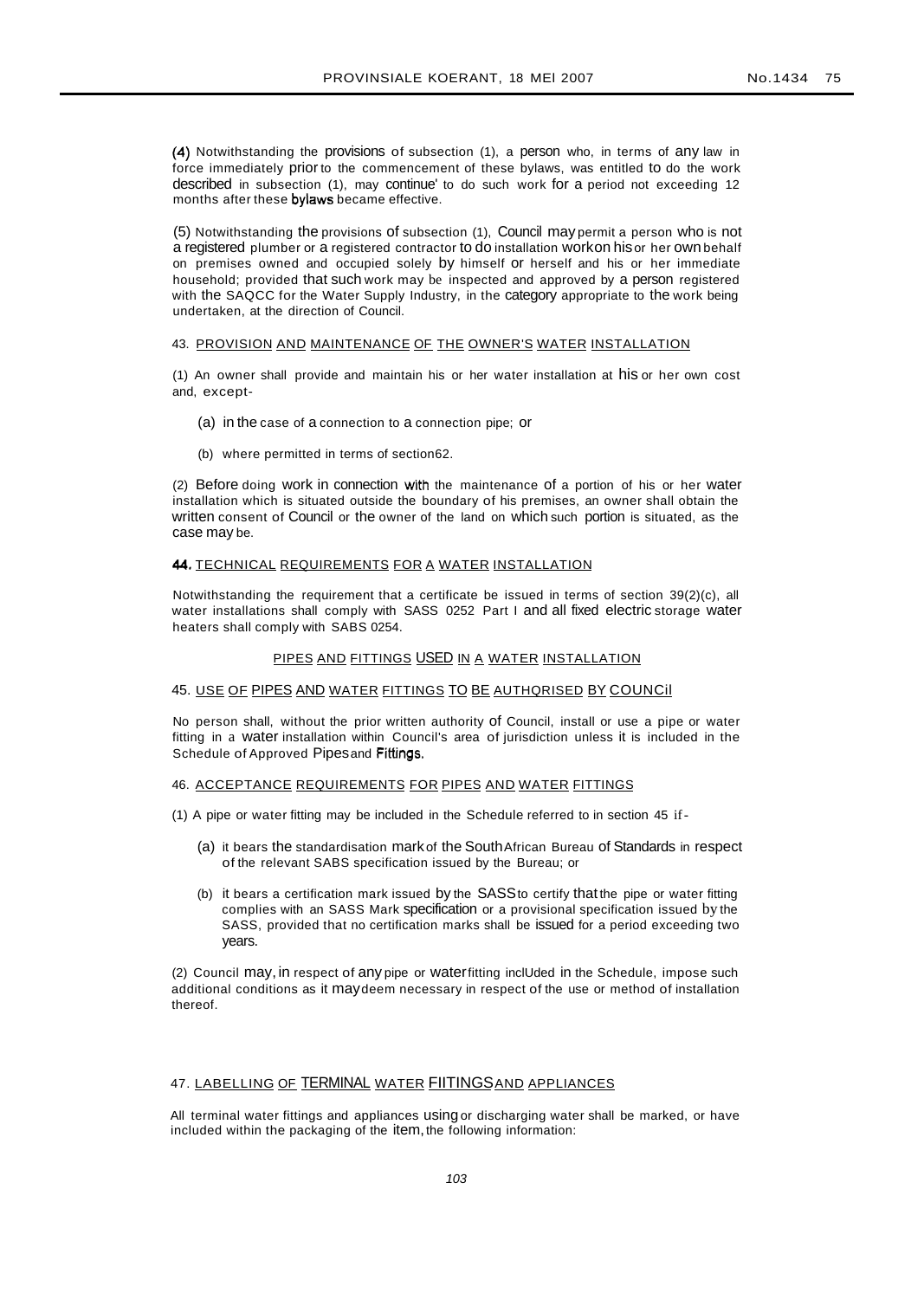- (a) the rangeof pressure in kPa over which the water fitting or appliance is designed to operate;
- (b) the flow rates. in lltres per minute. related to the design pressure range; provided that this information shall be given for at least the fonowing water pressures:
	- (i) 20 kPa
	- (ii) 100 kPa
	- (iii) 400 kPa

## 48. SCHEDULE Of ACCEPTED PIPESAND WATER FIITINGS

(1) Application for the inclusion of a pipe or water fitting in the Schedule referred to in section 45 shall be made on the prescribed form and be accompanied by the prescribed charge.

(2) A pipe or water fitting shall be removed from the Schedule ifit -

- (a) no longer complieswith the criteria uponwhichits inclusion was based: or
- (b) is no longer suitable for the purpose for which its use was accepted.

(3) The current schedule shall be available for inspection at the office of Council at any time during working hours.

(4) Council may sell copies of the current schedule at the prescribed charge.

## ENSURING WATER CONSERVATION

#### 49. WASTE OF WATER

(1) No customer shall permit-

- (a) the purposeless or wasteful discharge of water from terminal waterfittings;
- (b) pipes or water fittings to leak;
- (c) the use of maladjusted or defective water fittings;
- (d) an overflow of water to persist; or
- (e) an inefficientuse of water to persist.

(2) An owner shall repair or replace any part of his or her waterinstallation which is in such a state of disrepair that it is either causing or is likely to cause an occurrence listed in subsection (1).

(3) If an owner fails to take measures as contemplated in subsection (2), Council shall, by written notice, require the ownerto comply with the provisions of subsection (1).

(4) If an owner fails to comply with the notice referred to in subsection (3), Council shall take such measures as it may deem fit without prior notice and recover the cost of doing so from the owner.

(5) (a) A customer shall ensure that any equipment or plant connected to his or her water installation uses water in an efficient manner,

(b) Council may, by written notice, prohibit the use by a customer of anyequipment in a water installation if, in its opinion, its use of water is inefficient. Such equipment shall not be returned to use until its efficiency has been restored and a written application to do so has been approved by Council.

(6) Onlyflushing urinals thatare user-activated maybe installed.

## 50. CARWASHING FACILITIES

All commercial vehicle washing facilities shall be constructed and operated in such a manner that 50 percent of the water used by such facility is recycled for reuse in the facility.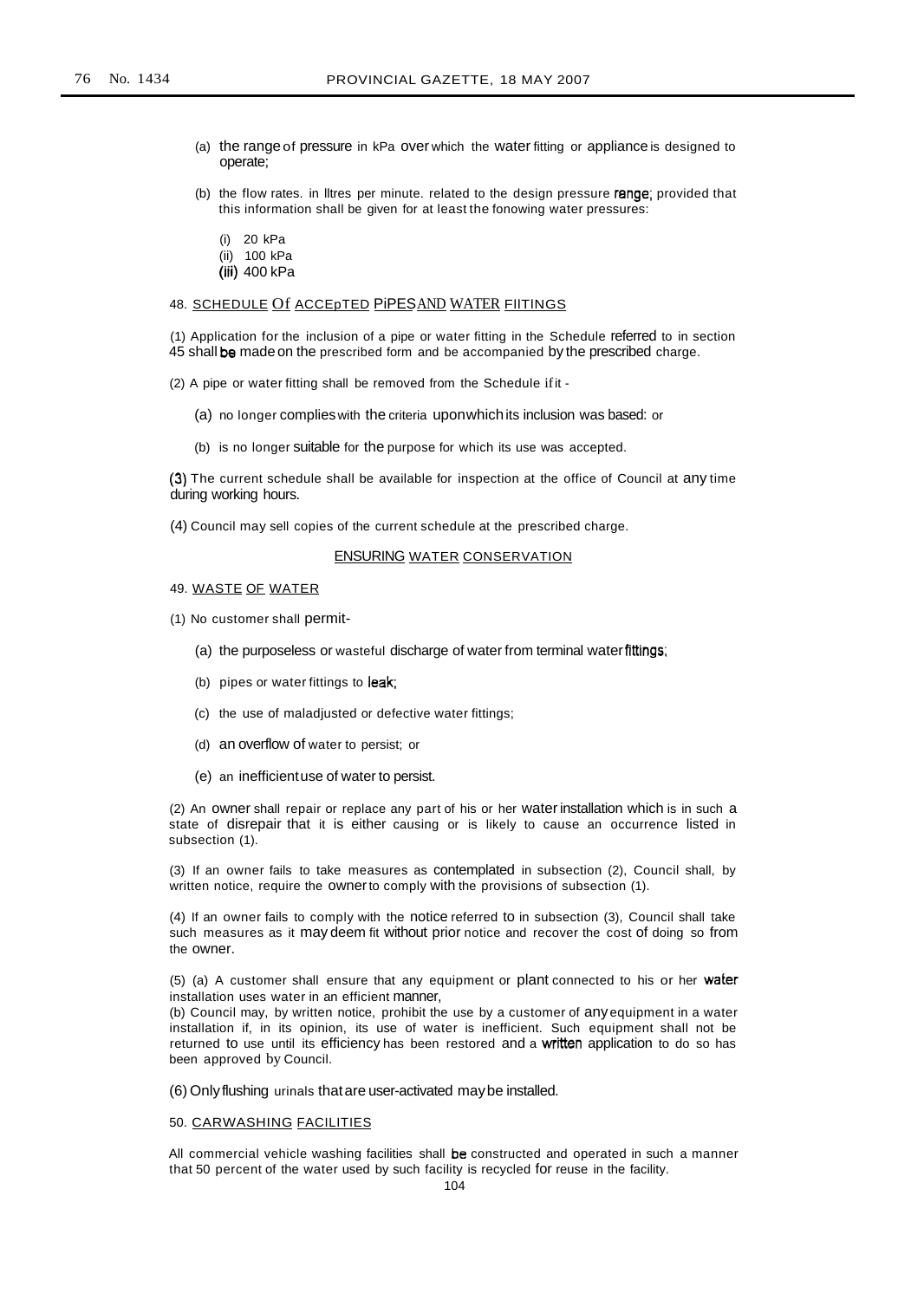# 51. "GREYWATER" PRACTICES

Any device which entails the recycling or reuse of water shall not make use of water derived from any kitchen, excluding clothes washing machines, or from toilet discharges for domestic or any other purposes which, in the opinion of the Council, may give rise a health hazard..

#### 52. fLUSHING TOILET CISTERNS

No cistern, and related pan designed to operate with such cistern, shall be installed with a cistern capacity of greater than 6 litres.

#### 53. LOW FLOW SHOWERHEADS

In any water installation where the dynamic water pressure is more than200 kPa at a shower control valve. and where the plumbing has been designed to balance the water pressures on the hot and cold water supplies to the shower control valve, a shower head with a maximum flow rate of no greeter than 10 litresper minute shall be installed,

#### 54. WASH HAND BASINS

The maximum flow rate from any tap installed on a wash hand basin shan not exceed 6 litres per minute.

#### **MISCELLANEOUS**

# 55. USE OF WATER FROM SOURCES OTHER THAN THE WATER SUPPLY SYSTEM

(1) No person shall use or permit the use of water obtained from a source other than the water supply system, except rain water tanks which are not connected to the water installation, except with the prior consent of Council and in accordance with such conditions as it may impose, for domestic, commercial or industrial purposes.

(2) Any person desiring the consent referred to in subsection (1) shall provide Council With satisfactory evidence to the effect that the water referred to in that subsection complies. Whether as a result of treatment or otherwise, with the requirements of SABS Specification 241-1984: Water for Domestic Supplies, published In the Government Gazette under General Notice 2828 dated 20 December 1985, or that the use of such water does not or will not constitute a danger to health.

(3) Any consent given in terms of subsection (1) may be withdrawn if, in the opinion of Council

- (a) a condition imposed in terms of subsection (1) is breached; or
- (b) the water no longer conforms to the requirements referred to in subsection (2).

(4) If water obtained from a borehote or other source of supply on any premises ;s used for a purpose Which gives rise to the discharge of such water or a portion thereof into Council's sewerage system, Council may install a meter in the pipe leading from such borehole or other source of supply to the point or points where it is so used.

(5) The provisions of section 25 shall apply insofaras they may be applicable in respect of the meter referred to in subsection (4).

#### 56. NOTIFICATION OF BOREHOLES

- (1) Council may. by public notice. require
	- (a) the owner of any premises within the area of jurisdiction of Council upon which a borehole exists or. if the owner is. not in occupation of such premises. the occupier thereof. to notify it on the prescribed form of the existence of a borehole on such premises. and provide it with SUCh information in respect thereof as it may require; and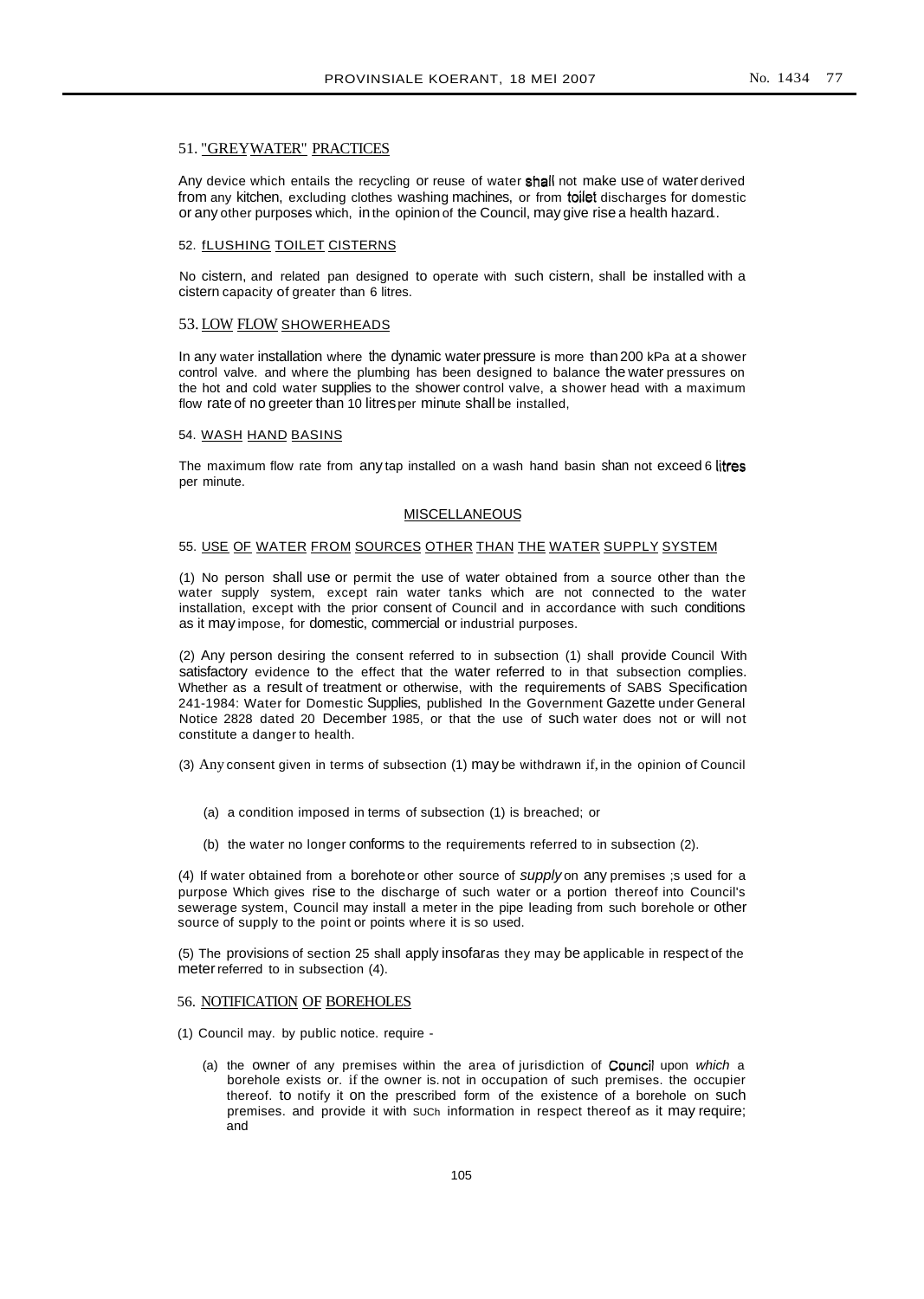(b) the owner or occupier of any premises who intends to sink a borehole on such premises to notify it on the prescribed form of such intention before work in connection therewith is commenced.

(2) The owner or occupier of any premises who intends to sink a boreholeshall undertake an environmental impact assessment for such intended borehole, to the satisfaction of Council. before sinking the borehole.

#### 57. SAMPLING OF WATER

(1) Council may take samples of water obtained from a source other than the water supply system and cause the samples to be tested for compliance with the requirements referred to in section 55(2).

(2) The prescribed charge for the taking and testing of the samples referred to in section (1) shall be paid by the person to whom consent to use the water was granted in terms of section 55(1).

## 58. SUPPLY OF NON.POTABLE WATER BY COUNCIL

(1) Council may on application in terms of section 12 agree to supply non-potable water to a customer (excluding residential properties) subject to such terms and conditions as Council mayimpose.

(2) Any supply of water agreed to in terms of subsection (1) shall not be used for domesticor any other purposes which. in the opinionof Council may give rise to a health hazard.

#### 59. CONDITIONS OF SUPPLY OF NON-POTABLE WATER

(1) No warranty, expressed or implied. shall apply to the purity of any non-potable water supplied by Councilor its suitability for the purpose for which the supply was granted.

(2) The supply of non-potable water shall, both as to condition and use, be entirely at the risk of the customer, who shall be liable for any consequential damage or loss arising to himself, herself or others arising directly or indirectly therefrom, including the consequences of any bona fide fault of Council or the malfunction of a treatment plant.

#### 60. WARNING NOTICES

(1) On premises on which non.potable water is used, the owner shall ensure that every terminal water fitting and every appliance which supplies or uses the water is clearly marked with a weatherproof notice indicating that the water therefrom is water unsunabte for domestic purposes.

(2) In an area where treated sewage effluent is used, the owner shall erect weatherproof notices in prominent positions warning that such effluent is not suitable for domestic purposes.

(3) Every warning notice prescribed in terms of subsections (1) and (2) shall be in more than one official language and shall includethe symbolic sign for non-potable water, sign PV5 as described in SASS 1186.

### 61. TESTING OF PRESSURE IN WATER SUPPLY SYSTEMS

Council may. on application by an owner and on payment of the prescribed charge, determine and furnish the owner with the value of the pressure in the water supply system relating to his or her premisesover such period as the owner may request.

# 62. PIPES IN STREETS OR PUBLIC PLACES

No person shall for the purpose of conveying water derived from whatever source, lay or construct a pipe or associated component on, in or under a street, public place or other land owned by. vested in, or under the control of any Council, except with the prior written permission of that Council and subject to such conditions as it may impose.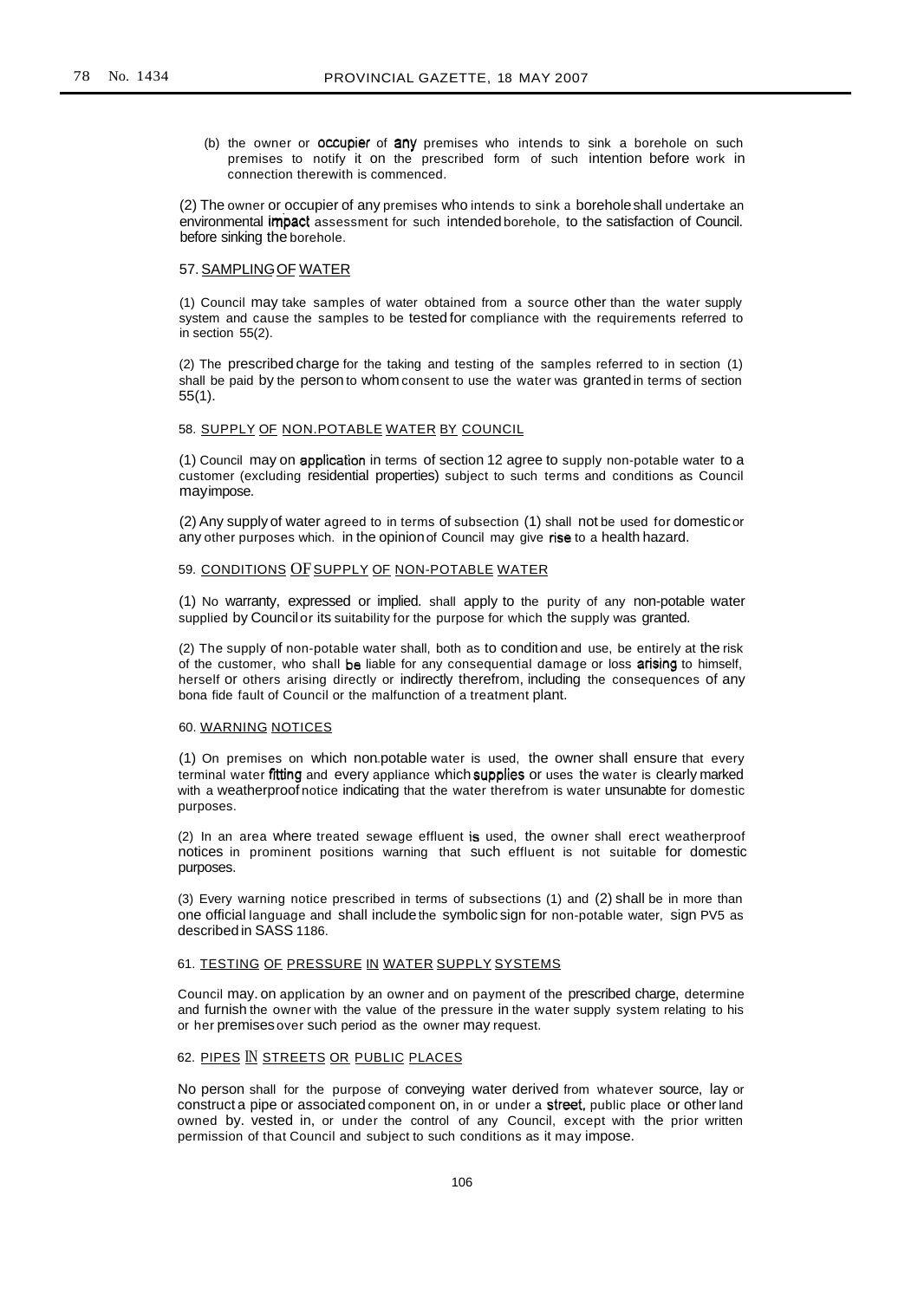#### 63. WATER AUDIT

(1) Major water users (those more than 3 650 kilolitres per annum). excluding those comprising multiple dwelling units) shall undertake as and When required by Council, a water audil The audits shall be carried out not later than two weeks after the end of the financial year of Council..

- (2) The audit shall detail the following:-
	- (a) Amount of water used during the financial  $year$ ;
	- (b) amountpaid tor water for the financialyear;
	- (c) number of people living on the stand or premises:
	- (d) number of people permanently working on the stand or premises;
	- (e) comparison of the above factors with those reported in each of the previous three years (where avallable);
	- (f) seasonal variation in demand(monthly consumption figures);
	- (g) details of water pollution monitoring methods;
	- (h) details of current initiativesto manage their demand for water;
	- (i) details of plans to manage their demand for water;
	- G) comparison of the above factors with those reported in each of the previous three years (where available); and
	- (k) estimate of consumption by variouscomponents of use.

#### 64. OFFENCES

- (1) Any person who
	- (a) fails or refuses to give access required by an officer in terms of section  $8(1)$ ;
	- (b) obstructs or hinders an officer in the exercise of his or her powers or performance of his or her functions or duties;
	- (c) fails or refuses to give an officer such information as he or she may reasonably require for the purpose of exercising his or her powers or performing his or her functions or duties under these bylaws or who gives such officer false or misleading information knowing it to be false or misleading:
	- (d) contravenes or fails to comply with a provision of these bylaws;
	- (e) fails to comply with a condition or prohibition imposed in terms of these bylaws;
	- (f) fails to comply with the terms of a notice served upon him or her in terms of these bylaws;

shall be guilty of an offence and subject to the penalties prescribed in the Water Services Act.